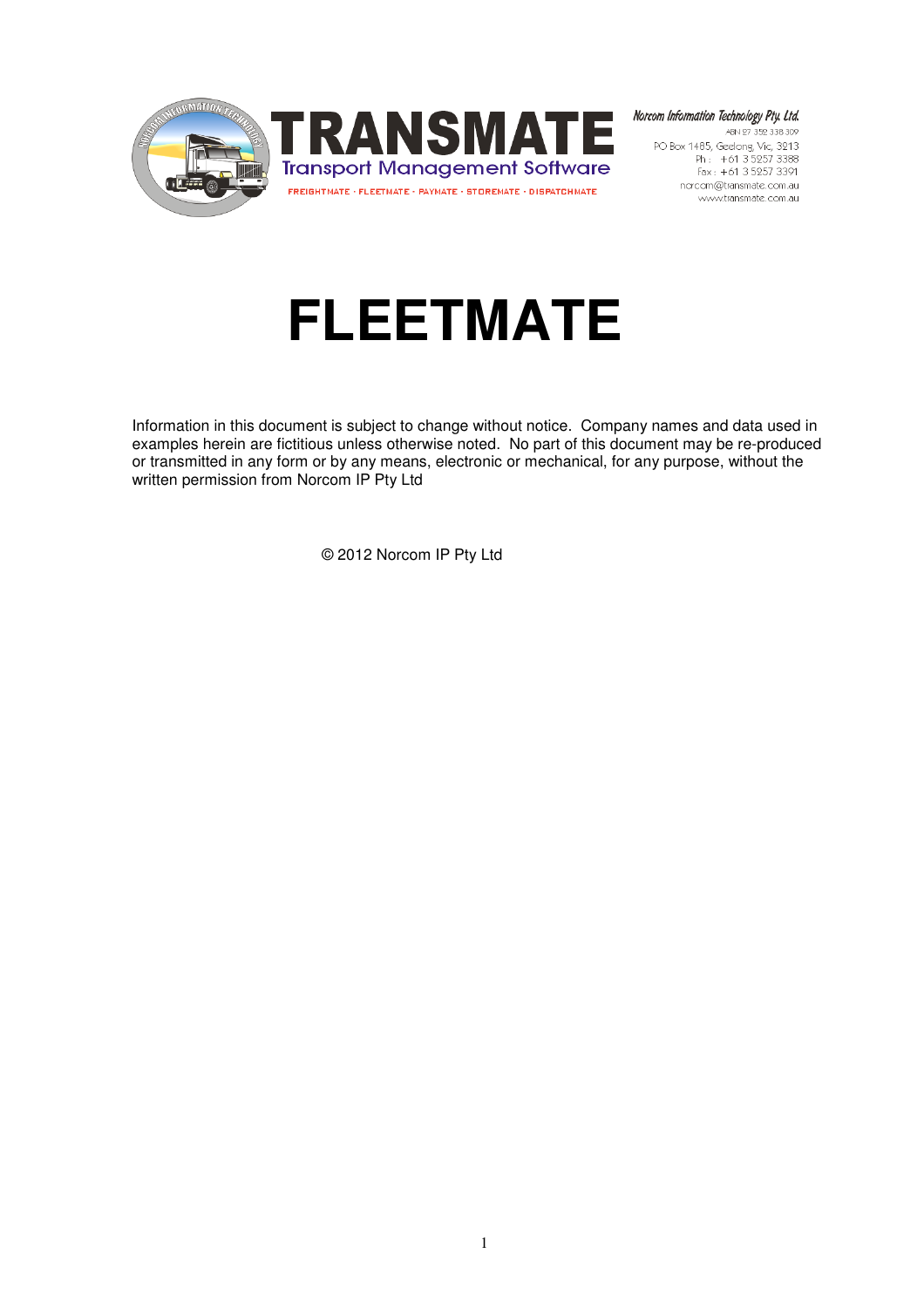## **Contents**

| 1. System Overview     | Page 3  |  |
|------------------------|---------|--|
| 2. Operator Prompts    | Page 4  |  |
| 3. User Setup          | Page 8  |  |
| 4. Utilities Menu      | Page 9  |  |
| 5. File Menu           | Page 20 |  |
| 6. Workshop Menu       | Page 57 |  |
| 7. Spare Parts Menu    | Page 62 |  |
| 8. Purchase Order Menu | Page 68 |  |
| 9. Reporting Menu      | Page 71 |  |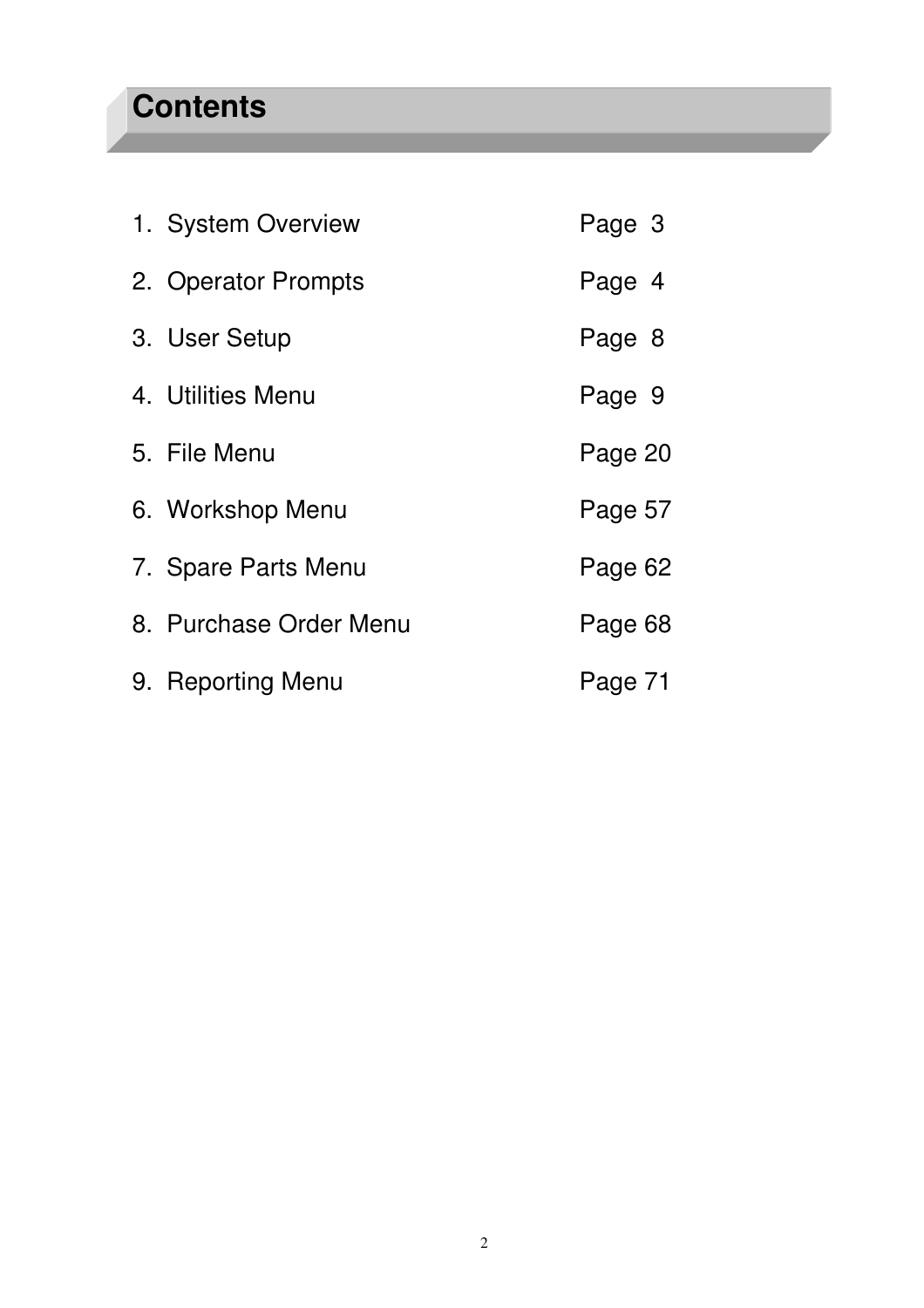## **1. System Overview**

The "Fleet Management" system is designed to collect information on costs and revenue attributed to a vehicle to ascertain if that vehicle is profitable or not. This profitability can be reported by cost categories, such as tyres, brakes, fuel, etc., as well as by vehicle, location and allocation of the vehicle in the company of the entire fleet. The system provides comprehensive reporting on financial, insurance, service scheduling and history details. Particular vehicles can be singled out as "lemons", supplier purchase history is easily available and vehicle costs can be summarized between date ranges.

This system can be operated stand-alone or can be interfaced with the Norcom Freightmate and Accountmate systems. If stand-alone, information can be entered through an internal workshop system and by an area for other, non-workshop expenses and income. A spare parts stock control system is also included to allow for spare part usage and tracking of major components on vehicles, as well as maintaining a stock level of parts for use in the workshop.

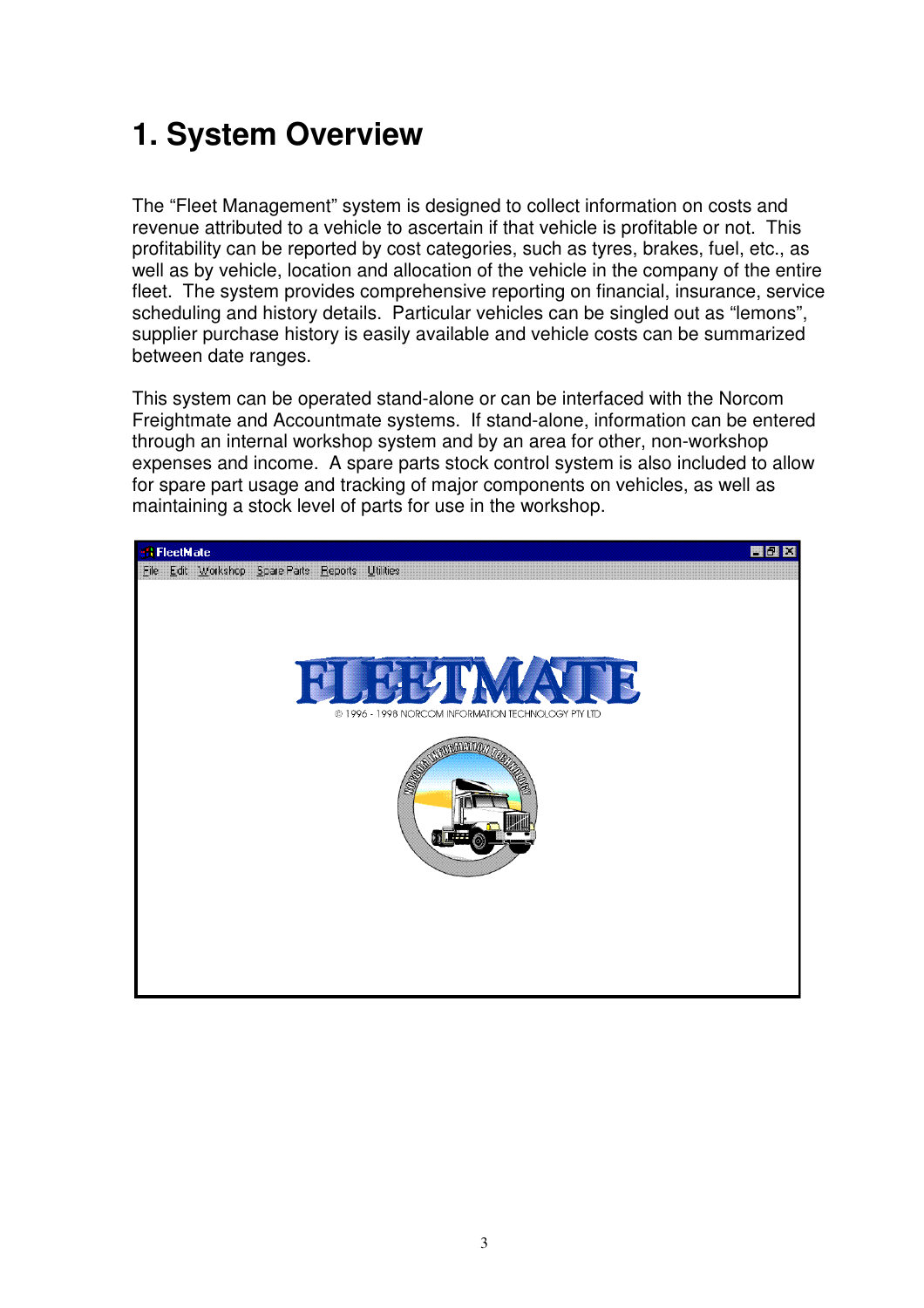## **1. Operator Prompts**

### **Add Button**

#### Add

The add button enables you to add new records into a file. To add a record, select the add button, this will give you a clear data screen to enter your new information. Use the TAB key to enter through the fields. Select the save button to save your record.

### **Edit Button**



The edit button enables you to edit existing records. To edit an existing record, select the record, make the necessary changes and select save. You cannot alter any codes that have been set up, you can only alter the information relating to the code.

### **Browse Button**

#### **Browse**

The browse button will allow you view all of the information entered into the current option. The browse button will open the browse screen, you can then use the mouse to scroll through the records that are displayed on entry of this option. To view an entry, highlight it using the mouse and then click on display.

In most browse screens, you also have the ability to sort your information. To do this, click on the headings of the grid, these are usually shown in blue. The heading will change colour to red and the information will then be sorted by the selection you have made, eg. Date, customer, invoice number.

### **Browse Popup Menu**

| Display |
|---------|
| Delete  |
| Find    |
| Print   |
| Cancel  |

The above popup is accessed by right mouse clicking on the grid in the browse options. These functions of these options are the same as selecting the buttons.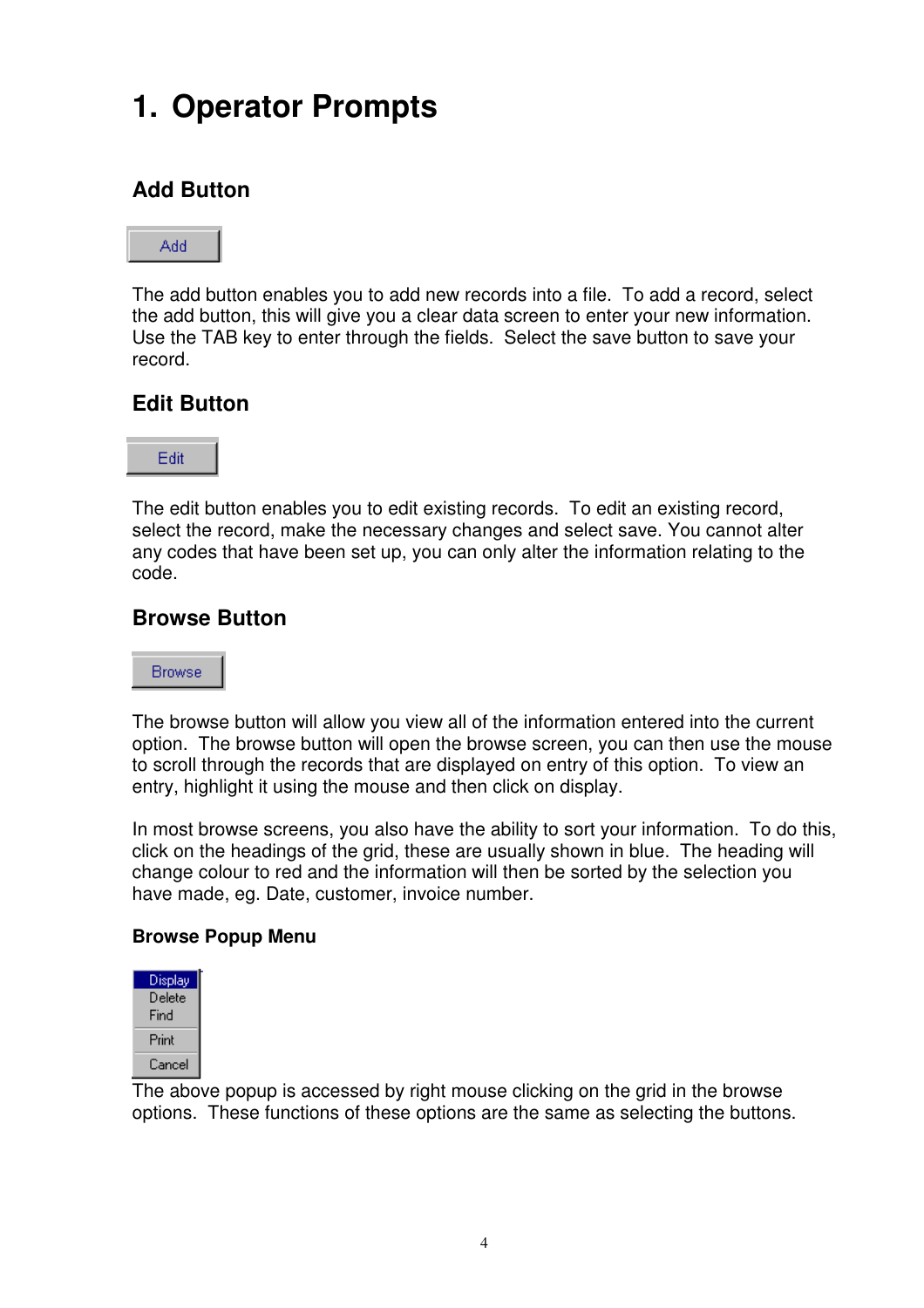### **GoTo Button**



The goto button allows you to jump from record to record without using the browse screen and is a quick way to display the record that you are looking for. To display a record using the goto button, select the goto button, type in a code or description of the record you wish to display and select the goto button. Your record will now show on the screen.

### **Save**



The save button will save the information you are entering. You can only save if all of the required information has been entered. Some master files require mandatory information to be entered before you can save the record.

### **Cancel**

Cancel

The cancel button enables you to terminate an entry you are adding or editing. If you are adding a record the information will not be saved, and if you are editing a record the original information will be saved.

### **Delete**

Delete:

The delete button allows you to delete existing records that are not updated to general ledger. For Master records this option will only allow you to delete if there are no records attached to the file. For data entry records, you can only delete entries that have not been updated to general ledger. To delete a record, select on the record that you wish to delete and select the delete button. You can also delete a record by using the "right mouse clicking" method.

### **Exit**

Exit

The exit button will close the option you are in.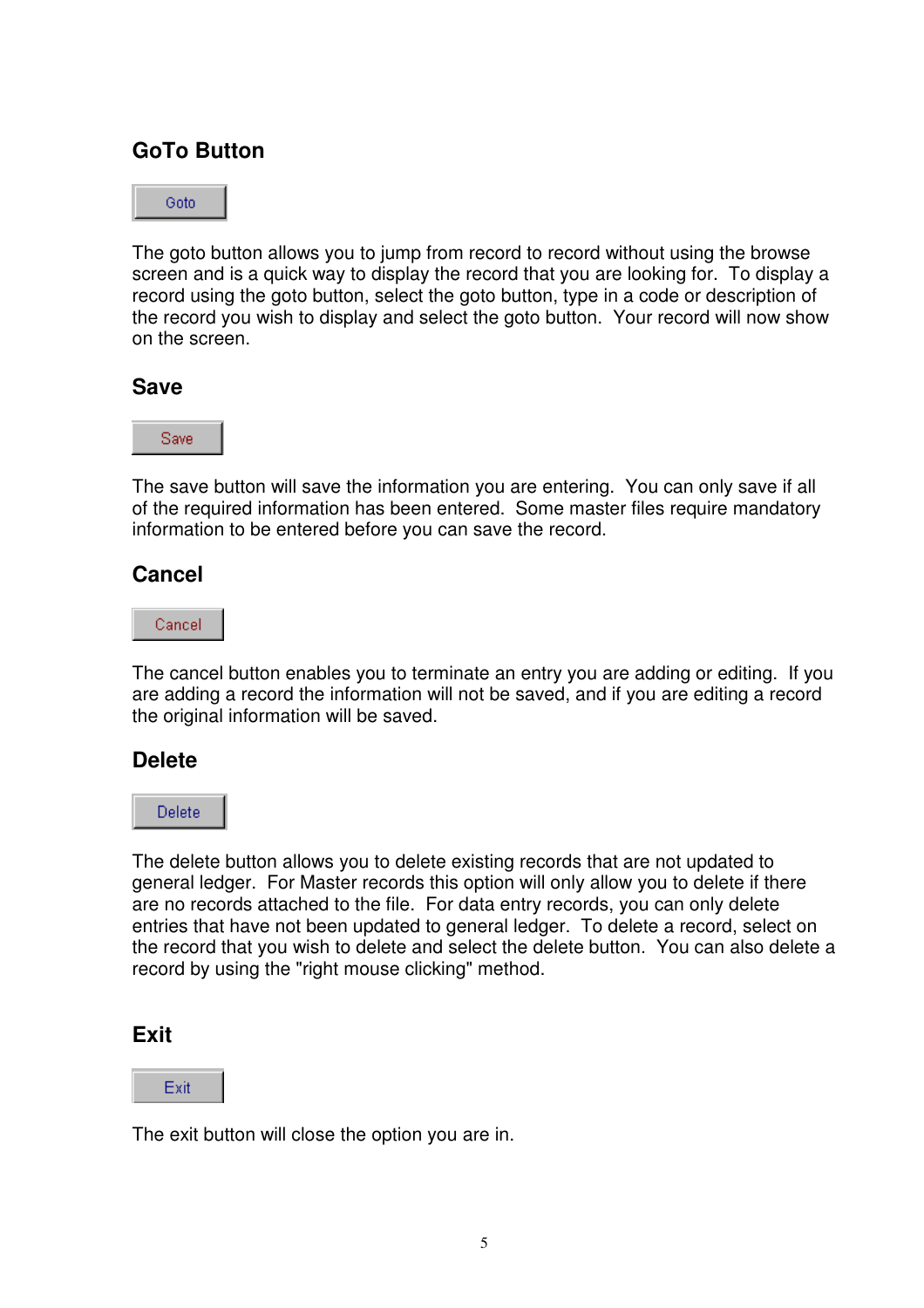



This button will open online help.

### **Display**



The Display button will open the data entry screen at the record that was highlighted on selecting the display button. You can also display a record by using the "right mouse clicking" option on the record to bring up a popup menu.

### **Print**



The print button allows you to print reports from the options such as you master file information reports. The print option will only print the selection criteria displayed on the screen. For example, if you have used the find button to search for a particular group of records and that information is still displayed on the screen at the time of selecting the print button, only that information will print.

### **Update**

Update

The update button will update the transactions entered to relevant parts of the system. It will update invoices to customers and contractors, vehicle revenue to your fleet cost reports and customer, creditor and cashbook transations to general ledger.

### **Find**



The find button enables you to search for records via a key word or characters in the browse screens. To find a record, select the find button and type in a relevant key word, select the search button. To view the search results select view. Highlight the record you wish to view and select display.

### **Next Page Buttons**



The next page button allows you to go to the next or previous page in multiple page options. You can also go to the next page by selecting the tab at the top of the page.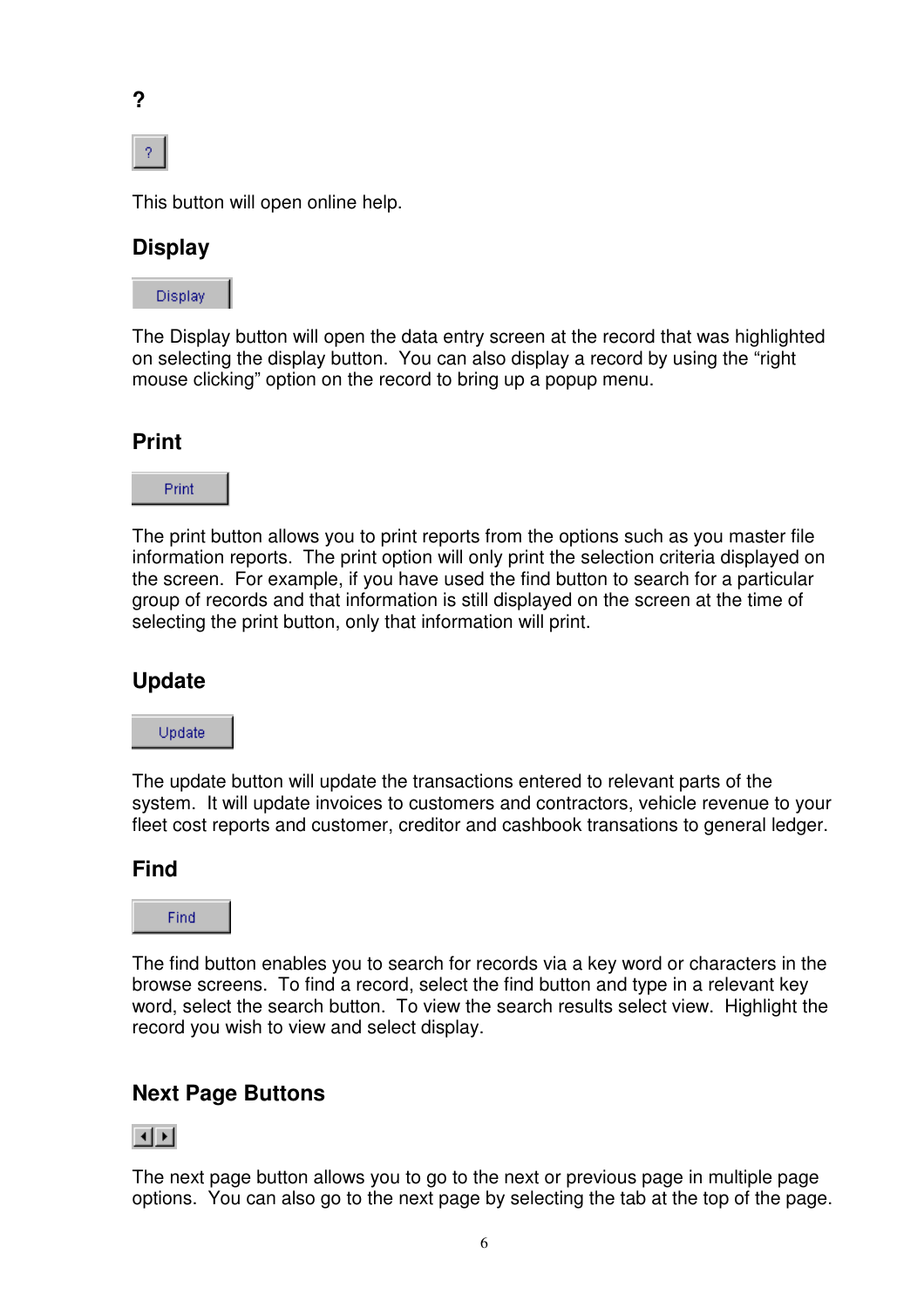### **Select All**

Select All

The select all button will select all of the information in the list box.

### **Multi Selecting**

In some areas of the system it is possible to multi select records. There are three ways of multi selecting.

#### **Select blocks of data.**

To select a block of data, use the mouse to select the first record in the block, hold down the shift key and use the mouse to select the last record in the block that you wish to select.

#### **Select individual records to create a block of information.**

To select individual records to create a block, hold down the shift key and use the mouse to select the records.

#### **Select all and deselect unwanted records**

Choose select all option, then holding shift key down and with mouse click on entries that you wish to delete from the list.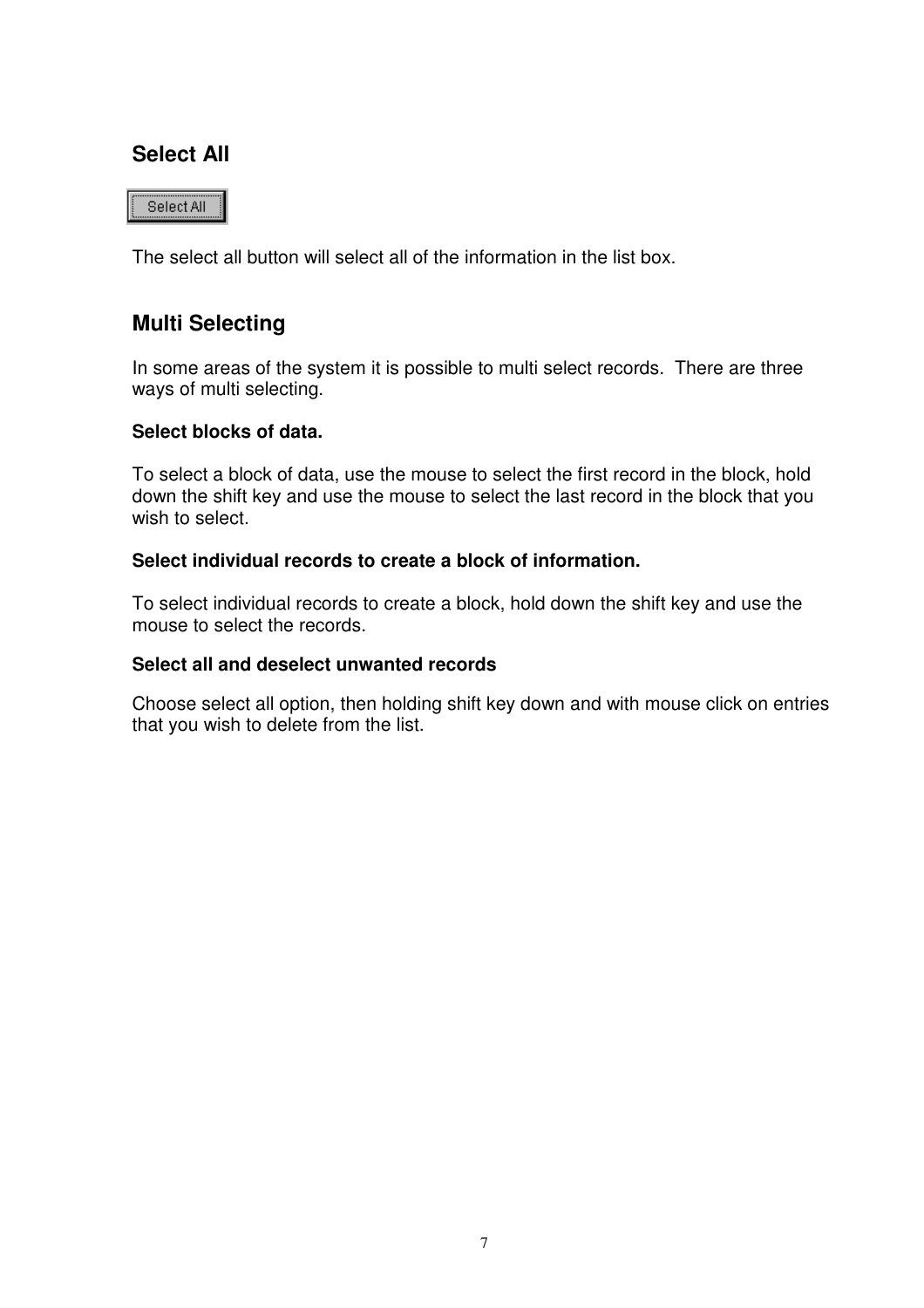## **User Setup**

| <b>N</b> User Setup |           |                                                                     |      |        |        |      | $\times$ |
|---------------------|-----------|---------------------------------------------------------------------|------|--------|--------|------|----------|
| General             | FleetMate | FreightMate   AccountMate  <br>User Name<br>Password<br>Application |      | v      |        |      |          |
| <b>Browse</b>       | Add       | Edit                                                                | Save | Cancel | Delete | Exit | -2.      |

This option allows you to setup your employees as users and apply security access to menu options. You must have a password provided by Norcom to access this section of the system. Users must have a unique alpha/numeric user name for a application. Users must be setup to access the program. You can use the same user name for different applications. Eg. If you have a person using Fleetmate and Freightmate you can have the same user name for both. Passwords are optional and case sensitive users.

To add a new user, select add. Enter the user name, password if required and application. Next select the tab at the top of the screen for the appropriate application. You are now able to allocate access to menu options for the user by placing a tick in the check box. If the check box is not ticked they will not be able to access that option from the menu. Before editing and deleting an existing user, ensure that they are not using the application that you are about to make changes to in their user file. When finished select save.

## **Getting Started**

To begin using the Transmate system you first select the application you wish to enter. The log on screen will appear. You must log on with a User Name and password. Then click OK.

| <b>ALLog On</b>       |    |      |   |
|-----------------------|----|------|---|
| User Name<br>Password |    |      |   |
| Administration        | ОK | Quit | o |

After logging on you need to select your Company name.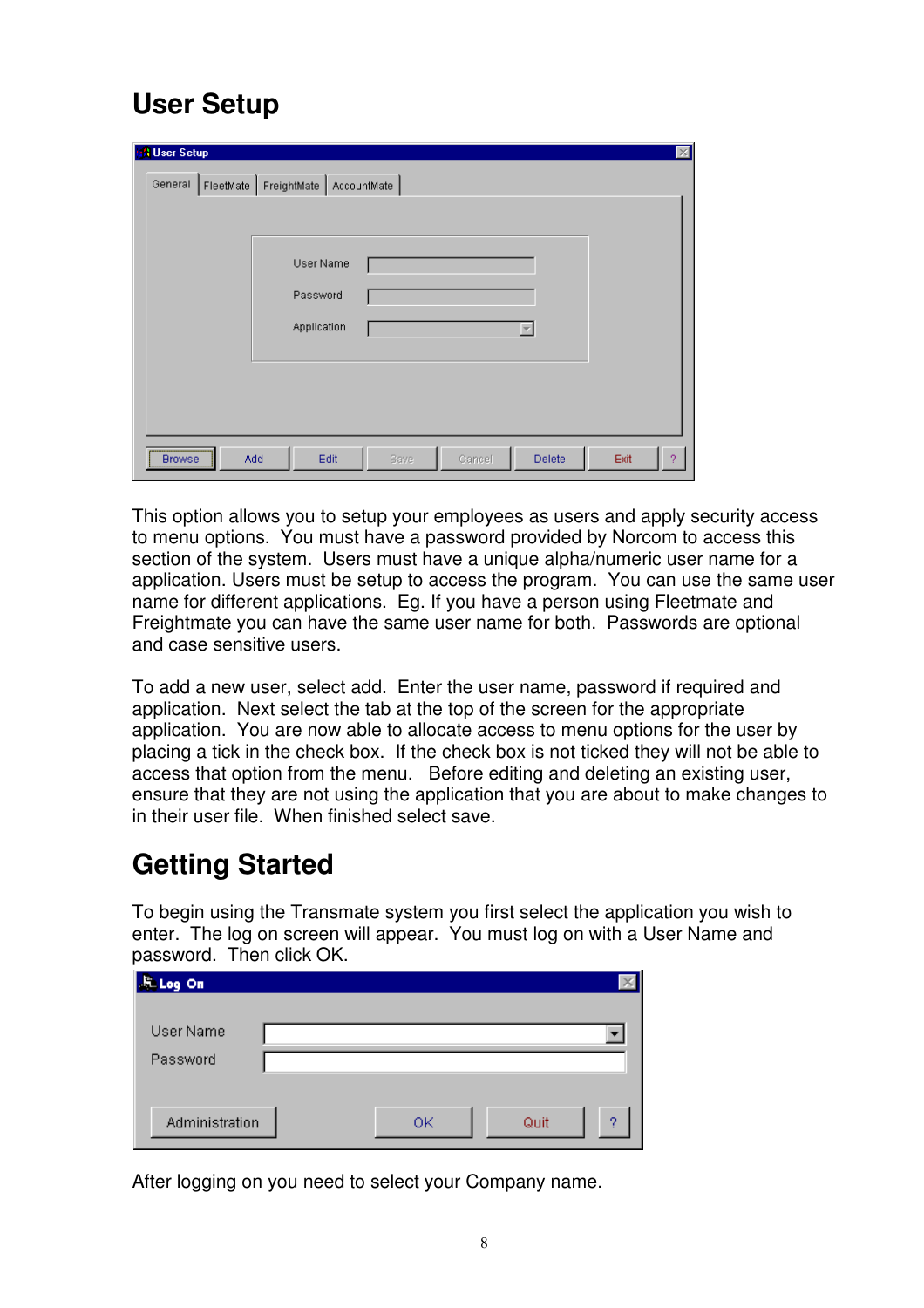| Default Company                    |    |
|------------------------------------|----|
| Select Default Company for Session |    |
|                                    | Οk |

After gaining access to the Transmate system and before commencing to use the system you will need to set up your master files. Master files are shared throughout the modules of the Transmate system. These include company records, chart of accounts, departments, vehicle/trailer types, container types (if required), vehicles, trailers, containers, depots, cost codes, spare parts, customers, suppliers, contractors, employees and mechanics.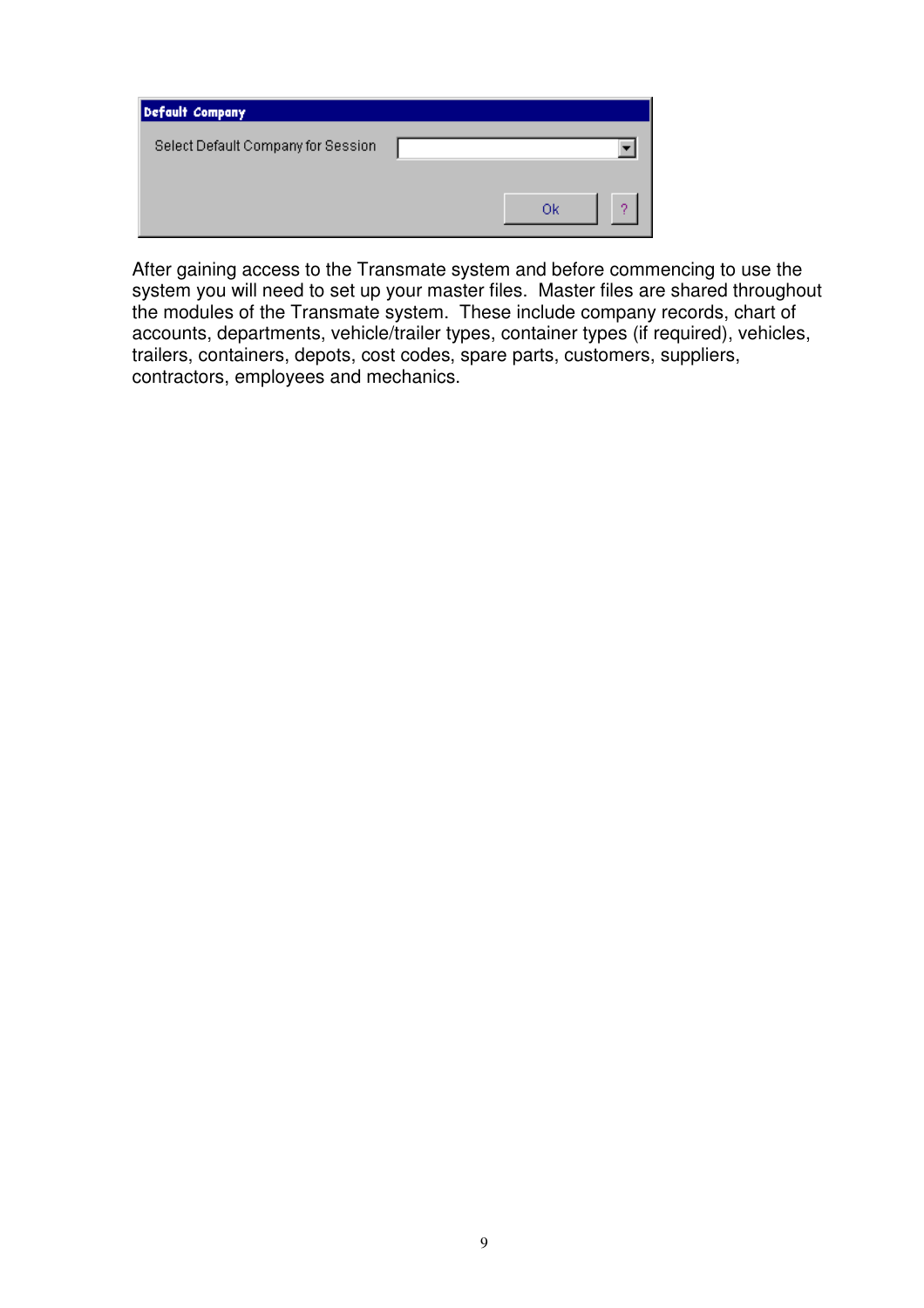## **Utilities Menu**

### **Company Records**

### **Company Browse**

| <b>Company</b> |      |                   |         |         | $\overline{L}$ $\overline{D}$ $\overline{X}$ |
|----------------|------|-------------------|---------|---------|----------------------------------------------|
| Company        | Name | <b>Trading As</b> |         | Address | Address                                      |
|                |      |                   |         |         |                                              |
|                |      |                   |         |         |                                              |
|                |      |                   |         |         |                                              |
|                |      |                   |         |         |                                              |
|                |      |                   |         |         |                                              |
|                |      |                   |         |         |                                              |
|                |      |                   |         |         |                                              |
|                |      |                   |         |         |                                              |
|                |      |                   |         |         |                                              |
|                |      |                   |         |         |                                              |
|                |      |                   |         |         |                                              |
|                |      |                   |         |         |                                              |
|                |      |                   |         |         |                                              |
|                |      |                   |         |         |                                              |
|                |      |                   |         |         |                                              |
|                |      |                   |         |         |                                              |
|                |      |                   |         |         |                                              |
| $\mathbf{H}$   |      |                   |         |         | $\blacktriangleright$                        |
|                |      | Find              | Display | Print   | Cancel<br>$\boldsymbol{?}$                   |

The **company browse** option allows you to list multiple companies. **The Company record should not be altered when people are keying data into the system as problems can occur with auto-generated numbering.** This can cause problems with the system causing accounts not to balance. Make sure that when entering company records that all other users are out of the Transmate system. The Company file browse window displays all of the information entered into the Company master entry screen. You have the ability to find, display and print from this window.

You have two ways of accessing and updating records in this screen.

- 1. The display button will open the company data entry screen at the record that was highlighted on selecting the display button.
- 2. You can also display the record by 'right mouse clicking' on the record to bring up a popup menu.

To **find** a record, select the find button and type in a combination you wish to search for. Select the search button. To view the search results select view.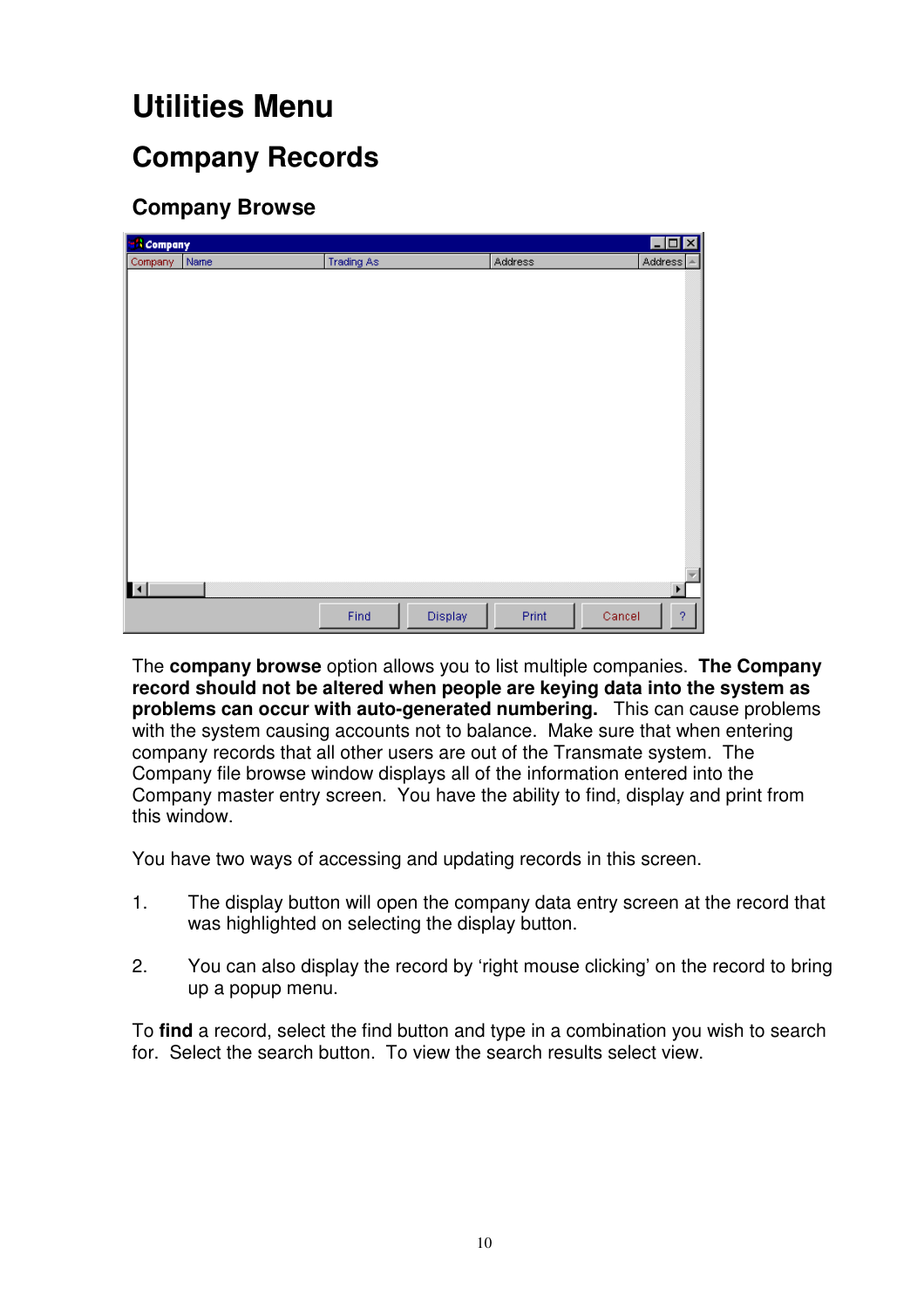### **General**

| Average Cost per KIm<br>A.C.N<br>Connote Route | Default Company<br><b>Trading As</b><br>Name<br><b>Address</b> |  |  |  | Phone 1<br>Phone 2<br>Phone 3<br>Phone 4<br>Fax<br>Email |  | 0.0000 |
|------------------------------------------------|----------------------------------------------------------------|--|--|--|----------------------------------------------------------|--|--------|
|------------------------------------------------|----------------------------------------------------------------|--|--|--|----------------------------------------------------------|--|--------|

There are 7 data screens for setting up your company details. The first is the general information screen for recording trading name, address and telephone numbers. The information printed on your company stationery is collected from this section of the database. To move between these screens use either the next page arrows located at the bottom right hand corner of the screen, or use your mouse to click on the page tab at the top of the screen.

#### **Accounting**

| General | Accounting                                         | Accounting Cont. |       | Auto, Numbering          | Other                                       |                   | Invoice/Statement | Notes |   |                   |
|---------|----------------------------------------------------|------------------|-------|--------------------------|---------------------------------------------|-------------------|-------------------|-------|---|-------------------|
|         | <b>Fiscal Year</b>                                 |                  |       |                          |                                             | <b>Accounts</b>   |                   |       |   |                   |
|         | Year Beginning                                     |                  | $\pm$ | $\overline{\phantom{a}}$ |                                             | <b>Sales</b>      |                   |       |   |                   |
|         |                                                    |                  |       |                          |                                             | <b>Debtors</b>    |                   |       |   |                   |
|         | <b>Fiscal Month</b>                                |                  |       |                          |                                             | Creditors         |                   |       |   |                   |
|         | Debtors Month<br>0.<br><b>Creditors Month</b><br>0 |                  |       |                          | Contractors                                 |                   |                   |       |   |                   |
|         |                                                    |                  |       | <b>Bank</b>              |                                             |                   |                   |       |   |                   |
|         | Payroll Month                                      |                  |       | 0                        |                                             | Wages             |                   |       |   |                   |
|         | Contractors Month                                  |                  |       | 0                        |                                             | Group Tax         |                   |       |   |                   |
|         | <b>Departments</b>                                 |                  |       | Payroll Clearing         |                                             |                   |                   |       |   |                   |
|         | Debtors Department                                 |                  |       |                          |                                             | PPS               |                   |       |   |                   |
|         | <b>Creditors Department</b>                        |                  |       |                          | Contractor Earnings<br>Contractor Insurance |                   |                   |       |   |                   |
|         | Contractors Department                             |                  |       |                          |                                             |                   |                   |       |   |                   |
|         |                                                    |                  |       | $\overline{\phantom{0}}$ |                                             |                   |                   |       |   |                   |
|         | <b>Bank Department</b>                             |                  |       |                          |                                             | P&L Appropriation |                   |       | ٠ | $\vert 1 \vert 1$ |

The second screen is for the setting up of your fiscal year, fiscal month, departments and general ledger default codes. An entry **must** be made in each field of this screen to ensure that all information flows to the general ledger correctly.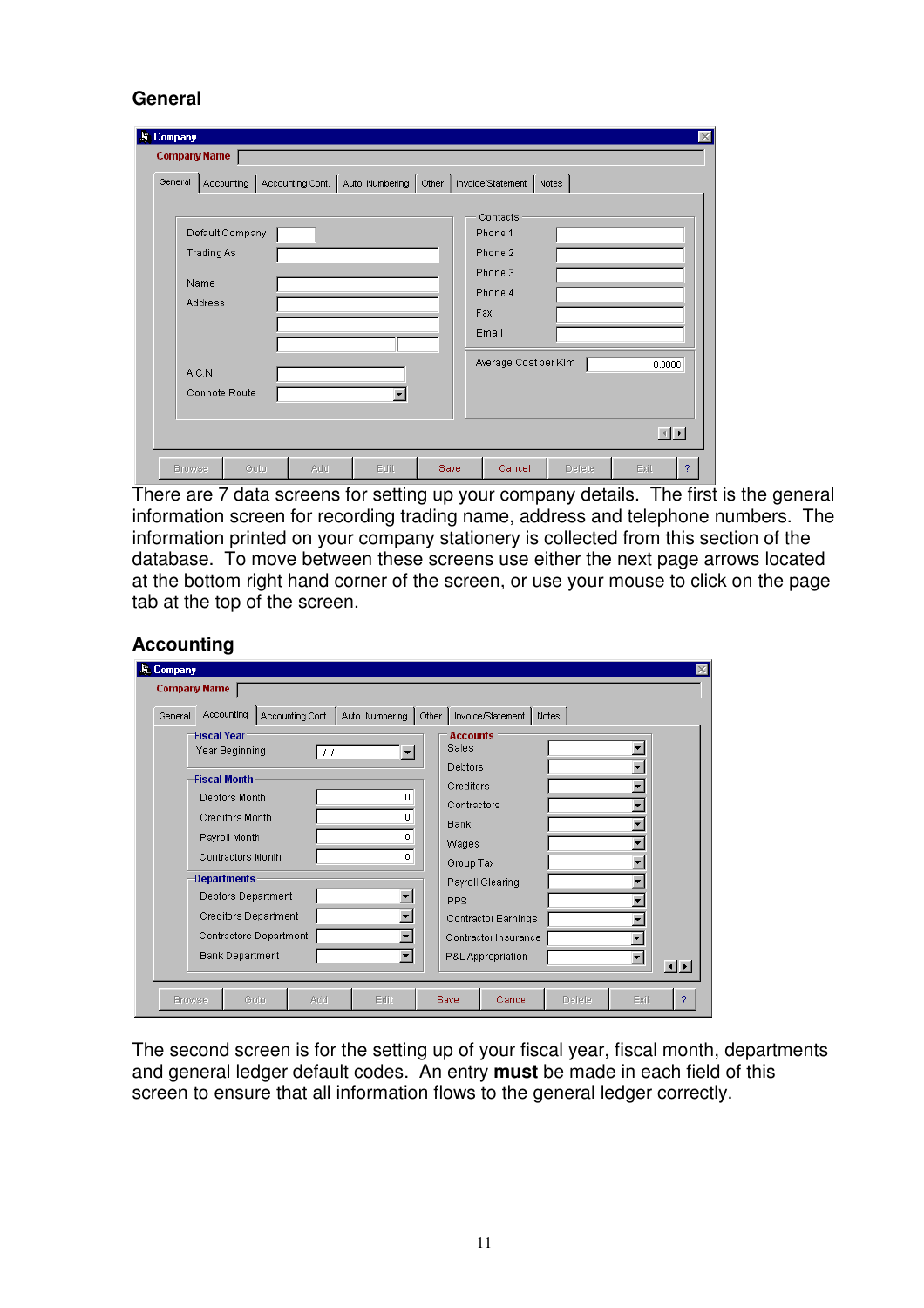### **Accounting Continued**

| <b>S.</b> Company<br><b>Company Name</b>                                                     |                                       |  |  |  |
|----------------------------------------------------------------------------------------------|---------------------------------------|--|--|--|
| Accounting Cont.   Auto. Numbering   Other   Invoice/Statement   Notes<br>General Accounting |                                       |  |  |  |
| <b>Accounts Continued</b>                                                                    | <b>GST</b>                            |  |  |  |
| Wine Tax                                                                                     | GST Registered?                       |  |  |  |
| Luxury Car Tax                                                                               | <b>ABN Number</b>                     |  |  |  |
| Sales Tax<br>$\overline{\phantom{a}}$                                                        | GST Percentage %<br>0.00              |  |  |  |
| PAYG With Holding Tax                                                                        | <b>GST Default Account</b>            |  |  |  |
| PAYG Tax Installment<br>$\blacksquare$                                                       | With Holding Tax %<br>0.00            |  |  |  |
| FBT Tax<br>۰                                                                                 |                                       |  |  |  |
| Deferred Company Tax                                                                         |                                       |  |  |  |
|                                                                                              | 回回                                    |  |  |  |
| Edit<br><b>Browse</b><br>Goto<br>Add                                                         | Save<br>Cancel<br>Delete<br>Exit<br>2 |  |  |  |

The third screen is for setting up of general ledger codes and tax information relevant to reporting of the Business Activity Statement for the tax department. It is essential that the fields relating to GST and withholding tax are completed correctly so that the information can be collected for BAS reporting and also to ensure that all information is properly updated to the general ledger.

### **Auto Numbering**

| General                                                                                                                   | Accounting                                     | Accounting Cont. | Auto. Numbering | Other         | Invoice/Statement   Notes                                                                                                                                       |
|---------------------------------------------------------------------------------------------------------------------------|------------------------------------------------|------------------|-----------------|---------------|-----------------------------------------------------------------------------------------------------------------------------------------------------------------|
|                                                                                                                           | <b>Consignment Number</b><br>Invoice Number    |                  |                 | ۵<br>0.       | <b>IMPORTANT !!!</b><br>If you have cancelled an invoice from<br>Freightmate, PLEASE DO NOT alter the                                                           |
| Repair Order Number<br>Purchase Order Number<br>Manifest Number<br>Export Receival Advice Number<br>Debtors Credit Number |                                                |                  |                 | n<br>n.       | invoice starting number so you can use the<br>invoice number again. If you do this,<br>problems will arise in the system that you<br>will be unable to correct. |
|                                                                                                                           |                                                |                  |                 | 0.<br>0<br>n. | This applies to all start numbers. If you<br>have any queries regarding this please call<br>Norcom.                                                             |
|                                                                                                                           | Debtors Debit Number<br>Debtors Invoice Number |                  | А               | n.<br>0.      | Cancel Auto Numbering Changes                                                                                                                                   |
| Contractors Recipient Invoice<br>Repair Order Invoices                                                                    |                                                |                  | W               | n.<br>0       | Save Auto Numbering Information Only<br>$\left  \cdot \right $                                                                                                  |

The fourth page is for setting up of your computer generated numbering system. This page has separate editing access to the rest of the Company records. Once the starting numbers have been set these **should not** be altered as problems can arise in all areas of the system if the numbers are duplicated.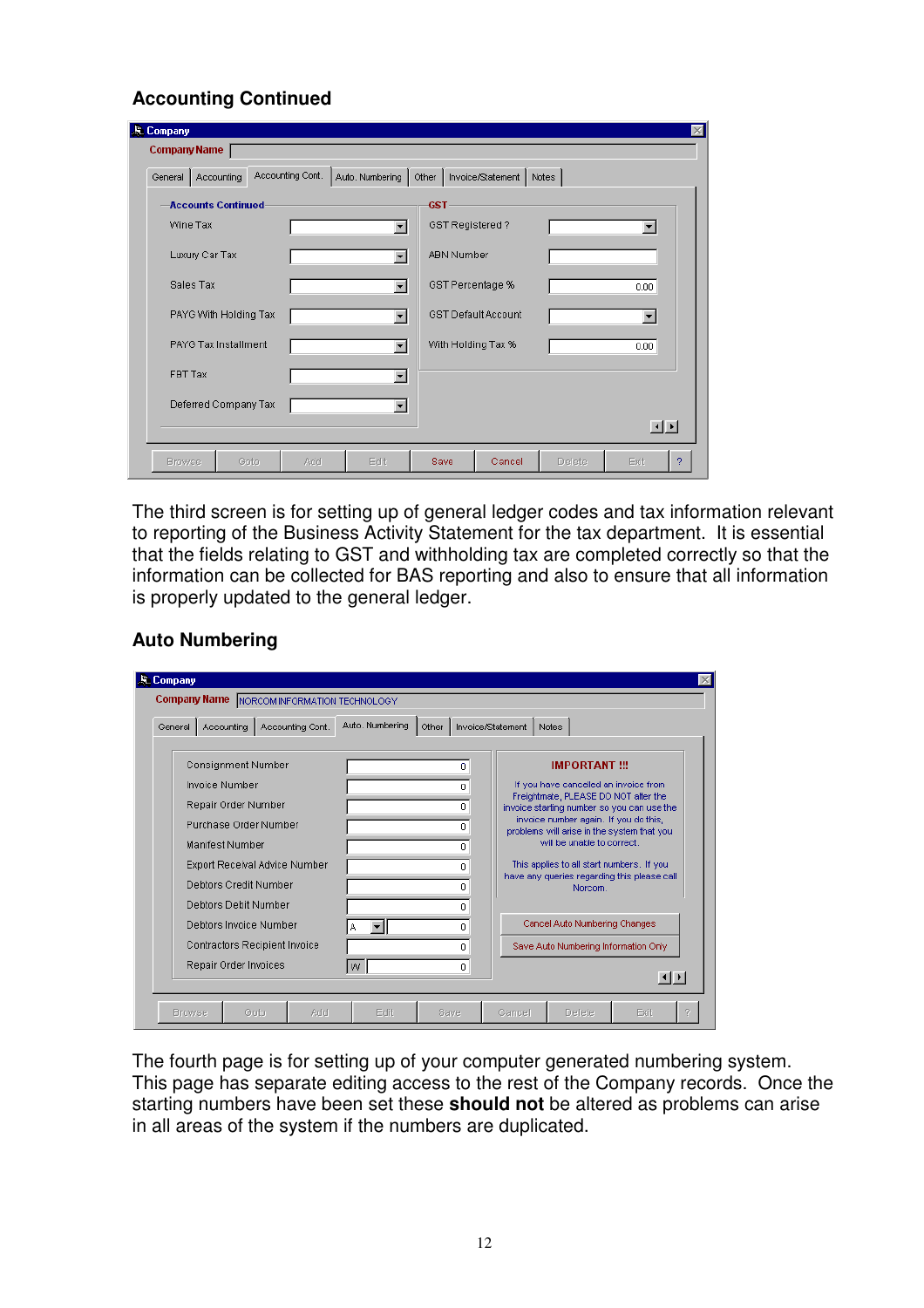#### **Other**

| <b>S.</b> Company                                                                                      |      |                                                 |       |                                       |                | $\infty$                                                                                                                                                                                                                                                                                                                                                                                                                                                        |
|--------------------------------------------------------------------------------------------------------|------|-------------------------------------------------|-------|---------------------------------------|----------------|-----------------------------------------------------------------------------------------------------------------------------------------------------------------------------------------------------------------------------------------------------------------------------------------------------------------------------------------------------------------------------------------------------------------------------------------------------------------|
| <b>Company Name</b>                                                                                    |      |                                                 |       |                                       |                |                                                                                                                                                                                                                                                                                                                                                                                                                                                                 |
| General                                                                                                |      | Accounting   Accounting Cont.   Auto. Numbering | Other | Invoice/Statement                     | Notes          |                                                                                                                                                                                                                                                                                                                                                                                                                                                                 |
| Chep Account Number<br><b>Bank</b><br>Bank I.D<br><b>BSB</b><br>Our Account Number<br>Group Tax Number |      |                                                 |       | PPS Payee Number<br>Super Guarantee % | $\sim$ $ \sim$ | 0.00                                                                                                                                                                                                                                                                                                                                                                                                                                                            |
| Notional Tax Amount<br><b>Tax Installment Rate</b><br>Base Installment Income                          |      | 0.00<br>0.00.<br>0.00                           |       |                                       |                | $\begin{array}{c c c c c} \hline \multicolumn{1}{c }{\textbf{1}} & \multicolumn{1}{c }{\textbf{2}} \\ \hline \multicolumn{1}{c }{\textbf{3}} & \multicolumn{1}{c }{\textbf{4}} & \multicolumn{1}{c }{\textbf{5}} \\ \hline \multicolumn{1}{c }{\textbf{6}} & \multicolumn{1}{c }{\textbf{7}} & \multicolumn{1}{c }{\textbf{8}} \\ \hline \multicolumn{1}{c }{\textbf{7}} & \multicolumn{1}{c }{\textbf{8}} & \multicolumn{1}{c }{\textbf{9}} \\ \hline \multic$ |
| <b>Browse</b>                                                                                          | Goto | Edit<br>Add                                     | Save  | Cancel                                | Delete         | Exit<br>2                                                                                                                                                                                                                                                                                                                                                                                                                                                       |

The fifth screen is for the recording of your company bank for the purpose of creating EFT transactions, group tax, PPS tax, pallet account number and super guarantee % for calculating of superannuation within the payroll system (if applicable).

#### **Invoice/Statement**

| <b>原 Company</b>       |                  |                 |       |                   |        | $\vert \times$ |
|------------------------|------------------|-----------------|-------|-------------------|--------|----------------|
| <b>Company Name</b>    |                  |                 |       |                   |        |                |
| General<br>Accounting  | Accounting Cont. | Auto. Numbering | Other | Invoice/Statement | Notes  |                |
| <b>Invoice Notes</b>   |                  |                 |       |                   |        |                |
|                        |                  |                 |       |                   |        |                |
|                        |                  |                 |       |                   |        |                |
|                        |                  |                 |       |                   |        |                |
|                        |                  |                 |       |                   |        |                |
|                        |                  |                 |       |                   |        |                |
| <b>Statement Notes</b> |                  |                 |       |                   |        |                |
|                        |                  |                 |       |                   |        |                |
|                        |                  |                 |       |                   |        |                |
|                        |                  |                 |       |                   |        |                |
|                        |                  |                 |       |                   |        |                |
|                        |                  |                 |       |                   |        | 回回             |
|                        |                  |                 |       |                   |        |                |
| Goto<br><b>Browse</b>  | Add              | Edit            | Save  | Cancel            | Delete | Exit<br>?      |

In the sixth screen you have the ability to make invoice and/or statement notes. These will print out on **all** invoices and statements generated. You also have the option in Accountmate to print invoice/statement notes for a particular customer.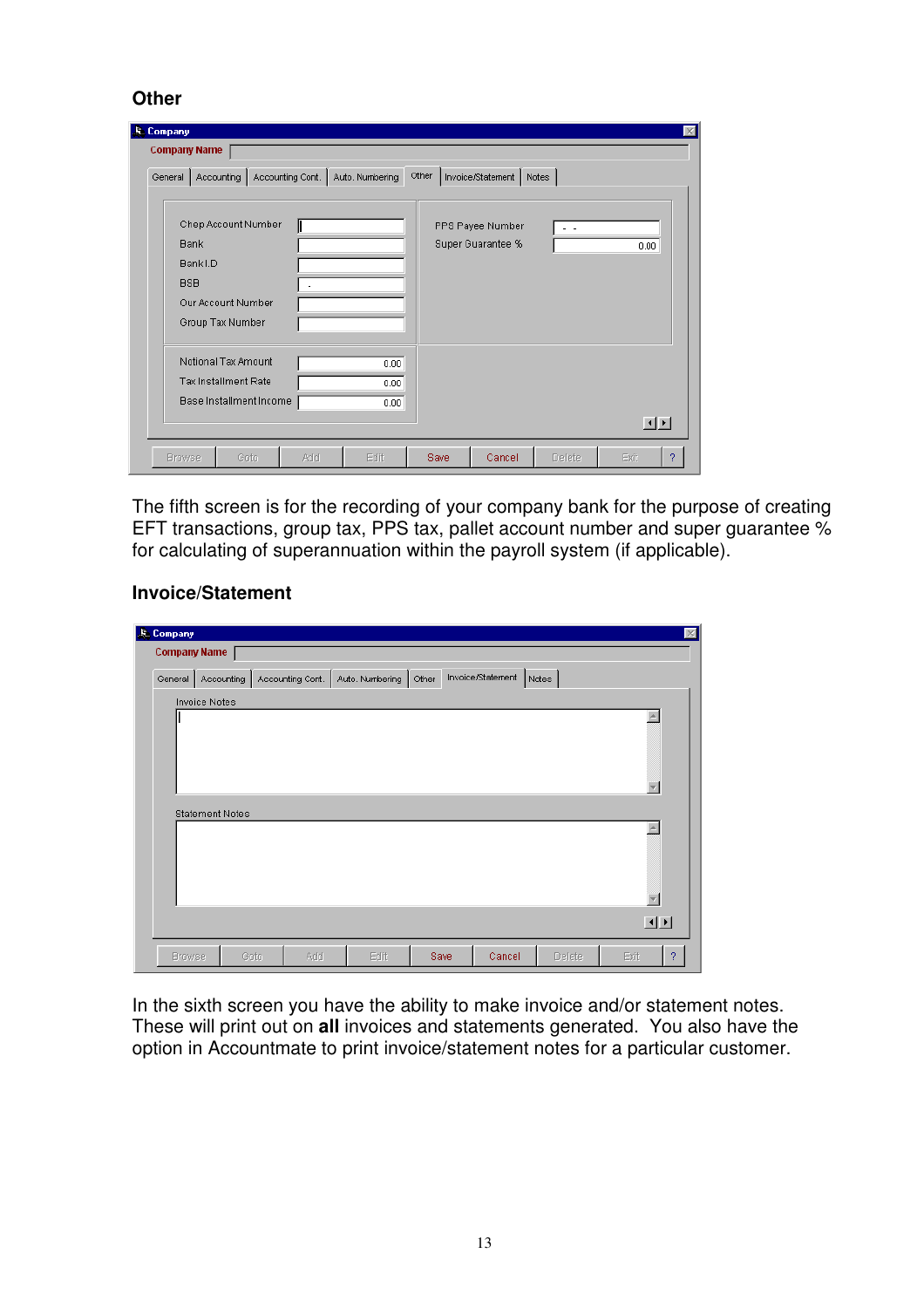#### **Notes**

| <b>JE</b> Company   |             |      |      |                                                                                       |        | $\vert \times \vert$  |
|---------------------|-------------|------|------|---------------------------------------------------------------------------------------|--------|-----------------------|
| <b>Company Name</b> |             |      |      |                                                                                       |        |                       |
|                     |             |      |      | General   Accounting   Accounting Cont.   Auto. Numbering   Other   Invoice/Statement | Notes  |                       |
| Notes               |             |      |      |                                                                                       |        |                       |
|                     |             |      |      |                                                                                       |        | A<br>Ħ                |
|                     |             |      |      |                                                                                       |        | 国国                    |
| <b>Browse</b>       | Goto<br>Add | Edit | Save | Cancel                                                                                | Delete | Exit<br>$\mathcal{P}$ |

The seventh and last screen can be used for the recording of any general information.

### **Vehicle Types Browse**



The Vehicle/Trailer Type Master file browse window displays all of the information entered into the vehicle type master entry screen. You have the ability to display, delete and find from this window. To enter a new vehicle type select display. This will open up a new screen in the vehicle type master file.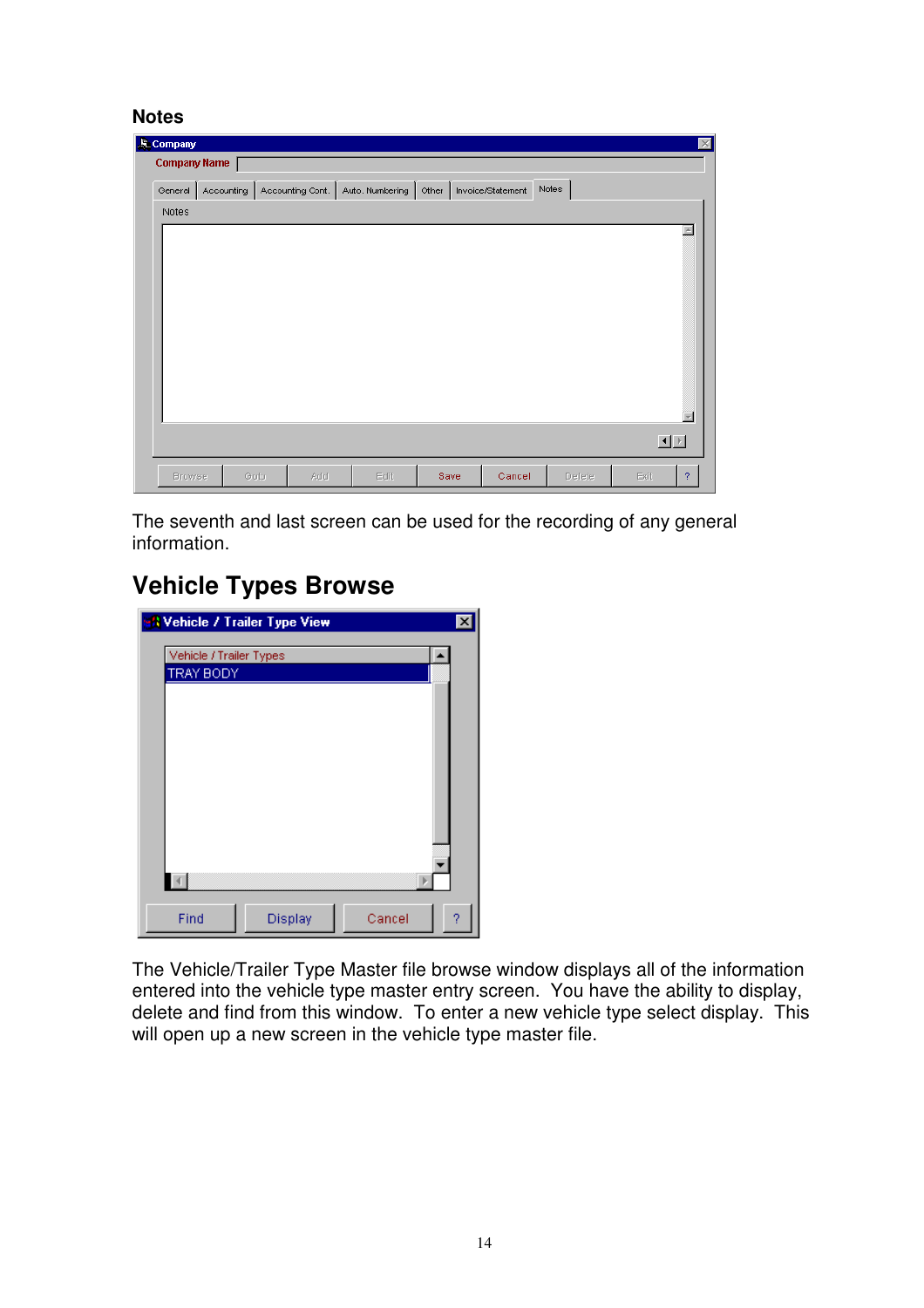### **Vehicle Types Master File Entry**

| <b>SA Vehicle / Trailer Type</b> |                        |     |           |        |        |      |  |
|----------------------------------|------------------------|-----|-----------|--------|--------|------|--|
|                                  | Vehicle / Trailer Type |     | TRAY BODY |        |        |      |  |
| <b>Browse</b>                    | Goto                   | Add | Save      | Cancel | Delete | Exit |  |

The Vehicle and Trailer Type master file entry screen is used to enter in the information about your vehicle and trailer types. The information entered into this option is used in the vehicle master entry screen and the trailer master entry screen. It enables you to select the type of vehicle or trailer from this list, rather than having to retype it for every vehicle or trailer. You have the ability to browse, goto, add, save, cancel, delete and exit.

### **Customer Type**

|                        | <b>Customer Type View</b> |       |        |   |
|------------------------|---------------------------|-------|--------|---|
| Type                   | Description               |       |        |   |
|                        |                           |       |        |   |
|                        |                           |       |        |   |
|                        |                           |       |        |   |
|                        |                           |       |        |   |
|                        |                           |       |        |   |
|                        |                           |       |        |   |
|                        |                           |       |        |   |
|                        |                           |       |        |   |
|                        |                           |       |        |   |
| $\left  \cdot \right $ |                           |       |        |   |
|                        |                           |       |        |   |
|                        | Display                   | Print | Cancel | 9 |

The Customer type browse window displays all of the information entered into the Customer type entry screen. This option can be used for customer aged trial balance reporting by customer type.

To open a fresh data entry screen, select the display button.

| Customer Type Entry |      |             |      |             |        |        |      |   |
|---------------------|------|-------------|------|-------------|--------|--------|------|---|
| Customer Type       |      | Description |      |             |        |        |      |   |
| <b>Browse</b>       | Goto | <br>Add     | Edit | <b>Save</b> | Cancel | Delete | Exit | o |

Once the data entry screen is open you have the option to Browse, Goto, Add, Edit, Save, Cancel or Delete a record. When finished, select Exit.

For more information on these options, refer to Operator Prompts on pages 5 to 8.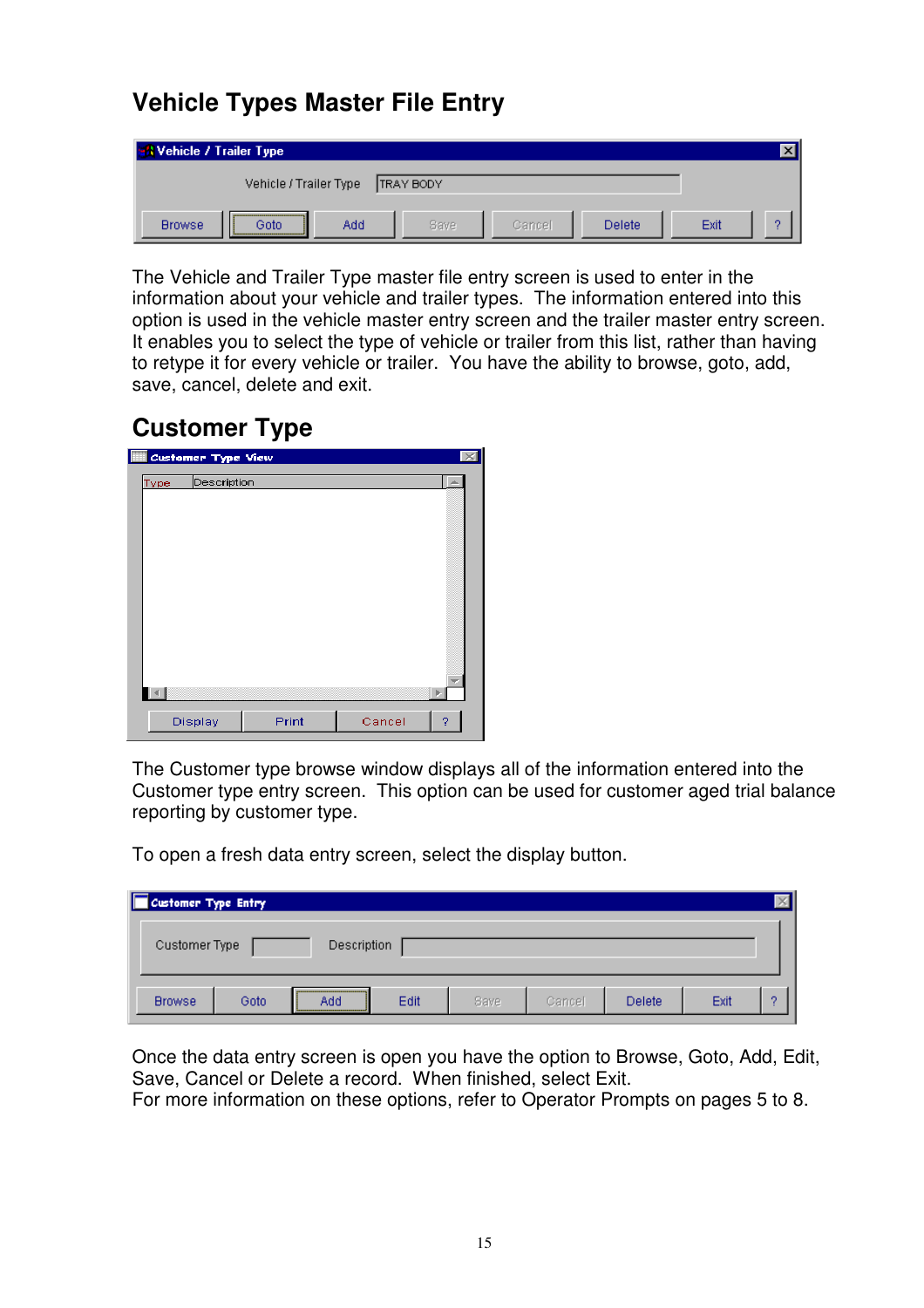### **Departments**

| <b>SA</b> Departments   |      |         | $\vert x \vert$ |
|-------------------------|------|---------|-----------------|
| Departments Description |      |         | Company         |
|                         |      |         |                 |
|                         |      |         |                 |
|                         |      |         |                 |
|                         |      |         |                 |
|                         |      |         |                 |
|                         |      |         |                 |
|                         |      |         |                 |
| $\left  \cdot \right $  |      |         | ٠               |
| Print                   | Find | Display | Cancel<br>?     |

The department browse window lists all of the information entered into the department master entry screen. This can be utilised for reporting on different depots. You have the ability to display, find and print from this window.

For more information on these options, refer to Operator Prompts on pages 5 to 8. To open a fresh data entry screen, select the display button.

| <b><i>C</i></b> Departments |      |     |             |      |        |        |      | $\times$ |
|-----------------------------|------|-----|-------------|------|--------|--------|------|----------|
| Department Code             |      |     | Description |      |        |        |      |          |
| Company                     |      |     | State       |      |        |        |      |          |
| <b>Browse</b>               | Goto | Add | Edit.       | Save | Cancel | Delete | Exit | o        |

Once the data entry screen is open you have the option to Browse, Goto, Add, Edit, Save, Cancel or Delete a record. When finished, select Exit.

The department code master file entry screen is used to set up department codes. You have the ability to set department codes by company and state.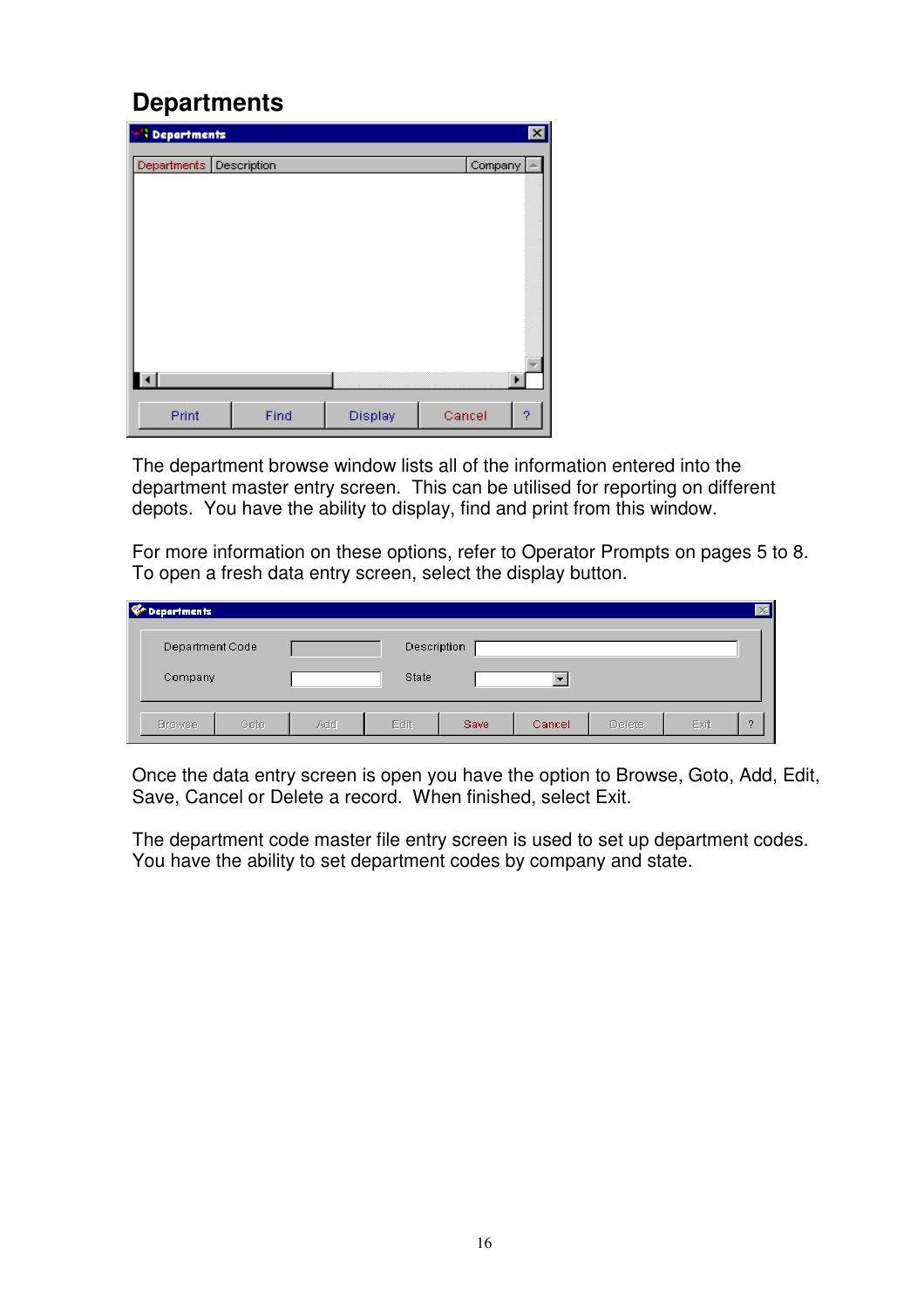### **Container Types**

| <b>Container Types</b> |       |        | г. |
|------------------------|-------|--------|----|
| Container Type         |       |        |    |
|                        |       |        |    |
|                        |       |        |    |
|                        |       |        |    |
|                        |       |        |    |
|                        |       |        |    |
|                        |       |        |    |
|                        |       |        |    |
|                        |       |        |    |
|                        |       |        |    |
| $\vert$ and $\vert$    |       |        |    |
| Display                | Print | Cancel | 9  |

The Container Types Master file browse window displays all of the information entered into the container type master entry screen. You have the ability to display and print from this window. To enter a new container type select display. This will open up a new screen in the container type master file. Select add to enter a new container type.

| Container Types |                 |     |             |        |        |      |   |
|-----------------|-----------------|-----|-------------|--------|--------|------|---|
|                 | Container Types |     |             |        |        |      |   |
| <b>Browse</b>   | Goto            | Add | <b>Save</b> | Cancel | Delete | Exit | o |

The Container Type master file entry screen is used to enter in all the information about your container types. The information entered into this option is used in the container master entry screen. It enables you to select the type of container from this list, rather than having to retype it for every container. You have the ability to browse, goto, add, save, cancel, delete and exit. For more information on these options, refer to Operator Prompts on pages 5 to 8.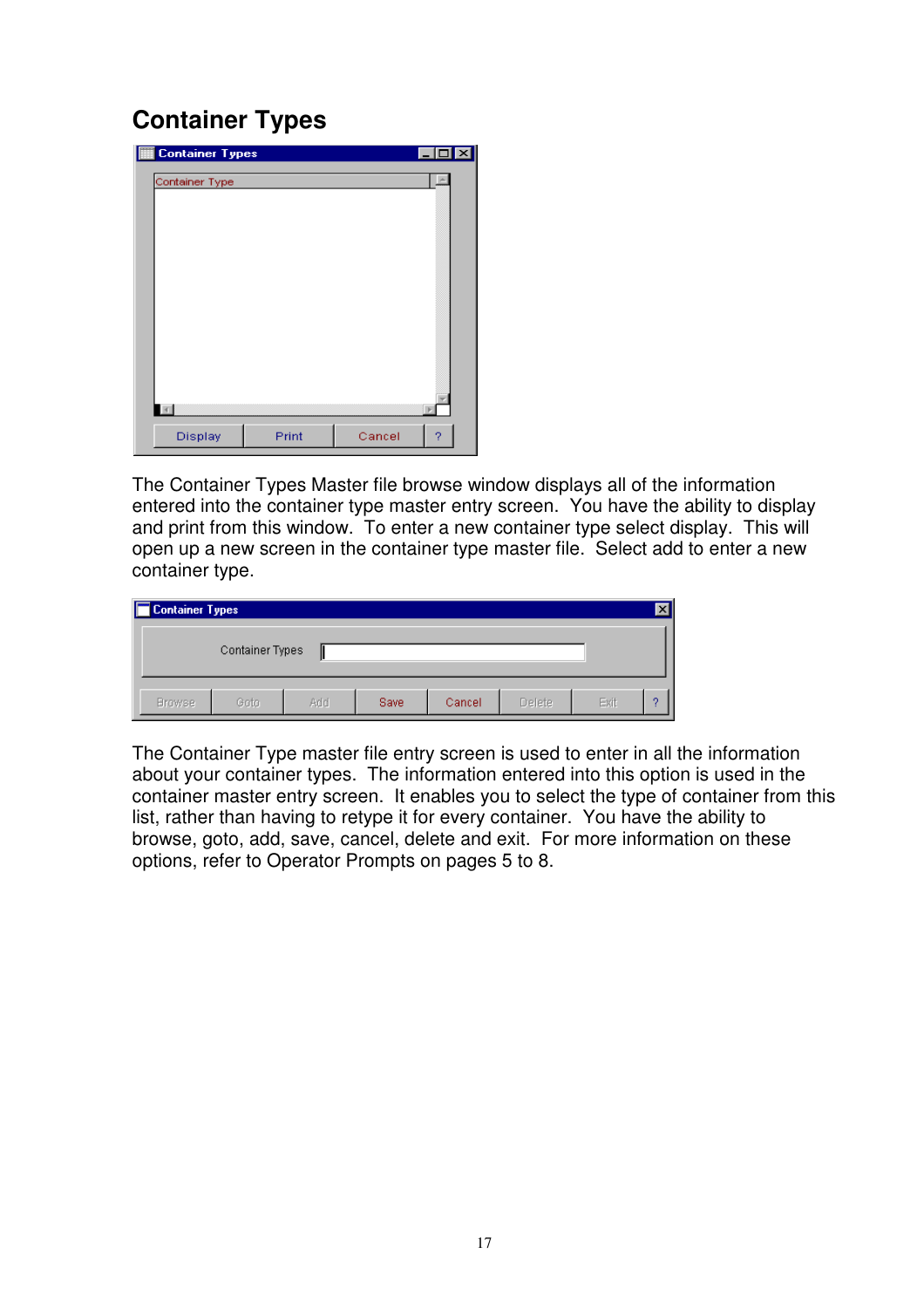### **Delete Fleet Number and History**

| 原 Delete Fleet Number & History<br>This will remove all information in FleetMate related to this Fleet<br>Number. Once you have deleted this information there is no way to<br>bring it back. Please do a backup of your data before you proceed. |                             |                                     |        |
|---------------------------------------------------------------------------------------------------------------------------------------------------------------------------------------------------------------------------------------------------|-----------------------------|-------------------------------------|--------|
| <b>Fleet Number</b>                                                                                                                                                                                                                               |                             |                                     |        |
| Password                                                                                                                                                                                                                                          |                             | **Please call Norcom for Password** |        |
| Purchase order with this fleet number and stock movements with this fleet                                                                                                                                                                         | number will not be deleted. |                                     |        |
| Norcom Information Technology Pty. Ltd. will not be held responsible for any l<br>data loss that may occur if the wrong fleet number is entered when using                                                                                        | this option.                |                                     |        |
|                                                                                                                                                                                                                                                   |                             | Continue                            | Cancel |

This option is for removing vehicle information that is no longer relevant to your business, for example if a vehicle is sold. When this option is used all information in the vehicle master file and vehicle history file will be deleted and you will be no longer able to recall Fleetmate information relating to that vehicle. Purchase order and stock movement entries will remain in the system and you will be able to access freight information in Freightmate. To access freight history on a deleted vehicle you will only be able to do this if you specify "all" vehicles when you select a report. **Please ensure that you enter the correct vehicle number,** as the information cannot be restored once you have selected to continue. You will be asked to reconfirm deletion.

### **Delete Trailer Number and History**

| <b>St. Delete Trailer Number &amp; History</b> |                                                                                                                                                                                                                  |
|------------------------------------------------|------------------------------------------------------------------------------------------------------------------------------------------------------------------------------------------------------------------|
|                                                | This will remove all information in FleetMate related to this Trailer<br>Number. Once you have deleted this information there is no way to<br>bring it back. Please do a backup of your data before you proceed. |
| Trailer Number                                 |                                                                                                                                                                                                                  |
| Password                                       | **Please call Norcom for Password**                                                                                                                                                                              |
|                                                | Purchase orders with this trailer number and stock movements with this<br>fleet number will not be deleted.                                                                                                      |
|                                                | Norcom Information Technology Pty. Ltd. will not be held responsible for any<br>data loss that may occur if the wrong trailer number is entered when using<br>this option.                                       |
|                                                | Continue<br>Cancel                                                                                                                                                                                               |

This option is for removing trailer information that is no longer relevant to your business, for example if a trailer is sold. When this option is used all information in the trailer master file and trailer history file will be deleted and you will be no longer able to recall Fleetmate information relating to that trailer. Purchase order and stock movement entries will remain in the system and you will be able to access freight information in Freightmate. To access freight history on a deleted trailer you will only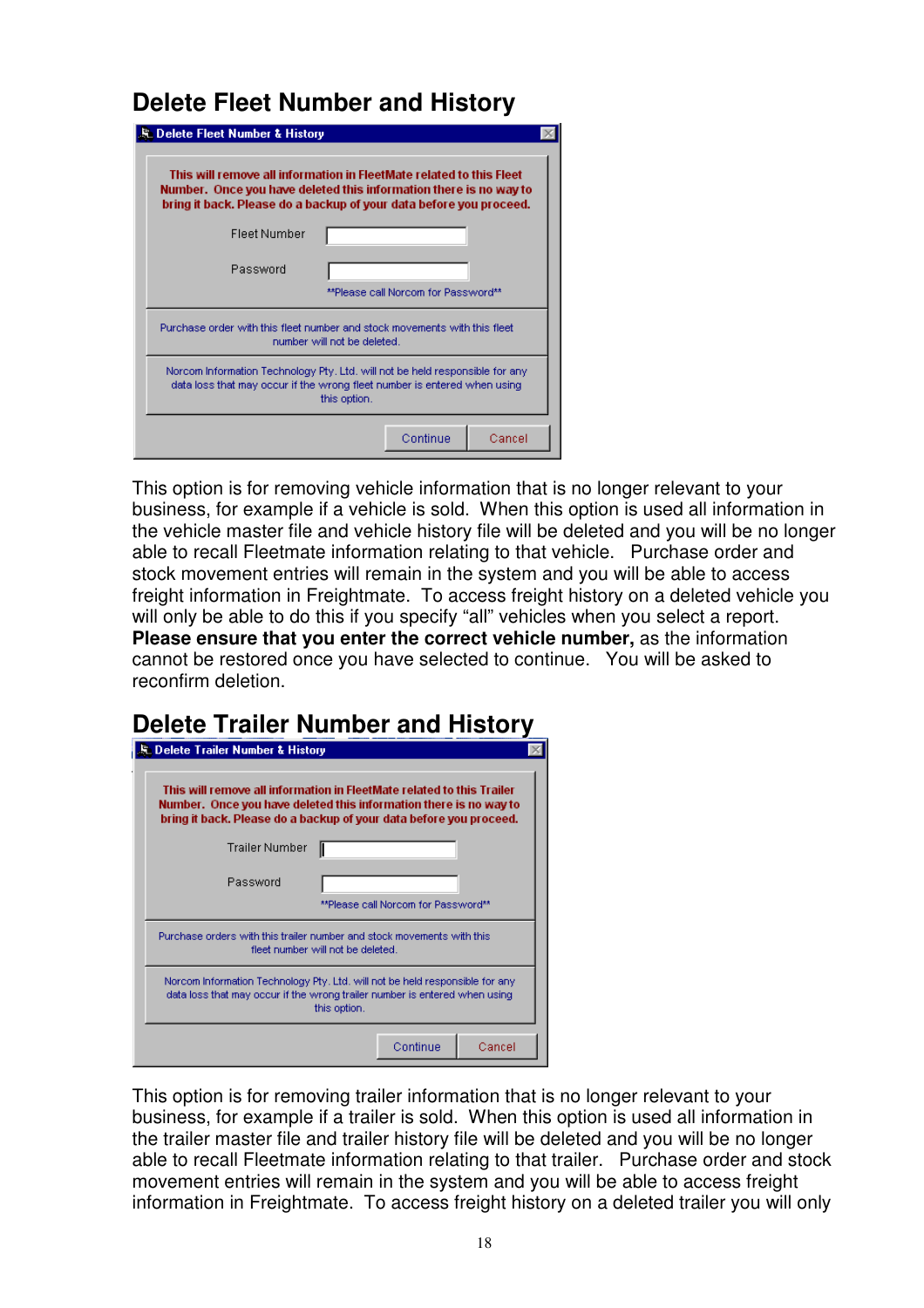be able to do this if you specify "all" trailers when you select a report. **Please ensure that the correct trailer number is entered** as the information cannot be restored once you have selected to continue. You will be asked to reconfirm deletion.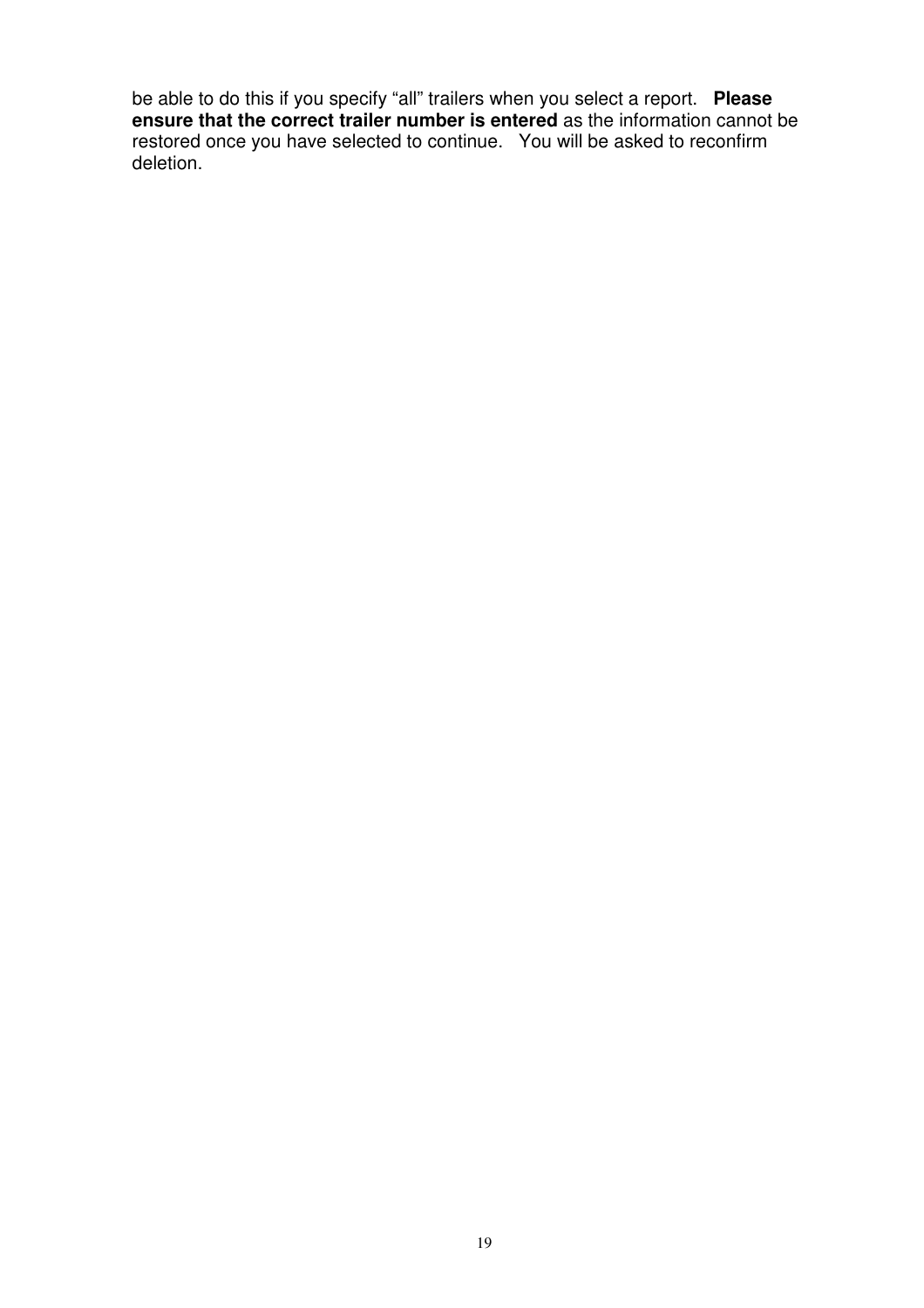## **File Menu**

### **Vehicle Master File**

| E<br>Vehicles            |      |       |         |       |             | $\Box$ D $\times$     |
|--------------------------|------|-------|---------|-------|-------------|-----------------------|
| Fleet Number Vehicle ID. | Make | Model |         | Type  | Description | A.I                   |
|                          |      |       |         |       |             |                       |
|                          |      |       |         |       |             |                       |
|                          |      |       |         |       |             |                       |
|                          |      |       |         |       |             |                       |
|                          |      |       |         |       |             |                       |
|                          |      |       |         |       |             |                       |
|                          |      |       |         |       |             |                       |
|                          |      |       |         |       |             |                       |
|                          |      |       |         |       |             |                       |
|                          |      |       |         |       |             |                       |
|                          |      |       |         |       |             |                       |
|                          |      |       |         |       |             |                       |
|                          |      |       |         |       |             |                       |
|                          |      |       |         |       |             |                       |
|                          |      |       |         |       |             |                       |
|                          |      |       |         |       |             |                       |
| $\blacksquare$           |      |       |         |       |             | $\blacktriangleright$ |
|                          |      | Find  | Display | Print | Cancel      | $\boldsymbol{v}$      |
|                          |      |       |         |       |             |                       |

The Vehicle Master File browse window displays all of the information entered into the vehicle master entry screen. You have the ability to display, delete, find and print from this window. You also have the ability to **sort** the information by clicking on the headings on the grid. You can sort by fleet number, vehicle ID, registration, make, model and type. When you select the print button, the report will be sorted in the order that is currently selected.

You have two ways of accessing and updating records in this screen.

- 1 The display button will open the vehicle data entry screen at the record that was highlighted on selecting the display button, alternatively you can also display the record by 'right mouse clicking' on the record to bring up a popup menu. Then select display.
- 2 To find a record, select the find button and type in a combination you wish to search for. Select the search button. To view the search results select view.

To open a fresh data entry screen, select the display button.

This option has 8 screens of information. These are general, specifications, maintenance, registrations/insurance/finance, re-finance, services, permits and notes. It is not mandatory to enter information in every field. You must enter a fleet number which must be a unique alpha/numeric code. You have the ability to browse, goto, add, edit, save, cancel, delete and exit. To move between screens, either click on the heading tabs at the top of the screen, or use the next page arrows in the bottom right hand corner. When finished, select Exit. For more information on these options, refer to Operator Prompts on pages 5 to 8.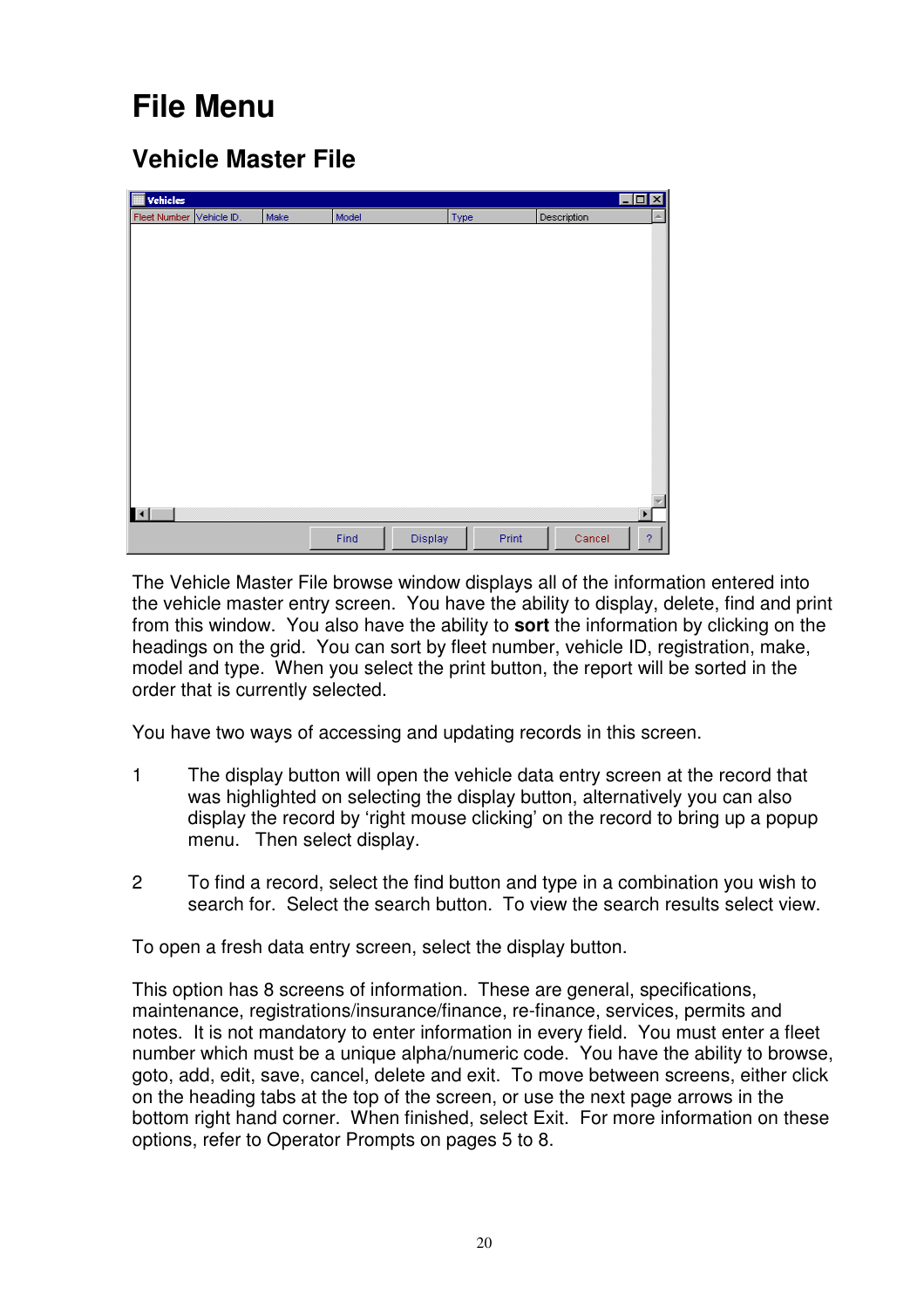| <b>Fleet Number</b> |                        |             | <b>Registration</b>                             |                        | <b>Make</b> |         |                        |
|---------------------|------------------------|-------------|-------------------------------------------------|------------------------|-------------|---------|------------------------|
| General             | Specifications         | Maintenance | Registration / Insurance / Finance   Re-Finance |                        | Services    | Permits | Notes                  |
| Fleet No.           |                        |             |                                                 | Purchase Price         |             |         |                        |
| Vehicle ID.         |                        |             |                                                 | GTM (Kg) \ GCM (Kg)    |             |         |                        |
|                     | Job Description        |             |                                                 | GVM (Kg)               |             |         |                        |
| Make                |                        |             |                                                 | Tare (Kg)              |             |         |                        |
| Model               |                        |             |                                                 | <b>Inspection Date</b> |             |         |                        |
| Description         |                        |             |                                                 | Chassis No.            |             |         |                        |
|                     | Vehicle Type           |             |                                                 | No. Axles              |             |         |                        |
| Colour              |                        |             |                                                 | Rear Axles             |             |         |                        |
|                     | <b>Production Date</b> |             |                                                 | Speed Limited          |             |         |                        |
|                     | Purchase Date          |             |                                                 | Date Fitted            |             |         |                        |
| Phone 1             |                        |             |                                                 | Manufacturer           |             |         |                        |
| Phone 2             |                        |             |                                                 | Average Speed          |             |         |                        |
|                     | Purchased From         |             |                                                 | <b>Fuel Tank</b>       |             |         | $\left  \cdot \right $ |
|                     |                        |             |                                                 |                        |             |         |                        |

**Vehicle General Information** 

Information entered into the Vehicle Master File option is accessed for reporting purposes throughout the Fleetmate module. All information relates back to the Fleet number and is sorted according to the report that has been selected. For a list of reports available please refer to the Reports Menu.

#### **Vehicle Specifications**

| Vehicles<br><b>Fleet Number</b> |                  |             | Registration |                                    |            | <b>Make</b>   |         |                        |
|---------------------------------|------------------|-------------|--------------|------------------------------------|------------|---------------|---------|------------------------|
| General                         | Specifications   | Maintenance |              | Registration / Insurance / Finance | Re-Finance | Services      | Permits | Notes                  |
|                                 | Payload Capacity |             |              | 2 Way Model                        |            |               |         |                        |
|                                 | Max. Length      |             |              | 2 Way Call Sign                    |            |               |         |                        |
|                                 | Wheel Type       |             |              | Market Value                       |            |               |         |                        |
|                                 | No. Studs        |             |              | Date of Valuation                  |            |               |         |                        |
|                                 | <b>Tyre Size</b> |             |              | Engine Manuf.                      |            |               |         |                        |
|                                 | Tyre Type        |             |              | Engine Model                       |            |               |         |                        |
|                                 | Turntable manuf. |             |              | Engine No.                         |            |               |         |                        |
|                                 | Turntable Model  |             |              | Engine Power(Kw)                   |            | Engine Torque |         |                        |
| P.T.O                           |                  |             |              | Blower / Compressor                |            |               |         |                        |
| Depot                           |                  |             |              | Blow. / Comp Serial No.            |            |               |         |                        |
| Owner                           |                  |             |              | Blow. / Comp. Engine               |            |               |         |                        |
|                                 | 2 Way Manuf.     |             |              | Blow. / Comp. Engine No.           |            |               |         |                        |
|                                 |                  |             |              |                                    |            |               |         | $\left  \cdot \right $ |
| <b>Browse</b>                   | Goto             | Add         | Edit         | Save                               | Cancel     | Delete        |         | Exit                   |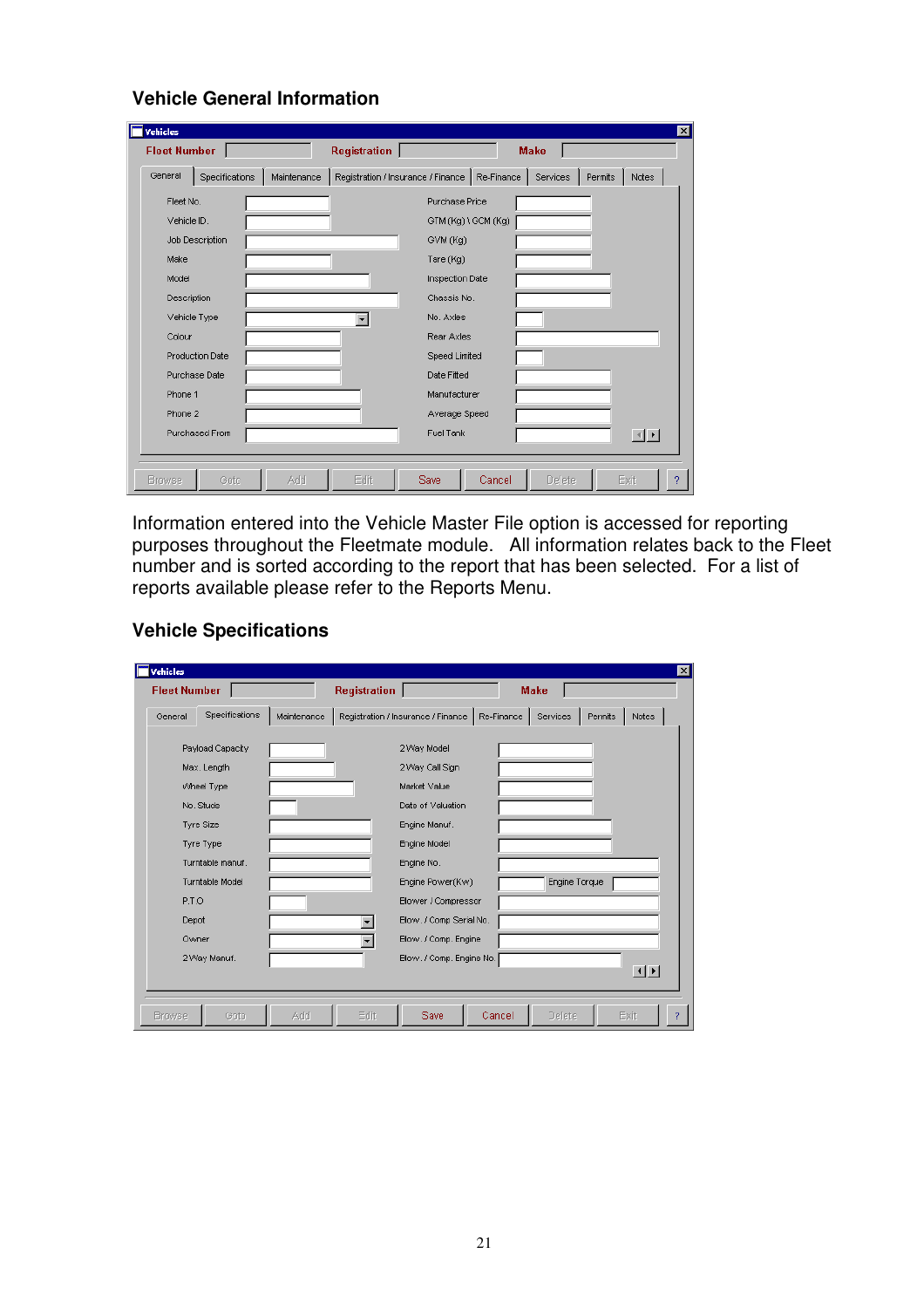#### **Vehicle Maintenance**

| <b>Fleet Number</b> |                  |             | Registration                                    |                     | <b>Make</b> |               |         |               |
|---------------------|------------------|-------------|-------------------------------------------------|---------------------|-------------|---------------|---------|---------------|
| General             | Specifications   | Maintenance | Registration / Insurance / Finance   Re-Finance |                     |             | Services      | Permits | Notes         |
|                     | Maximum Revs     |             |                                                 | Gear Box Manuf.     |             |               |         |               |
|                     | Fuel Type        |             |                                                 | Gear Box Model      |             |               |         |               |
|                     | Km / Litre       |             |                                                 | Gear Box Speeds     |             |               |         |               |
|                     | No. Air Filters  |             | Gear Box Oil Type                               |                     |             |               |         |               |
|                     | Air Filter Model |             | Gear Box Oil Cap.                               |                     |             |               |         |               |
|                     | Engine Oil Type  |             | Diff. Manufacturer                              |                     |             |               |         |               |
|                     | Oil Capacity     |             | Diff, Model                                     |                     |             |               |         |               |
|                     | No. Oil Filters  |             | Diff, Ratio                                     |                     |             |               |         |               |
|                     | Oil Filter Model |             |                                                 | Diff. Capacity (Kg) |             |               |         |               |
|                     | Water Capacity   |             |                                                 | Diff. Oil Capacity  |             |               |         |               |
|                     | Suspension Type  |             |                                                 | Bumper / K-Pin      |             |               |         |               |
|                     |                  |             |                                                 |                     |             |               |         | $\frac{1}{2}$ |
|                     |                  |             |                                                 |                     |             |               |         |               |
| <b>Browse</b>       | Goto             | Add         | Edit<br>Save                                    |                     | Cancel      | <b>Delete</b> |         | Exit          |

### **Vehicle Registration/Insurance/Finance**

| Vehicles                     |             |                                    |                                            | $\vert x \vert$ |
|------------------------------|-------------|------------------------------------|--------------------------------------------|-----------------|
| <b>Fleet Number</b>          |             | <b>Registration</b>                | <b>Make</b>                                |                 |
| Specifications<br>General    | Maintenance | Registration / Insurance / Finance | Re-Finance<br>Services<br>Permits<br>Notes |                 |
| Registration Fee             |             | Finance Co.                        |                                            |                 |
| Registration Due             |             | Finance Contract No.               |                                            |                 |
| Registration Paid            |             | <b>Amount Financed</b>             | Interest Rte                               |                 |
| Registration                 |             | Type Of Agreement                  |                                            |                 |
| Cheque No.                   |             | Finance Agreement No.              |                                            |                 |
| Accident Commis.             |             | Comp. Insurance Value              |                                            |                 |
| Third Party Insurance Co.    |             | Comp. Insurance prem.              |                                            |                 |
| Third Party Policy Number    |             | Payment Term                       |                                            |                 |
| Third Party Insurance Expiry |             | Payment                            |                                            |                 |
| Comprehensive Insur. Co.     |             | First Payment Date                 |                                            |                 |
| Comprehensive Policy No.     |             | Monthly Payment Date               |                                            |                 |
| Comp. Insurance Expiry       |             | Residual                           |                                            |                 |
|                              |             | Finance Due Off                    | $\left  \cdot \right $                     |                 |
|                              |             |                                    |                                            |                 |
| <b>Browse</b><br>Goto        | Add         | Edit<br>Save                       | Cancel<br>Delete<br>Exit                   |                 |

Information entered into the Registration/Insurance/Finance option is accessed for reports such as Finance Due, Vehicle Registration Due, and Insurance Due.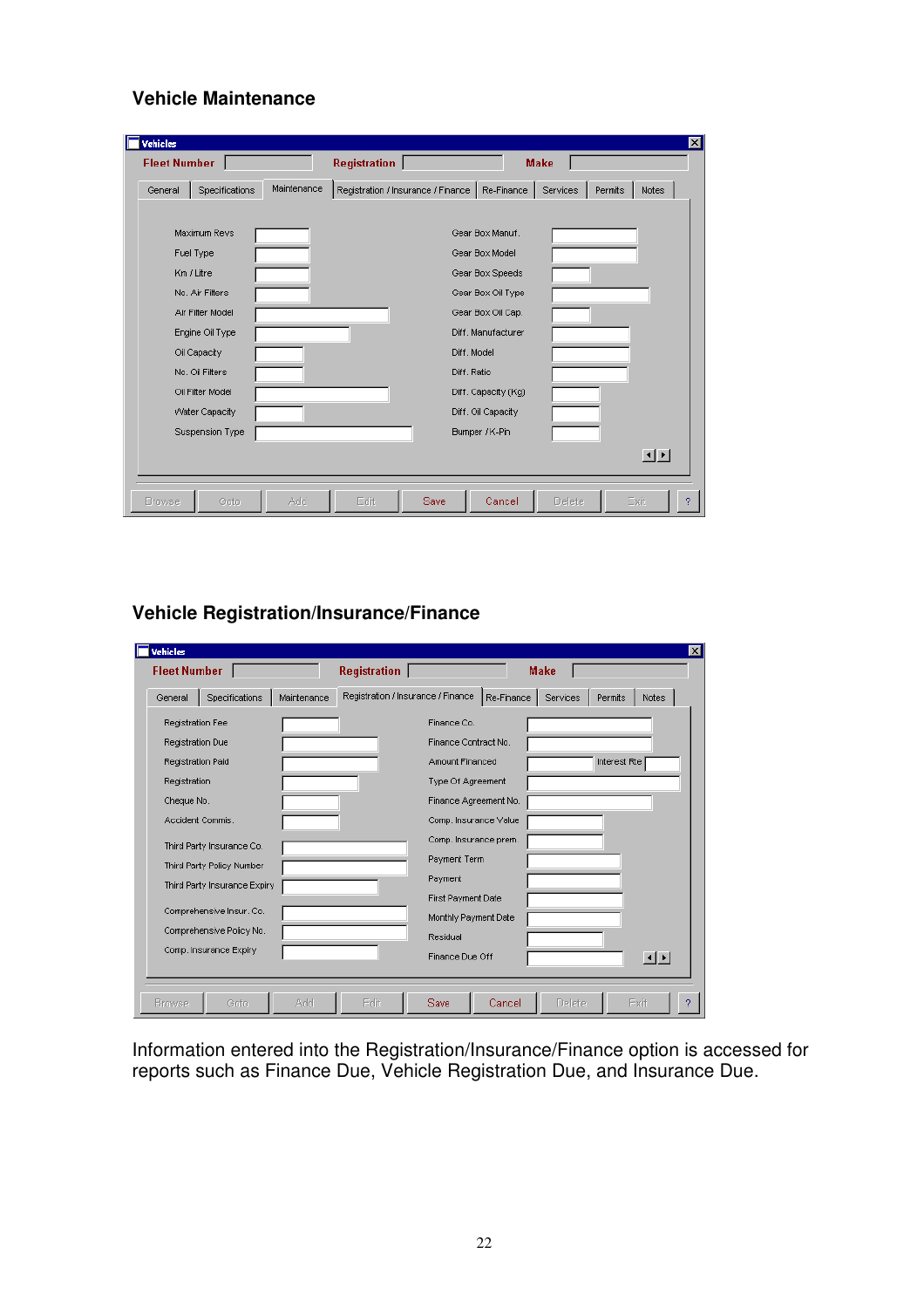| Vehicles            |                |                      |                                    |                            |                                                                                                                                                                                                                                                                                                                                                                                                                                                                |
|---------------------|----------------|----------------------|------------------------------------|----------------------------|----------------------------------------------------------------------------------------------------------------------------------------------------------------------------------------------------------------------------------------------------------------------------------------------------------------------------------------------------------------------------------------------------------------------------------------------------------------|
| <b>Fleet Number</b> |                |                      | <b>Registration</b>                | <b>Make</b>                |                                                                                                                                                                                                                                                                                                                                                                                                                                                                |
| General             | Specifications | Maintenance          | Registration / Insurance / Finance | $[Re-Finance]$<br>Services | Permits<br>Notes                                                                                                                                                                                                                                                                                                                                                                                                                                               |
|                     |                |                      |                                    |                            |                                                                                                                                                                                                                                                                                                                                                                                                                                                                |
|                     |                | Refinanced?          |                                    |                            |                                                                                                                                                                                                                                                                                                                                                                                                                                                                |
|                     |                | Refinance Company    |                                    |                            |                                                                                                                                                                                                                                                                                                                                                                                                                                                                |
|                     |                | Amount Financed      |                                    |                            |                                                                                                                                                                                                                                                                                                                                                                                                                                                                |
|                     |                | <b>Interest Rate</b> |                                    |                            |                                                                                                                                                                                                                                                                                                                                                                                                                                                                |
|                     |                | Agreement No.        |                                    |                            |                                                                                                                                                                                                                                                                                                                                                                                                                                                                |
|                     |                | Agreement Type       |                                    |                            |                                                                                                                                                                                                                                                                                                                                                                                                                                                                |
|                     |                | Payment Term         |                                    |                            |                                                                                                                                                                                                                                                                                                                                                                                                                                                                |
|                     |                | Payment \$           |                                    |                            |                                                                                                                                                                                                                                                                                                                                                                                                                                                                |
|                     |                | Start Payment Date   |                                    |                            |                                                                                                                                                                                                                                                                                                                                                                                                                                                                |
|                     |                | Residual             |                                    |                            |                                                                                                                                                                                                                                                                                                                                                                                                                                                                |
|                     |                | Finance Due Off      |                                    |                            |                                                                                                                                                                                                                                                                                                                                                                                                                                                                |
|                     |                |                      |                                    |                            | $\begin{array}{c c c c c} \hline \multicolumn{1}{c }{\textbf{1}} & \multicolumn{1}{c }{\textbf{1}} & \multicolumn{1}{c }{\textbf{2}} \\ \hline \multicolumn{1}{c }{\textbf{3}} & \multicolumn{1}{c }{\textbf{4}} & \multicolumn{1}{c }{\textbf{5}} \\ \hline \multicolumn{1}{c }{\textbf{5}} & \multicolumn{1}{c }{\textbf{6}} & \multicolumn{1}{c }{\textbf{7}} \\ \hline \multicolumn{1}{c }{\textbf{6}} & \multicolumn{1}{c }{\textbf{7}} & \multicolumn{1$ |
|                     |                |                      |                                    |                            |                                                                                                                                                                                                                                                                                                                                                                                                                                                                |
| <b>Browse</b>       | Goto           | Add                  | Edit<br>Save                       | Cancel<br>Delete           | Exit                                                                                                                                                                                                                                                                                                                                                                                                                                                           |

If a vehicle has been re-financed the new finance information can be recorded and will be reported separately on the Finance Due report.

### **Vehicle Services**

**Vehicle Refinance Details** 

| <b>Vehicles</b>     |                |             |     |              |                                                 |        |                |         |              | 図                |
|---------------------|----------------|-------------|-----|--------------|-------------------------------------------------|--------|----------------|---------|--------------|------------------|
| <b>Fleet Number</b> |                |             |     | Registration |                                                 |        | <b>Make</b>    |         |              |                  |
| General             | Specifications | Maintenance |     |              | Registration / Insurance / Finance   Re-Finance |        | Services       | Permits | <b>Notes</b> |                  |
|                     |                |             |     |              | <b>SERVICE SCHEDULES</b>                        |        |                |         |              |                  |
|                     |                |             | Y/N | <b>HOURS</b> | <b>KILOMETERS</b>                               |        | <b>DAYS</b>    |         |              |                  |
|                     |                | 'A' Service | lY. | 0.0          |                                                 | 4000   | $\mathbf 0$    |         |              |                  |
|                     |                | 'B' Service | lY. | 0.0          |                                                 | 25000  | $\overline{0}$ |         |              |                  |
|                     |                | 'C' Service | lY. | 0.0          |                                                 | 200000 | 6              |         |              |                  |
|                     |                | 'D' Service | l۲. | 0.0          |                                                 | 400000 | 12             |         |              |                  |
|                     |                |             |     |              |                                                 |        |                |         |              |                  |
|                     |                |             |     |              |                                                 |        |                |         |              |                  |
|                     |                |             |     |              |                                                 |        |                |         | 回回           |                  |
| <b>Browse</b>       | Goto           | Add         |     | Edit         | Save                                            | Cancel | Delete         |         | Exit         | $\boldsymbol{?}$ |

The Service Schedule can be set up for reporting on operating hours or kilometres. For vehicles operating on kilometres, you will need to enter the number of kilometres for each service and also the number of days between services. For vehicles recording operating hours you will need to enter the number of hours and also the number of days between services.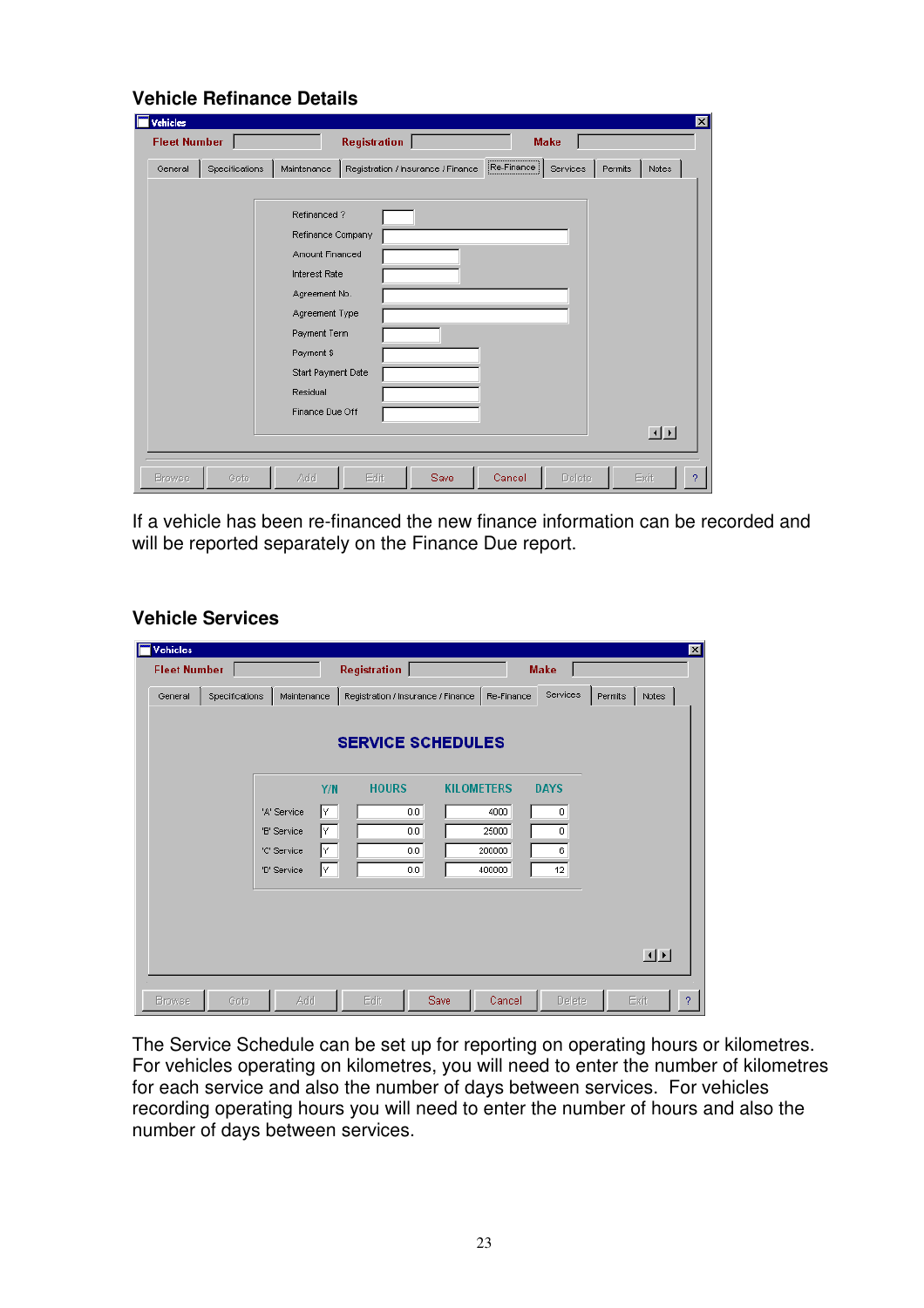### **Vehicle Permits**

| <b>Fleet Number</b> |                       |             | Registration                                               |  | <b>Make</b>        |         |                                                                                                                                                                                                                                                                                                                                                                                                                                                                 |
|---------------------|-----------------------|-------------|------------------------------------------------------------|--|--------------------|---------|-----------------------------------------------------------------------------------------------------------------------------------------------------------------------------------------------------------------------------------------------------------------------------------------------------------------------------------------------------------------------------------------------------------------------------------------------------------------|
| General             | Specifications        | Maintenance | Registration / Insurance / Finance   Re-Finance   Services |  |                    | Permits | Notes                                                                                                                                                                                                                                                                                                                                                                                                                                                           |
|                     |                       |             |                                                            |  |                    |         |                                                                                                                                                                                                                                                                                                                                                                                                                                                                 |
|                     |                       |             |                                                            |  |                    |         |                                                                                                                                                                                                                                                                                                                                                                                                                                                                 |
|                     | Permit Required (Y/N) |             | Permit Expiry Date                                         |  | Permit Description |         |                                                                                                                                                                                                                                                                                                                                                                                                                                                                 |
|                     | #1                    |             |                                                            |  |                    |         |                                                                                                                                                                                                                                                                                                                                                                                                                                                                 |
|                     | $\#2$                 |             |                                                            |  |                    |         |                                                                                                                                                                                                                                                                                                                                                                                                                                                                 |
|                     | $\#3$                 |             |                                                            |  |                    |         |                                                                                                                                                                                                                                                                                                                                                                                                                                                                 |
|                     |                       |             |                                                            |  |                    |         |                                                                                                                                                                                                                                                                                                                                                                                                                                                                 |
|                     |                       |             |                                                            |  |                    |         |                                                                                                                                                                                                                                                                                                                                                                                                                                                                 |
|                     |                       |             |                                                            |  |                    |         | $\begin{array}{c c c c c} \hline \multicolumn{3}{c }{\textbf{1}} & \multicolumn{3}{c }{\textbf{1}} \\ \hline \multicolumn{3}{c }{\textbf{2}} & \multicolumn{3}{c }{\textbf{3}} & \multicolumn{3}{c }{\textbf{4}} \\ \hline \multicolumn{3}{c }{\textbf{5}} & \multicolumn{3}{c }{\textbf{6}} & \multicolumn{3}{c }{\textbf{7}} \\ \hline \multicolumn{3}{c }{\textbf{6}} & \multicolumn{3}{c }{\textbf{7}} & \multicolumn{3}{c }{\textbf{8}} \\ \hline \multic$ |
|                     |                       |             |                                                            |  |                    |         |                                                                                                                                                                                                                                                                                                                                                                                                                                                                 |

### **Vehicle Notes**

| <b>Vehicles</b>    |                |             |              |                                                 |        |             |         | $\mathbf{x}$                   |
|--------------------|----------------|-------------|--------------|-------------------------------------------------|--------|-------------|---------|--------------------------------|
| Fleet Number       |                |             | Registration |                                                 |        | <b>Make</b> |         |                                |
| General            | Specifications | Maintenance |              | Registration / Insurance / Finance   Re-Finance |        | Services    | Permits | Notes                          |
| Notes              |                |             |              |                                                 |        |             |         |                                |
|                    |                |             |              |                                                 |        |             |         | Ä.<br>$\overline{\phantom{a}}$ |
| <b>Print Notes</b> |                |             |              |                                                 |        |             |         | 国国                             |
| Browse             | Goto           | Add         | Edit         | Save                                            | Cancel | Delete      |         | Exit<br>$\boldsymbol{?}$       |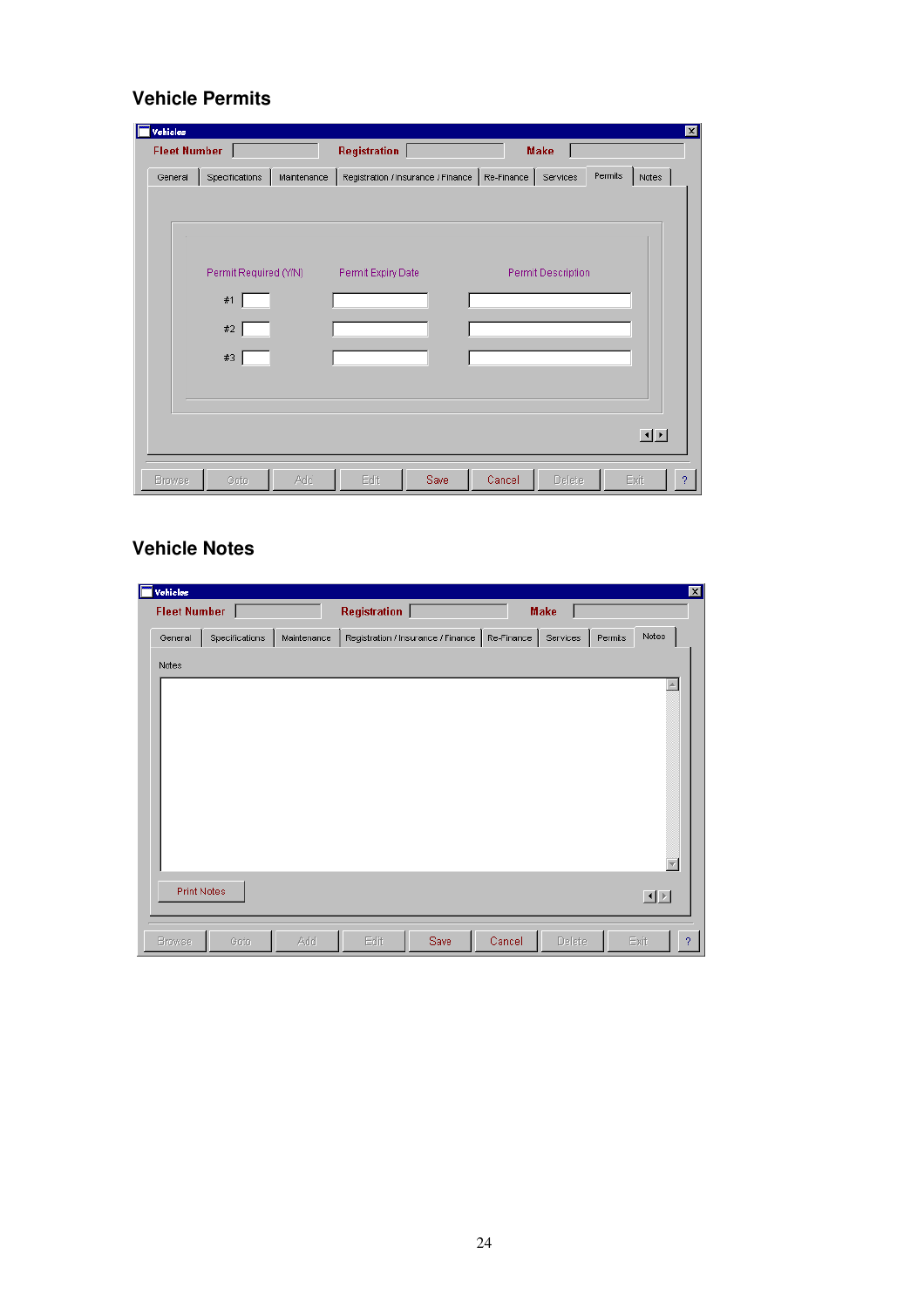### **Trailer Master File**

| E<br>Trailers |              |      |         |       | $\overline{\mathbf{x}}$<br>$\Box$ |
|---------------|--------------|------|---------|-------|-----------------------------------|
| Fleet Number  | Registration | Make | Model   | Type  | Length<br>$\blacktriangle$        |
|               |              |      |         |       |                                   |
|               |              |      |         |       |                                   |
|               |              |      |         |       |                                   |
|               |              |      |         |       |                                   |
|               |              |      |         |       |                                   |
|               |              |      |         |       |                                   |
|               |              |      |         |       |                                   |
|               |              |      |         |       |                                   |
|               |              |      |         |       |                                   |
|               |              |      |         |       |                                   |
|               |              |      |         |       |                                   |
|               |              |      |         |       |                                   |
|               |              |      |         |       |                                   |
|               |              |      |         |       |                                   |
|               |              |      |         |       |                                   |
|               |              |      |         |       |                                   |
| $\mathbf{H}$  |              |      |         |       | $\blacktriangleright$             |
|               |              |      |         |       |                                   |
|               |              | Find | Display | Print | ?<br>Cancel                       |

The Trailer Master File browse window displays all of the information entered into the trailer master entry screen. You have the ability to display, delete, find and print from this window. You also have the ability to **sort** the information by clicking on the headings on the grid. You can sort by fleet number, registration, make, model, type, length, colour, maximum weight and maximum volume. When you select the print button, the report will be sorted in the order that is currently selected.

You have two ways of accessing and updating records in this screen.

- 1. The display button will open the trailer data entry screen at the record that was highlighted on selecting the display button, alternatively you can also display the record by 'right mouse clicking' on the record to bring up a popup menu. Then select display.
- 2. To find a record, select the find button and type in a combination you wish to search for. Select the search button. To view the search results select view.

To open a fresh data entry screen, select the display button.

### **Trailer Master File Entry**

The Trailer master file entry screen is used to enter in all the information about your trailers. This option has 6 screens of information. There are two pages for general information about your trailers, registration/insurance/

finance, refinance, schedules and notes. It is not mandatory to enter information in every field. The trailer number must be a unique alpha/numeric code and it must be entered. You have the ability to browse, goto, add, edit, save, cancel, delete and exit. To move between screens, either click on the heading tabs at the top of the screen, or use the next page arrows in the bottom right hand corner. When finished, select Exit. For more information on these options, refer to Operator Prompts on pages 5 to 8.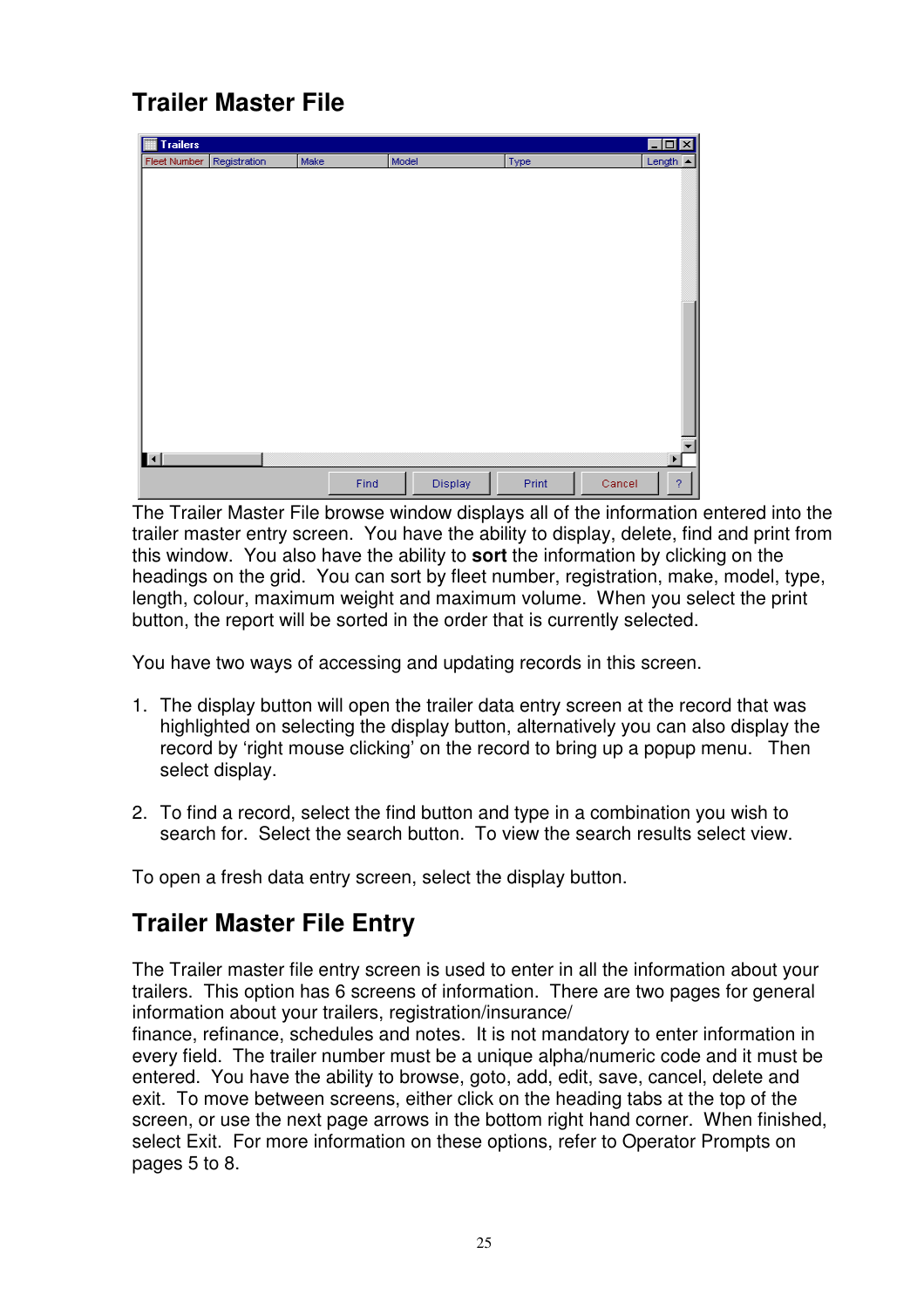### **General Information**

| <b>Trailers</b><br>Fleet Number TRLR 01 |               | <b>Registration</b>                |                                            | <b>Make</b>    |                        |
|-----------------------------------------|---------------|------------------------------------|--------------------------------------------|----------------|------------------------|
| General                                 | General Cont. | Registration / Insurance / Finance | Re Finance                                 | Schedules      | Notes                  |
| Fleet No.                               | TRLR 01       |                                    | Floor Type                                 |                |                        |
| Trailer ID.                             |               |                                    | <b>Trailer Type</b>                        |                |                        |
| Make                                    |               |                                    | Wheel Type                                 |                |                        |
| Model                                   |               |                                    | No. Studs                                  | $\overline{0}$ |                        |
| Description                             |               |                                    | <b>Tyre Size</b>                           |                |                        |
| Serial No                               |               |                                    | Tyre Type                                  |                |                        |
| Colour                                  |               |                                    | Market Value                               |                | $\Omega$               |
| <b>Production Date</b>                  | $\pm$         |                                    | Date of Valuation                          | $\pm$          |                        |
| Purchase Date                           | $\pm$         |                                    | Bumper / K-Pin                             | 0.00           |                        |
| Purchased From                          |               |                                    | Maximum Weight                             |                | 0.00                   |
| Purchase Price                          | 0.00.         |                                    | Maximum Volume                             |                | 0.00                   |
| No. Axles                               |               |                                    | No. Twistlocks 20                          | 0              |                        |
| Tare Weight (Kg)                        |               |                                    | No. Twistlocks 40                          | $\circ$        |                        |
| Length (m)                              |               |                                    | Exclude from Cost Summary and P&L Report □ |                | $\left  \cdot \right $ |
| <b>Browse</b>                           | Add<br>Gota   | Edit                               | Save<br>Cancel                             | Delete         | Exit                   |

Information entered into the Trailer Master File option is accessed for reporting purposes throughout the Fleetmate module. All information relates back to the Fleet No. and is sorted according to the report that has been selected. For a list of reports available please refer to the Reports Menu.

| <b>We Trailers</b>  |                                                                                         | $\times$ |
|---------------------|-----------------------------------------------------------------------------------------|----------|
| <b>Fleet Number</b> | <b>Registration</b><br><b>Make</b>                                                      |          |
| General             | General Cont.<br>Re Finance<br>Registration / Insurance / Finance<br>Schedules<br>Notes |          |
|                     | Area of Operation                                                                       |          |
|                     | From<br>VIN Number                                                                      |          |
|                     | Suspension Type<br>To                                                                   |          |
|                     | Depot<br>Blower / Compressor                                                            |          |
|                     | Design Approval No.<br>Blow/Comp Serial No.                                             |          |
|                     | Design Approval Date<br>Blow/Comp Engine                                                |          |
|                     | Design Pressure KPA<br>Blow/Comp Engine No.                                             |          |
|                     |                                                                                         |          |
|                     |                                                                                         |          |
|                     |                                                                                         |          |
|                     | 고피                                                                                      |          |
| <b>Browse</b>       | Edit<br>Save<br>Cancel<br>Delete<br>Add<br>Exit<br>Goto                                 | 2        |

**General Information Continued**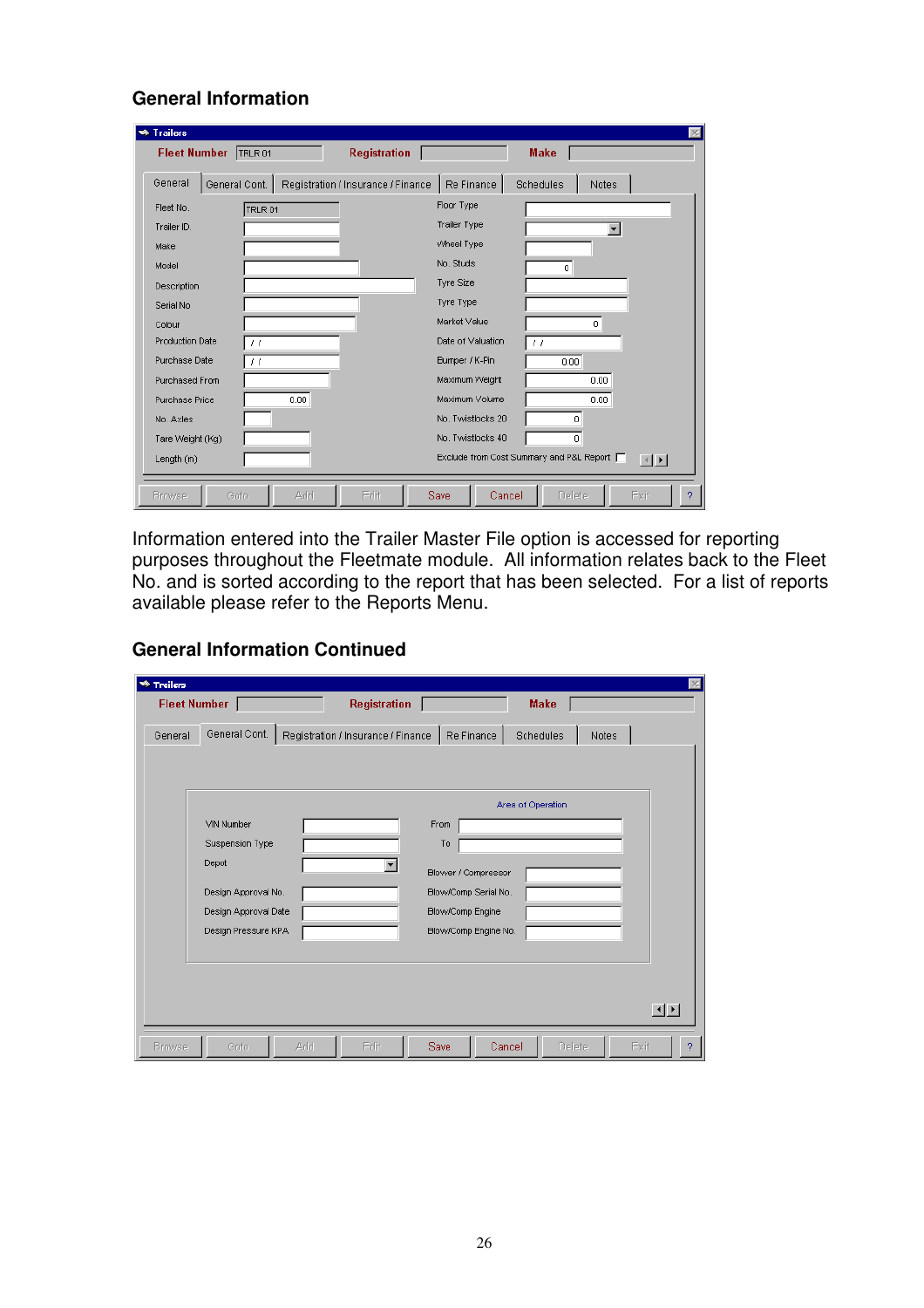| <b>Trailers</b><br><b>Fleet Number</b> | <b>Registration</b>                | <b>Make</b>                                    |  |  |  |  |  |
|----------------------------------------|------------------------------------|------------------------------------------------|--|--|--|--|--|
| General Cont.<br>General               | Registration / Insurance / Finance | Re Finance<br><b>Schedules</b><br><b>Notes</b> |  |  |  |  |  |
| Registration                           |                                    | Comprehensive Insur. Co.                       |  |  |  |  |  |
| Registration Fee                       | Cheque No.                         | Comprehensive Policy No.                       |  |  |  |  |  |
| Registration Due                       |                                    | Insurance Expiry                               |  |  |  |  |  |
| Registration Paid                      |                                    | Insurance Value                                |  |  |  |  |  |
| Inspection Date                        |                                    | Insurance prem.                                |  |  |  |  |  |
| Inspection No.                         |                                    | Payment Term                                   |  |  |  |  |  |
| Finance Co.                            |                                    | Payment                                        |  |  |  |  |  |
| Agreement Type                         |                                    | First Payment Date                             |  |  |  |  |  |
| Finance Agree, No.                     |                                    | Monthly Payment Date                           |  |  |  |  |  |
| Amount Financed                        |                                    | Residual                                       |  |  |  |  |  |
| <b>Interest Rate</b>                   |                                    | Finance Due Off                                |  |  |  |  |  |
| Third Party Insur. Co.                 |                                    | Permit No.                                     |  |  |  |  |  |
| Third Party Policy No.                 |                                    | Permit Expires                                 |  |  |  |  |  |
|                                        |                                    | $\left  \cdot \right $                         |  |  |  |  |  |
| <b>Browse</b><br>Goto                  | Edit<br>Add                        | Save<br>Cancel<br>Delete<br>Exit               |  |  |  |  |  |

### **Trailer Registration/Insurance/Finance**

Information entered into the Registration/Insurance/Finance option is accessed for reports such as Finance Due, Trailer Registration Due and Insurance Due.

### **Trailer Re-finance**

| <b>We Trailers</b>  |                                                                                                    |     |                                    |                                                                               |           |        | $\mathbb{X}$                 |
|---------------------|----------------------------------------------------------------------------------------------------|-----|------------------------------------|-------------------------------------------------------------------------------|-----------|--------|------------------------------|
| <b>Fleet Number</b> |                                                                                                    |     | <b>Registration</b>                |                                                                               | Make      |        |                              |
| General             | General Cont.                                                                                      |     | Registration / Insurance / Finance | Re Finance                                                                    | Schedules |        | Notes                        |
|                     | Refinance Company<br>Amount Financed<br><b>Interest Rate</b><br>Agreement Number<br>Agreement Type |     |                                    | Payment Terms<br>Payment<br>Start Payment Date<br>Residual<br>Finance Due Off |           |        |                              |
| <b>Browse</b>       | Goto                                                                                               | Add | Edit                               | Save                                                                          | Cancel    | Delete | 回回<br>Exit<br>$\overline{?}$ |

If a trailer has been re-financed the new finance information can be recorded and will be reported separately on the Finance Due report.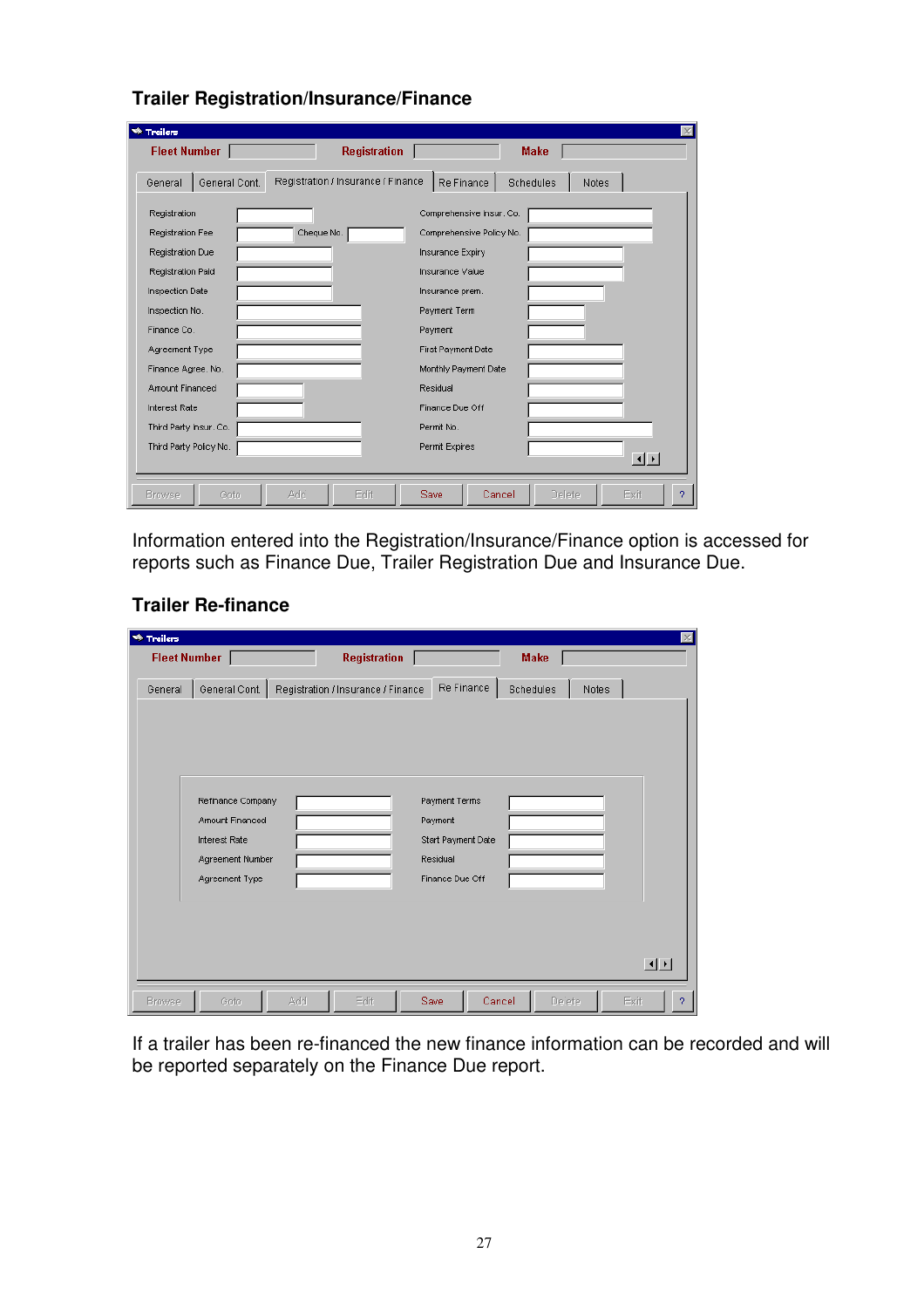### **Trailer Service Schedules**

| <b>We Trailers</b> |                                                          |                                                                |      |                   |                    | $\times$                     |
|--------------------|----------------------------------------------------------|----------------------------------------------------------------|------|-------------------|--------------------|------------------------------|
| Fleet Number       |                                                          | <b>Registration</b>                                            |      |                   | <b>Make</b>        |                              |
| General            | General Cont.                                            | Registration / Insurance / Finance<br><b>SERVICE SCHEDULES</b> |      | Re Finance        | Schedules<br>Notes |                              |
|                    | 'A' Service<br>'B' Service<br>'C' Service<br>'D' Service | <b>HOURS</b><br>Y/N                                            |      | <b>KILOMETERS</b> | <b>DAYS</b>        |                              |
| <b>Browse</b>      | Add<br>Goto                                              | Edit                                                           | Save | Cancel            | Delete             | 回回<br>Exit<br>$\overline{?}$ |

The Service Schedule can be set up for reporting on operating hours or kilometres. For trailers operating on kilometres, you will need to enter the number of kilometres for each service and also the number of days between services. For trailers recording operating hours you will need to enter the number of hours and also the number of days between services.

#### **Trailer Notes**

| <b>W</b> Trailers        |                                                  | $\times$                                   |
|--------------------------|--------------------------------------------------|--------------------------------------------|
| <b>Fleet Number</b>      | <b>Registration</b>                              | Make                                       |
| General Cont.<br>General | Re Finance<br>Registration / Insurance / Finance | Notes<br>Schedules                         |
| Notes                    |                                                  |                                            |
|                          |                                                  |                                            |
|                          |                                                  |                                            |
| <b>Print Notes</b>       |                                                  | $\underline{\blacksquare}$                 |
| <b>Browse</b><br>Goto    | Save<br>Add<br>Edit                              | Cancel<br>Exit<br>Delete<br>$\overline{?}$ |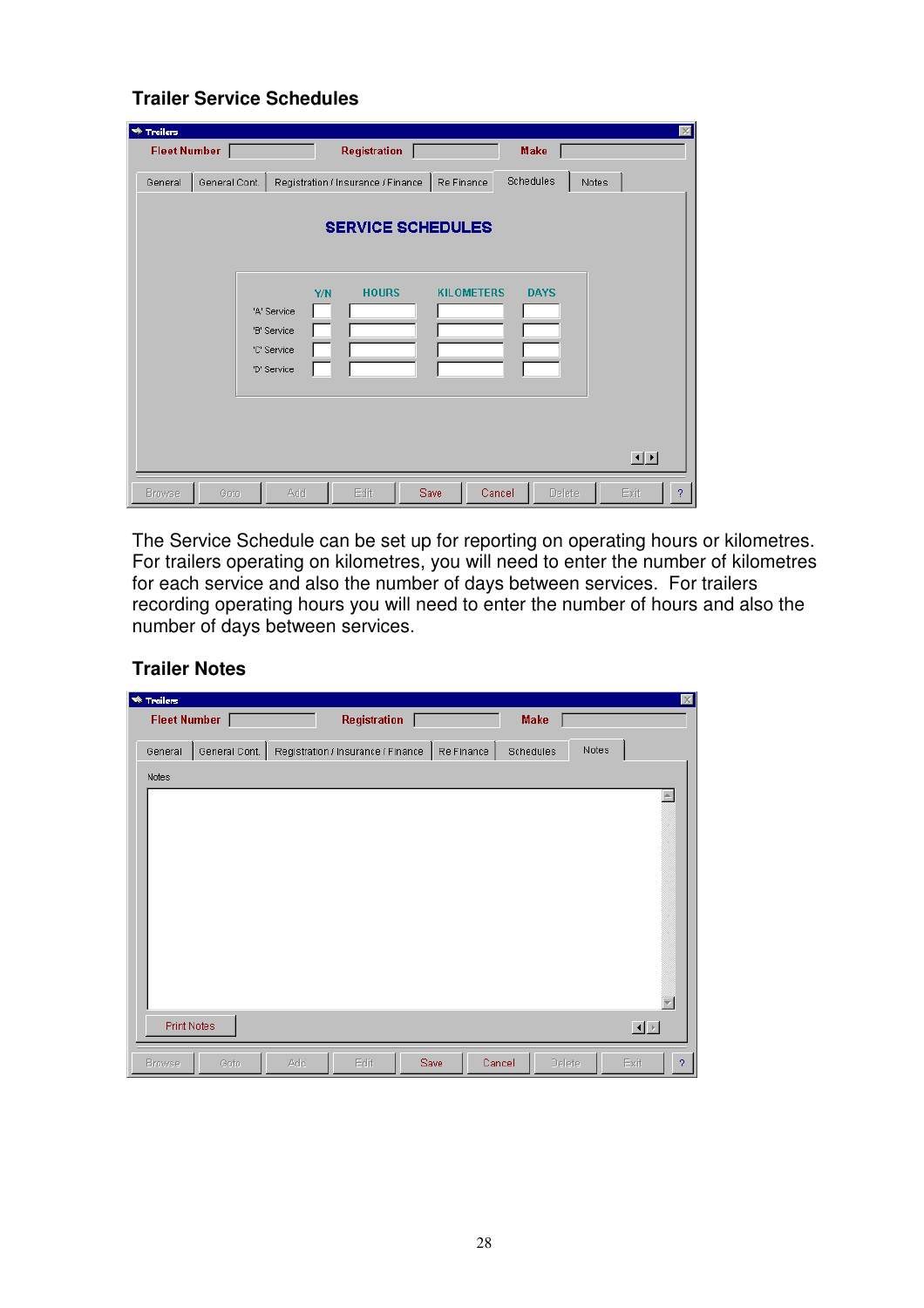### **Container Master File**

| <b>Containers</b> |             |                  | $\blacksquare$ $\blacksquare$ |
|-------------------|-------------|------------------|-------------------------------|
| Container Number  | Description | Container Type   | CSC Date<br>Size              |
|                   |             |                  |                               |
|                   |             |                  |                               |
|                   |             |                  |                               |
|                   |             |                  |                               |
|                   |             |                  |                               |
|                   |             |                  |                               |
|                   |             |                  |                               |
|                   |             |                  |                               |
|                   |             |                  |                               |
|                   |             |                  |                               |
|                   |             |                  |                               |
|                   |             |                  |                               |
|                   |             |                  |                               |
|                   |             |                  |                               |
|                   |             |                  |                               |
|                   |             |                  |                               |
| $\blacksquare$    |             |                  | ¥                             |
|                   |             |                  |                               |
|                   | Find        | Display<br>Print | $\boldsymbol{?}$<br>Cancel    |

The Container Master File browse window displays all of the information entered into the container master entry screen. You have the ability to display, delete, find and print from this window. You also have the ability to **sort** the information by clicking on the headings on the grid. You can sort by container number, description, container type, CSC date and size. When you select the print button, the report will be sorted in the order that is currently selected.

You have two ways of accessing and updating records in this screen.

- 3. The display button will open the container data entry screen at the record that was highlighted on selecting the display button, alternatively you can also display the record by 'right mouse clicking' on the record to bring up a popup menu. Then select display.
- 4. To find a record, select the find button and type in a combination you wish to search for. Select the search button. To view the search results select view.

To open a fresh data entry screen, select the display button and the following screen will appear.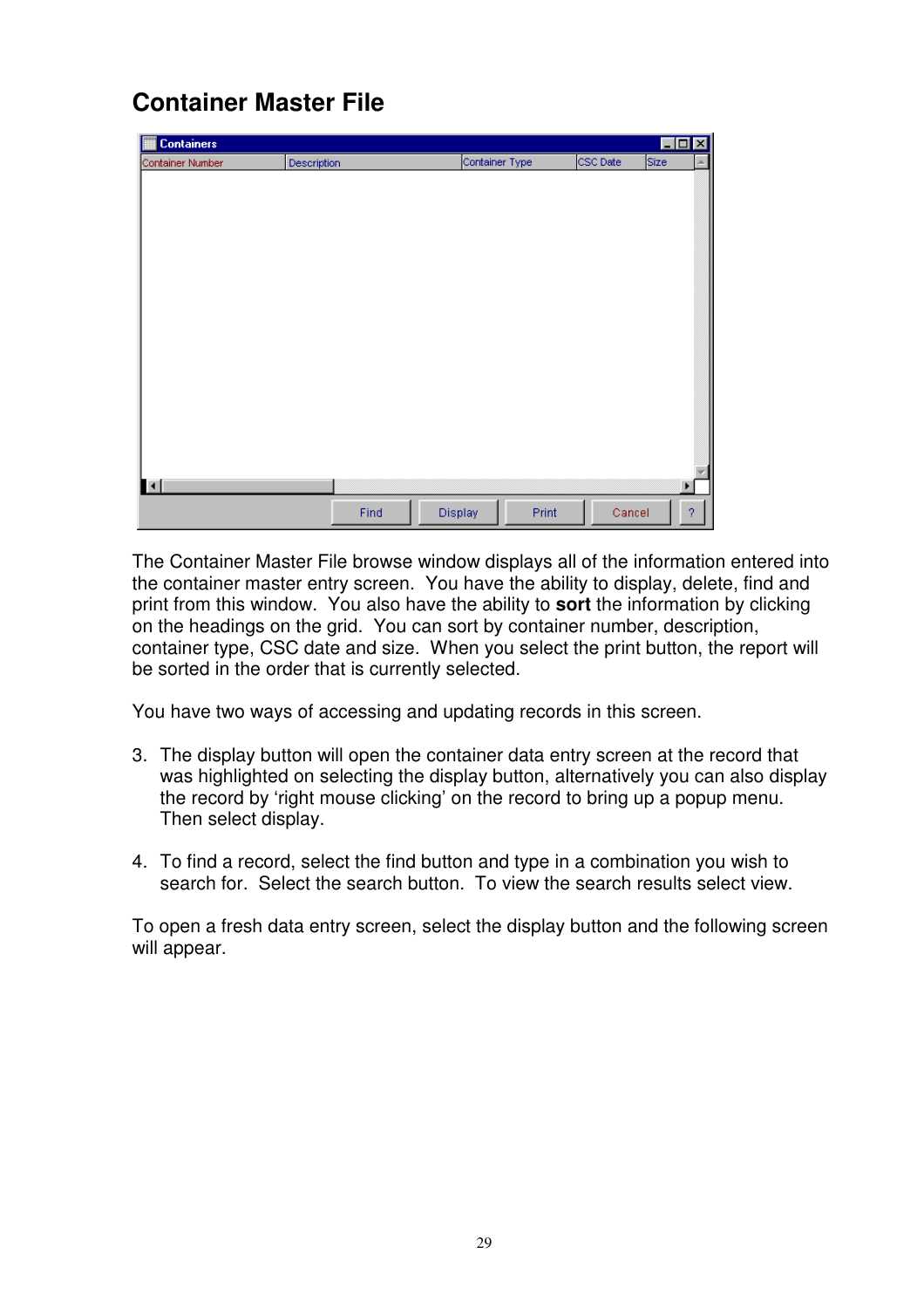### **Container Master File Entry**

| <b>Containers</b> |                        |                  |      |      |             |        | ⊠         |
|-------------------|------------------------|------------------|------|------|-------------|--------|-----------|
|                   |                        | Container Number |      |      |             |        |           |
| Description       |                        |                  |      |      |             |        |           |
|                   |                        | Container Type   |      |      |             |        |           |
| CSC Date          | $\left  \cdot \right $ |                  |      |      | Rating(Kgs) |        | 0.000     |
| Cotainer Size     |                        |                  |      |      | Tare (Kgs)  |        | 0.000     |
| <b>Browse</b>     | Goto                   | Add              | Edit | Save | Cancel      | Delete | Exit<br>? |

The Container master file entry screen is used to enter in all the information about your containers. The container number must be a unique alpha/numeric code and it must be entered. You have the ability to browse, goto, add, edit, save, cancel, delete and exit. For more information on these options, refer to Operator Prompts on pages 5 to 8.

Information entered into the Container Master File option is accessed for reporting purposes throughout the Fleetmate module. All information relates back to the container number and is sorted according to the report that has been selected. For a list of reports available please refer to the Reports Menu.

|            | Depot Description |  | A |
|------------|-------------------|--|---|
| Depot Code |                   |  |   |
|            |                   |  |   |
|            |                   |  |   |
|            |                   |  |   |
|            |                   |  |   |
|            |                   |  |   |
|            |                   |  |   |
|            |                   |  |   |
|            |                   |  |   |
|            |                   |  |   |
|            |                   |  |   |
|            |                   |  |   |
|            |                   |  |   |

### **Depots**

The Depot Master file browse window displays all of the information entered into the Depot master entry screen. This information can be used to link vehicles to a particular depot for costing purposes. You have the ability to display, delete, find and print from this window.

You have two ways of accessing and updating records in this screen.

1. The display button will open the depots data entry screen at the record that was highlighted on selecting the display button, alternatively you can also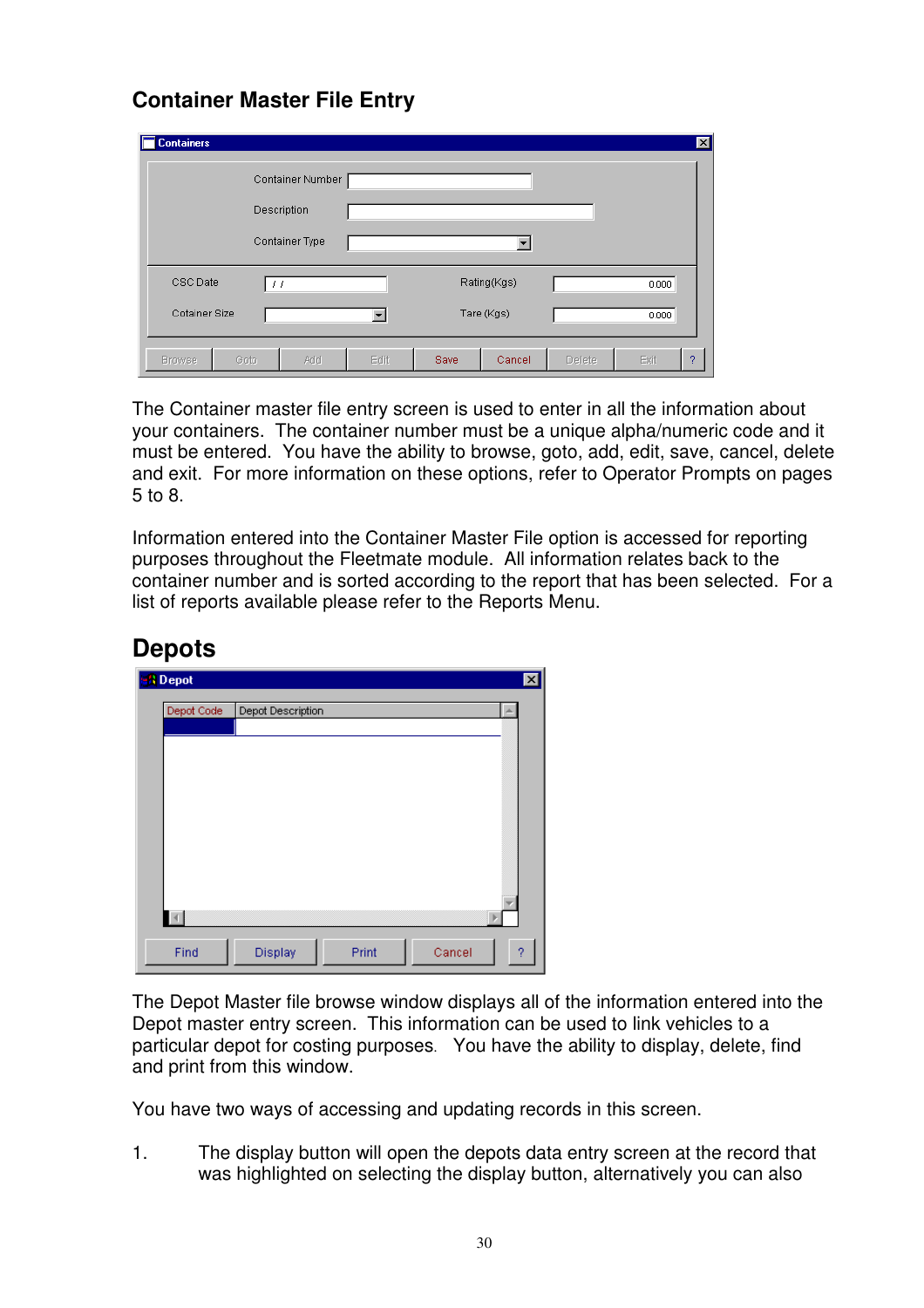display the record by 'right mouse clicking' on the record to bring up a popup menu. Then select display.

2. To find a record, select the find button and type in a combination you wish to search for. Select the search button. To view the results select view.

To open a fresh data screen, select the display button.

### **Depot Master File Entry**

| all Depot     |                           | $\vert x \vert$                                   |  |
|---------------|---------------------------|---------------------------------------------------|--|
| Depot Codes   | <b>Notes</b>              | Depot Code                                        |  |
|               | Depot Code<br>Description |                                                   |  |
|               |                           | $\left \left \left \left \right \right \right $   |  |
| <b>Browse</b> | Goto<br>Add               | Edit<br>Save<br>Cancel<br>Delete<br>Exit<br>2<br> |  |

The Depots master file entry screen is used to enter in all the information about your depots. This option has 2 screens of information. These are depot codes and notes. The depot code must be a unique alpha/numeric code. It must be entered. You have the ability to browse, goto, add, edit, save, cancel, delete and exit. For more information on these options, refer to Operator Prompts on pages 5 to 8.

### **Costcodes**

| Cost Code   | Cost Description<br>▲     |
|-------------|---------------------------|
| RADI        | RADIOS.                   |
| <b>RECH</b> | <b>RECHARGES</b>          |
| <b>REGI</b> | REGISTRATION, T.A.C.      |
| <b>ROAD</b> | ROADWORTHINESS INSPN      |
| <b>SEAT</b> | SEAT RECOVERING           |
| <b>SERV</b> | <b>SERVICES</b>           |
| <b>STEE</b> | STEERING REPAIRS          |
| <b>SUPP</b> | <b>WORKSHOP SUPPLIES</b>  |
| <b>SUSP</b> | <b>SUSPENSION REPAIRS</b> |
| TARP        | <b>TARPAULIN COSTS</b>    |
| <b>TEST</b> | TESTING DATA ONLY         |
|             |                           |

Cost codes are used for vehicle costing reports and to separate vehicle expenses for profitability reporting. By allocating expenses to cost codes you will be able to identify where a vehicle is costing you money.

The Costcode Master file browse window displays all of the information entered into the costcode master entry screen.

You have the ability to display, find and print from this window. The display button will open the costcode data entry screen at the record that was highlighted on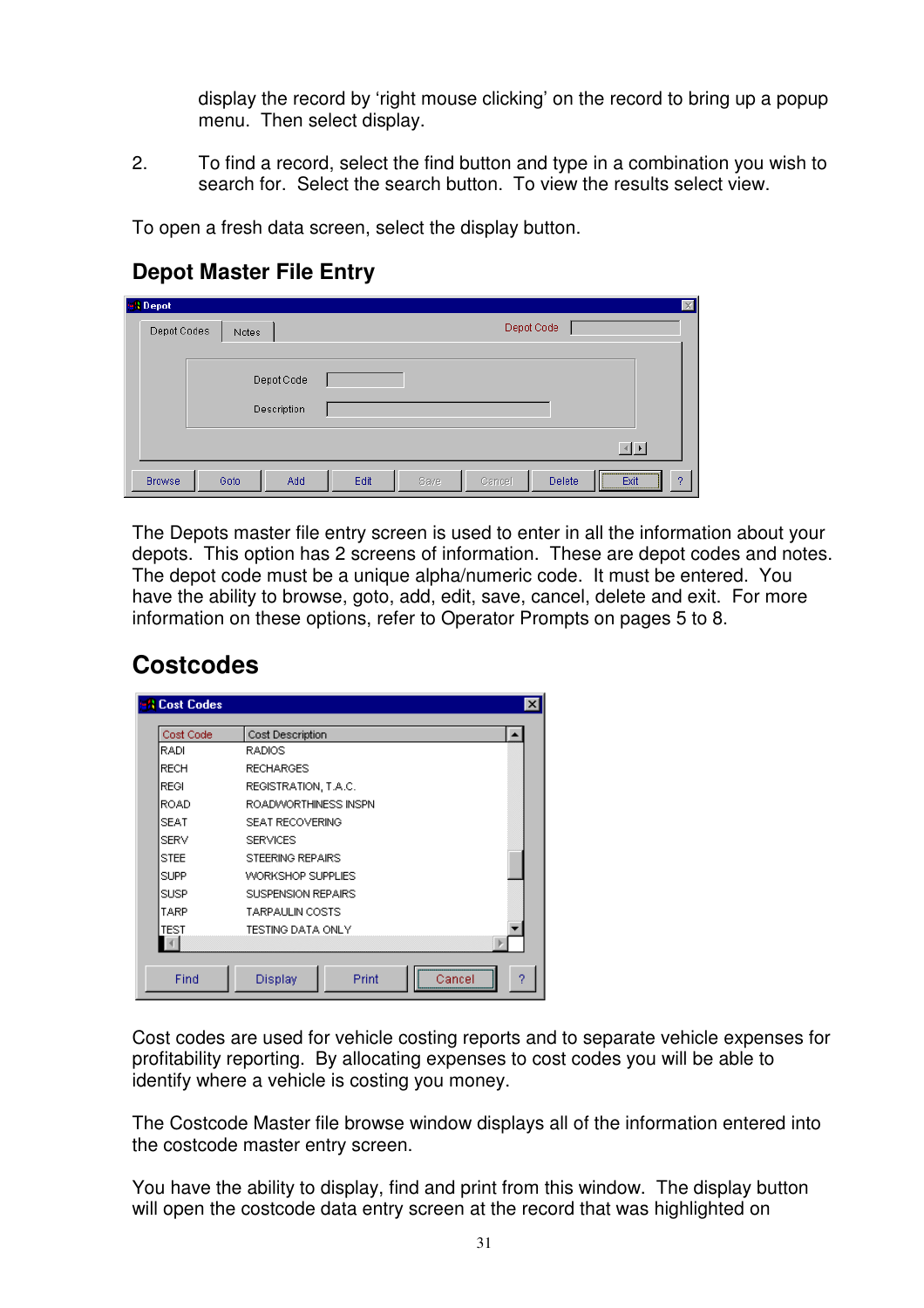selecting the display button, alternatively you can also display the record by 'right mouse clicking' on the record to bring up a popup menu. Then select display.

To find a record, select the find button and type in some letters of the costcode description that you wish to search for. Select the search button. To view the search results select view.

To open a fresh data entry screen, select the display button.

### **Costcodes Master File Entry**

| Cost Codes<br>Cost Codes | Notes            |             |                    |                     | Cost Code | ACCE                   | $\vert x \vert$        |
|--------------------------|------------------|-------------|--------------------|---------------------|-----------|------------------------|------------------------|
|                          |                  | Cost Code   | <b>ACCE</b>        |                     |           |                        |                        |
|                          |                  | Description | <b>ACCESSORIES</b> |                     |           |                        |                        |
|                          | F Fuel Category? |             | $\Gamma$ Labour ?  | O Productive Labour |           | O Un-Productive Labour | $\left  \cdot \right $ |
| <b>Browse</b>            | Goto             | Add         | Edit               | Save                | Cancel    | <b>Delete</b>          | Exit<br>?              |

The costcode master file entry screen is used to enter in all the information about your costcodes. This option has 2 screens of information. These are costcodes and notes. The costcode must be a unique alpha/numeric code. You are also able to identify whether the cost code is a fuel category, this will be accessed for the fuel usage analysis report. You also have the option to indicate whether labour costs are productive or unproductive.

### **Spare Parts**

| <b>I</b> Parts         |              |      |         |       |        | EOX                   |
|------------------------|--------------|------|---------|-------|--------|-----------------------|
| Part Number            | Description  |      | Model   |       | Weight | Volume <b>A</b>       |
| <b>TYRES</b>           | <b>TYRES</b> |      |         |       | 0.0000 | 0.0000                |
|                        |              |      |         |       |        |                       |
|                        |              |      |         |       |        |                       |
|                        |              |      |         |       |        |                       |
|                        |              |      |         |       |        |                       |
|                        |              |      |         |       |        |                       |
|                        |              |      |         |       |        |                       |
|                        |              |      |         |       |        |                       |
|                        |              |      |         |       |        |                       |
|                        |              |      |         |       |        |                       |
|                        |              |      |         |       |        |                       |
|                        |              |      |         |       |        |                       |
|                        |              |      |         |       |        |                       |
|                        |              |      |         |       |        |                       |
|                        |              |      |         |       |        |                       |
|                        |              |      |         |       |        |                       |
|                        |              |      |         |       |        |                       |
|                        |              |      |         |       |        |                       |
|                        |              |      |         |       |        | ▼                     |
| $\left  \cdot \right $ |              |      |         |       |        | $\blacktriangleright$ |
|                        |              | Find | Display | Print | Cancel | ?                     |
|                        |              |      |         |       |        |                       |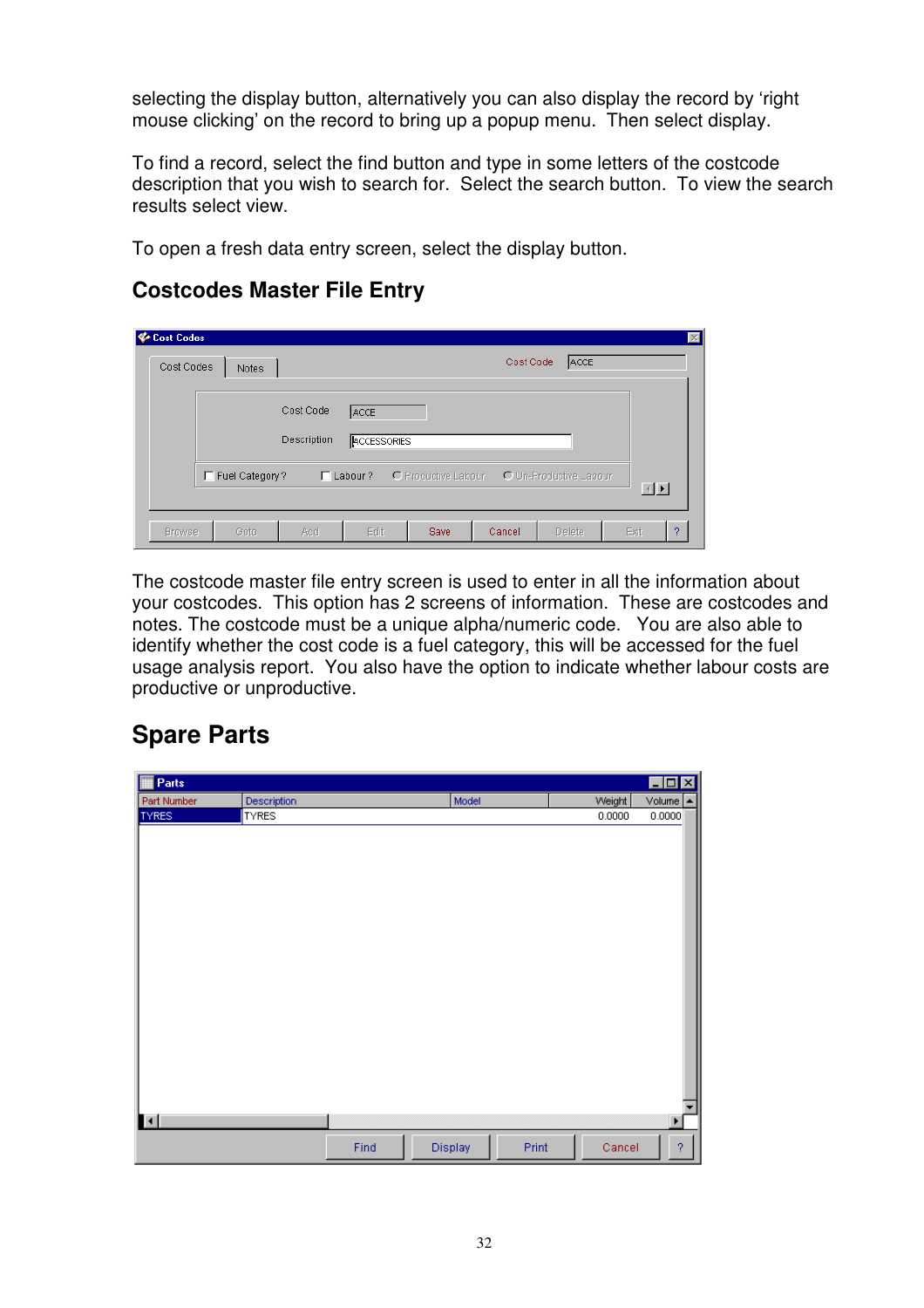The Spare Parts Master file browse window displays all of the information entered into the Spare Parts master entry screen. This option is used for tracking spare parts in your workshop. When a part has been created in the spare parts master file you have the advantage of creating purchase orders and creditor invoices without having to enter all the details of the part number. This information will automatically be gathered from the spare parts master file when the part number is entered into the purchase order and creditor invoice entry screens.

You have the ability to find, display, and print from this window. The display button will open the spare parts data entry screen at the record that was selected on selecting the display button. You can also display the record by 'right mouse clicking' on the record to bring up a popup menu.

To open a fresh data entry screen, select the display button.

| <b>I</b> Parts<br>General | Suppliers                                                                                                                           | Notes | Part Number |                 |        |        |      | $\times$ |  |  |
|---------------------------|-------------------------------------------------------------------------------------------------------------------------------------|-------|-------------|-----------------|--------|--------|------|----------|--|--|
| Part Number               |                                                                                                                                     |       |             | Description     |        |        |      |          |  |  |
| Cost Code                 |                                                                                                                                     |       |             | Model           |        |        |      |          |  |  |
| Warehouse                 |                                                                                                                                     |       |             | Unit of Measure |        |        |      |          |  |  |
| Group                     |                                                                                                                                     |       |             | Weight          |        | 0.0000 |      |          |  |  |
| Location                  |                                                                                                                                     |       |             | Volume          |        | 0.000  |      |          |  |  |
|                           |                                                                                                                                     |       | GST Exempt? | - E1            |        |        |      |          |  |  |
|                           | ** Please Note - If you alter an existing Part Number or Warehouse code it will reflect through the whole system **<br>$\mathbf{E}$ |       |             |                 |        |        |      |          |  |  |
| <b>Browse</b>             | GoTo                                                                                                                                | Add   | Edit        | Save            | Cancel | Delete | Exit | 2        |  |  |

#### **General Information**

The Spare Parts master file entry screen is used to enter in all the information about your spare parts. This option has 3 screens of information. These are general, suppliers, and notes. The part number must be a unique alpha/numeric code. The part number, description, costcode and warehouse are mandatory. You cannot alter the part number or warehouse when you are editing an existing record.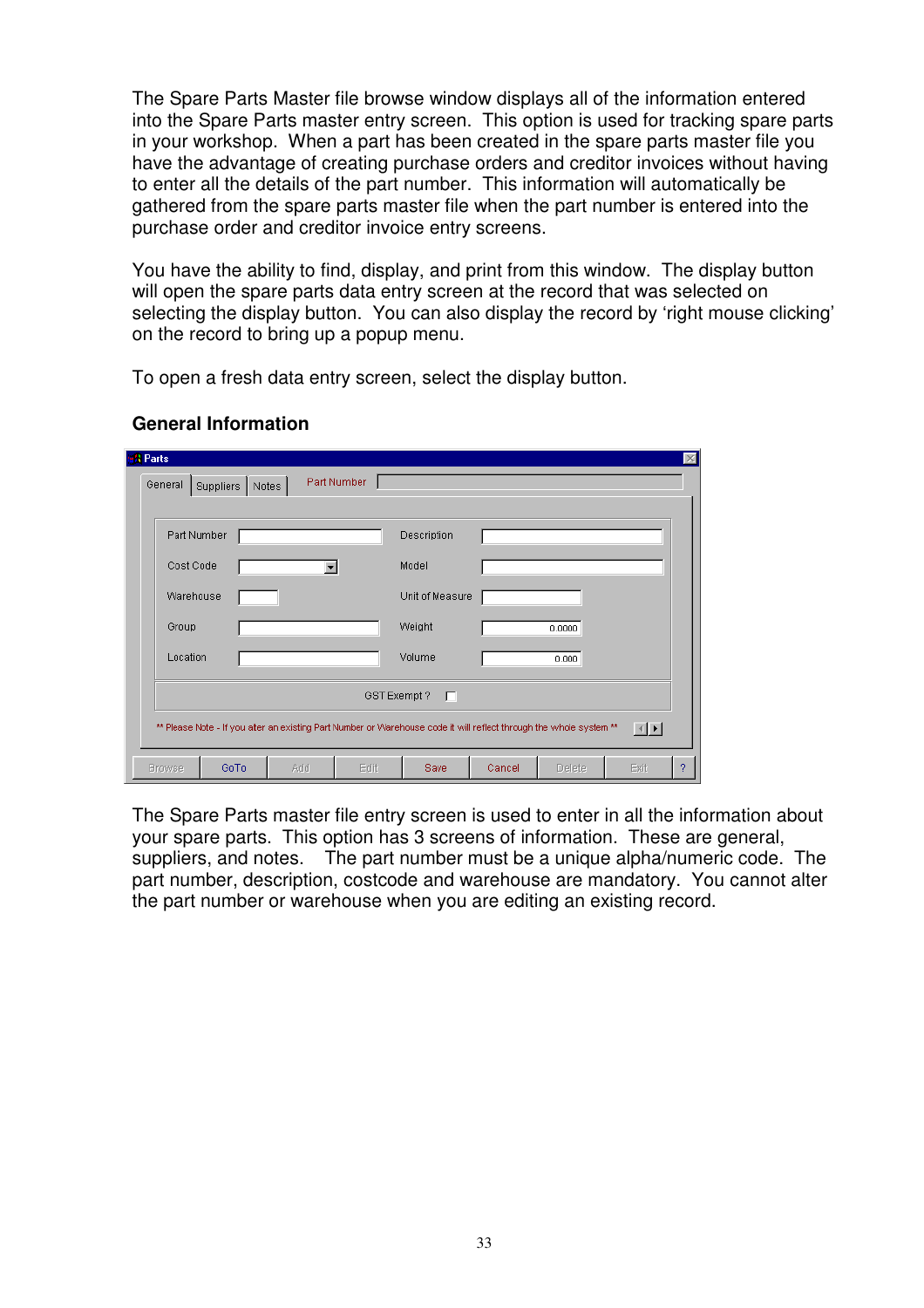### **Supplier Information**

| :1 Parts<br>General | <b>Suppliers</b>                                                | Notes                      | Part Number           |                 |                                                           |                            |                                  |   |
|---------------------|-----------------------------------------------------------------|----------------------------|-----------------------|-----------------|-----------------------------------------------------------|----------------------------|----------------------------------|---|
|                     | Supplier Number<br>$\overline{\phantom{a}}$                     | <b>Suppliers Reference</b> |                       | Supplier Number | ٠                                                         | <b>Suppliers Reference</b> |                                  |   |
|                     | <b>Standard Cost</b><br><b>Current Cost</b><br>Minimum Quantity |                            | 0.0000<br>0.0000<br>0 |                 | Maximum Quantity<br>Stock on Hand<br><b>Stock Counted</b> |                            | n<br>0<br>$\mathbf{0}$           |   |
| <b>Browse</b>       | Reorder Description<br>GoTo                                     | Add                        | Edit                  | Save            | Cancel                                                    | Delete                     | Tax Exempt $\Gamma$<br>回<br>Exit | 2 |

The supplier information screen allows you to link spare parts to a particular supplier or a number of suppliers, displays cost of parts and records minimum and maximum quantities and stock on hand.

#### **Notes**

| all Parts        |           |       |             |      |        |        | $\mathbbmss{}$         |
|------------------|-----------|-------|-------------|------|--------|--------|------------------------|
| General<br>Notes | Suppliers | Notes | Part Number |      |        |        |                        |
|                  |           |       |             |      |        |        | $\blacktriangle$<br>w  |
| Print Notes      |           |       |             |      |        |        |                        |
| <b>Browse</b>    | GoTo      | Add   | Edit        | Save | Cancel | Delete | $\overline{?}$<br>Exit |

The third screen is for recording of general information.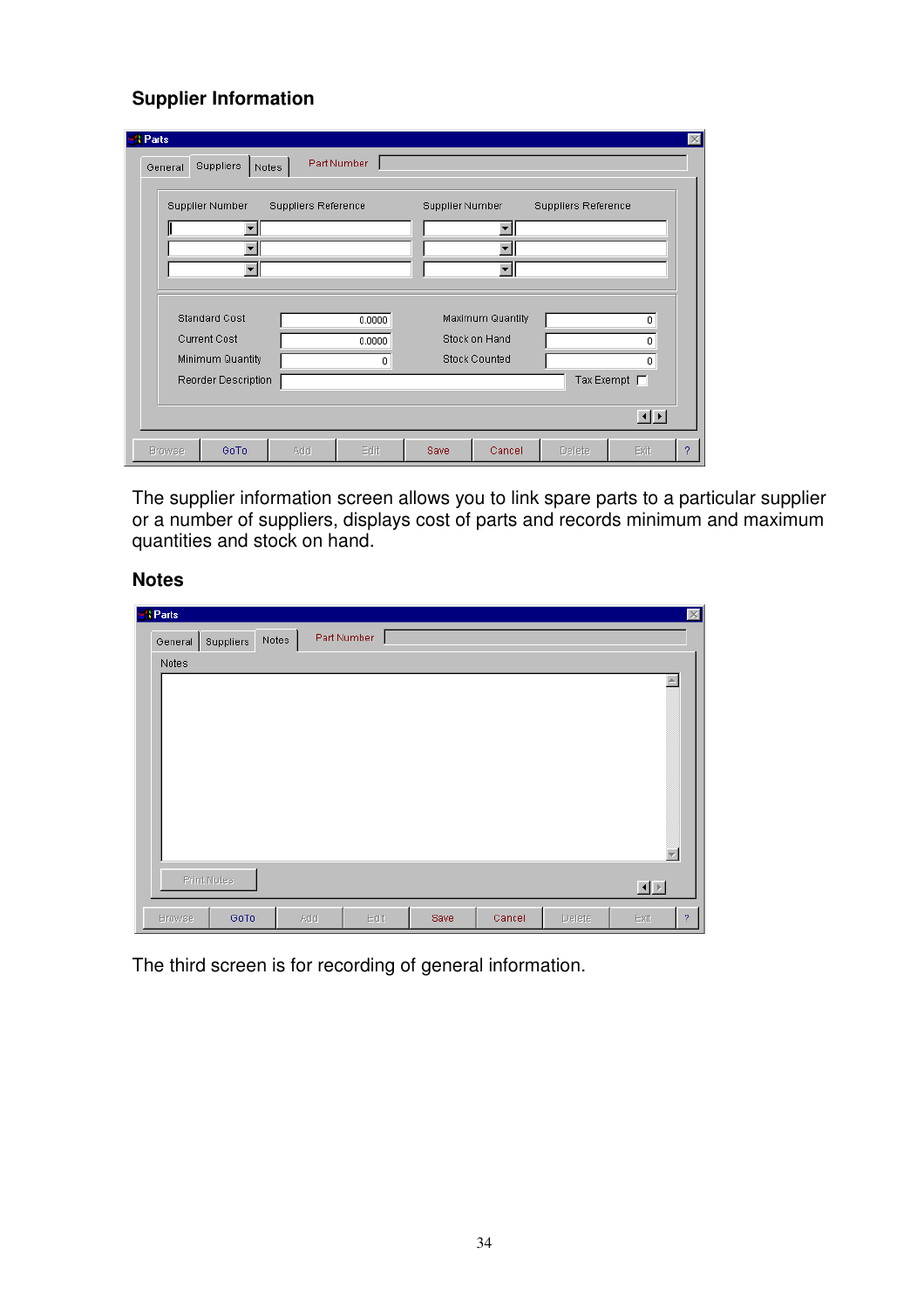**Service Checklist** 

| <b>Services</b>     |                |                       |           |             | $\Box$ o $\Box$   |
|---------------------|----------------|-----------------------|-----------|-------------|-------------------|
| Service Type        | Vehicle Number | <b>Trailer Number</b> | Cost Code | Part Number | Description<br>A. |
|                     |                |                       |           |             |                   |
|                     |                |                       |           |             |                   |
|                     |                |                       |           |             |                   |
|                     |                |                       |           |             |                   |
|                     |                |                       |           |             |                   |
|                     |                |                       |           |             |                   |
|                     |                |                       |           |             |                   |
|                     |                |                       |           |             |                   |
|                     |                |                       |           |             |                   |
|                     |                |                       |           |             |                   |
|                     |                |                       |           |             |                   |
|                     |                |                       |           |             |                   |
|                     |                |                       |           |             |                   |
|                     |                |                       |           |             |                   |
|                     |                |                       |           |             |                   |
|                     |                |                       |           |             |                   |
| $\vert \cdot \vert$ |                |                       |           |             |                   |
|                     |                |                       |           |             |                   |
|                     |                | Find                  | Display   | Print       | ?<br>Cancel       |

The Service Checklist Master file browse window displays all of the information entered into the service checklist master entry screen. You have the ability to display, delete, find and print from this window. The display button will open the service checklist data entry screen at the record that was selected on selecting the display button. You can also display the record by 'right mouse clicking' on the record to bring up a popup menu. You have the ability to sort the information in this screen by clicking on the headings at the top of the grid box. You can sort by service type, vehicle number, trailer number, cost code and part number. When you select the print button, the report will be sorted in the order that is currently selected.

### **General Information**

| General<br>Notes      | Vehicle |             | Trailer |  |
|-----------------------|---------|-------------|---------|--|
|                       |         | Part Number |         |  |
| Service Type          |         | Description |         |  |
| Vehicle Number        |         | Warehouse   |         |  |
| <b>Trailer Number</b> | ▼       | Quantity    | 0.00    |  |
| Cost Code             |         | Unit Cost   | 0.00    |  |
|                       |         | Amount      | 0.00    |  |
|                       |         |             |         |  |

This option has 2 screens of information. In the first screen you are able to set up service types, eg. A, B, C, etc. You are then able to apply parts required for each service. When a Services Checklist is produced for a particular vehicle, all parts requiring checking will be listed.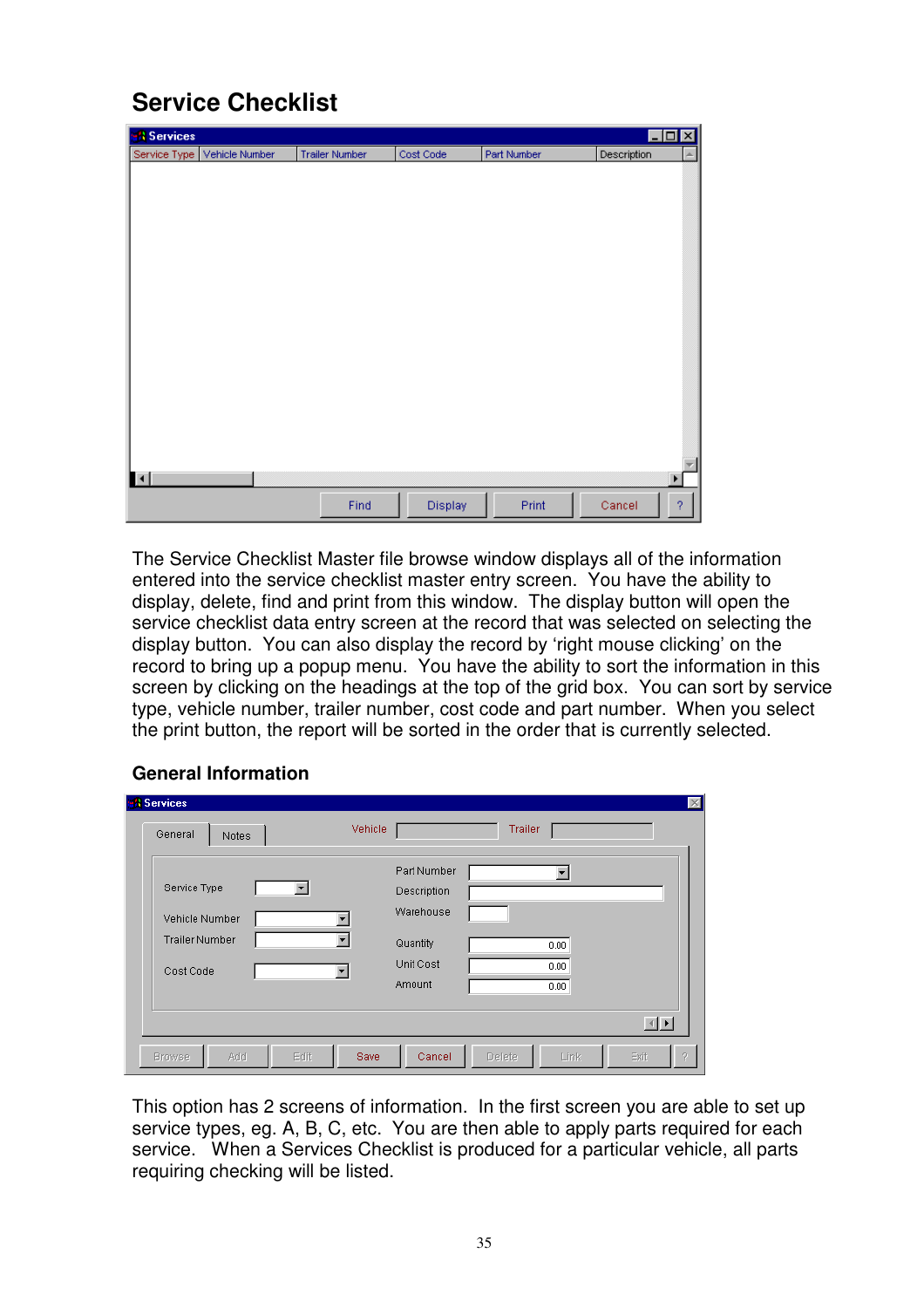You have the ability to link services between different vehicles. For example if the same part is required on more than 1 vehicle, rather than keying in for each vehicle, you have the ability to link the parts to avoid repetitious data entries.

### **Link**

If the link button is selected, the following screen will appear. You will be required to select if the link is between vehicles or trailers.

| <b>Select Link Type</b>  |             |
|--------------------------|-------------|
| ← Vehicles<br>C Trailers |             |
| Ok                       | ?<br>Cancel |

Once link type has been selected the following screen will appear. You will be then able to select which vehicles you wish to link.

| <b>Service Link</b> |                      |  |  |  |  |
|---------------------|----------------------|--|--|--|--|
|                     | <b>Fleet Numbers</b> |  |  |  |  |
| From                |                      |  |  |  |  |
| To                  |                      |  |  |  |  |
|                     | 2<br>Cancel<br>Link  |  |  |  |  |

#### **Notes**

| <b>Services</b> |       |         |         |        |        |         | $\mathbbmss{K}$ |
|-----------------|-------|---------|---------|--------|--------|---------|-----------------|
| General         | Notes |         | Vehicle |        |        | Trailer |                 |
| Notes           |       |         |         |        |        |         |                 |
|                 |       |         |         |        |        |         | A               |
| Print Notes     |       |         |         |        |        |         | 回回              |
| <b>Browse</b>   | Add   | $E$ dit | Save    | Cancel | Delete | Link    | Exit<br>?       |

The second screen is for recording of general notes.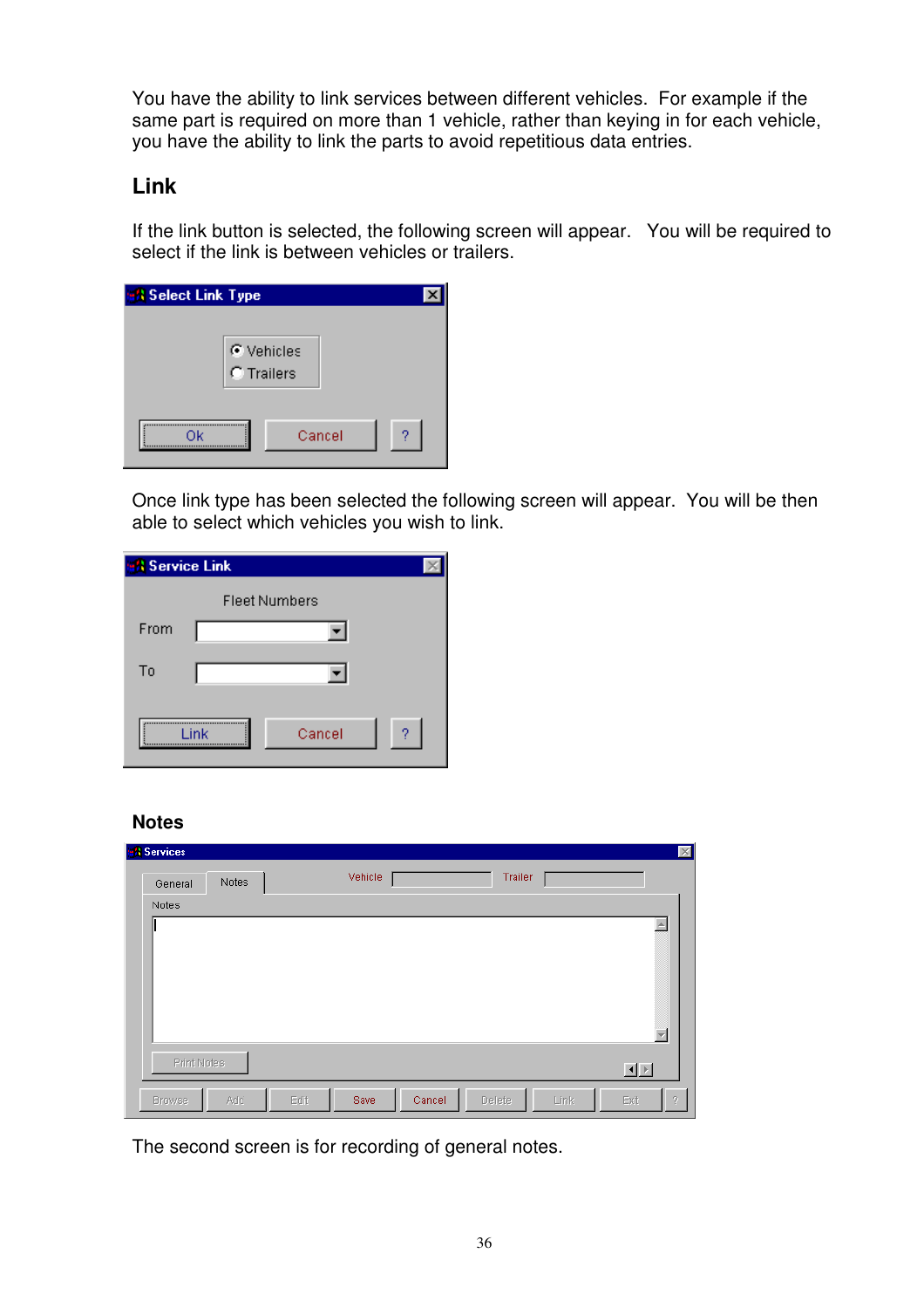### **Roadworthiness Items**



The Roadworthiness Items master file browse displays all of the information entered into the Roadworthiness Items master entry screen. This option is used for the purpose of creating roadworthiness checklists. These can also be used as a daily pre-trip checklist.

To open a fresh data entry screen select display.

| <b>SA Vehicle Daily Checklist</b> |             |               |      |      |        |        |                                                       |   |
|-----------------------------------|-------------|---------------|------|------|--------|--------|-------------------------------------------------------|---|
|                                   | Description | <b>LIGHTS</b> |      |      |        |        |                                                       |   |
| <b>Browse</b>                     | Goto        | Add           | Edit | Save | Cancel | Delete | ,,,,,,,,,,,,,,,,,,,,,,,,,,,,,,,,,<br>Exit<br><u>\</u> | 2 |

To enter a roadworthiness item select Add, then type in the item you wish to include in the roadworthiness checklist.

## **Roadworthiness Check**

| Vehicle Checklist   |         |         |          |        |          |        | $\mathbb{X}% _{0}^{\prime\prime}$ |
|---------------------|---------|---------|----------|--------|----------|--------|-----------------------------------|
| Date                | Vehicle | Trailer | Check By | Speedo | Mechanic | Make   | $Model -$                         |
|                     |         |         |          |        |          |        |                                   |
|                     |         |         |          |        |          |        |                                   |
|                     |         |         |          |        |          |        |                                   |
|                     |         |         |          |        |          |        |                                   |
|                     |         |         |          |        |          |        |                                   |
|                     |         |         |          |        |          |        |                                   |
|                     |         |         |          |        |          |        |                                   |
|                     |         |         |          |        |          |        |                                   |
|                     |         |         |          |        |          |        |                                   |
|                     |         |         |          |        |          |        |                                   |
|                     |         |         |          |        |          |        |                                   |
|                     |         |         |          |        |          |        |                                   |
|                     |         |         |          |        |          |        |                                   |
|                     |         |         |          |        |          |        |                                   |
|                     |         |         |          |        |          |        |                                   |
|                     |         |         |          |        |          |        |                                   |
| $\vert \cdot \vert$ |         |         |          |        |          |        | ٠                                 |
|                     |         |         |          |        |          |        |                                   |
|                     |         |         |          |        | Display  | Cancel | $\boldsymbol{?}$                  |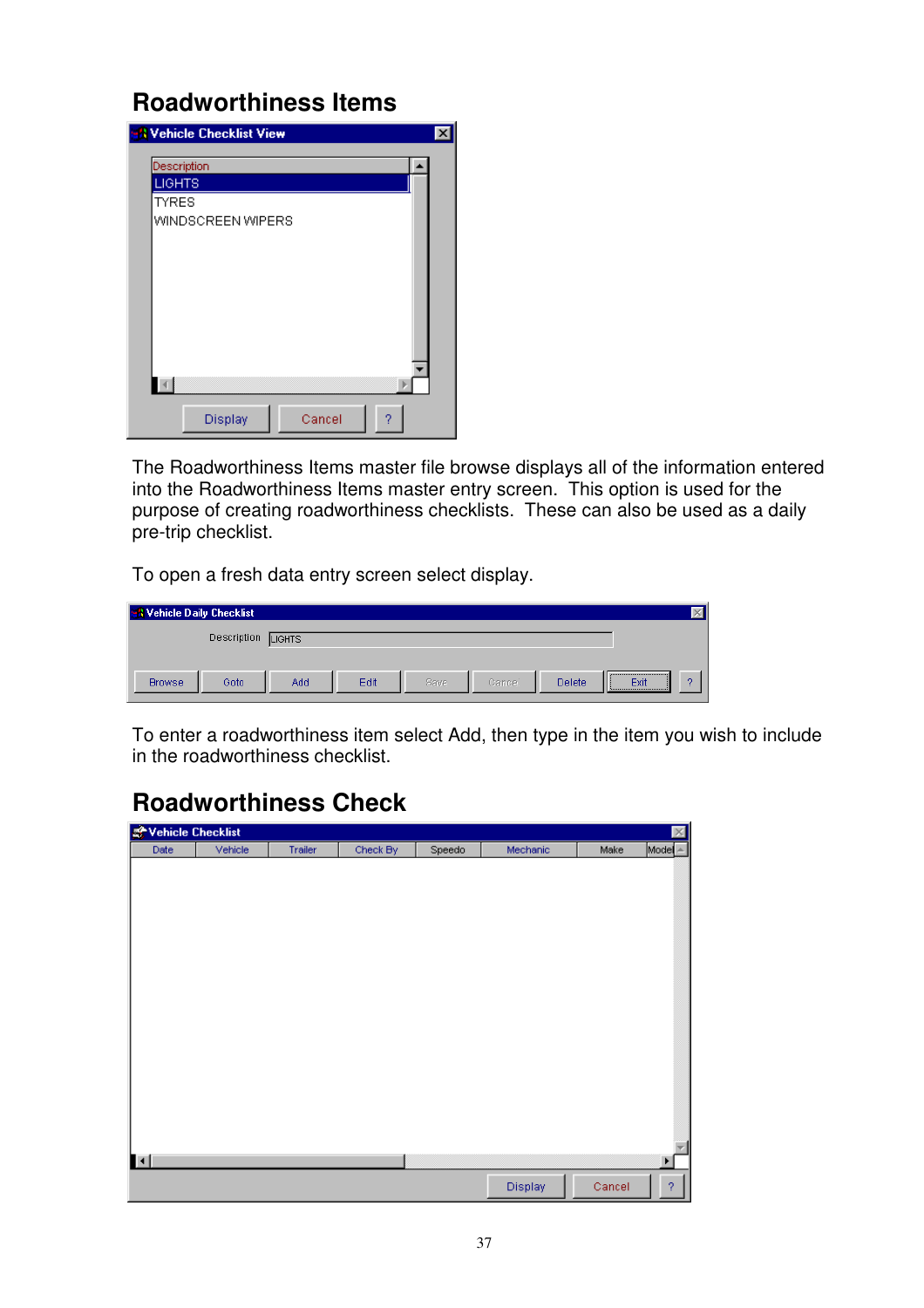The Roadworthiness Checklist master file browse window displays all of the information entered into the roadworthiness checklist master entry screen. The display button will open the roadworthiness checklist data entry screen at the record that was highlighted on selecting the display button. You can also display the record by 'right mouse clicking' on the record to bring up a popup menu. You have the ability to sort the information in this screen by clicking on the headings at the top of the grid box. You can sort by date, vehicle, trailer, checked by and mechanic.

| Checklist Number  | 00000001        |             | Checklist Date 07/02/2001 |                 |                          |
|-------------------|-----------------|-------------|---------------------------|-----------------|--------------------------|
| Vehicle           | PM <sub>2</sub> |             | Make                      | PM <sub>2</sub> |                          |
| Trailer           |                 |             | Model                     |                 |                          |
| Mechanic          |                 |             | Odometer                  |                 | $\Omega$                 |
| Checked By        |                 |             |                           |                 |                          |
|                   |                 |             |                           |                 |                          |
|                   |                 | Description |                           |                 | Complete                 |
| <b>LIGHTS</b>     |                 |             |                           |                 |                          |
| WINDSCREEN WIPERS |                 |             |                           |                 |                          |
| <b>FUEL PUMP</b>  |                 |             |                           |                 |                          |
| <b>TYRES</b>      |                 |             |                           |                 | $\overline{\phantom{a}}$ |

To produce a new roadworthiness checklist, select Add. Enter vehicle or trailer code, mechanic and date. The checklist number is system generated. The make, model and odometer reading will automatically be generated from the vehicle history file. All items from the roadworthiness items master file will be listed.

To complete the roadworthiness checklist, select Edit. Place a tick in the tick box beside the items that have been checked. When finished select Save.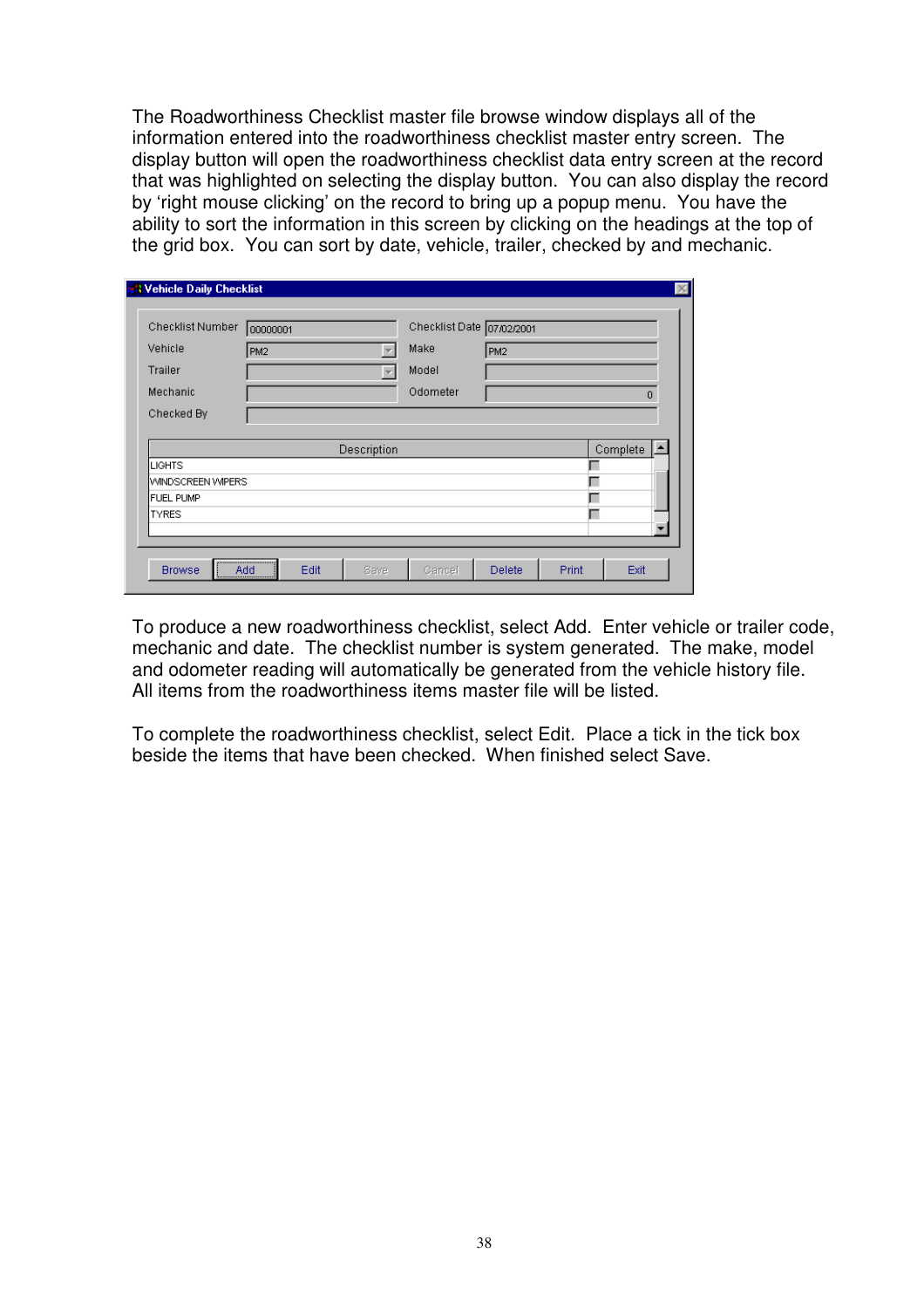## **Customer Master File**

| E<br><b>Customers</b> |               |      |         |         | $\Box$ o $\times$ |
|-----------------------|---------------|------|---------|---------|-------------------|
| Customer Code         | Customer Type | Name |         | Address | ▲                 |
|                       |               |      |         |         |                   |
|                       |               |      |         |         |                   |
|                       |               |      |         |         |                   |
|                       |               |      |         |         |                   |
|                       |               |      |         |         |                   |
|                       |               |      |         |         |                   |
|                       |               |      |         |         |                   |
|                       |               |      |         |         |                   |
|                       |               |      |         |         |                   |
|                       |               |      |         |         |                   |
|                       |               |      |         |         |                   |
|                       |               |      |         |         |                   |
|                       |               |      |         |         |                   |
|                       |               |      |         |         |                   |
|                       |               |      |         |         |                   |
|                       |               |      |         |         |                   |
|                       |               |      |         |         |                   |
| ш                     |               |      |         |         |                   |
|                       |               | Find | Display | Print   | $\boldsymbol{?}$  |
|                       |               |      |         |         | Cancel            |

The Customer Master file browse window displays all of the information entered into the Customer master entry screen. You have the ability to display, find and print from this window. You have two ways of accessing and updating records in this screen.

- 1. The display button will open the customer data entry screen at the record that was highlighted on selecting the display button, alternatively you can also display the record by 'right mouse clicking' on the record to bring up a popup menu. Then select display.
- 2. To **find** a record, select the find button and type in a combination you wish to search for. Select the search button. To view the search results select view.

You also have the ability to sort the information. You can sort by customer code, customer type, name and post code. When you select the print button, the report will be sorted in the order that is currently selected.

To open a fresh data entry screen, select the display button.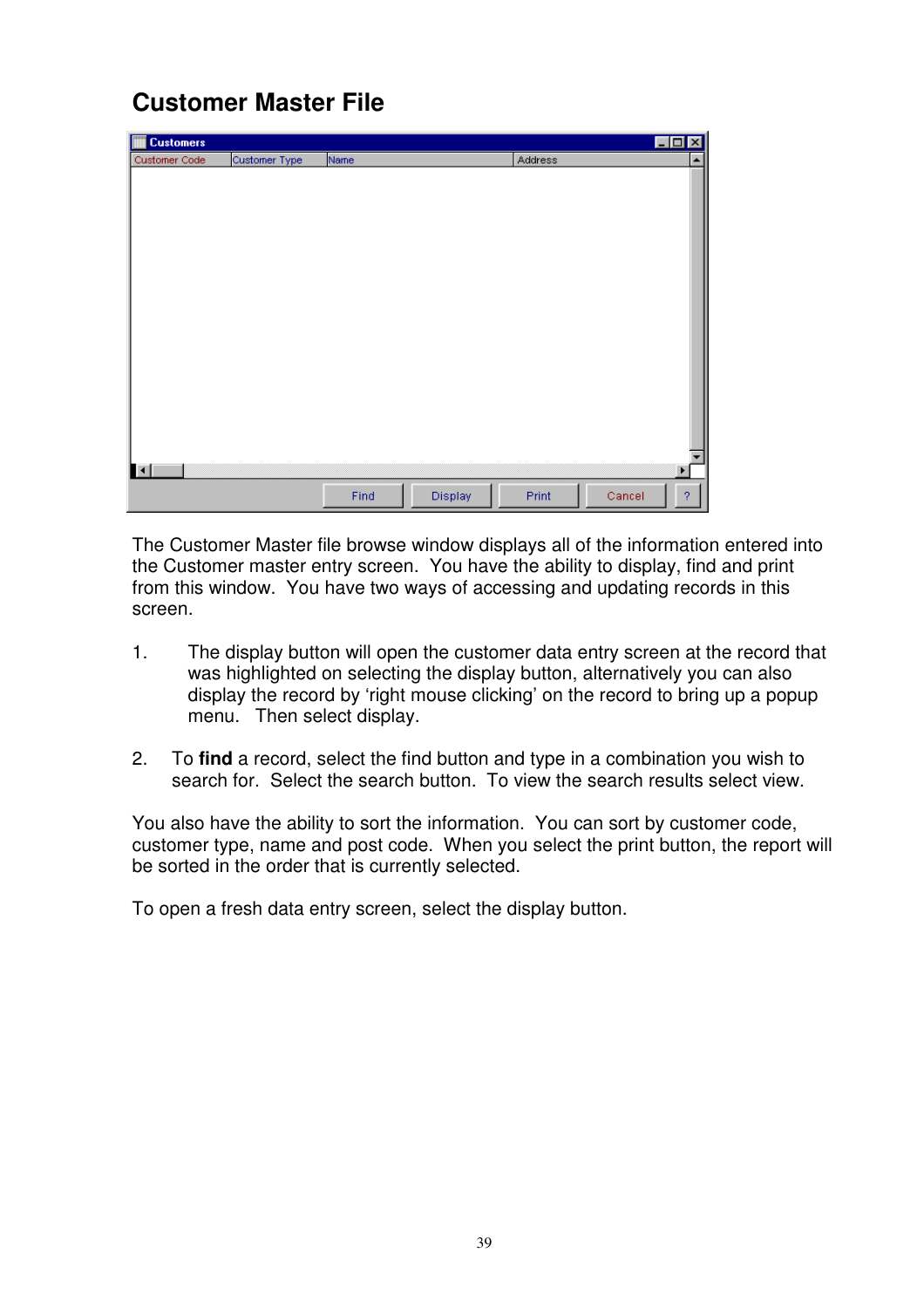### **General Information**

| <b>Ed Customer</b>                      |                              |                           |                                    |        |                |
|-----------------------------------------|------------------------------|---------------------------|------------------------------------|--------|----------------|
| General<br>Accounting 1                 | Accounting 2<br>Accounting 3 | Invoice / Statement Notes | Notes                              |        |                |
| Customer Code<br>Name<br><b>Address</b> |                              |                           | Parent Account<br>Delivery Address |        |                |
|                                         |                              |                           |                                    |        |                |
| E-Mail Address                          |                              |                           |                                    |        |                |
| Phone Number 1                          |                              | Phone Number 3            |                                    |        |                |
| Phone Number 2                          |                              | Phone Number 4            |                                    |        |                |
| Facsimile Number                        |                              |                           |                                    |        |                |
| Account Open Date                       | $I - I$                      | Account Close Date        | 17 Z                               |        | $\blacksquare$ |
| Goto<br><b>Browse</b>                   | Add                          | Edit<br><b>Save</b>       | Cancel                             | Delete | Exit<br>?      |

The Customer master file entry screen is used to enter in all the information about your Customer and set up their database. This option has 6 screens of information. These are general, 3 for accounting, invoice/statement notes and general notes. The customer code must be a unique alpha/numeric code and cannot be edited or deleted on existing records. It is mandatory that a code be entered.

The field for delivery address is automatically linked to the sender/receiver file when you save the data. You can also enter sender/receiver information directly into the sender/receiver master file. You have the ability to browse goto, add, edit, save, cancel, delete and exit. When finished, select Exit. For more information on these options, refer to Operator Prompts on pages 5 to 8.

To move between screens, either click on the heading tabs at the top of the screen, or use the next page arrows in the bottom right hand corner.

| <b>Ed Customer</b>      |     |                                                         |                  |                      |               |                      | $\times$ |
|-------------------------|-----|---------------------------------------------------------|------------------|----------------------|---------------|----------------------|----------|
| Accounting 1<br>General |     | Accounting 2   Accounting 3   Invoice / Statement Notes |                  | Notes                |               |                      |          |
| Accounts Contact        |     |                                                         | Insurance %      |                      |               | 0.00                 |          |
| Recharge Percentage     |     | 0.00                                                    |                  | Insurance Department |               | $\blacktriangledown$ |          |
| <b>Account Status</b>   |     |                                                         |                  | Insurance G/L Code   |               | $\blacksquare$       |          |
| Customer Type           |     | $\overline{\phantom{a}}$                                | Cubic Conversion |                      |               | 0.000                |          |
| <b>Trading Terms</b>    |     | $\mathbf 0$                                             |                  |                      |               |                      |          |
| Default G/L Account     |     | $\overline{\phantom{a}}$                                |                  |                      |               |                      |          |
| <b>Bank</b>             |     |                                                         |                  |                      |               |                      |          |
| <b>Branch</b>           |     |                                                         |                  |                      |               |                      |          |
|                         |     |                                                         |                  |                      |               | $\vert \cdot \vert$  |          |
| Goto<br><b>Browse</b>   | Add | Edit                                                    | Save             | Cancel               | <b>Delete</b> | Exit                 | 2        |

### **Accounting 1**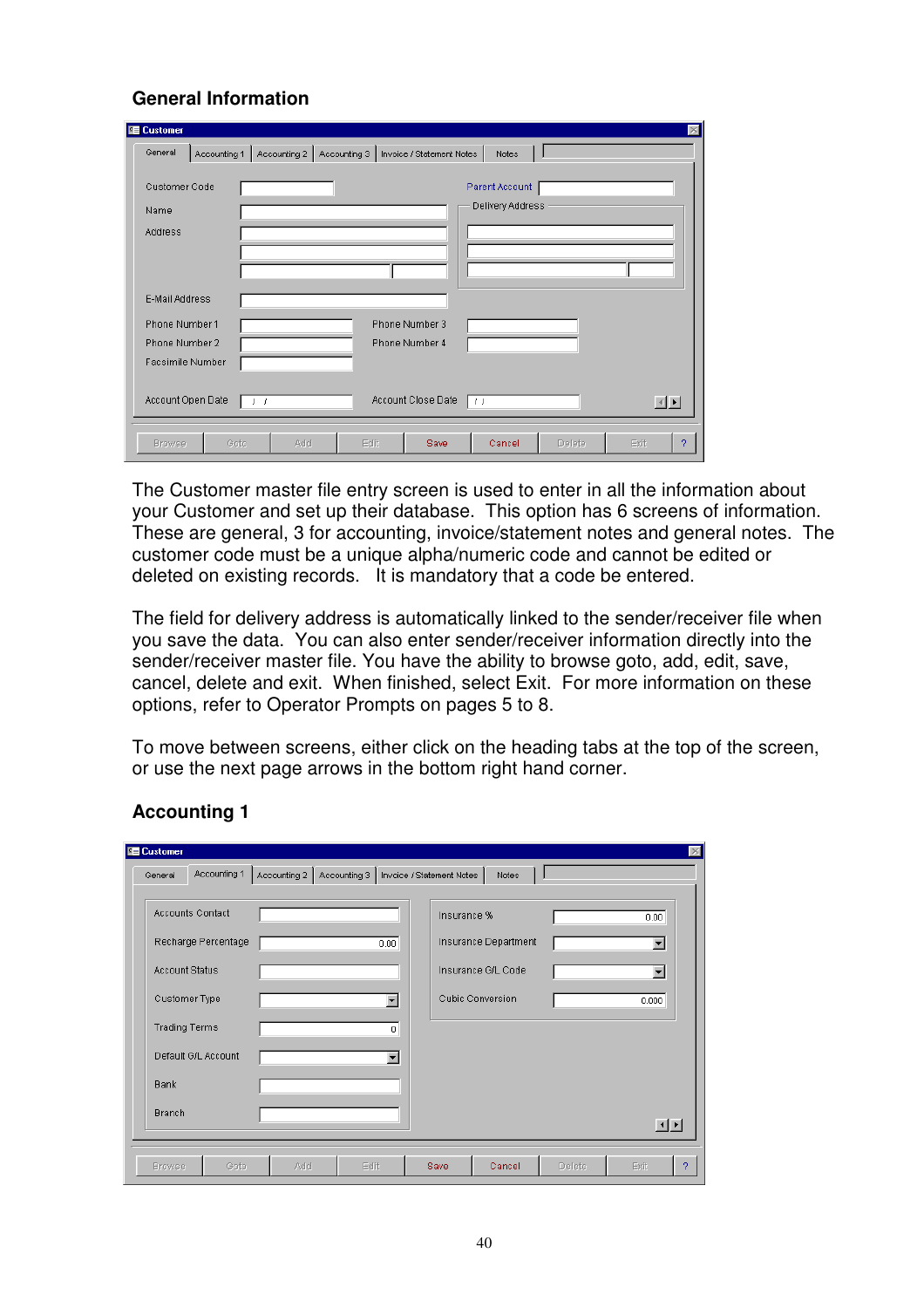The second screen of the customer data base is for recording of account contact, customer type, general ledger code, bank details and insurance details.

### **Accounting 2**

|                           |  |      | Customer Accounts - Calculate Account Fees: |                     |
|---------------------------|--|------|---------------------------------------------|---------------------|
| Discount %                |  | 0.00 |                                             |                     |
| Discount Department       |  |      | F Accounting Fee?<br>$\Gamma$ Interest?     |                     |
| Discount G /L Code        |  |      |                                             |                     |
| Days From Invoice Date    |  | 0    |                                             |                     |
| Minimum Charge Per Docket |  | 0.00 |                                             |                     |
| Minimum Charge Department |  |      |                                             |                     |
| Minimum Charge G/L Code   |  |      |                                             |                     |
| Maximum Value per Invoice |  | 0.00 |                                             |                     |
|                           |  |      |                                             | $\vert \cdot \vert$ |

The third screen is for recording of discount rates and minimum charges for your customers.

### **Accounting 3**

| <b>Ed Customer</b> |                         |                               |              |                           |                       |                        |                          |
|--------------------|-------------------------|-------------------------------|--------------|---------------------------|-----------------------|------------------------|--------------------------|
| General            | Accounting 1            | Accounting 2                  | Accounting 3 | Invoice / Statement Notes | Notes                 |                        |                          |
|                    | Fuel Surcharge %        |                               | 0.00         | Credit Limit \$           |                       |                        | 0.00.                    |
|                    | Fuel Surcharge Dept.    |                               | ▼            | Credit Limit Status       |                       | <b>ACTIVE</b>          | $\blacktriangledown$     |
|                    | Fuel Surcharge G/L Code |                               | ▼            | Stop Trade?               |                       | г                      |                          |
|                    | Fuel Surcharge Expiry   | $\frac{1}{2}$                 |              | Salesman                  |                       |                        | $\overline{\phantom{a}}$ |
|                    |                         | <b>GST</b> Information        |              |                           | Salesman Commission % |                        | 0.00                     |
| <b>ABN Number</b>  |                         |                               |              |                           | Salesman Start Date   | -11                    |                          |
|                    | □ GST Registered        | □ GST Exempt                  |              |                           | Salesman End Date     | $\left  \cdot \right $ |                          |
|                    |                         | □ Recipient Invoice Applies ? |              |                           |                       |                        | 回回                       |
|                    |                         |                               |              |                           |                       |                        |                          |
| <b>Browse</b>      | Goto                    | Add                           | Edit         | Save                      | Cancel                | Delete                 | Exit                     |

The fourth screen is for setting up of fuel surcharge levy percentage, credit limits, and GST information and ABN numbers.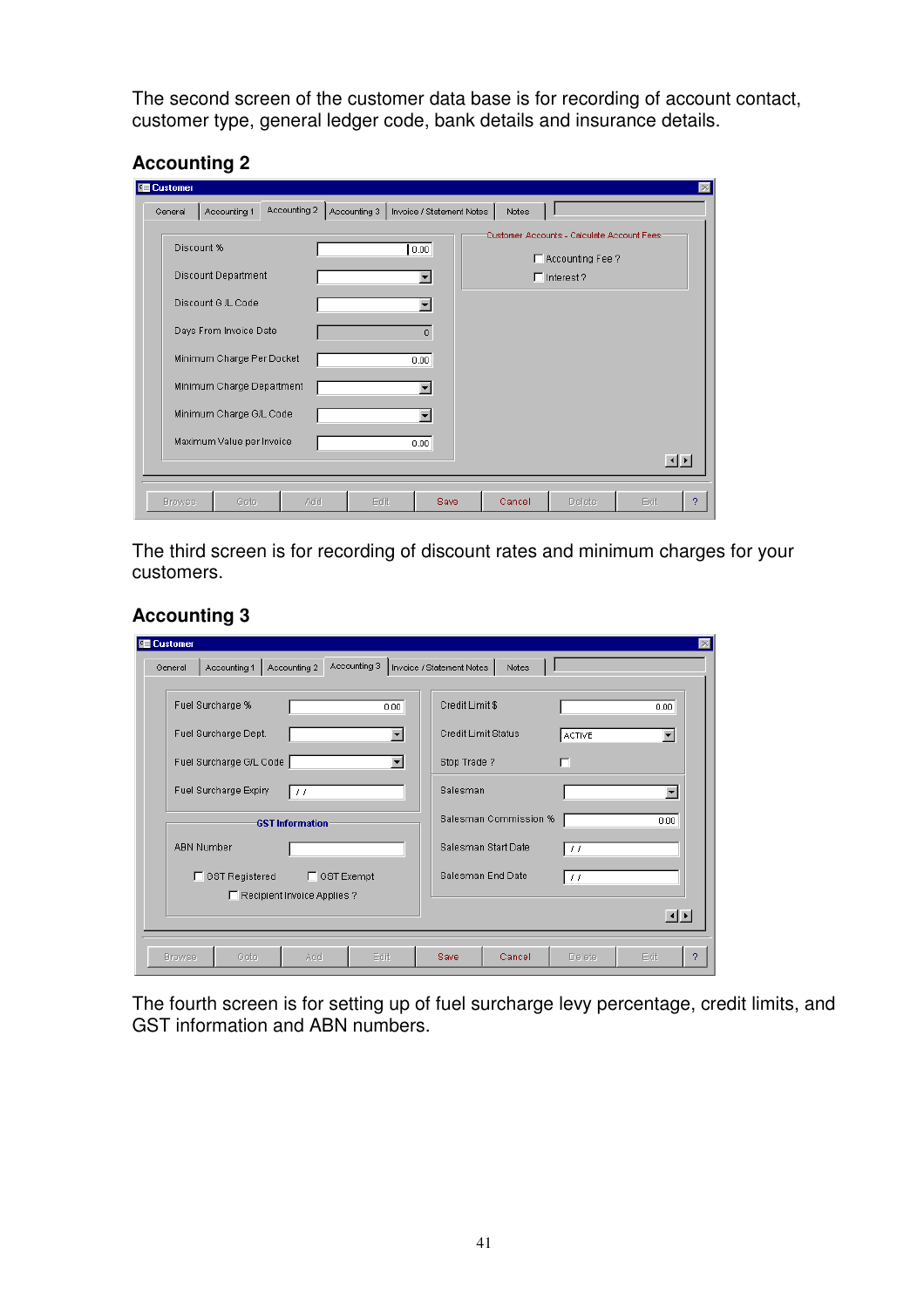### **Invoice/Statement Notes**

| <b>E</b> Customer      |              |                             |                                                                               |       |  | $\vert \times \vert$ |
|------------------------|--------------|-----------------------------|-------------------------------------------------------------------------------|-------|--|----------------------|
| General                | Accounting 1 | Accounting 2   Accounting 3 | Invoice / Statement Notes                                                     | Notes |  |                      |
| <b>Invoice Notes</b>   |              |                             |                                                                               |       |  |                      |
|                        |              |                             |                                                                               |       |  |                      |
|                        |              |                             |                                                                               |       |  |                      |
|                        |              |                             |                                                                               |       |  |                      |
|                        |              |                             |                                                                               |       |  |                      |
| <b>Statement Notes</b> |              |                             |                                                                               |       |  |                      |
|                        |              |                             |                                                                               |       |  |                      |
|                        |              |                             |                                                                               |       |  |                      |
|                        |              |                             |                                                                               |       |  |                      |
|                        |              |                             |                                                                               |       |  |                      |
|                        |              |                             | ** Please note that these notes will only appear for the selected Customer ** |       |  |                      |
|                        |              |                             |                                                                               |       |  | 回回                   |

On the fifth screen you have the ability to enter notes for invoices or statements. These notes will only print out on the individual customer invoices and statements. If you wish to enter notes for all customers, this can be done by using the invoice/statement notes option in your company records.

#### **Notes**

| <b>Ed Customer</b> |              |     |                             |                                                             |        |        |                       | $\mathbbmss{N}$ |
|--------------------|--------------|-----|-----------------------------|-------------------------------------------------------------|--------|--------|-----------------------|-----------------|
| General            | Accounting 1 |     | Accounting 2   Accounting 3 | Invoice / Statement Notes                                   | Notes  |        |                       |                 |
| Notes              |              |     |                             |                                                             |        |        |                       |                 |
|                    |              |     |                             |                                                             |        |        | A,                    |                 |
|                    |              |     |                             |                                                             |        |        |                       |                 |
|                    |              |     |                             |                                                             |        |        |                       |                 |
|                    |              |     |                             |                                                             |        |        |                       |                 |
|                    |              |     |                             |                                                             |        |        |                       |                 |
|                    |              |     |                             |                                                             |        |        |                       |                 |
|                    |              |     |                             |                                                             |        |        |                       |                 |
|                    |              |     |                             |                                                             |        |        |                       |                 |
|                    |              |     |                             |                                                             |        |        |                       |                 |
| Print Notes        |              |     |                             |                                                             |        |        | 回回                    |                 |
|                    |              |     |                             |                                                             |        |        |                       |                 |
| <b>Browse</b>      | Goto         | Add | Edit                        | ,,,,,,,,,,,,,,,,,,,,,,,,,,,,,,,,,,,,,,<br>Save<br><u> \</u> | Cancel | Delete | Exit<br>$\mathcal{P}$ |                 |

The sixth screen is for recording of general information about your customer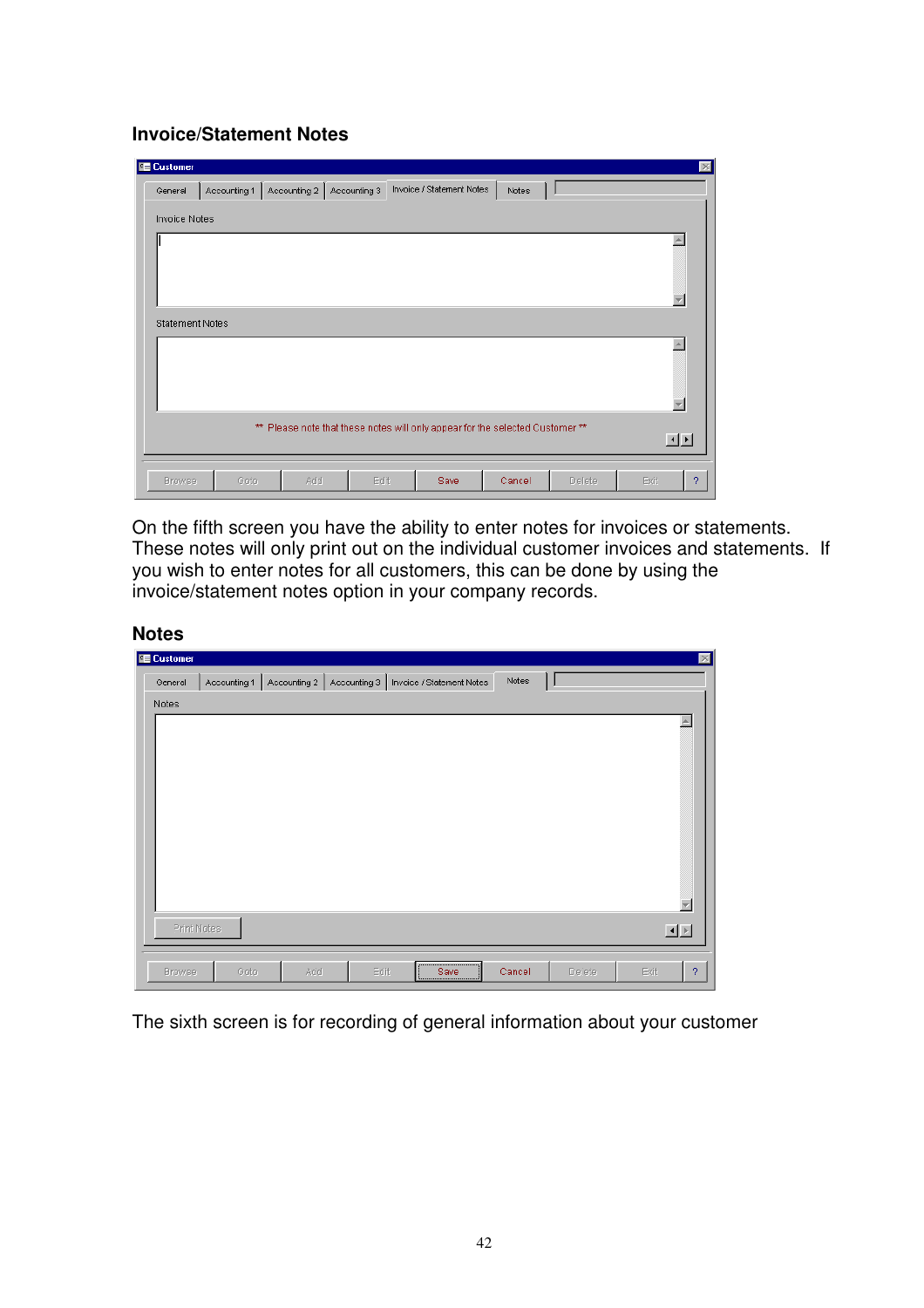# **Creditors Master File**

| Creditors / Suppliers |      |         |                  |         | $\Box$ D $\Box$ |
|-----------------------|------|---------|------------------|---------|-----------------|
| Supplier              | Name | Address |                  | Address |                 |
|                       |      |         |                  |         |                 |
|                       |      |         |                  |         |                 |
|                       |      |         |                  |         |                 |
|                       |      |         |                  |         |                 |
|                       |      |         |                  |         |                 |
|                       |      |         |                  |         |                 |
|                       |      |         |                  |         |                 |
|                       |      |         |                  |         |                 |
|                       |      |         |                  |         |                 |
|                       |      |         |                  |         |                 |
|                       |      |         |                  |         |                 |
|                       |      |         |                  |         |                 |
|                       |      |         |                  |         |                 |
|                       |      |         |                  |         |                 |
|                       |      |         |                  |         |                 |
|                       |      |         |                  |         |                 |
| $\blacksquare$        |      |         |                  |         | ١               |
|                       |      |         |                  |         |                 |
|                       | Find |         | Display<br>Print | Cancel  | 2               |

The Creditor Master file browse window displays all of the information entered into the Creditor master entry screen. You have the ability to display, find and print from this window.

You have two ways of accessing and updating records in this screen.

- 1. The display button will open the creditor data entry screen at the record that was highlighted on selecting the display button, alternatively you can also display the record by 'right mouse clicking' on the record to bring up a popup menu. Then select display.
- 2. To find a record, select the find button and type in a combination you wish to search for. Select the search button. To view the search results select view

You also have the ability to **sort** the information. You can sort by creditor, name, address, post code and contact. When you select the print button, the report will be sorted in the order that is currently selected.

To open a fresh data entry screen, select the display button.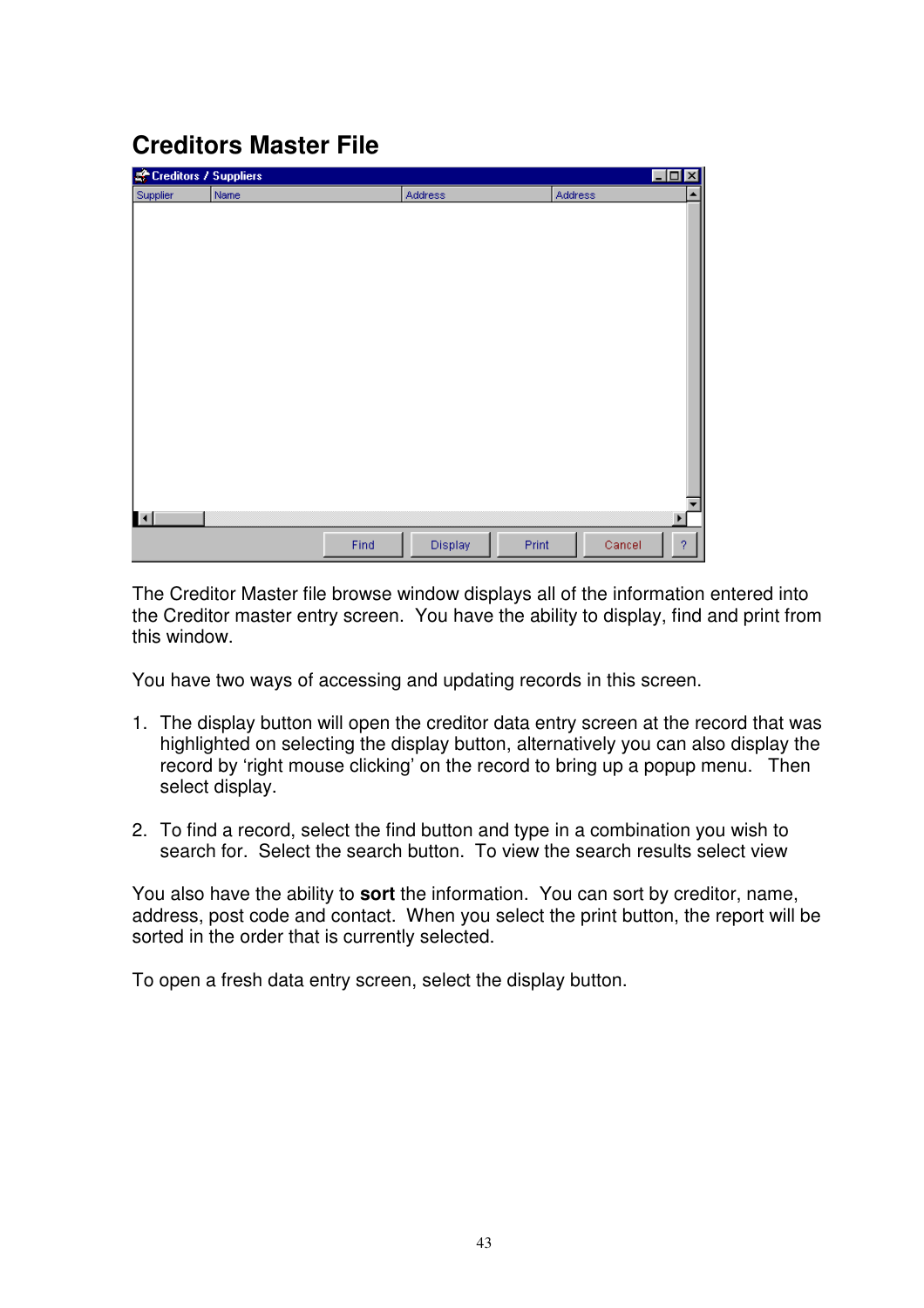### **General**

| <b>A Creditors / Suppliers</b><br>General | Notes<br><b>Bank</b> |     |      | Name |                    |        |                | $\times$ |
|-------------------------------------------|----------------------|-----|------|------|--------------------|--------|----------------|----------|
| Supplier Code                             |                      |     |      |      | Phone 1            |        |                |          |
| Name<br><b>Address</b>                    |                      |     |      |      | Phone 2<br>Phone 3 |        |                |          |
|                                           |                      |     |      |      | Phone 4<br>Fax No. |        |                |          |
| Contact                                   |                      |     |      |      | <b>ABN Number</b>  |        |                |          |
| Default Account                           |                      |     |      |      | □ GST Registered   |        | □ GST Exempt   |          |
|                                           |                      |     |      |      |                    |        | $\blacksquare$ |          |
| Browse                                    | Goto                 | Add | Edit | Save | Cancel             | Delete | Exit           | ?        |

The **creditor master file** entry screen is used to set up all the information about your creditors. This option has 3 screens of information. These are general, bank and notes. You have the ability to browse, goto, add, edit, save, cancel and delete. When finished, select Exit. For more information on these options, refer to Operator Prompts on pages 5 to 8. To move between these screens use either the next page arrows located at the bottom right hand corner of the screen, or using your mouse to click on the page tab at the top of the screen.

The creditor code is mandatory, must be unique and can be a unique alpha/numeric code. The ABN number must be entered if GST is to be calculated. If the ABN is not entered GST will not be calculated when the invoice is entered and with holding tax will be deducted when pament is made to the creditor.

| <b>A Creditors / Suppliers</b><br>,,,,,,,,,,,,,,,,,,,,,,, |       |     |      |      |                      |        |      | $\times$ |
|-----------------------------------------------------------|-------|-----|------|------|----------------------|--------|------|----------|
| Bank<br>General                                           | Notes |     |      | Name |                      |        |      |          |
|                                                           |       |     |      |      |                      |        |      |          |
|                                                           |       |     |      |      |                      |        |      |          |
| <b>BSB</b>                                                |       | ٠   |      |      | <b>Trading Terms</b> |        |      |          |
| Account Number                                            |       |     |      |      | Account Type         |        |      |          |
| Account Name                                              |       |     |      |      | A.C.N. No.           |        |      |          |
|                                                           |       |     |      |      |                      |        |      |          |
|                                                           |       |     |      |      |                      |        |      |          |
|                                                           |       |     |      |      |                      |        | 回回   |          |
| Browse                                                    | Goto  | Add | Edit | Save | Cancel               | Delete | Exit | ?        |

#### **Bank**

The second screen of the creditor master file is for recording your creditor bank details, trading terms, account type and ACN number. Only creditors with full bank details will be available for paying via the EFT option.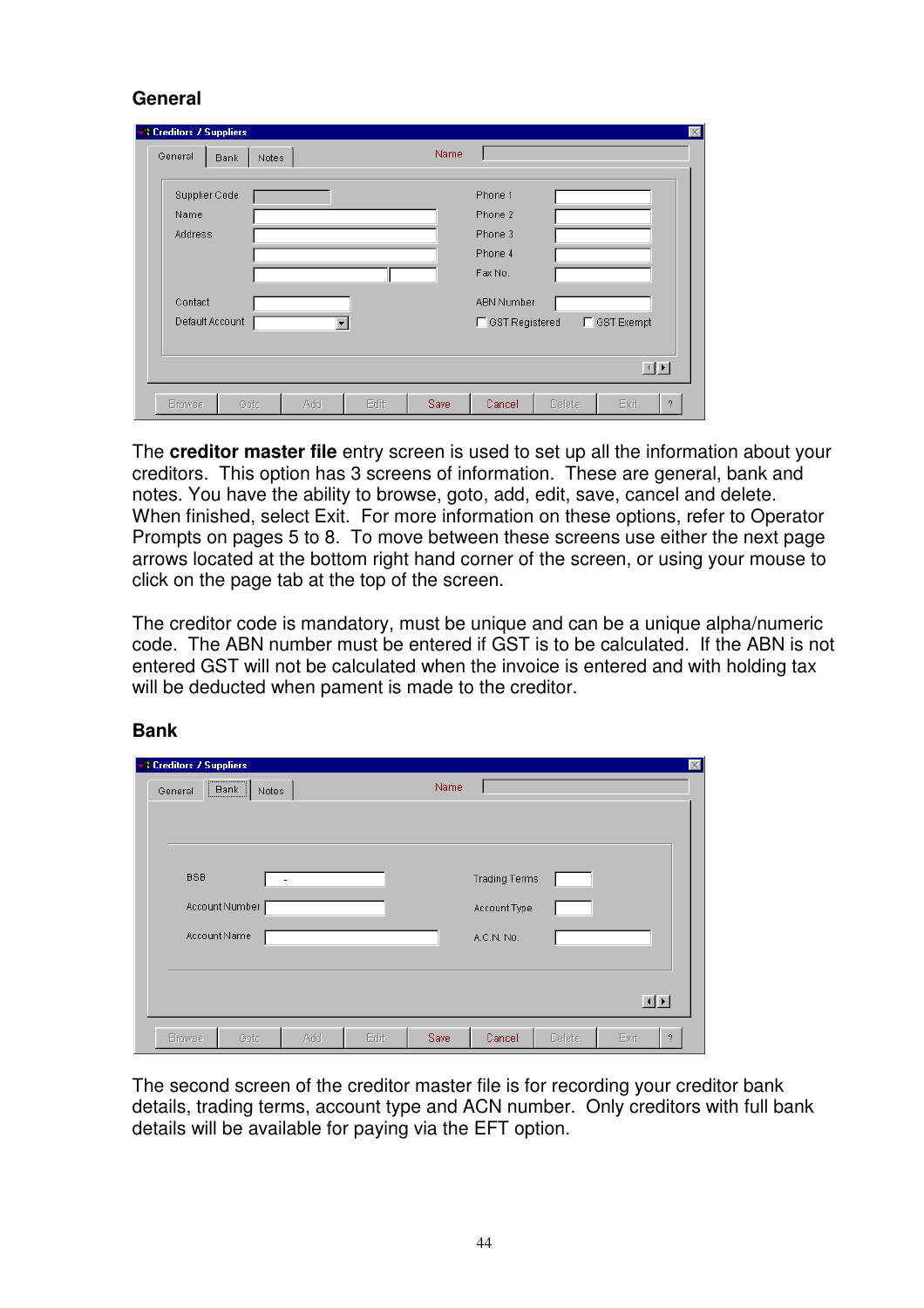#### **Notes**

| <b>R</b> Creditors / Suppliers |                                                    |      |      |        |        | $\times$                 |
|--------------------------------|----------------------------------------------------|------|------|--------|--------|--------------------------|
| General<br><b>Bank</b>         | ,,,,,,,,,,,,,,,,,,,,,<br>$\lfloor$ Notes $\rfloor$ |      | Name |        |        |                          |
| Notes                          |                                                    |      |      |        |        |                          |
|                                |                                                    |      |      |        |        | $\blacktriangle$         |
|                                |                                                    |      |      |        |        |                          |
|                                |                                                    |      |      |        |        |                          |
|                                |                                                    |      |      |        |        |                          |
|                                |                                                    |      |      |        |        |                          |
|                                |                                                    |      |      |        |        | $\overline{\phantom{a}}$ |
| Print Notes                    |                                                    |      |      |        |        |                          |
|                                |                                                    |      |      |        |        | 国国                       |
|                                |                                                    |      |      |        |        |                          |
| <b>Browse</b>                  | Add<br>Goto                                        | Edit | Save | Cancel | Delete | Exit<br>$\mathcal{P}$    |

In the third screen you are able to record notes about your creditors.

### **Contractor Master File**

| <b>A</b> Contractor View |      |         |       | $\Box$ d $\boxtimes$ |                  |
|--------------------------|------|---------|-------|----------------------|------------------|
| Contractor Code Name     |      | Address |       | Address              | $\blacktriangle$ |
|                          |      |         |       |                      |                  |
|                          |      |         |       |                      |                  |
|                          |      |         |       |                      |                  |
|                          |      |         |       |                      |                  |
|                          |      |         |       |                      |                  |
|                          |      |         |       |                      |                  |
|                          |      |         |       |                      |                  |
|                          |      |         |       |                      |                  |
|                          |      |         |       |                      |                  |
|                          |      |         |       |                      |                  |
|                          |      |         |       |                      |                  |
|                          |      |         |       |                      |                  |
|                          |      |         |       |                      |                  |
|                          |      |         |       |                      |                  |
|                          |      |         |       |                      |                  |
|                          |      |         |       |                      |                  |
|                          |      |         |       |                      |                  |
|                          |      |         |       |                      |                  |
| $\blacksquare$           |      |         |       |                      | ¥                |
|                          |      |         |       |                      | $\overline{?}$   |
|                          | Find | Display | Print | Cancel               |                  |

The Contractor Master file browse window displays all of the information entered into the contractor master entry screen. You have the ability to display, delete, find and print from this window.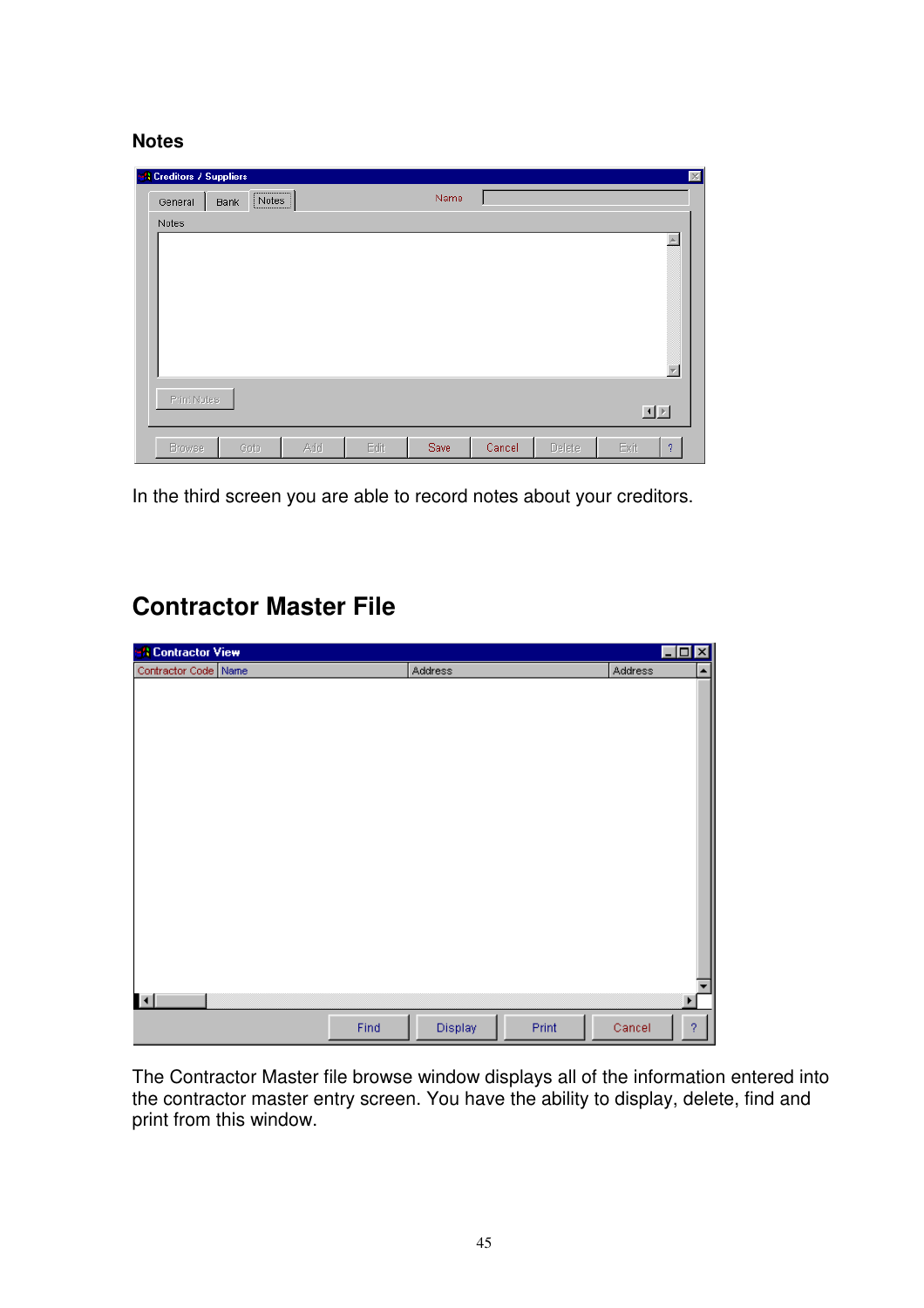You have two ways of accessing and updating records in this screen.

- 1. The display button will open the contractor data entry screen at the record that was highlighted on selecting the display button, alternatively you can also display the record by 'right mouse clicking' on the record to bring up a popup menu. Then select display.
- 2. To find a record, select the find button and type in a combination you wish to search for. Select the search button. To view the search results select view.

You also have the ability to **sort** the information. You can sort by contractor code, name, address, post code and contact. When you select the print button, the report will be sorted in the order that is currently selected.

To open a fresh data entry screen, select display.

#### **General Information**

| <b>Contractor Name</b><br>General<br>Bank/Tax<br>Notes                                   |                                               |
|------------------------------------------------------------------------------------------|-----------------------------------------------|
| Contractor Code<br>Phone 1<br>Phone 2<br>Name<br>Phone 3<br><b>Address</b>               |                                               |
| Phone 4<br>Fax Number<br><b>Trading Terms</b><br>A.C.N. Number                           | 0                                             |
| <b>ABN Number</b><br>Tare<br>□ GST Registered □ GST Exempt □ Recipient Invoice Applies ? | 0                                             |
| Add<br>Edit<br>Save<br>Cancel<br><b>Browse</b><br>Goto                                   | $\left  \cdot \right $<br>Delete<br>Exit<br>o |

The contractor master file entry screen is used to enter in all the information about your contractors. This option has 3 screens of information. These are general, bank and notes. You have the ability to browse, goto, add, edit, save, cancel and delete. When finished, select Exit. For more information on these option refer to the Operator Prompts at the front of the manual. To move between these screens, use either the next page arrows located at the bottom right hand corner of the screen, or use you mouse to click on the page tabs at the top of the screen.

The contractor code is mandatory, must be unique and can be an alpha/numeric code. The ABN number must be entered is GST is to be calculated. It the ABN is not entered GST will not be calculated when the invoice is entered and with holding tax will be deducted when payment is made to the contractor.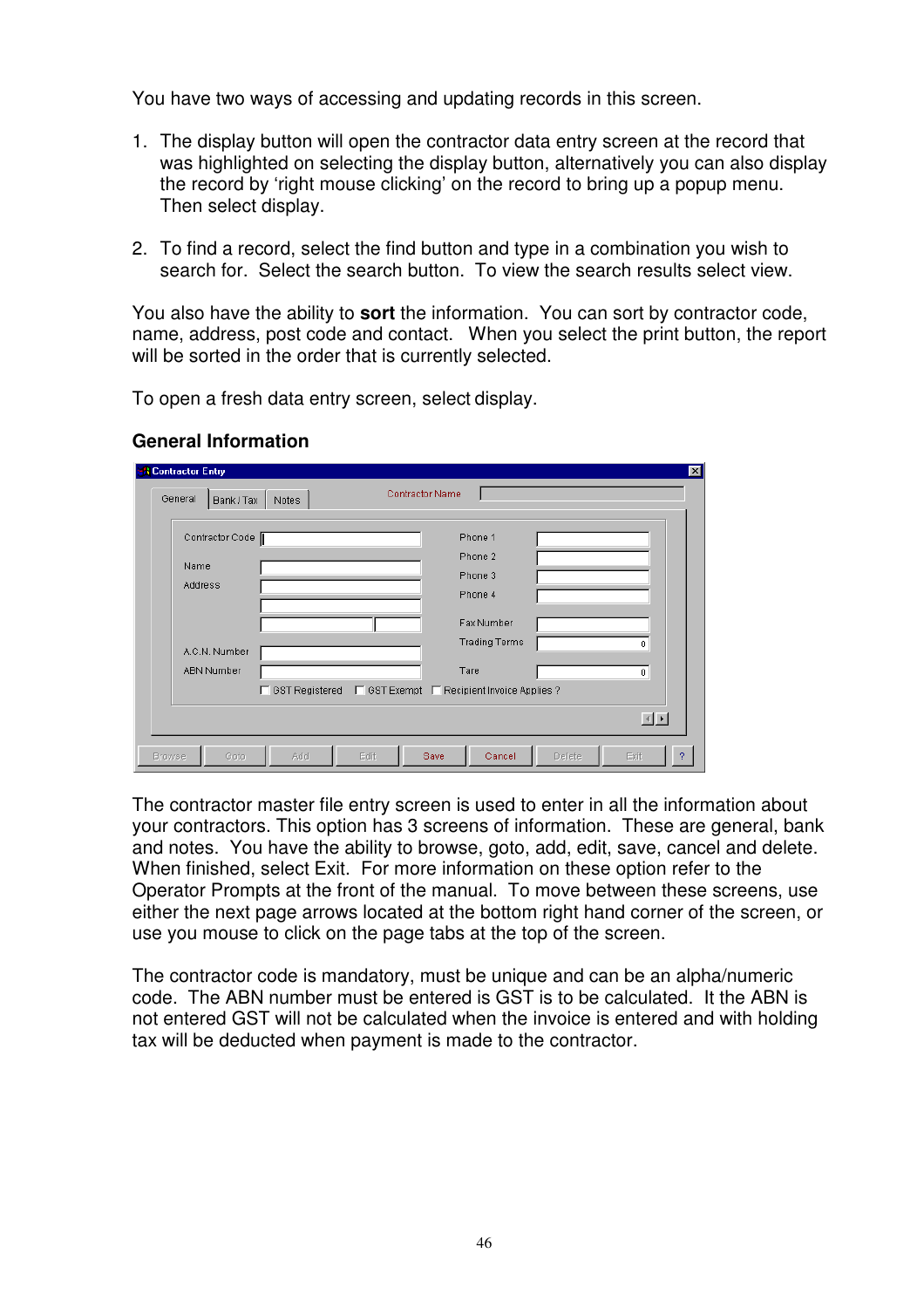### **Bank/Tax**

| <b>R</b> Contractor Entry<br>Bank/Tax<br>General             | $\vert x \vert$<br><b>Contractor Name</b><br>Notes                                                          |
|--------------------------------------------------------------|-------------------------------------------------------------------------------------------------------------|
| <b>BSB</b><br>Account Number<br>Account Name<br>Variation No | Tax File No<br>٠<br>Exemption No.<br>General Ledger<br>$\overline{\phantom{a}}$<br>Fuel Surcharge %<br>0.00 |
| PPS Deduction %<br>Insurance %<br>Revenue %                  | Fuel G /L Code<br>0.00<br><b>Fuel Department</b><br>0.00<br>Fuel Expiry<br>0.00<br>$\left  \cdot \right $   |
| <b>Browse</b><br>Goto                                        | $\blacksquare$<br>Add<br>Edit<br>Save<br>Cancel<br>Delete<br>Exit<br>2                                      |

The second screen is for recording contractor bank details, PPS details, tax file number and fuel surcharge details. Only contractors with full bank details will be available for paying via the EFT option.

### **Notes**

| <b>BR</b> Contractor Entry |          |       |      |                 |        |        |                          |
|----------------------------|----------|-------|------|-----------------|--------|--------|--------------------------|
| General                    | Bank/Tax | Notes |      | Contractor Name |        |        |                          |
| Notes                      |          |       |      |                 |        |        |                          |
|                            |          |       |      |                 |        |        | $\blacktriangle$         |
|                            |          |       |      |                 |        |        |                          |
|                            |          |       |      |                 |        |        |                          |
|                            |          |       |      |                 |        |        |                          |
|                            |          |       |      |                 |        |        |                          |
|                            |          |       |      |                 |        |        |                          |
|                            |          |       |      |                 |        |        | $\overline{\mathbf{v}}$  |
| Print Notes                |          |       |      |                 |        |        | $\underline{\mathbf{H}}$ |
|                            |          |       |      |                 |        |        |                          |
| Browse                     | Goto     | Add   | Edit | Save            | Cancel | Delete | Exit<br>?                |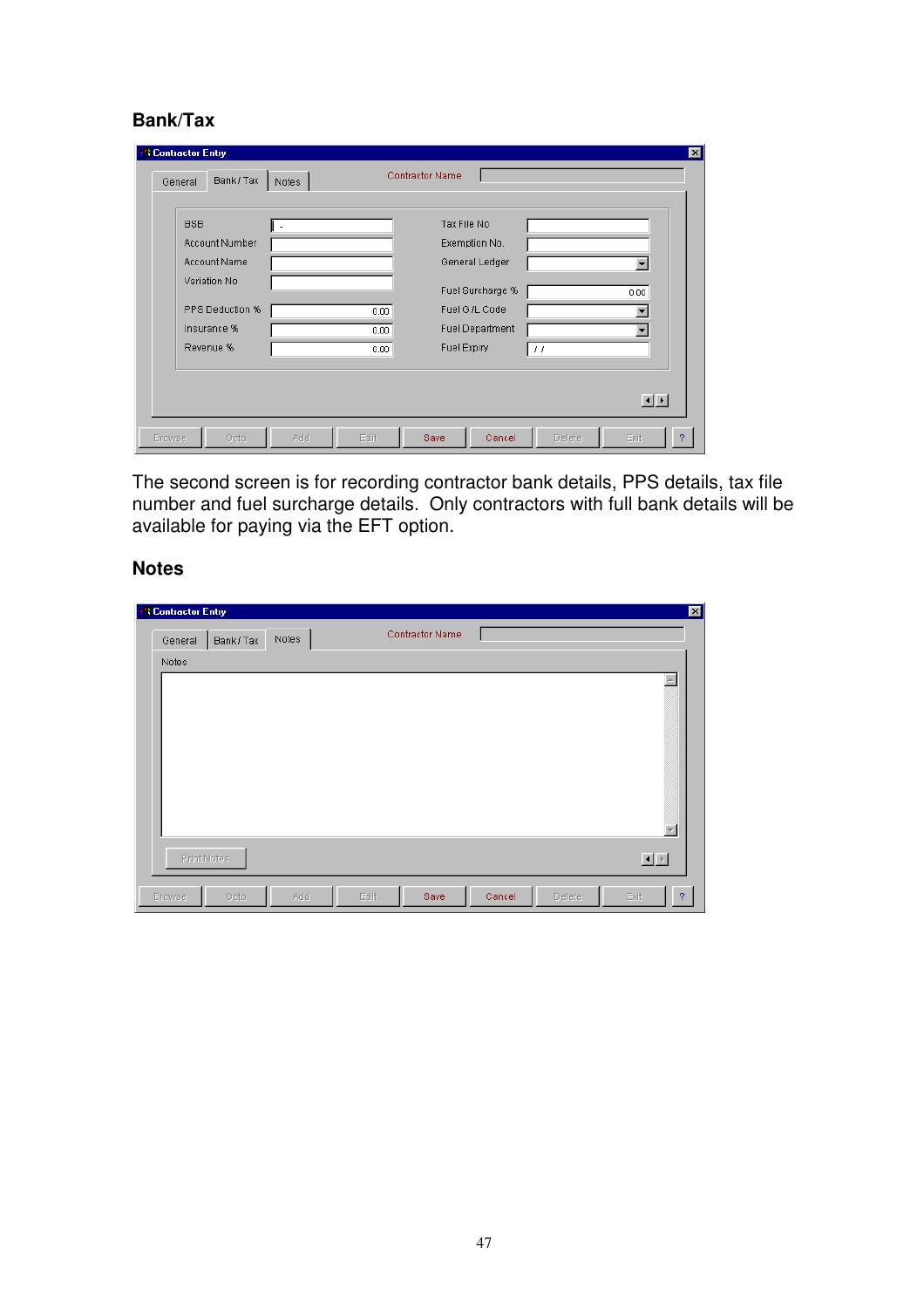# **Employee Records**

| <b>&amp; Employees</b> |                    |      |         |       |         | I              |
|------------------------|--------------------|------|---------|-------|---------|----------------|
| Company                | Employee Code Name |      | Address |       | Address | Α.             |
|                        |                    |      |         |       |         |                |
|                        |                    |      |         |       |         |                |
|                        |                    |      |         |       |         |                |
|                        |                    |      |         |       |         |                |
|                        |                    |      |         |       |         |                |
|                        |                    |      |         |       |         |                |
|                        |                    |      |         |       |         |                |
|                        |                    |      |         |       |         |                |
|                        |                    |      |         |       |         |                |
|                        |                    |      |         |       |         |                |
|                        |                    |      |         |       |         |                |
|                        |                    |      |         |       |         |                |
|                        |                    |      |         |       |         |                |
|                        |                    |      |         |       |         |                |
|                        |                    |      |         |       |         |                |
|                        |                    |      |         |       |         |                |
|                        |                    |      |         |       |         |                |
|                        |                    |      |         |       |         |                |
|                        |                    |      |         |       |         |                |
|                        |                    |      |         |       |         |                |
| $\blacktriangleleft$   |                    |      |         |       |         | Þ              |
|                        |                    | Find | Display | Print | Cancel  | $\overline{?}$ |

The **employee browse** option allows you to list all employees entered into the employee master entry screen. You have the ability to find, display and print from this window. You have two ways of accessing and updating records in this screen.

- 3. The display button will open the employee data entry screen at the record that was highlighted on selecting the display button.
- 4. You can also display the record by 'right mouse clicking' on the record to bring up a popup menu.

#### **General**

| <b>Employee Entry</b> |                               |                                   |                      |                               |                  |      |
|-----------------------|-------------------------------|-----------------------------------|----------------------|-------------------------------|------------------|------|
| <br>[General]         | Licence / Super.              | Notes $\ $<br>Payroll   Incidents | Training             | Entitlements                  | Name             |      |
|                       | Employee Code<br>Company Code | 001                               |                      | Date started<br>Date finished | $\pm$<br>$\pm$   |      |
|                       | Name                          | A                                 |                      | Contact                       |                  |      |
|                       | Address                       |                                   |                      | Phone No.<br>Position         |                  |      |
|                       | Date of birth<br>Status       | $\left  \cdot \right $<br>Active  |                      | State                         |                  |      |
|                       |                               | Sales Person ?                    |                      | <b>Base Rate</b>              | $\Box$ Driver?   |      |
|                       | Area Code                     |                                   | $\blacktriangledown$ |                               |                  |      |
|                       |                               |                                   |                      |                               |                  | 国国   |
| <b>Browse</b>         | Goto                          | Add                               | Edit                 | Save                          | Cancel<br>Delete | Exit |

There are 7 data screens for setting up your employee details. The first is the general information screen for recording employee name, address, date of birth, status (active, permanent, casual, etc), start and finish dates, contact name and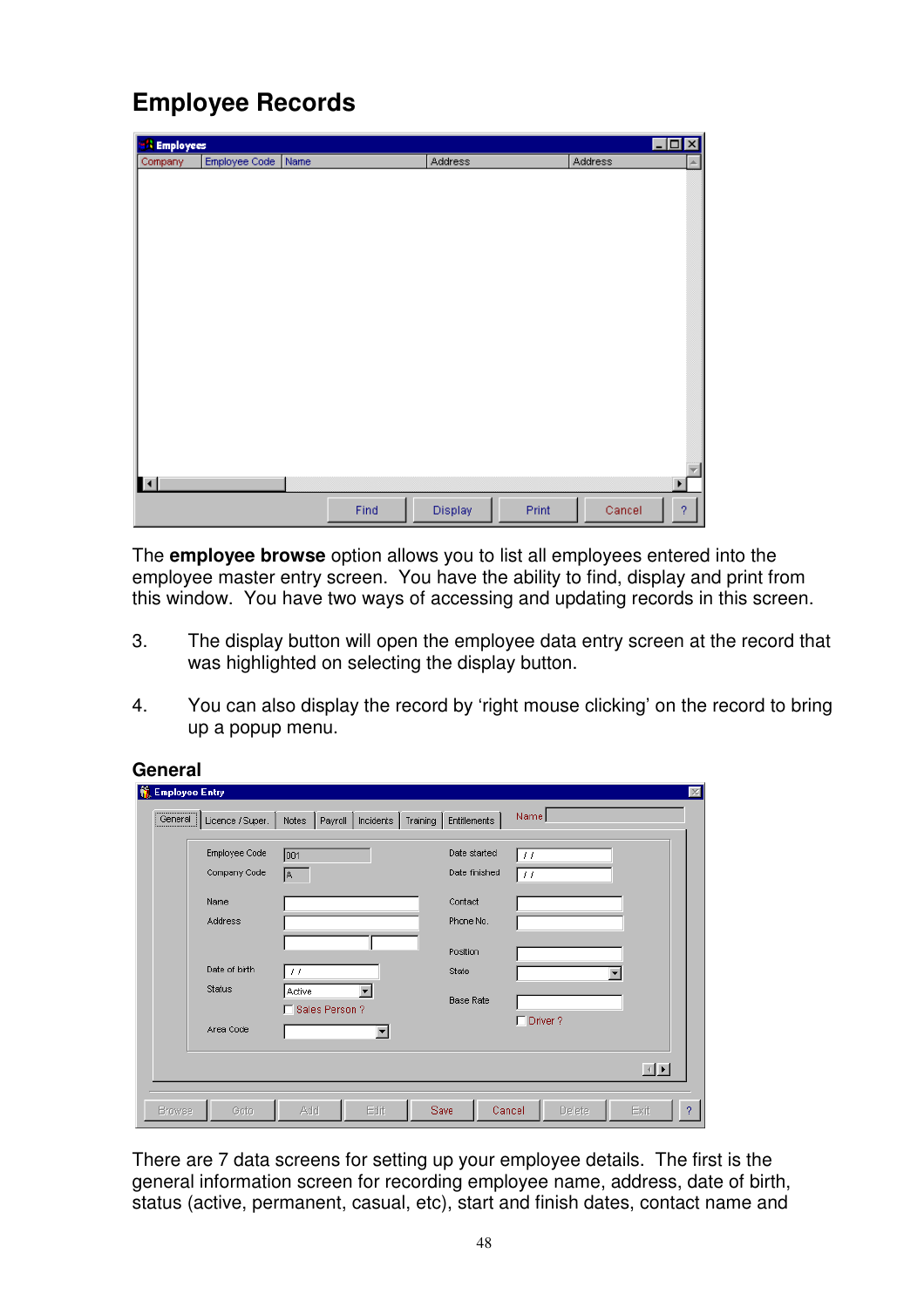telephone numbers. You must enter an employee code, company code, tax scale, payment method, RDO accrual, general ledger code and department code. You will not be able to save an incomplete record. To move between these screens use either the next page arrows located at the bottom right hand corner of the screen, or using your mouse to click on the page tab at the top of the screen.

Superannuation will only calculate on employees with a status of "active" or "permanent". If the status of an employee is "inactive" then the employee will not appear in the "enter pays" option.

| Licence / Super.<br>General                                                                                                                                                                                                           | Notes<br>Payroll                                   | Incidents | Entitlements<br>Training                                                                                                                                                                   | Name |                                        |                        |
|---------------------------------------------------------------------------------------------------------------------------------------------------------------------------------------------------------------------------------------|----------------------------------------------------|-----------|--------------------------------------------------------------------------------------------------------------------------------------------------------------------------------------------|------|----------------------------------------|------------------------|
| Licence Number<br>Drivers Licence Renewal Date<br>Licence Class<br>Dangerous Goods Licence No.<br>Dangerous Goods Renewal Date<br>Dangerous Goods Class<br>Forklift Licence Number<br>Forklift Date Obtained<br><b>Forklift Class</b> | $\left  \cdot \right $<br>-11<br>$\prime$ $\prime$ |           | Superannuation Fund Name<br>Superannuation Account No.<br>Superannuation Company<br>Superannuation Amount<br>(If not a percentage)<br><b>Truck Safe Medical</b><br>Dangerous Goods Medical |      | $\prime$ $\prime$<br>$\prime$ $\prime$ | 0.00                   |
|                                                                                                                                                                                                                                       |                                                    |           |                                                                                                                                                                                            |      |                                        | $\left  \cdot \right $ |

#### **Licence/Super**

The second screen is for recording of licences (drivers, dangerous goods, forklift), superannuation fund details and medical records.

The field for superannuation amount is used when an employee is on a set weekly super amount (eg. Interstate drivers). If no amount is entered into this field, then superannuation is calculated from the % entered in the Company records on normal times hours, sick leave, RDO, Workcare, public holiday, annual leave, long service leave, back pay and trips. Time and half, double time and other overtime is not included for this calculation.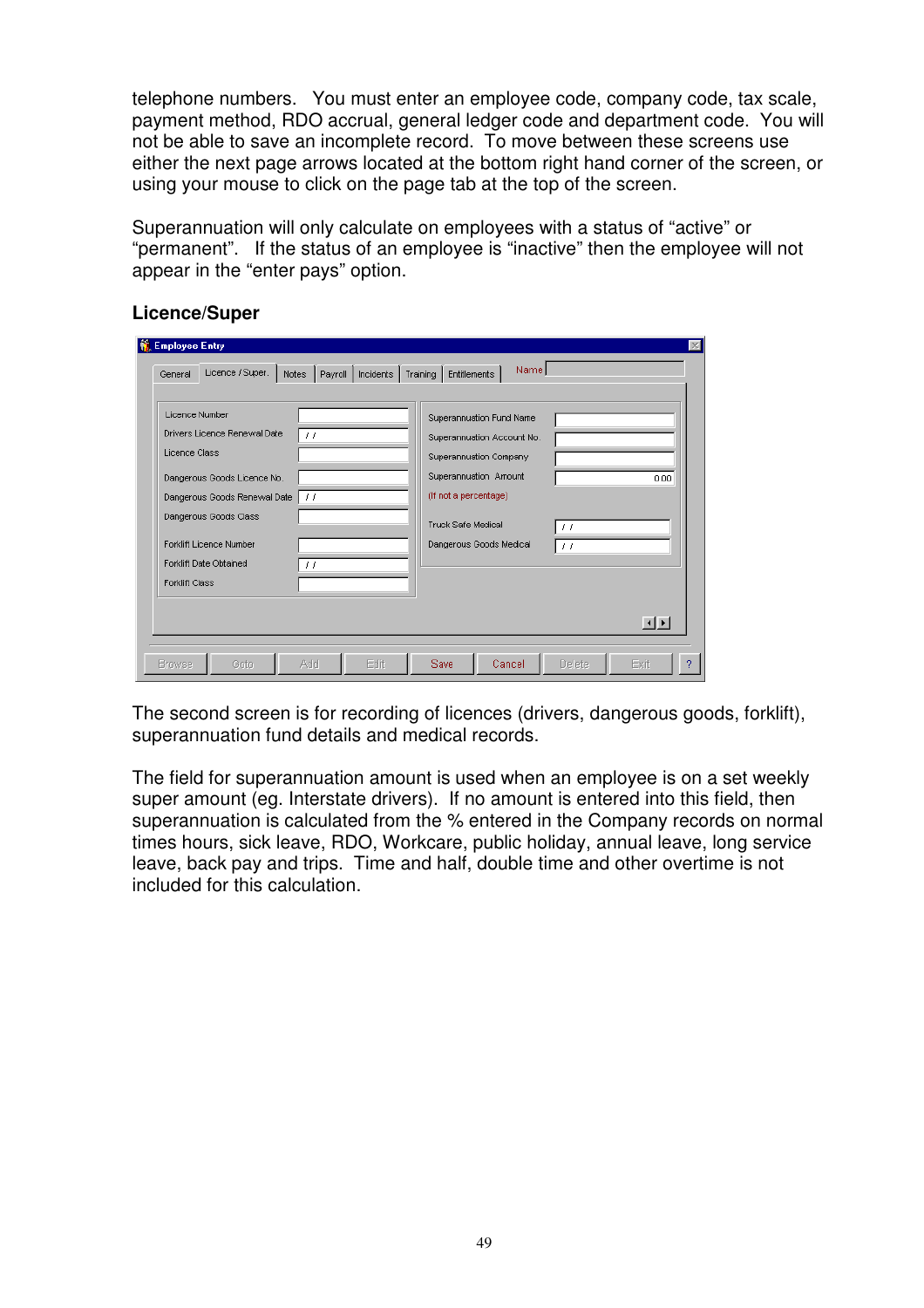#### **Notes**

| <b>M.</b> Employee Entry |                  |       |                                |              |        |        | $\mathbb{X}% _{0}^{\prime\prime}$ |
|--------------------------|------------------|-------|--------------------------------|--------------|--------|--------|-----------------------------------|
| General                  | Licence / Super. | Notes | Payroll   Incidents   Training | Entitlements | Name   |        |                                   |
| Notes                    |                  |       |                                |              |        |        |                                   |
|                          |                  |       |                                |              |        |        |                                   |
|                          | Print Notes      |       |                                |              |        |        | 回回                                |
|                          |                  |       |                                |              |        |        |                                   |
| Browse                   | Goto             | Add   | Edit                           | Save         | Cancel | Delete | Exit<br>9                         |

The third screen is for the recording of general notes. You have the ability to print the notes if you wish.

#### **Payroll**

| <b>M</b> Employee Entry |                   |                             |           |                                                                  |                  |                          | $\mathbb{E}$ |
|-------------------------|-------------------|-----------------------------|-----------|------------------------------------------------------------------|------------------|--------------------------|--------------|
| General                 | Licence / Super.  | ;………………<br>Payroll<br>Notes | Incidents | Entitlements<br>Training                                         | Name             |                          |              |
|                         |                   |                             |           |                                                                  |                  |                          |              |
|                         | Tax File Number   |                             |           | <b>BSB Number</b>                                                | $\overline{a}$   |                          |              |
|                         | <b>Tax Rebate</b> |                             | 0.00.     | <b>Account Name</b>                                              |                  |                          |              |
|                         | Hourly Rate       |                             | 0.0000    | Account Number                                                   |                  |                          |              |
|                         | Overtime Rate     |                             | 0.0000    | General Ledger                                                   | 470              |                          |              |
|                         | Pay Frequency     | Weekly                      |           | Department                                                       | loo              | $\overline{\phantom{a}}$ |              |
|                         | Payment Method    | Cash                        |           |                                                                  |                  |                          |              |
|                         | Tax Scale Desc.   |                             |           | Tax free threshold IS claimed in employment declaration. Scale 2 |                  |                          |              |
|                         |                   |                             |           |                                                                  |                  |                          |              |
|                         |                   |                             |           |                                                                  |                  |                          |              |
|                         |                   |                             |           |                                                                  |                  | 国国                       |              |
|                         |                   |                             |           |                                                                  |                  |                          |              |
| Browse                  | Goto              | Add                         | Edit      | Save                                                             | Delete<br>Cancel | Exit                     | 9            |

The fourth screen is for the recording of employee tax file number, tax rebate, hourly rate, other overtime rate, pay frequency (weekly, fortnightly or monthly), payment method (bank, cash, cheque), employee bank account details, general ledger account, department code and tax scale.

The field for "overtime rate" is to be used when the overtime rate is different from the normal rate x 1.5.

In the tax rebate field the annual rebate should be entered. When a pay is entered, tax will automatically be reduced by the correct amount, eg:  $$900/year$  rebate = \$17.30/week reduction in tax payable.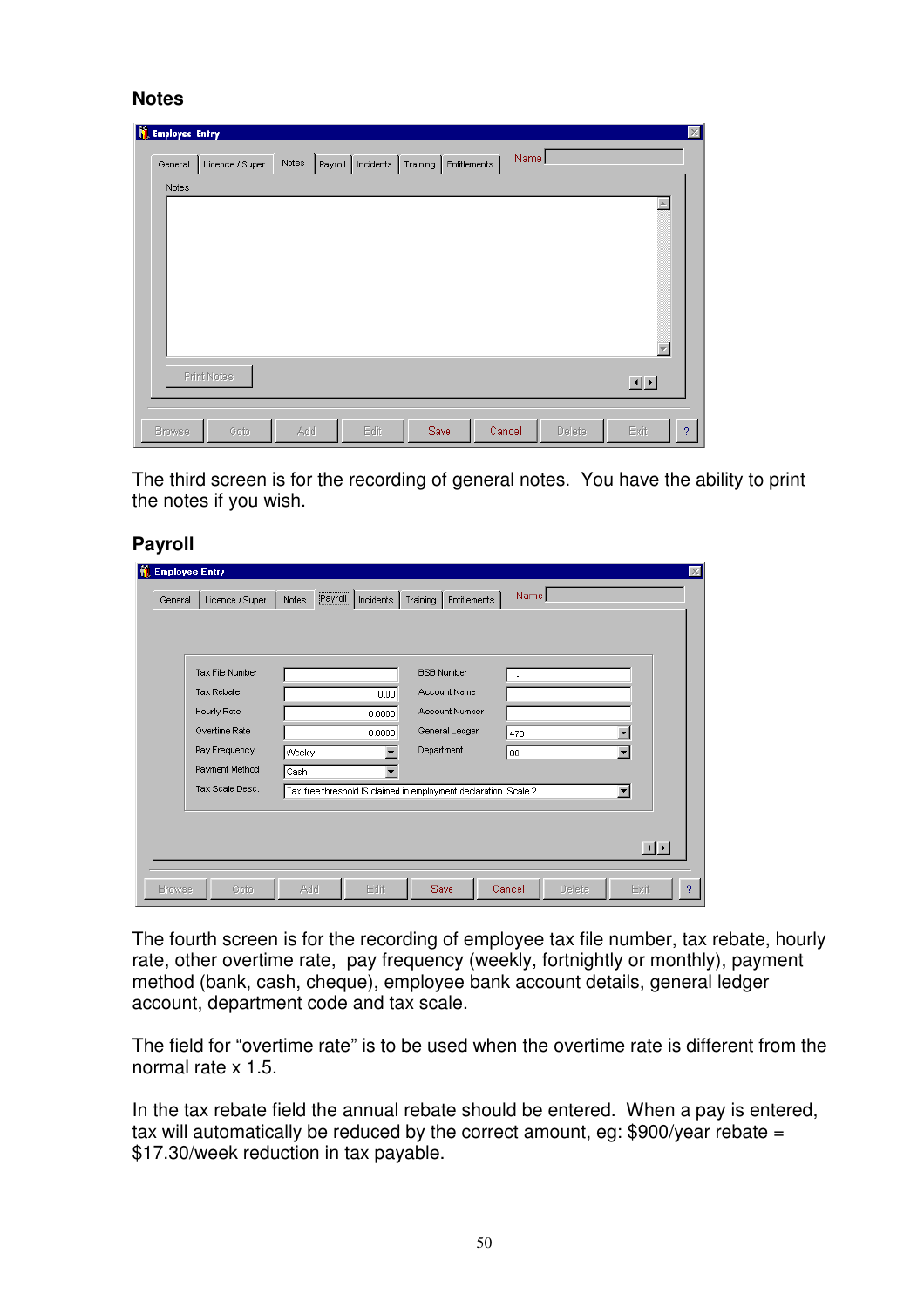#### **Incidents**

| <b>Employee Entry</b><br>General | Licence / Super. | Notes<br>Payroll | ,,,,,,,,,,,,,,,,,,,,,,,,<br>[Incidents]<br>Training                          | Name<br>Entitlements |        | $\vert \times \vert$ |
|----------------------------------|------------------|------------------|------------------------------------------------------------------------------|----------------------|--------|----------------------|
| Incident Date                    |                  | Incident Number  | Incident Type                                                                | Reason               |        | <b>A</b>             |
|                                  |                  |                  | ** Right Mouse Click on the grid to add, edit and delete Incident details ** |                      |        | 卫                    |
| <b>Browse</b>                    | Goto             | Add              | Save<br>Edit                                                                 | Cancel               | Delete | Exit<br>2            |

The employee incident report browse screen allows for the recording and viewing of all employee incidents. To enter an incident right mouse click on the grid and the following screen will appear. You can select to add, edit or delete incident details.

| <b>Employee Incidents</b>                                                               |                                                               |
|-----------------------------------------------------------------------------------------|---------------------------------------------------------------|
| Date of Incident<br>Incident No.                                                        |                                                               |
| was raised because of<br>This<br>▾╽                                                     |                                                               |
| Describe the issue to be reported ie. What happened,<br>Who, What, Where, When and How. | What action would you recommend for the short term?           |
|                                                                                         |                                                               |
|                                                                                         |                                                               |
| What was the single most important reason why this<br>occured?                          | What actions would you recommend for the long term?           |
|                                                                                         |                                                               |
| What steps have you taken to check that your<br>recommendation is working?              | Do any changes need to be made to procedures<br>and/or forms? |
|                                                                                         |                                                               |
|                                                                                         | Cancel<br>?<br>Save                                           |

The employee incident report detail entry provides you with the ability to record incidents and improvements in employee performance. These incidents can be raised in a number of ways (internal audit, supplier failure, customer complaint, improvement idea, external audit, preventative action, accident). The areas for entering the details of the incident are free-form fields allowing for as much detail as necessary in each area. When all details have been recorded, select save.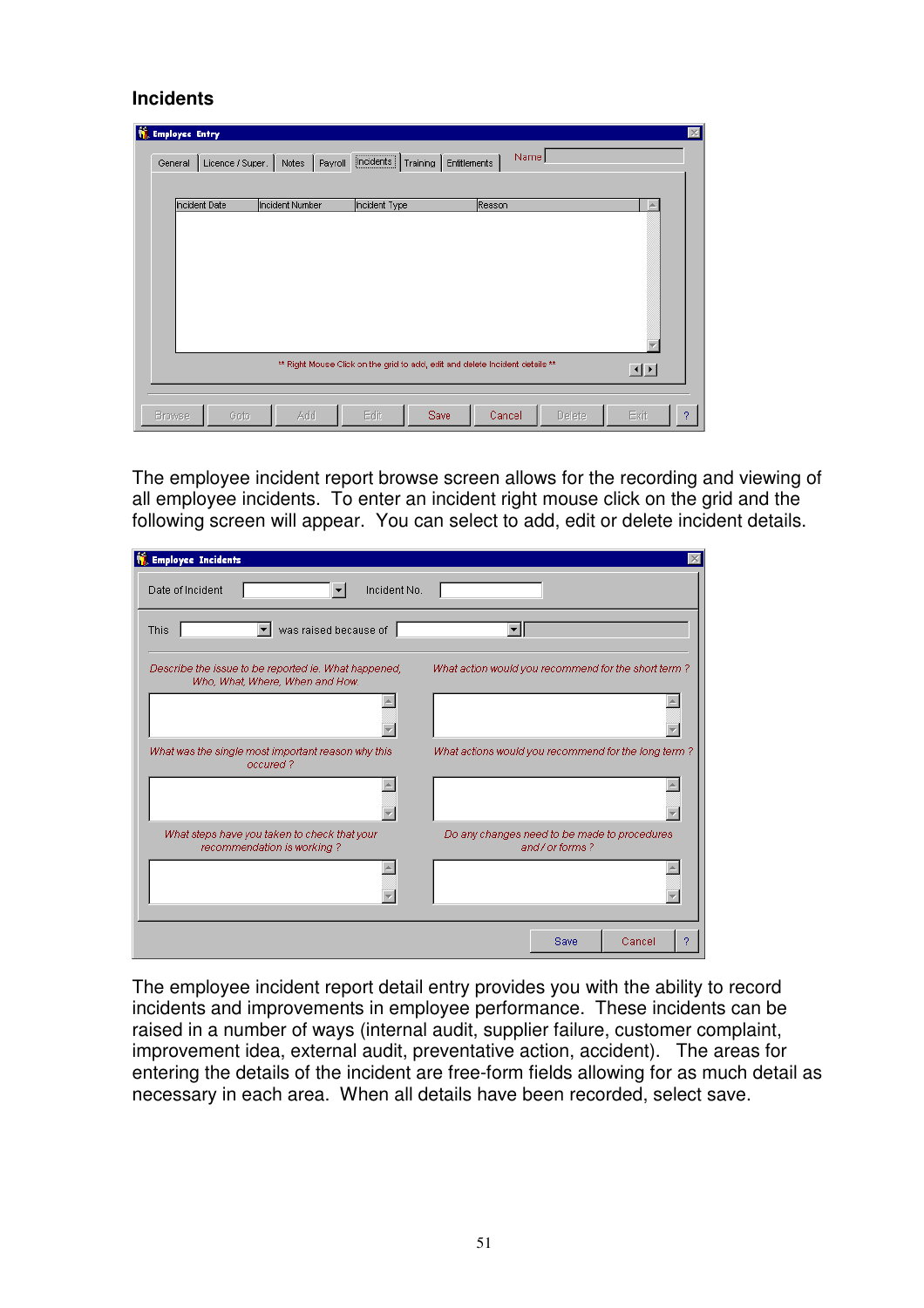### **Training**

| <b>Employee Entry</b> |                                                          |       |                     |                                                   |                                                                               |                  |                        | × |
|-----------------------|----------------------------------------------------------|-------|---------------------|---------------------------------------------------|-------------------------------------------------------------------------------|------------------|------------------------|---|
| General               | Licence / Super.                                         | Notes | Payroll   Incidents | $\fbox{Training} \label{eq:main} \fbox{Training}$ | Name<br>Entitlements                                                          |                  |                        |   |
|                       | Recommended Training Courses                             |       |                     |                                                   |                                                                               |                  |                        |   |
|                       | Training Course Recommended                              |       |                     |                                                   |                                                                               | Date Recommended |                        |   |
|                       | Completed Training Courses:<br>Training Course Completed |       |                     |                                                   |                                                                               | Date Completed   |                        |   |
|                       |                                                          |       |                     |                                                   |                                                                               |                  |                        |   |
|                       |                                                          |       |                     |                                                   | ** Right Mouse Click on the grids to add, edit and delete Training details ** |                  | $\left  \cdot \right $ |   |
| <b>Browse</b>         | Goto                                                     | Add   | Edit                | <b>Save</b>                                       | Cancel                                                                        | Delete           | Exit                   | o |

The sixth entry screen is for the recording of any recommended or completed training courses. To enter training records right mouse click on the grid box for recommended or completed courses and the following screen will appear. You can select to add, edit or delete details.

| <b>M</b> Employee Training Recommended                            |  |      |             |
|-------------------------------------------------------------------|--|------|-------------|
| Date Recommended<br>Course Recommended<br><b>Additional Notes</b> |  |      |             |
|                                                                   |  |      |             |
|                                                                   |  | Save | Cancel<br>2 |

### **Entitlements**

| General | Licence / Super.           | Notes<br>Payroll | Incidents | Training | Entitlements      | Name |   |
|---------|----------------------------|------------------|-----------|----------|-------------------|------|---|
|         | RDO Accrued?               |                  |           |          | Leave Loading     |      | % |
|         | Sick Leave Accrual Hours   |                  |           |          | Lump A            |      |   |
|         | Annual Leave Accrual Hours |                  |           |          | Lump B            |      |   |
|         | Rostered Day Accrual Hours |                  |           |          | Lump <sub>C</sub> |      |   |
|         | <b>LSL Accrual Hours</b>   |                  |           |          | Lump D            |      |   |
|         | <b>Union Number</b>        |                  |           |          | Union Name        |      |   |
|         |                            |                  |           |          |                   |      |   |
|         |                            |                  |           |          |                   |      |   |
|         |                            |                  |           |          |                   |      |   |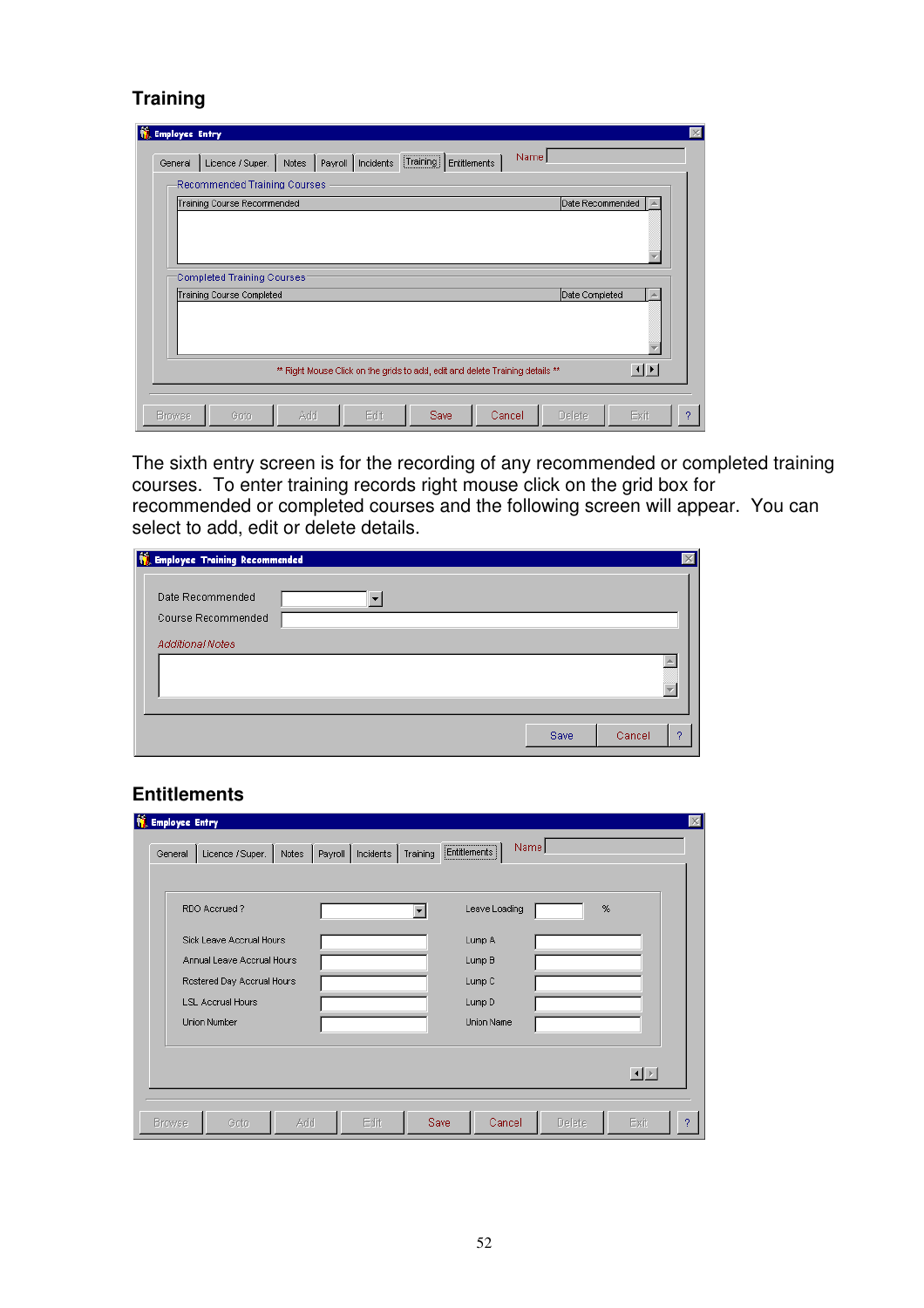The employee entitlements screen is for recording of RDO's, accruals for sick leave, annual leave, leave loading, rostered days, and long service leave. All accrual calculations are to be entered as an **hourly** calculation. This hourly rate is then multiplied by the number of normal hours worked for a pay period and is accrued in the year to date entitlements report. Union number and name can also be recorded in this screen.

## **Employee Reports**

The following reports can be generated from the employee records.

### **Drivers Licence Expiry**

The Drivers Licence Expiry report lists company code, employee code, employee name, telephone number, licence number, licence class and due date.

### **Dangerous Goods Licence Expiry**

The Dangerous Goods Licence Expiry report lists company code, employee code, employee name, telephone number, licence number, licence class and due date.

### **Forklift Licence Expiry**

The Forklift Licence Expiry report lists company code, employee code, employee name, telephone number, licence number, licence class and due date.

#### **Trucksafe Medical Licence Expiry**

The Trucksafe Medical Licence Expiry report lists company code, employee code, employee name, telephone number and due date.

#### **Dangerous Goods Medical Expiry**

The Dangerous Goods Medical Expiry report lists company code, employee code, employee name, telephone number and due date.

#### **Employee Incident Reports**

The Employee Incident report lists company code, employee code, employee name, state, date of incident, incident number, incident type, reason and description. You can select to view this report by company, employee, state, incident number, and incident type, who raised the incident report and date range.

### **Employee Training Reports**

The Employee Training report lists company code, employee code, employee name, date, course type and description. You can select to view this report by company, employee, state and date range.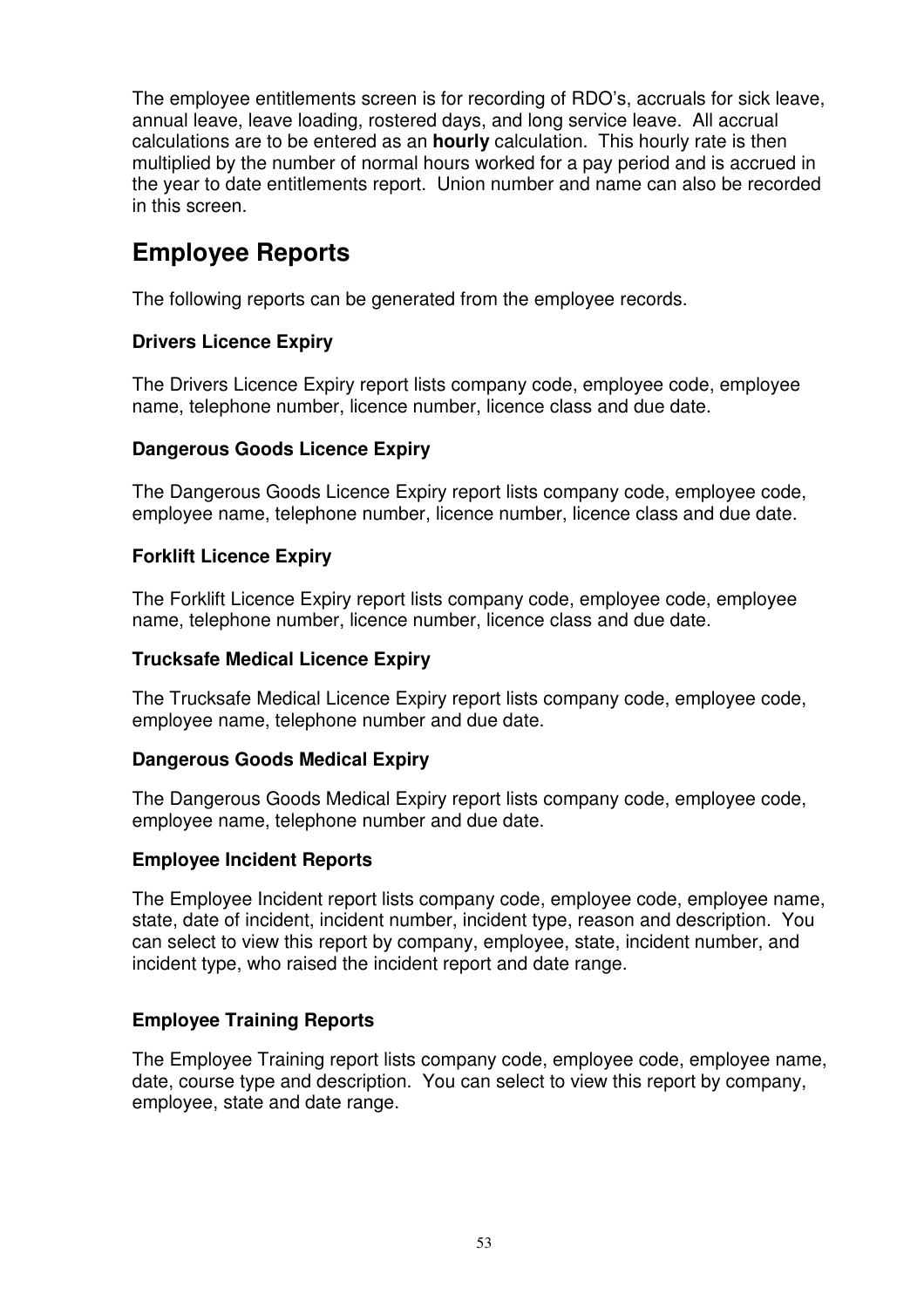## **Mechanics**

| <b>Mechanics</b> |      |               |      |      |        |        |      | $\mathbb{X}$ |
|------------------|------|---------------|------|------|--------|--------|------|--------------|
|                  |      | Mechanic Code |      |      |        |        |      |              |
|                  |      | Mechanic Name |      |      |        |        |      |              |
|                  |      | Mechanic Rate |      | 0.00 |        |        |      |              |
|                  |      | Mechanic Type |      |      |        |        |      |              |
| Notes            |      |               |      |      |        |        |      |              |
| <b>Browse</b>    | Goto | Add           | Edit | Save | Cancel | Delete | Exit | ?            |

When the Mechanic option is selected a browse screen will appear. You have two ways of accessing and updating records in this screen. The display button will open the mechanic data entry screen at the record that was highlighted on selecting the display button. You can also display the record by 'right mouse clicking' on the record to bring up a popup menu.

To add a new mechanic, enter the mechanic code, name, rate and type, eg. internal or external. The mechanic is used in the repair order and "enter fleet cost" data entry areas to indicate who did the work on the vehicle. It could be an employee or an external supplier. Either way, they need to be on the mechanic master file. Labour utilization reporting can then be generated for each mechanic to see what he or she is doing and if the work is productive or not.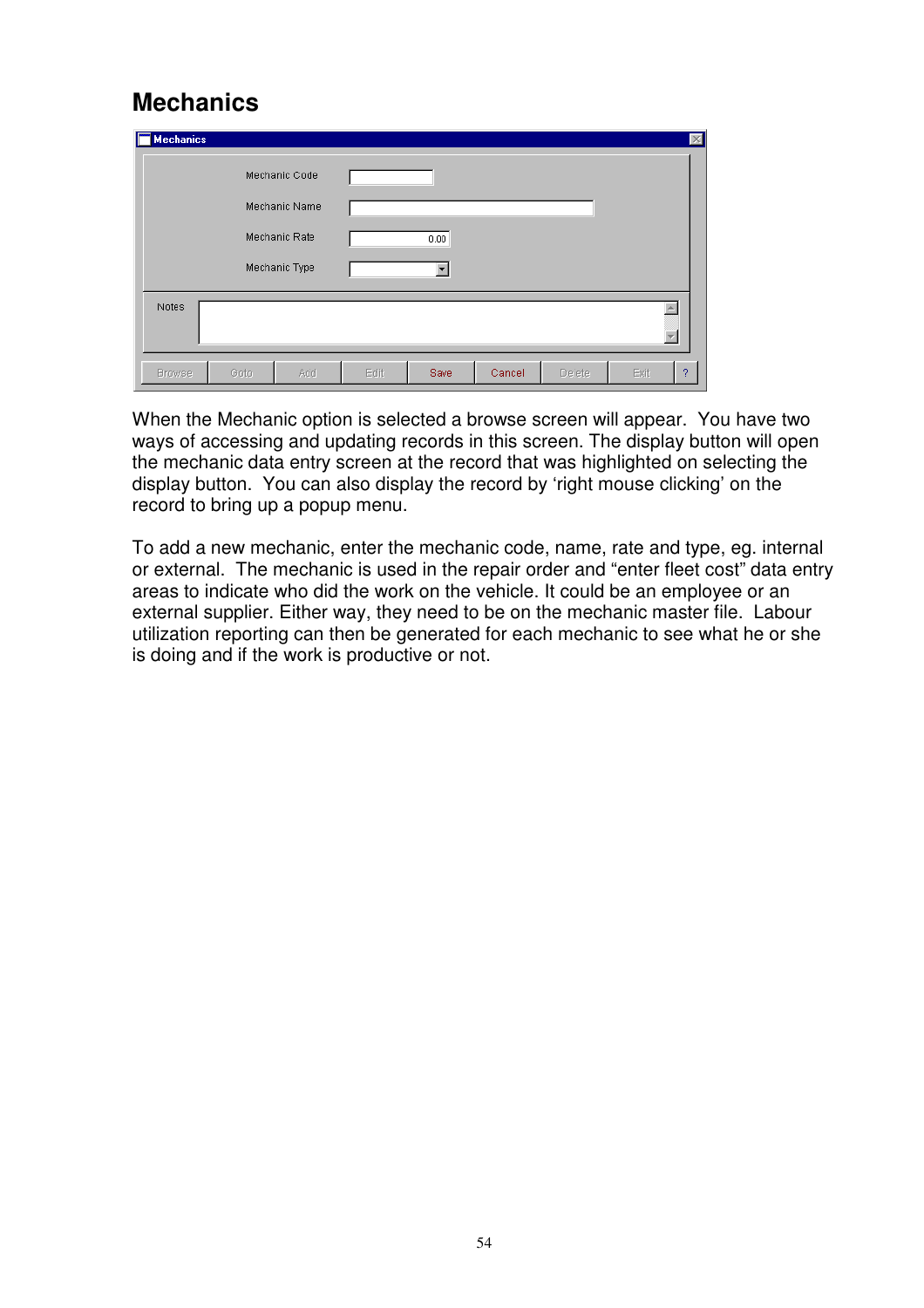# **Chart Of Accounts**

| <b>A Chart of Accounts</b><br>General                                                                                                        | GROSS INCOME FROM CARTAGE<br><b>Name</b>                                                 | $\vert x \vert$                                                                                                                                                                 |
|----------------------------------------------------------------------------------------------------------------------------------------------|------------------------------------------------------------------------------------------|---------------------------------------------------------------------------------------------------------------------------------------------------------------------------------|
| 195<br>Account No.                                                                                                                           | Name CROSS INCOME FROM CARTAGE<br>Account Type                                           |                                                                                                                                                                                 |
| P&L Category Code<br>$\blacktriangledown$<br>Bank Account $\Box$<br>BAS Account $\Box$<br>BAS Category Code 1<br>leo1<br>BAS Category Code 2 | ⊢G-Profit & Loss-<br>$F$ Revenue<br>C Cost of Sales<br>C Over Heads<br>C Indirect Income | C-Balance Sheet-<br>C Current Assets<br>C Non-Current Assets<br>C Fixed Assets<br>C Intangible Assets<br>C Current Liabilities<br>C Non-Current Liabilities<br>$C$ Shareholders |
| Goto<br><b>Add</b><br><b>Browse</b>                                                                                                          | Edit<br><b>Save</b><br>Cancel                                                            | $\vert \cdot \vert$ $\vert \cdot \vert$<br>2<br>Delete<br>Exit                                                                                                                  |

When the Chart of Accounts option is selected a browse screen will appear. You have two ways of accessing and updating records in this screen. The display button will open the chart of accounts data entry screen at the record that was highlighted on selecting the display button. You can also display the record by 'right mouse clicking' on the record to bring up a popup menu.

The chart of accounts master file entry screen is used to enter in all the information about your accounts for the control of the general ledger and profit and loss reports. The account code must be a unique alpha/numeric code. You will also need to set up the BAS category codes for each entry. Please make yourself familiar with these codes and their application. Norcom Information Technology is not qualified to advise on the application of these codes to your individual needs, so please contact your accountant for assistance. In some cases you will be required to apply two different codes for the system to be able to collect the relevant information for reporting. You will need to apply the primary G-code as 1. For example export sales are to be reported separately and also included in total sales.

You have the ability to browse, goto, add, edit, save, cancel, and delete. When finished, select Exit. For more information on these options, refer to Operator Prompts on pages 5 to 8.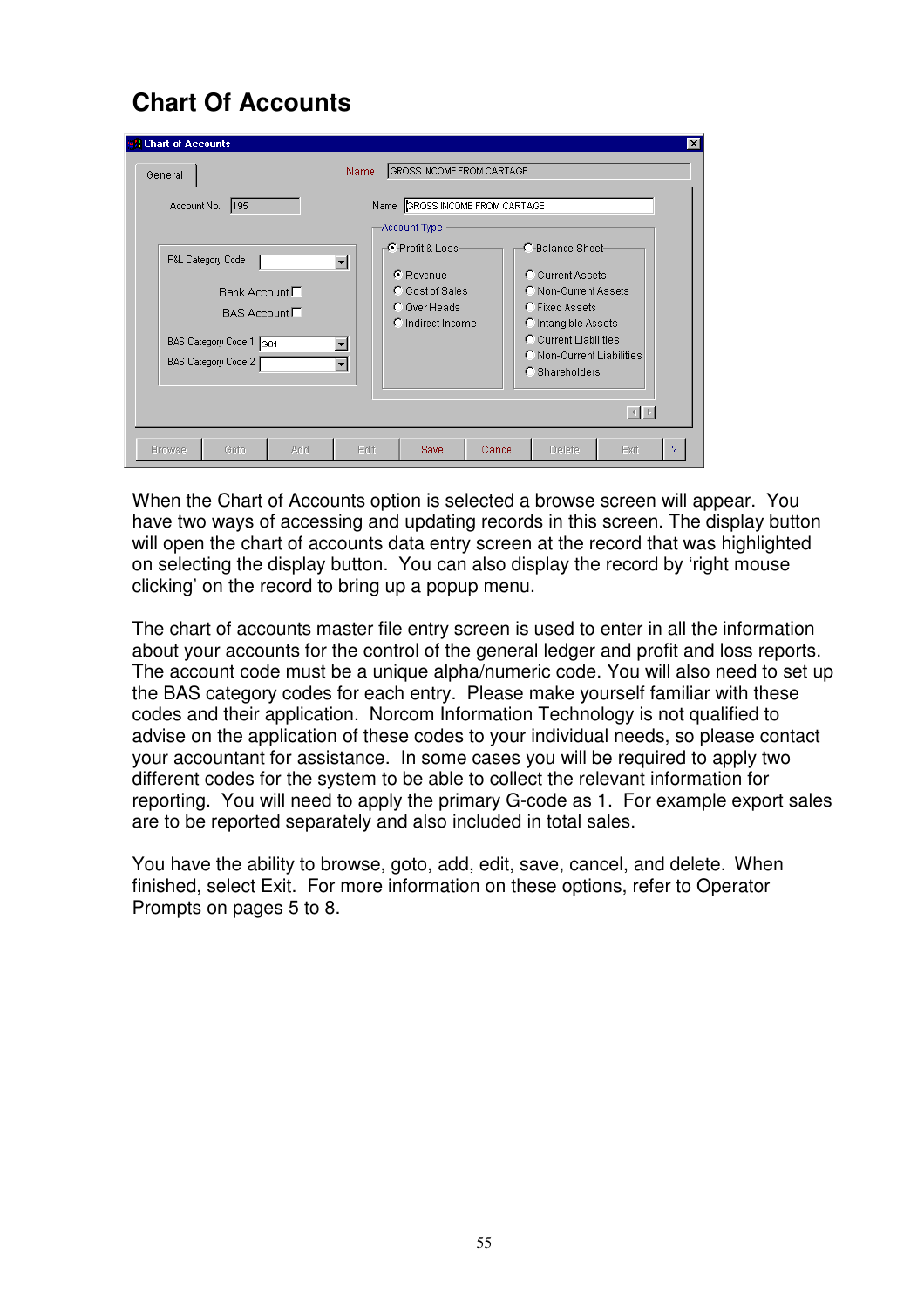# **Enter Fleet Costs**

The Fleet Costs entry screen is used to enter in all miscellaneous costs relating to your vehicles. **The costs are only entered in here if they are not going to be entered into the creditor section.** This option has 2 screens of information. These are general and notes. To move between these screens use either the next page arrows located at the bottom right hand corner of the screen, or use your mouse to click on the page tab at the top of the screen. You must enter a cost code. For information on these options, refer to Operator Prompts on pages 5 to 8.

| <b>A Miscellaneous Costs</b> |                      |              |      |                   |                                  |                                                                                                                                                                                                                                                                                                                                                                                                                                                                     |                |
|------------------------------|----------------------|--------------|------|-------------------|----------------------------------|---------------------------------------------------------------------------------------------------------------------------------------------------------------------------------------------------------------------------------------------------------------------------------------------------------------------------------------------------------------------------------------------------------------------------------------------------------------------|----------------|
| General<br>Notes             |                      |              |      |                   |                                  |                                                                                                                                                                                                                                                                                                                                                                                                                                                                     |                |
|                              |                      |              |      |                   |                                  |                                                                                                                                                                                                                                                                                                                                                                                                                                                                     |                |
| Date                         | $\overline{1}$<br>ţ. |              |      | Odometer          |                                  | 0.                                                                                                                                                                                                                                                                                                                                                                                                                                                                  |                |
| Fleet Number                 |                      |              |      | Hours             |                                  | 0.0                                                                                                                                                                                                                                                                                                                                                                                                                                                                 |                |
| Trailer                      |                      |              |      | Reference No.     |                                  |                                                                                                                                                                                                                                                                                                                                                                                                                                                                     |                |
| Vehicle/Trailer Make         |                      |              |      | Mechanic/Supplier |                                  |                                                                                                                                                                                                                                                                                                                                                                                                                                                                     |                |
| Container                    |                      | $\mathbf{r}$ |      |                   |                                  |                                                                                                                                                                                                                                                                                                                                                                                                                                                                     |                |
| Warehouse                    |                      |              |      | Unit Cost         |                                  | 0.0000                                                                                                                                                                                                                                                                                                                                                                                                                                                              |                |
| Product Code                 |                      |              |      | Quantity          |                                  | 0.00                                                                                                                                                                                                                                                                                                                                                                                                                                                                |                |
| Cost Code                    |                      |              |      | Amount            |                                  | 0.00                                                                                                                                                                                                                                                                                                                                                                                                                                                                |                |
| Service Type                 |                      |              |      |                   | (Revenue to be Entered Negative) |                                                                                                                                                                                                                                                                                                                                                                                                                                                                     |                |
| Description                  |                      |              |      |                   |                                  |                                                                                                                                                                                                                                                                                                                                                                                                                                                                     |                |
|                              |                      |              |      |                   |                                  |                                                                                                                                                                                                                                                                                                                                                                                                                                                                     |                |
|                              |                      |              |      |                   |                                  | $\begin{array}{c c c c} \hline \multicolumn{1}{c }{\textbf{1}} & \multicolumn{1}{c }{\textbf{1}} \\ \hline \multicolumn{1}{c }{\textbf{2}} & \multicolumn{1}{c }{\textbf{3}} \\ \hline \multicolumn{1}{c }{\textbf{4}} & \multicolumn{1}{c }{\textbf{5}} \\ \hline \multicolumn{1}{c }{\textbf{5}} & \multicolumn{1}{c }{\textbf{6}} \\ \hline \multicolumn{1}{c }{\textbf{6}} & \multicolumn{1}{c }{\textbf{7}} \\ \hline \multicolumn{1}{c }{\textbf{6}} & \mult$ |                |
| Update<br><b>Browse</b>      | Add                  | Edit         | Save | Cancel            | Delete                           | Exit                                                                                                                                                                                                                                                                                                                                                                                                                                                                | $\overline{?}$ |

Once costs have been entered and updated you will be able to produce fleet history analysis, profit and loss by vehicle and fuel usage analysis reports. To update the information entered in here you will need to select the update button, this will update all entered information to the vehicle history file. Once the transactions have been update they will no longer appear in this screen and cannot be altered.

|         |        |                                    |      |      |        |        |      | $\mathbbmss{}\times$     |
|---------|--------|------------------------------------|------|------|--------|--------|------|--------------------------|
| General | Notes  |                                    |      |      |        |        |      |                          |
|         |        |                                    |      |      |        |        |      |                          |
|         |        |                                    |      |      |        |        |      |                          |
|         |        |                                    |      |      |        |        |      |                          |
|         |        |                                    |      |      |        |        |      |                          |
|         |        |                                    |      |      |        |        |      |                          |
|         |        |                                    |      |      |        |        |      |                          |
|         |        |                                    |      |      |        |        |      |                          |
|         |        |                                    |      |      |        |        |      |                          |
|         |        |                                    |      |      |        |        |      |                          |
|         |        |                                    |      |      |        |        |      |                          |
| Update  | Browse | Add                                | Edit | Save | Cancel | Delete | Exit | $\mathcal{P}$            |
|         |        | Miscellaneous Costs<br>Extra Notes |      |      |        |        |      | $\leftarrow$<br>Ī.<br>回回 |

The second screen is for recording notes relating to the fleet cost entry.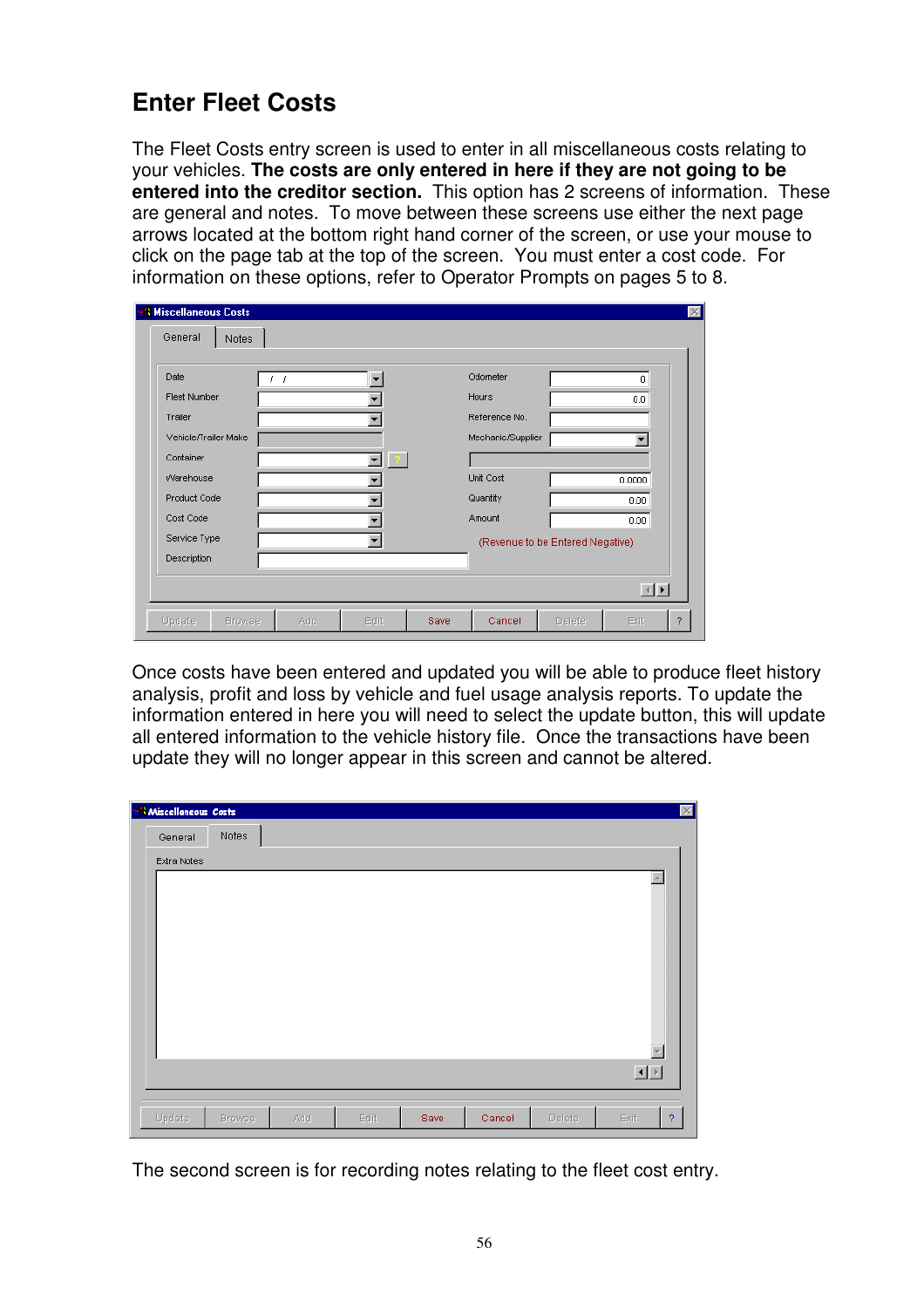# **Workshop Menu**

## **Repair Orders**

| <b>Repair Order</b>   |              |             |      |                          |               |                         | $\vert x \vert$            |  |
|-----------------------|--------------|-------------|------|--------------------------|---------------|-------------------------|----------------------------|--|
| Order Number 00088886 |              |             |      | Vehicle                  |               | 88                      |                            |  |
| Opening Date          | 19/02/2001   |             |      |                          | Trailer       | lw.                     |                            |  |
| Closing Date          | 19/02/2001   |             |      | Make                     |               | MACK                    |                            |  |
| Customer              | I2           |             |      |                          | Registration  |                         |                            |  |
|                       | SYDNEY DEPOT |             |      | Speedo                   |               |                         | 777                        |  |
|                       |              |             |      | Hours                    |               |                         | 0.0                        |  |
|                       |              |             |      | Service Type             |               |                         |                            |  |
|                       |              |             |      | Order status<br>Complete |               | $\overline{\mathbf{v}}$ |                            |  |
|                       |              |             |      |                          | Order Amount  |                         | 35.00                      |  |
| Recharge %            |              |             | 0.00 |                          | Charge Amount |                         | 35.00                      |  |
|                       |              | Description |      |                          | Quantity      | Total                   | $\blacktriangle$<br>Status |  |
| OIL FILTER            |              |             |      |                          | 1.00          | 35.00                   | ⊽                          |  |
|                       |              |             |      |                          |               |                         |                            |  |
|                       |              |             |      |                          |               |                         |                            |  |
| GoTo                  |              |             |      |                          | View Details  | Modify Details          | Print                      |  |
| <b>Browse</b>         | Add          | Edit        |      | Save                     | Cancel        | Delete                  | Exit                       |  |

When the Repair Order option is selected a browse screen will appear. You have two ways of accessing and updating records in this screen. The display button will open the repair order data entry screen at the record that was highlighted on selecting the display button. You can also display the record by 'right mouse clicking' on the record to bring up a popup menu.

The repair orders option allows you to enter all repairs to your vehicles. You are able to add services set up in the Service Checklist master file to the repair order. Information entered into the speedo and hours fields will automatically be updated to the Vehicle Usage option. The repair order has 2 statuses. In-complete and complete.

The repair order consists of a header and details area. To create a repair order, select Add. The following screen will appear.

| 息 Repair Order          |      |          |         |               |             | $\times$ |  |
|-------------------------|------|----------|---------|---------------|-------------|----------|--|
| Order Number            |      |          | Vehicle |               |             |          |  |
| <b>Opening Date</b>     |      |          | Trailer |               |             |          |  |
| Closing Date<br>$I - I$ |      |          |         | Make          |             |          |  |
| Customer                |      |          |         | Registration  |             |          |  |
|                         |      |          | Speedo  |               |             | 0        |  |
|                         |      |          | Hours   |               |             | 0.00     |  |
|                         |      |          |         | Service Type  |             |          |  |
|                         |      |          |         | Order status  | In-Complete |          |  |
|                         |      |          |         | Order Amount  |             | 0.00.    |  |
| Recharge %              |      | $0.00 -$ |         | Charge Amount |             | 0.00.    |  |
| <b>Browse</b><br>Add    | Edit |          | Save    | Cancel        | Delete      | Exit     |  |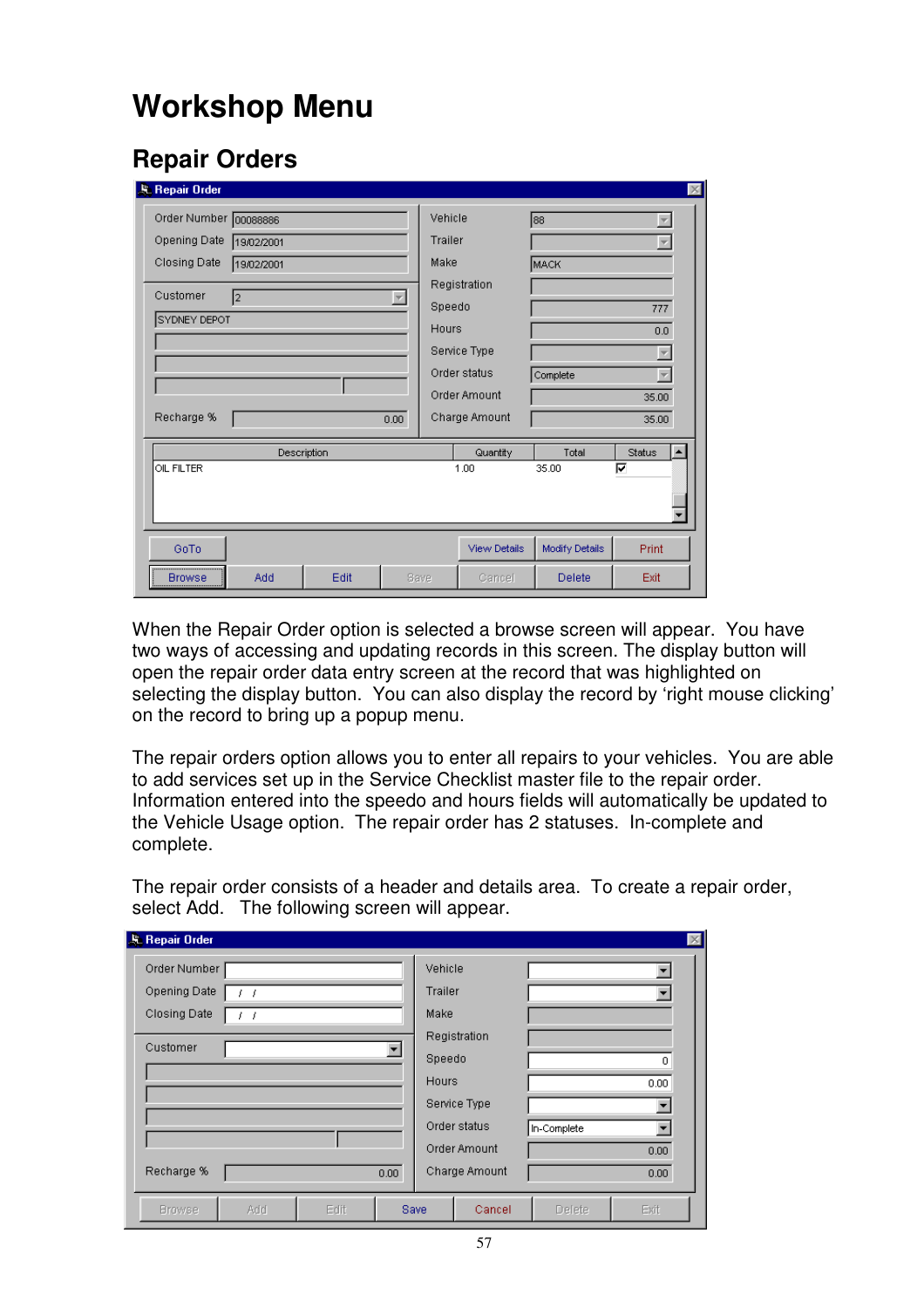Enter date customer, vehicle or trailer and service type, then select save. To add details to the repair order, select the modify details button. You can enter as many details as needed. To add a detail, select the add button on the details page. This will bring up the next screen.

To add new details to the repair order select Add to bring up the detail entry screen. To edit a detail, select the detail that you wish to edit on the grid and select edit.

Stock on hand will automatically be updated from the details information. When you have entered all of the details for the repair order, select exit on the details screen. You now have the ability to print current repair orders. You can also print invoices, and print invoice history.

| <b>A</b> Repair Order Details |          |                               |          |               |        |                                     | $\vert \times \vert$ |
|-------------------------------|----------|-------------------------------|----------|---------------|--------|-------------------------------------|----------------------|
| Warehouse                     |          |                               |          |               |        |                                     |                      |
| Part                          |          | ?<br>$\overline{\phantom{a}}$ |          | Service Type  |        |                                     |                      |
| Description                   |          |                               |          |               |        |                                     |                      |
| Cost Code                     |          |                               |          | Quantity      |        | 0.00                                |                      |
| Mechanic/Supplier             |          | Rate                          |          |               | 0.0000 |                                     |                      |
| General Ledger                |          |                               |          | <b>Amount</b> |        | 0.00                                |                      |
| <b>Additional Notes</b>       |          |                               |          |               |        | Print Notes For<br>This Detail Only |                      |
| G / L Code                    | Part     | Cost Code                     | Quantity | Unit          | Total  | Status                              |                      |
|                               |          |                               |          |               |        |                                     |                      |
| Print All Notes               | ,<br>Add | Edit                          | Save     | Cancel        | Delete | Exit                                | 2                    |

Details on the repair order can be ticked as items are completed, then when all items have been checked, you will need to select 'complete' in the order status field on the front screen. Once you have completed the repair order it cannot be modified.

| <b>Repair Order Details</b> |     |      |             |        |               |                                     |
|-----------------------------|-----|------|-------------|--------|---------------|-------------------------------------|
| Warehouse                   |     |      |             |        |               |                                     |
| Part                        |     |      |             |        | Service Type  |                                     |
| Description                 |     |      |             |        |               |                                     |
| Cost Code                   |     |      |             |        | Quantity      | 0.00.                               |
| Mechanic/Supplier           |     |      |             |        | Rate          | 0.0000                              |
| General Ledger              |     |      |             |        | <b>Amount</b> | 0.00.                               |
| <b>Additional Notes</b>     |     |      |             |        |               | Print Notes For<br>This Detail Only |
| Print All Notes             | Add | Edit | <b>Save</b> | Cancel | Delete        | Exit                                |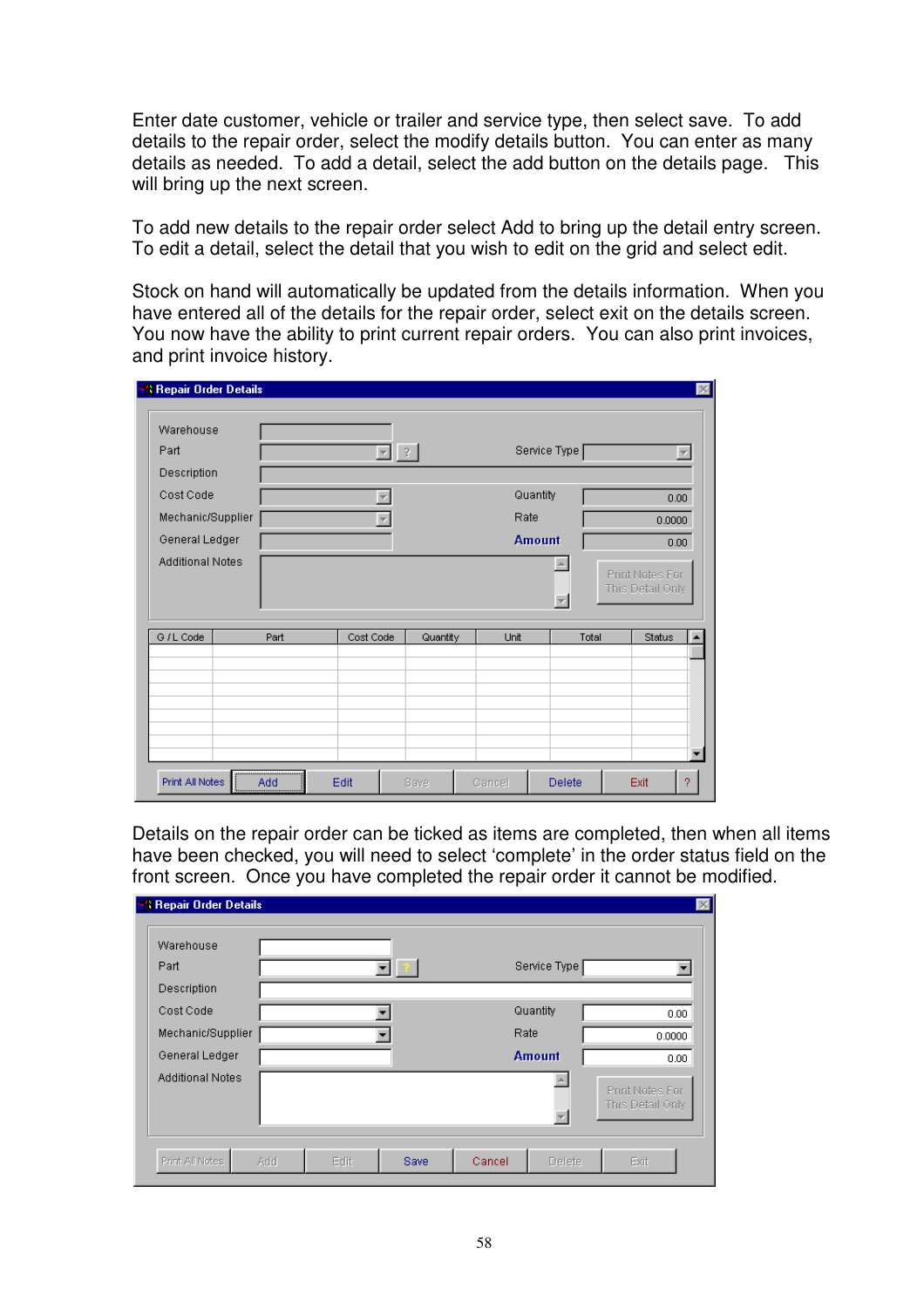### **Service History Inquiry - Vehicles**

| <b>A Service History Analysis - Vehicles</b> |       |         |                    |   |
|----------------------------------------------|-------|---------|--------------------|---|
| Vehicle                                      |       |         |                    |   |
| Service Type                                 |       |         | MI Types           |   |
| Date Range                                   | 11    |         | <b>F</b> All Dates |   |
| Save As.                                     | Print | Preview | Cancel             | 9 |

The service history analysis for vehicles is a report in which you can view the information relevant to the history of your services. You are prompted for the fleet number, service type and starting and ending date. Items listed on this report are fleet number, registration, make, service type, depot, total klm, date, reference number, mechanic, goods or services, costcode and cost. You are able to print, preview to screen or save the information in this report to an excel file.

| Service History Inquiry - Trailers           |       |         |                  |  |
|----------------------------------------------|-------|---------|------------------|--|
| <b>A Service History Analysis - Trailers</b> |       |         |                  |  |
|                                              |       |         |                  |  |
| <b>Trailer</b>                               |       |         |                  |  |
| Service Type                                 |       |         | $\Box$ All Types |  |
| Date Range                                   | H     |         | <b>All Dates</b> |  |
|                                              | H     |         |                  |  |
|                                              |       |         |                  |  |
| Save As                                      | Print | Preview | Cancel           |  |
|                                              |       |         |                  |  |

### **Service History Inquiry - Trailers**

The service history inquiry for trailers is a report in which you can view the information relevant to the history of your services. You are prompted for the trailer number, service type and starting and ending date. Items listed on this report are fleet number, registration, make, service type, depot, total klm, date, reference number, mechanic, goods or services, costcode and cost. You are able to print, preview to screen or save the information in this report to an excel file.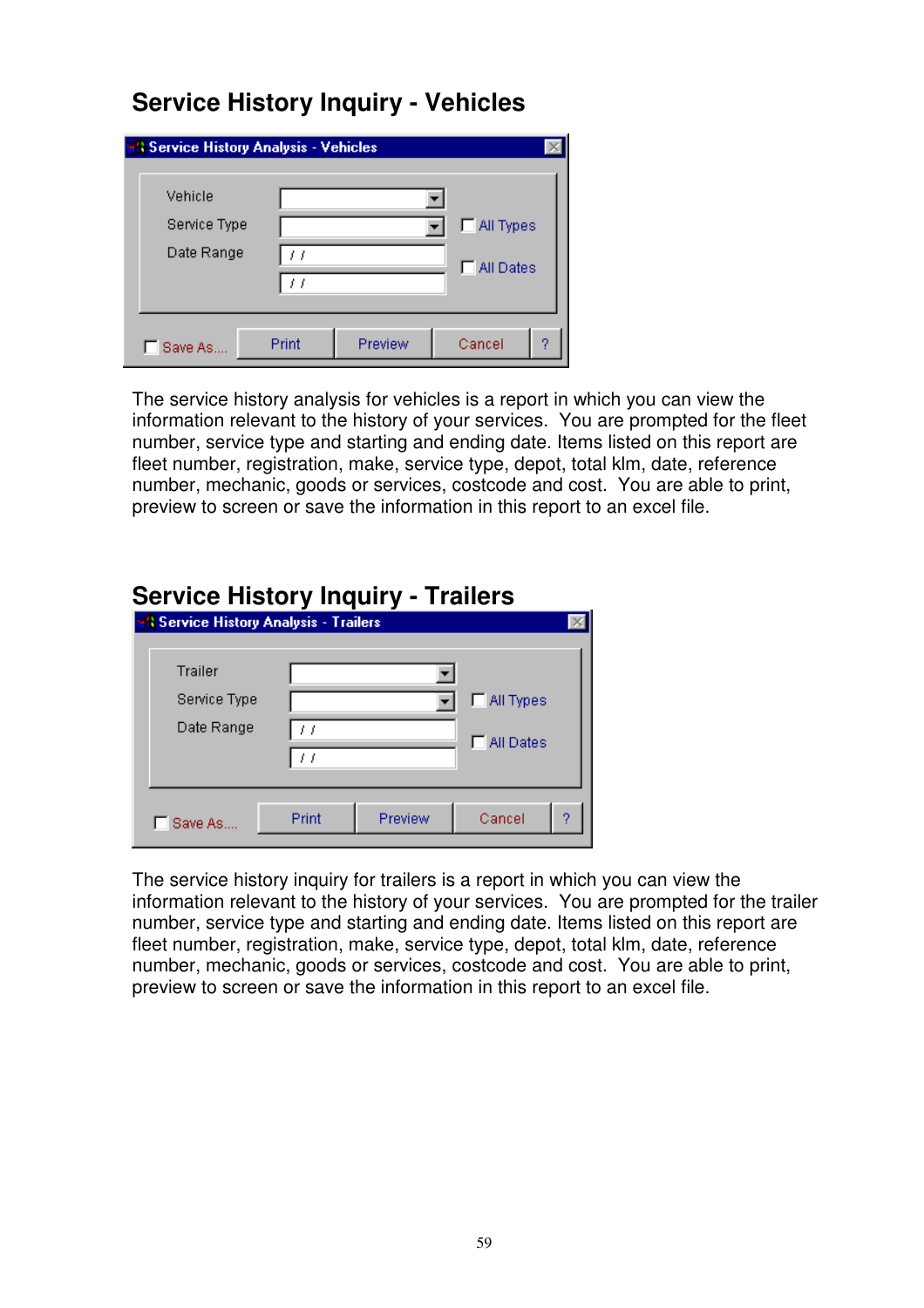### **Service Due**

| <b>N</b> Services due |                        |        |   |
|-----------------------|------------------------|--------|---|
|                       | No Data Entry Required |        |   |
| Print                 | Preview                | Cancel | 2 |

The services due report allows you to view all the information relevant to when your vehicles are due to be serviced. To set up servicing schedules refer to the vehicle and trailer master files. This report will calculate when next service is due from the information set up in these master files and also from the last service date entered. The information listed on this report includes service type, fleet number, current speedo, hours and date, service due speedo, hours and date. You are able to print, preview or save the information in this report to an excel file.

# **Vehicle Usage**

| <b>R</b> Vehicle/Trailer Usage                         |      |             |                                                                               |        | $\times$           |
|--------------------------------------------------------|------|-------------|-------------------------------------------------------------------------------|--------|--------------------|
| Date<br>Vehicle Number<br>Current Speedo<br>New Speedo |      | ▼<br>0<br>0 | <b>Trailer Number</b><br><b>Current Hours</b><br>New Hours<br><b>Distance</b> |        | 0.0<br>0.0<br>8017 |
| <b>Notes</b>                                           |      |             |                                                                               |        |                    |
| Add<br><b>Browse</b>                                   | Edit | Save        | Cancel                                                                        | Delete | Exit<br>2          |

When the Vehicle Usage option is selected a browse screen will appear. You have two ways of accessing and updating records in this screen. The display button will open the vehicle/trailer usage data entry screen at the record that was highlighted on selecting the display button. You can also display the record by 'right mouse clicking' on the record to bring up a popup menu.

To open a fresh data entry screen select display. Enter the date, vehicle number or trailer number, the current speedo or current hours will appear automatically, enter the new speedo or hours, the distance will then calculate. This information will then be sent to the vehicle history file for reporting on vehicle profit and loss, fuel usage analysis and vehicle history analysis.

You do not have the ability to alter records added. If you make an error on entry and have saved, you will need to add another entry to correct the error.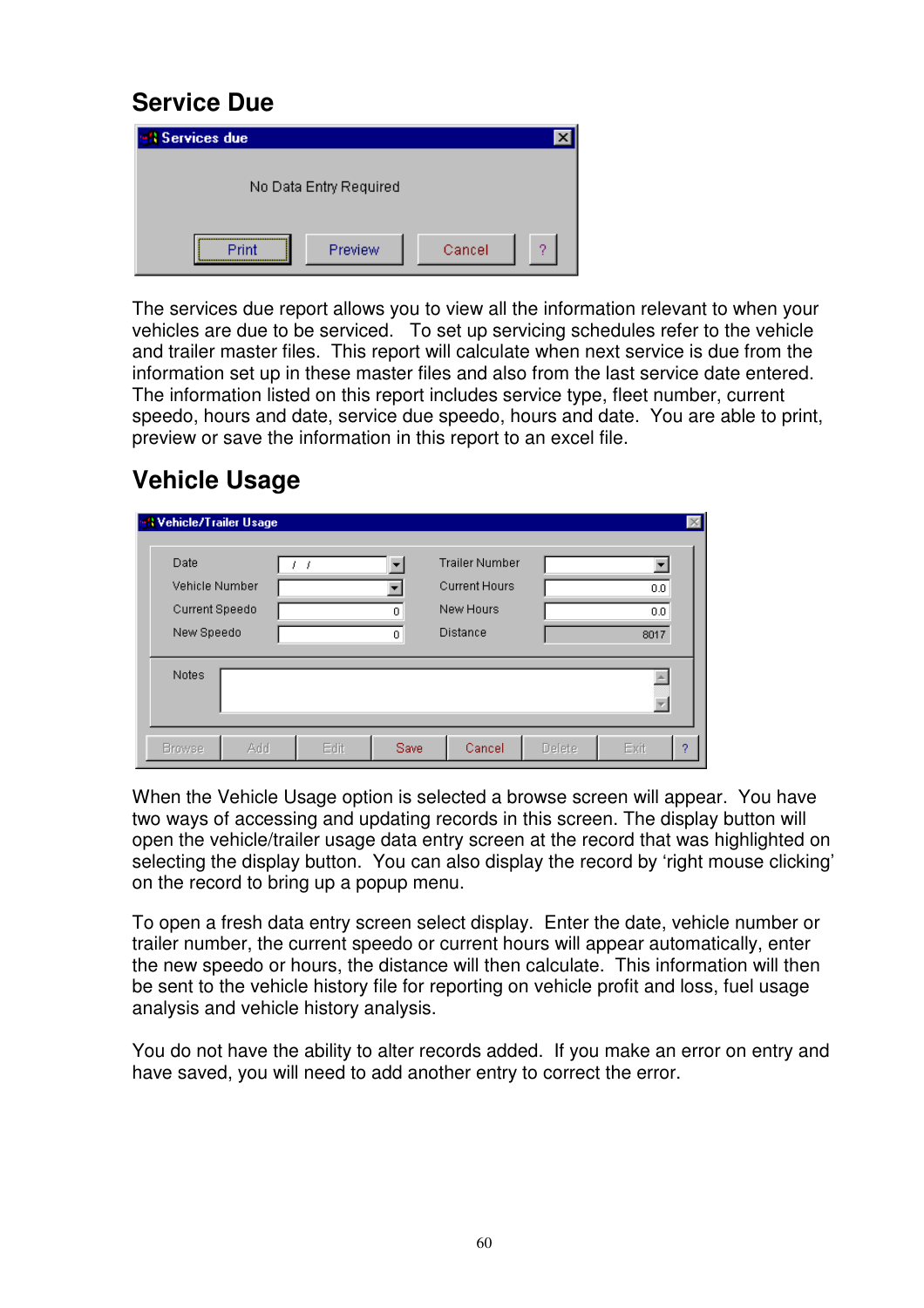# **Labour Utilisation**

| <b>Labour Costs</b> |       |         |                      |
|---------------------|-------|---------|----------------------|
| Depot               |       |         | MI Depots            |
| Mechanic            |       |         | $\Box$ All Mechanics |
| Date Range          | , ,   |         | All Dates            |
| Save As             | Print | Preview | Cancel<br>2          |

The labour utilisation due report allows you to view all the information regarding labour costs on your vehicles. The information listed on this report includes date, depot, mechanic, cost code, labour type, hours, amount and % of total labour hours. The report subtotals by labour type, eg productive and non-productive and also by mechanic. You have the ability to print, preview to screen or save the report to an excel file.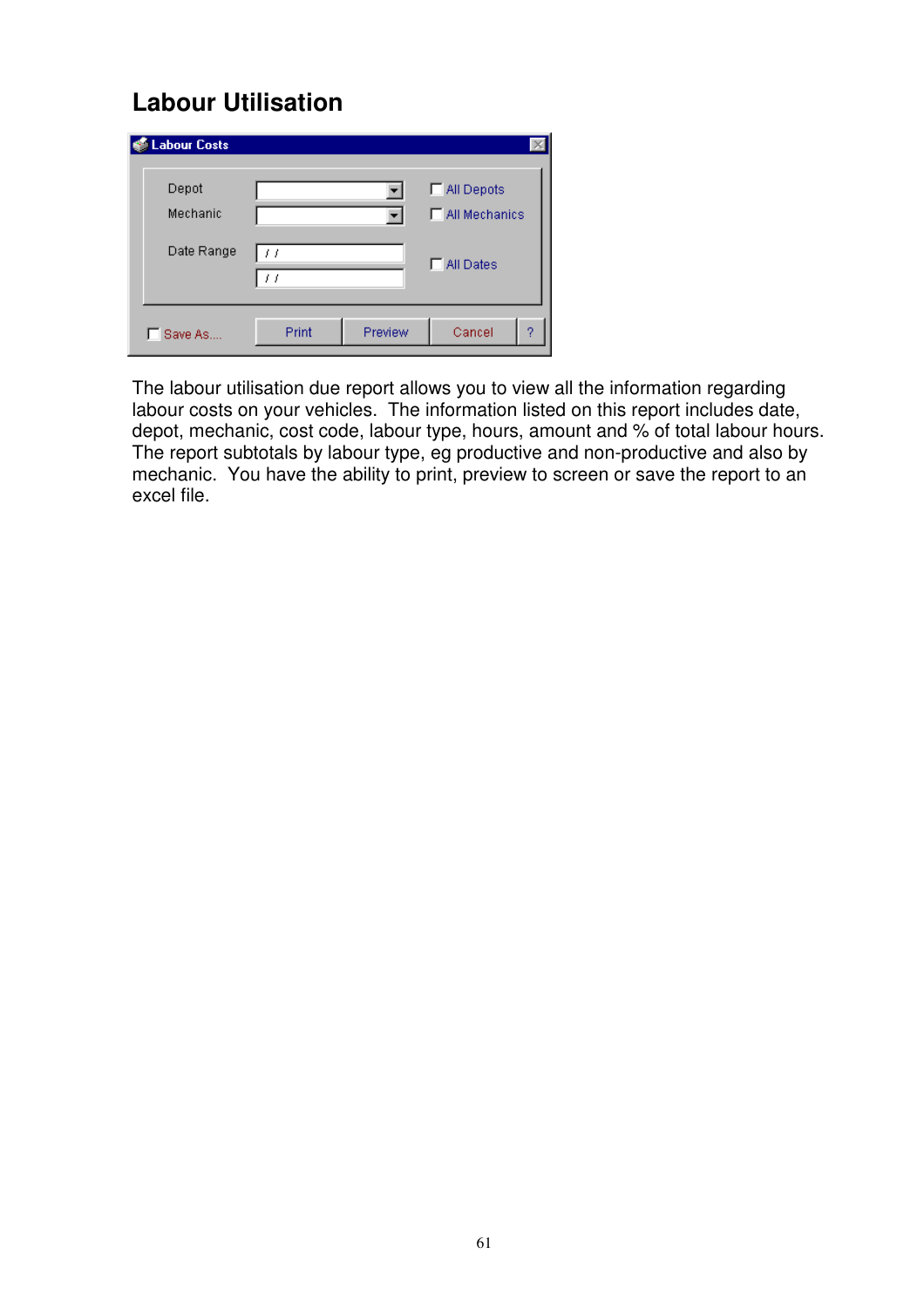# **SPARE PARTS MENU**

### **Receipts & Adjustments**

| Receipts & Adjustments  |               |                        |                      |                                                                                 |        |                       |      | $\times$ |
|-------------------------|---------------|------------------------|----------------------|---------------------------------------------------------------------------------|--------|-----------------------|------|----------|
| <b>Transaction Date</b> |               |                        | Stock on Hand        |                                                                                 | 0.00   | Vehicle Number        |      |          |
| Warehouse               |               |                        | Quantity             |                                                                                 | 0.00   | <b>Trailer Number</b> |      |          |
| Part Number             |               |                        | <b>Unit Cost</b>     |                                                                                 | 0.0000 | Odometer              |      | 0        |
| Reference Number        |               |                        | <b>Extended Cost</b> |                                                                                 | 0.00   | Hours                 |      | 0        |
| <b>Transaction Type</b> |               | C Receipt C Adjustment |                      | ** Enter a negative quantity for an<br>adjustment, if taking it out of stock ** |        | CostCode              |      |          |
| Create Part             | <b>Browse</b> | Add                    | Edit                 | Save                                                                            |        | Delete.<br>Cancel     | Exit | o        |

When the Receipt and Adjustment option is selected a browse screen will appear. You have two ways of accessing and updating records in this screen. The display button will open the receipt and adjustment data entry screen at the record that was highlighted on selecting the display button. You can also display the record by 'right mouse clicking' on the record to bring up a popup menu.

The receipts and adjustment entry screen allows you to enter all of your stock movements in and out of the workshop. To add a transaction select the add button. Enter the details and select the save button to save the information. You can only edit transactions entered if they have not been updated. You cannot alter the stock on hand.

To update transactions, select browse to display the browse screen. Select the update button. A message will appear asking if you wish to print an update report. It is recommended that you select "yes". The transactions will be updated and a report will be printed listing transaction date, warehouse, part number, reference number and cost. If you select "No", all transactions will be updated but no report will be produced.

Spare parts can also be updated to the stock list through the creditors invoice entry option in Accountmate. If parts are entered through the creditor option do not enter them in receipts and adjustments. Parts are also adjusted out of stock when a repair order is raised.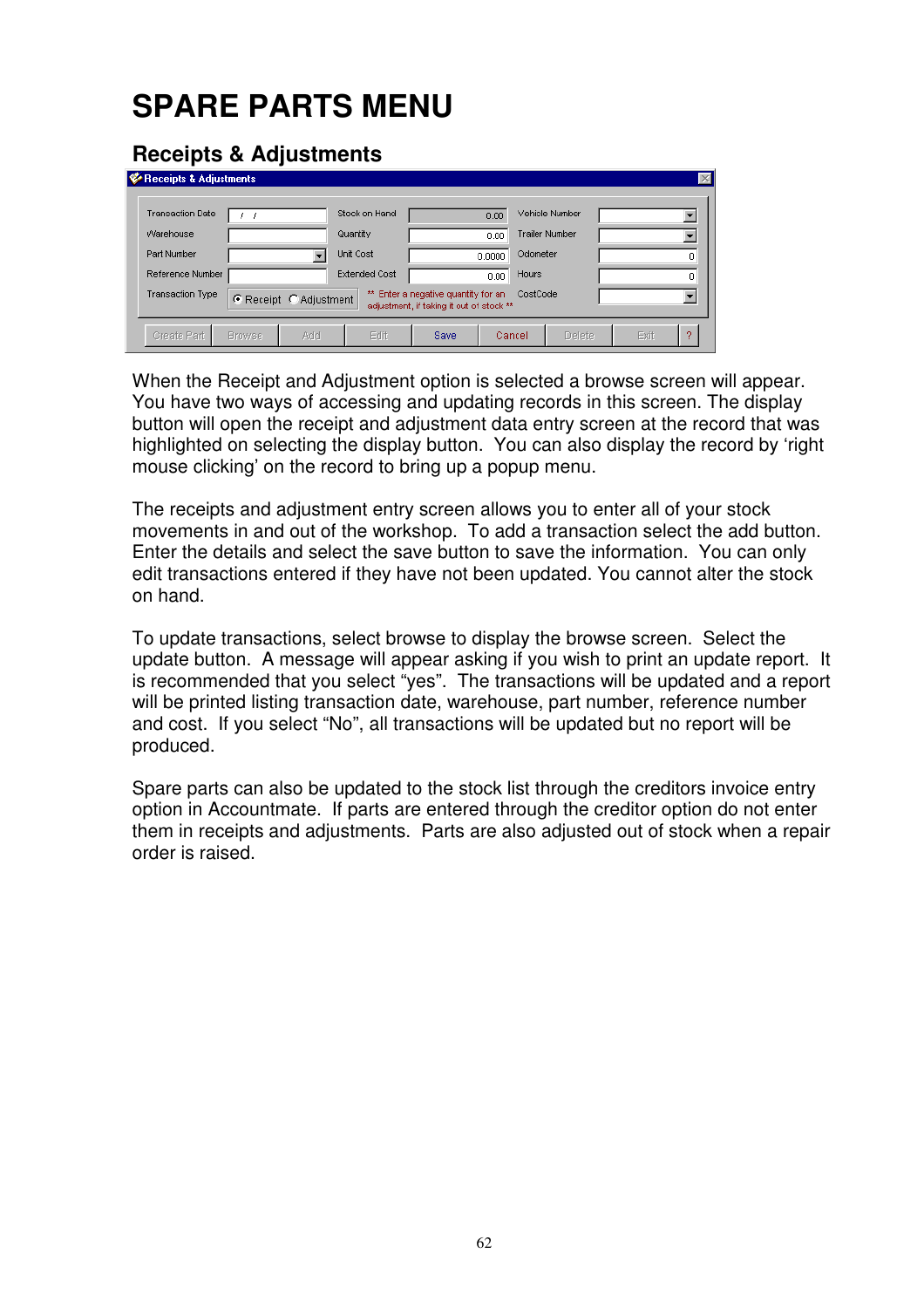### **Create Spare Part**

If a spare part is not listed in the spare parts master file, you have the ability to create a new entry from the receipt and adjustment screen. To do this select create part on the receipt and adjustment data entry screen and the following screen will appear.

| <b>N</b> Spare Parts |   |                     |                       |             |
|----------------------|---|---------------------|-----------------------|-------------|
| Part Number          |   | Description         |                       |             |
| Cost Code            | ▼ | Model               |                       |             |
| Warehouse            |   | Unit of Measure     |                       |             |
| Group                |   | Weight              | 0.0000                |             |
| Location             |   | Volume              | 0.000                 |             |
|                      |   | GST Exempt?<br>– El |                       |             |
|                      |   |                     | Create New Spare Part | Cancel<br>2 |

Enter in the relevant details and select create new spare part. This information will then be written back to the spare parts master file.

### **Stock Take**

| <b>Stock Take</b>                             |      |      |
|-----------------------------------------------|------|------|
| Warehouse                                     |      |      |
| Part Number                                   |      |      |
| Description                                   |      |      |
| Current Stock on Hand                         |      |      |
| <b>Stock Counted</b>                          |      |      |
| To edit stock counted you must edit them from |      |      |
| the Spare Parts entry in the File menu.       | Save | Exit |

This option allows you to enter the quantity counted in a stocktake. Once you have physically counted the stock, you are able to then enter the stock counted for each part. This is than reported on the stock takes variance report. To adjust the stock on hand to the stock counted you will need to do a stock adjustment in the "Receipts and Adjustments" entry option.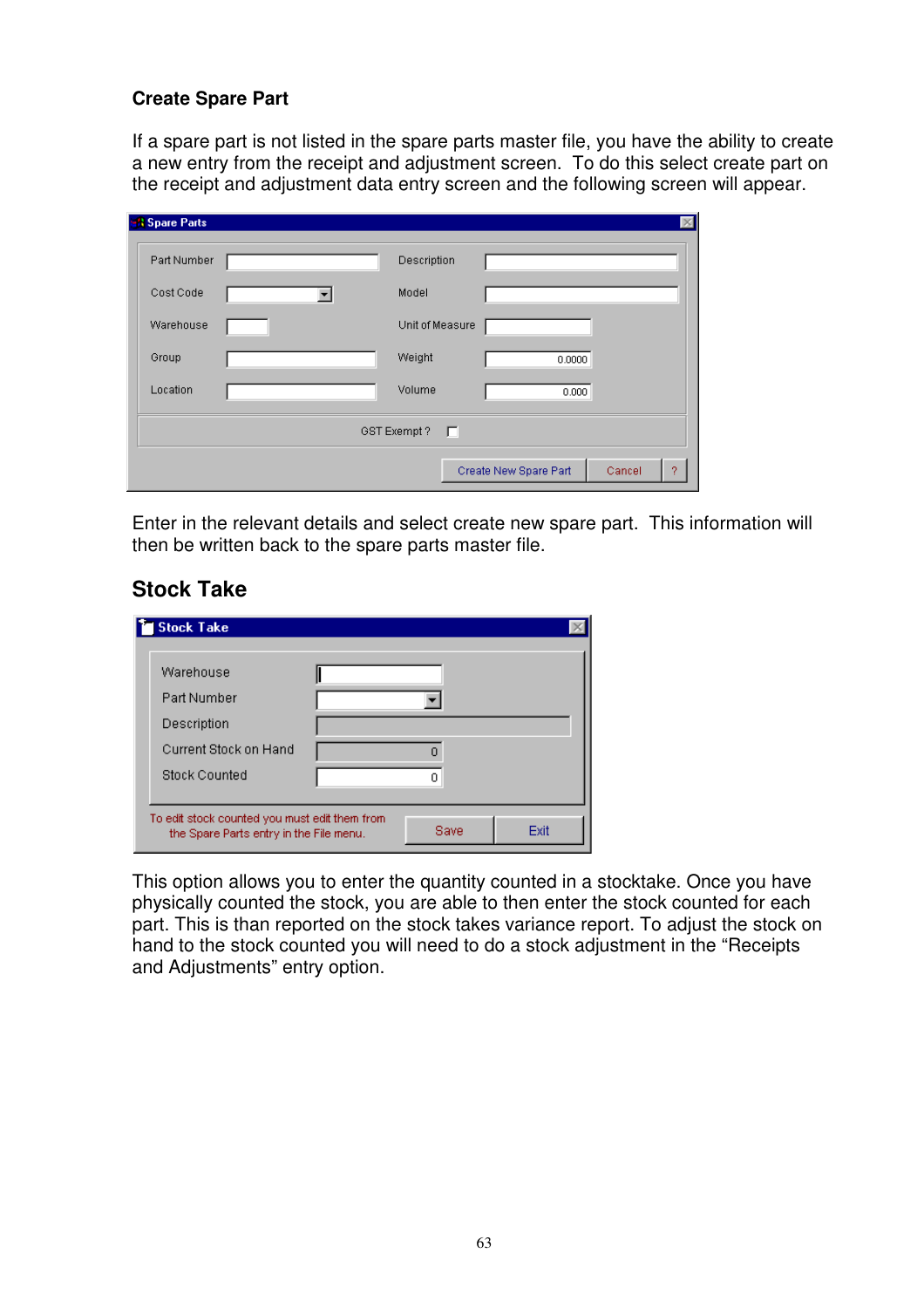### **Stock Take Variances**

| Stock Take Variances |       |         |            |   |
|----------------------|-------|---------|------------|---|
| Warehouse            |       |         | $\Box$ All |   |
| Location             |       |         | $\Box$ All |   |
| Group                |       |         | $\Box$ All |   |
| Product              |       |         | $\Box$ All |   |
|                      |       |         |            |   |
| Save As              | Print | Preview | Cancel     | 2 |

The stock take variance report displays warehouse, costcode, location, part number, description, stock on hand, counted stock, standard cost, variance and variance cost. You can select stock variances by warehouse, location, group and product. You have the option to preview to screen, print and to save the selected information to an excel file.

### **Stock Re-Order List**

| <b>Stock Re-Order Report</b> |       |         |              |   |
|------------------------------|-------|---------|--------------|---|
| Warehouse                    |       |         | $\sqcap$ aii |   |
| Location                     |       |         | $\Box$ All   |   |
| Group                        |       |         | $\Box$ All   |   |
| Product                      |       |         | ΓA∥          |   |
|                              |       |         |              |   |
| Save As                      | Print | Preview | Cancel       | ? |

The stock re-order list checks spare parts minimum quantity against stock on hand and produces a list of parts requiring re-ordering. The report lists part number, costcode, description, location, supplier, minimum stock amount and stock on hand. You are able to select stock re-order report by warehouse, location, group and product. You have the option to preview to screen, print and to save the selected information to an excel file.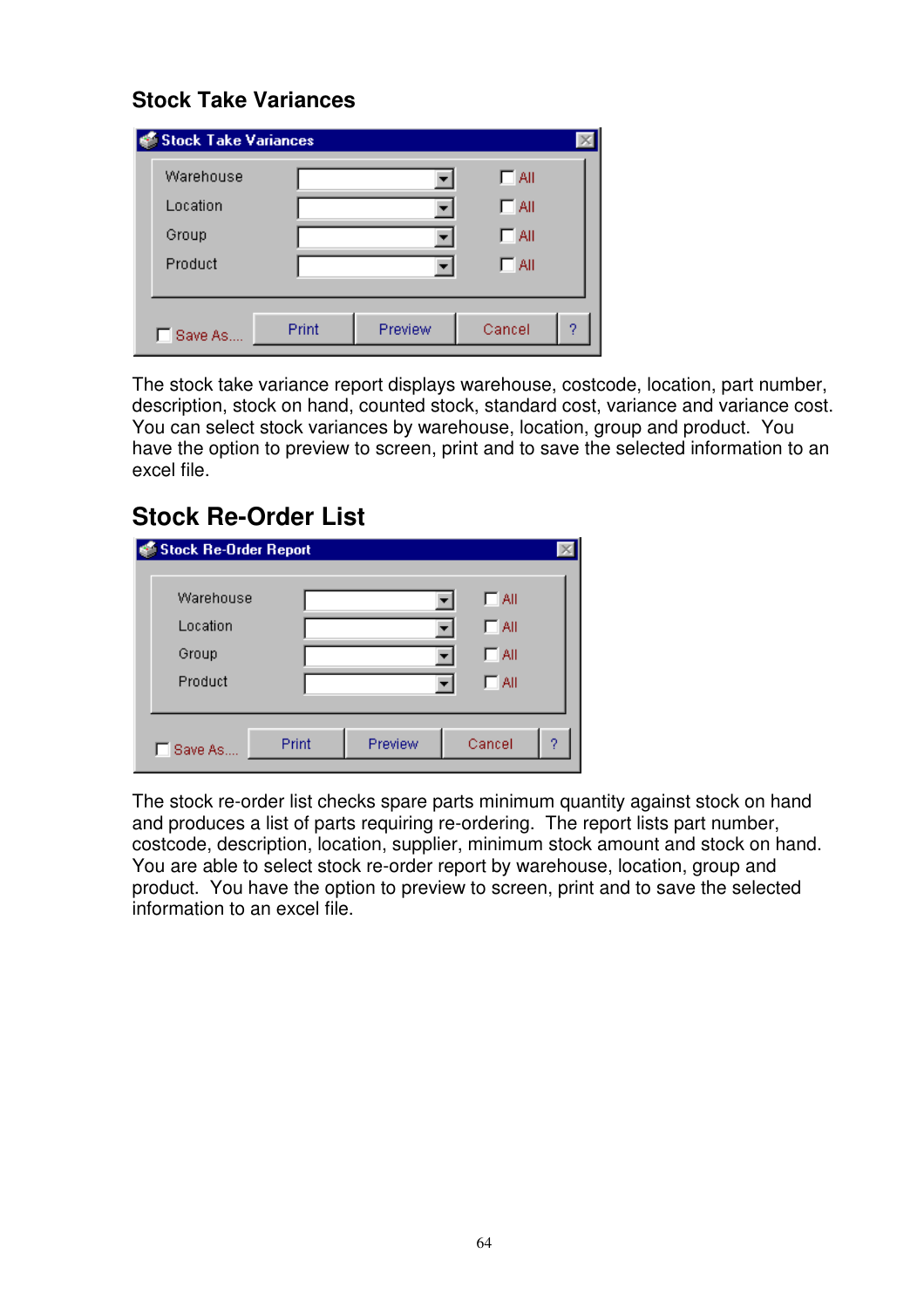# **Price List**

| <b>Price List</b> |       |         |            |   |
|-------------------|-------|---------|------------|---|
| Warehouse         |       |         | $\Box$ All |   |
| Location          |       |         | $\Box$ All |   |
| Group             |       |         | $\Box$ All |   |
| Product           |       |         | $\Box$ All |   |
|                   |       |         |            |   |
| Save As           | Print | Preview | Cancel     | 2 |

The price list report lists costcode, part number, description, average cost and price. You can select by warehouse, location, group, product or you can select all. You have the option to preview to screen, print and to save the selected information to an excel file.

### **Stock Listing – by Code, Description & Location**

| Stock Listing by Code |       |         |            |   |
|-----------------------|-------|---------|------------|---|
| Warehouse             |       |         | $\Box$ All |   |
| Location              |       |         | $\Box$ All |   |
| Group                 |       |         | $\Box$ All |   |
| Product               |       |         | ΓA∥        |   |
| Model                 |       |         | IT All     |   |
| Code to Start         |       |         |            |   |
| Save As.              | Print | Preview | Cancel     | ? |

Code, description and location can be selected for stock listing reports. All reports display part number, model, description, location, supplier and stock on hand. You have the ability to select by warehouse, location, group, product, model and code to start search. You have the ability to preview to screen, print and save to an excel file.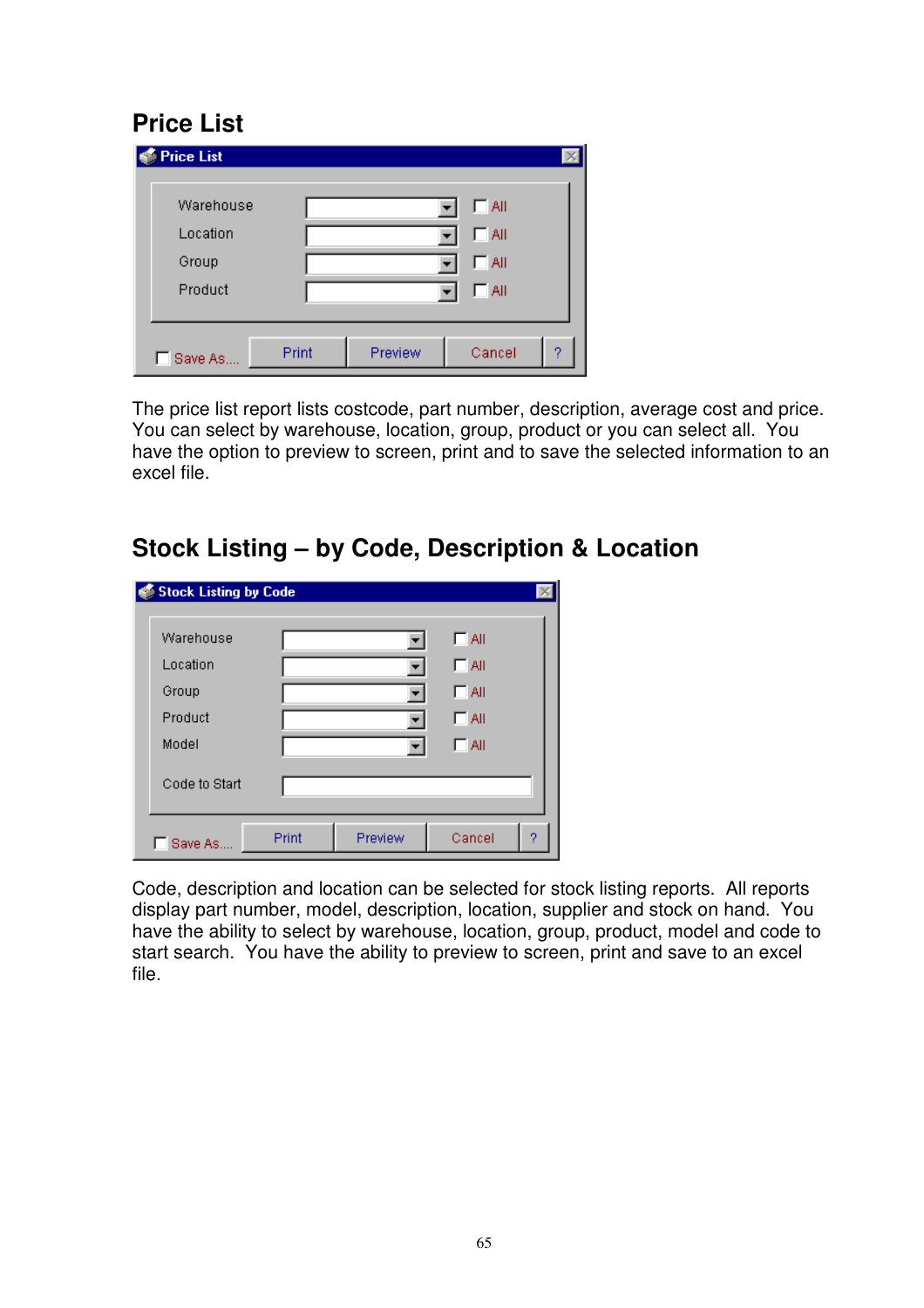# **Full Stock Status**

| <b><i><b>X</b></i></b> Full Stock Status |       |         |              |   |
|------------------------------------------|-------|---------|--------------|---|
| Warehouse                                |       |         | $\sqcap$ aii |   |
| As At Date                               | 11    |         | ∏ All        |   |
| Save As.                                 | Print | Preview | Cancel       | o |

Warehouse or date can be selected for full stock status report. The report displays warehouse, product, description, stock on hand, average cost and value. You have the ability to preview to screen, print and save to an excel file.

# **Stock Last Transaction**

| Spare Parts Last Transactions |       |         |              |   |
|-------------------------------|-------|---------|--------------|---|
| Warehouse                     |       |         | $\Box$ All   |   |
| Location                      |       |         | $\nabla$ All |   |
| Group                         |       |         | IT All       |   |
| Product                       |       |         | $\Box$ All   |   |
|                               |       |         |              |   |
| Save As                       | Print | Preview | Cancel       | 9 |

Warehouse, location, group, product or all can be selected for the stock last transaction lists. The report lists warehouse, product number, and date of last transaction, reference, type, quantity, unit cost and amount. You have the ability to preview to screen, print and save to an excel file.

## **Stock Transactions**

| <b>Stock Transactions</b> |          |         |                                   |
|---------------------------|----------|---------|-----------------------------------|
| Warehouse<br>Product      |          |         | $\Box$ All<br>$\Box$ All Products |
| Date Range                | 11<br>11 |         | <b>T</b> All Dates                |
| Save As                   | Print    | Preview | Cancel<br>2                       |

Warehouse, product, date range or all can be selected for the stock transaction report. The report lists part number, transaction type, date, reference number, vehicle, trailer, quantity, cost and extended cost. You have the ability to preview to screen, print and save to an excel file.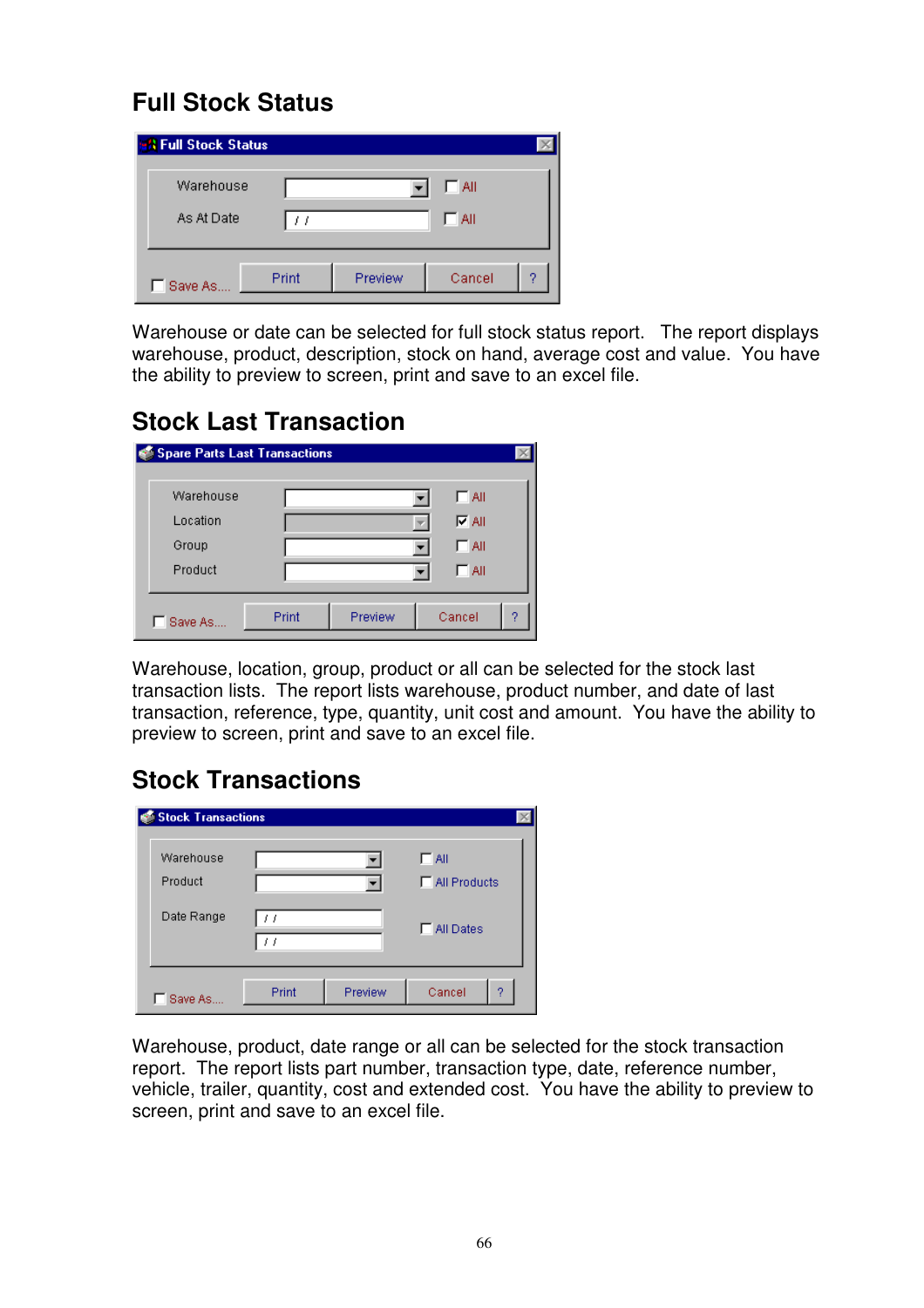## **Parts Usage Summary**

| <b>Parts Usage Summary</b> |       |         |                    |   |
|----------------------------|-------|---------|--------------------|---|
| Part Number<br>Warehouse   |       |         | All Parts<br>' All |   |
| □ Save As                  | Print | Preview | Cancel             | o |

Part number, warehouse or all can be selected for the parts usage summary report. The report displays date of transaction, order number, kilometer, vehicle, description, part number, costcode, quantity and cost. You have the ability to preview the selected information to screen, print and save to an excel file.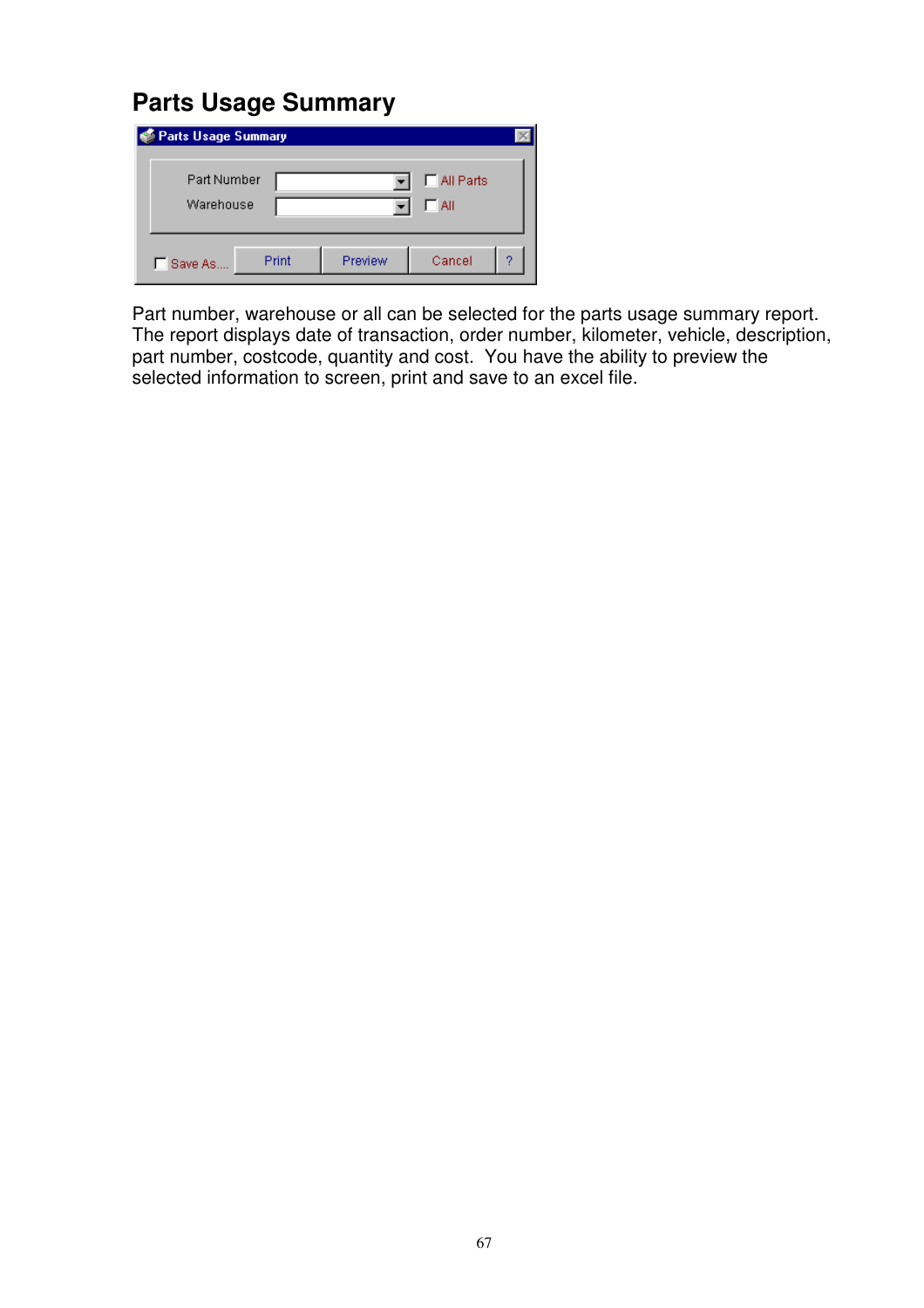# **PURCHASE ORDER MENU**

### **Enter Purchase Order**

This option allows you to raise purchase orders that can be printed and issued to your suppliers. To add a new purchase order, select the Add button. The following screen will appear.

| Purchase Order                         |                                       | $\times$       |
|----------------------------------------|---------------------------------------|----------------|
| Company<br>I۴.                         | Deliver To -                          | <b>Browse</b>  |
| Purchase Order                         |                                       |                |
| Order Date<br>J                        |                                       | Add            |
| Delivery Date                          |                                       | Edit           |
| Reference No.                          |                                       | Save           |
| Tax Exemption                          | Raised By                             | Cancel         |
| Invoice No.                            | Authorised By                         | Delete         |
| Invoice Date<br>$\left  \cdot \right $ |                                       |                |
| Supplier                               | Notes                                 | Print          |
|                                        |                                       | GoTo           |
|                                        |                                       | Exit           |
|                                        | Purchase Order Status<br>NOT COMPLETE | Complete       |
|                                        | <b>Purchase Order Total</b><br>0.00   | Purchase Order |

Enter in the relevant details and select save. The purchase order number will be automatically generated and a detail screen will appear.

| Warehouse   | Part Number |            | Repair Order No. |            |
|-------------|-------------|------------|------------------|------------|
| Description |             |            |                  |            |
| Vehicle     | Costcode    |            | General Ledger   |            |
| Trailer     | Quantity    |            | Department       |            |
| Odometer    | Unit Cost   |            | <b>Amount</b>    |            |
| Contractor  | %           | Employee   |                  | %          |
|             |             |            |                  |            |
| G/L Code    |             | G/L Code   |                  | (Optional) |
| Department  |             | Department |                  |            |
| Amount      |             | Amount     |                  |            |

In the purchase order detail screen you have the ability to allocate to spare parts stock control, allocate the purchase directly to a vehicle or trailer, allocate to a particular cost category, recharge to contractors and also recharge to employees if you wish.

To do this, enter in the fleet number or trailer number and costcode. If you do not wish to allocate information to a vehicle, leave these fields blank. You cannot save the record if you have not entered a general ledger code and a department. If you have more than one item to be entered on the purchase order, select the 'save &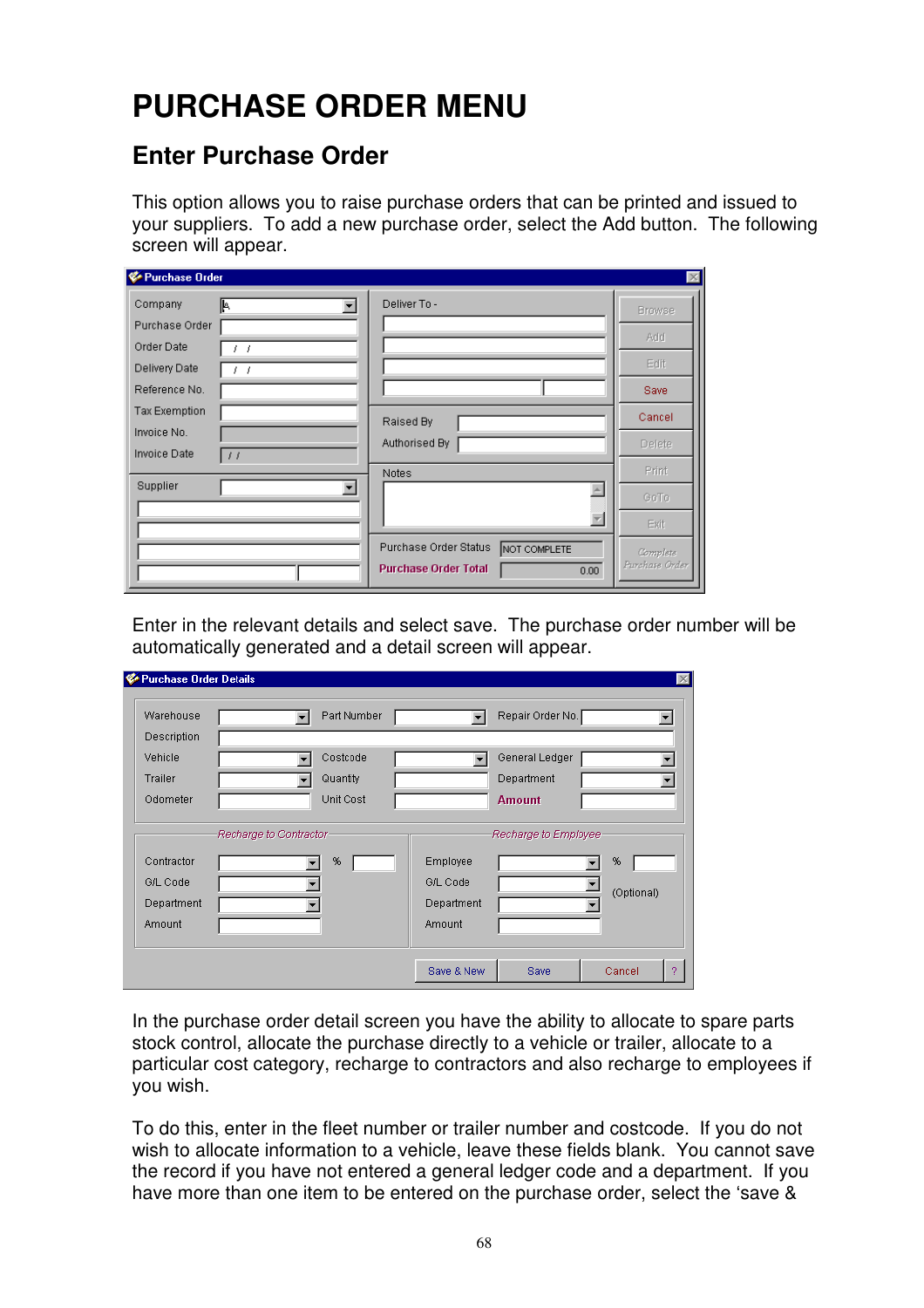new' option. This will refresh the detail entry screen. . Once the correct information is entered, select the save button.

| Purchase Order       |                    |                                          |                |
|----------------------|--------------------|------------------------------------------|----------------|
| Company              |                    | Deliver To -                             | <b>Browse</b>  |
| Purchase Order       |                    |                                          | Add            |
| Order Date           |                    |                                          |                |
| Delivery Date        |                    |                                          | Edit           |
| Reference No.        |                    |                                          | Save           |
| <b>Tax Exemption</b> |                    | Raised By                                | Cancel         |
| Invoice No.          |                    | Authorised By                            | Delete         |
| <b>Invoice Date</b>  |                    | Notes                                    | Print          |
| Supplier             |                    | A                                        | GoTo           |
|                      |                    | $\overline{\phantom{0}}$                 | Exit           |
|                      |                    | Purchase Order Status                    | Complete       |
|                      |                    | <b>Purchase Order Total</b>              | Purchase Order |
| Description          | Vehicle<br>Trailer | Contractor<br>Quantity<br>Rate<br>Driver | Amount         |
|                      |                    |                                          |                |
|                      |                    |                                          |                |
|                      |                    |                                          |                |

The details will now appear in the grid box on this page, to add more details or edit existing details, right mouse click on the grid box. A popup menu will appear, select the option you wish to use, and when finished, select save. You have the ability to print or preview the purchase order to screen.

When the purchase order is ready to be completed you will need to select the order from the browse screen. You are able to filter out unwanted details by selecting the relevant criteria from the following screen.

|               | <b>Sum</b> Purchase Order Browse Criteria | ×                      |
|---------------|-------------------------------------------|------------------------|
| Company       |                                           | $\nabla$ All Companies |
| Supplier      |                                           | $\nabla$ All Suppliers |
| <b>Status</b> |                                           | $\nabla$ All Statuses  |
| Raised By     |                                           | l⊽ All                 |
| Date Range    | - 1                                       | <b>F</b> All Dates     |
|               | View                                      | Cancel<br>9            |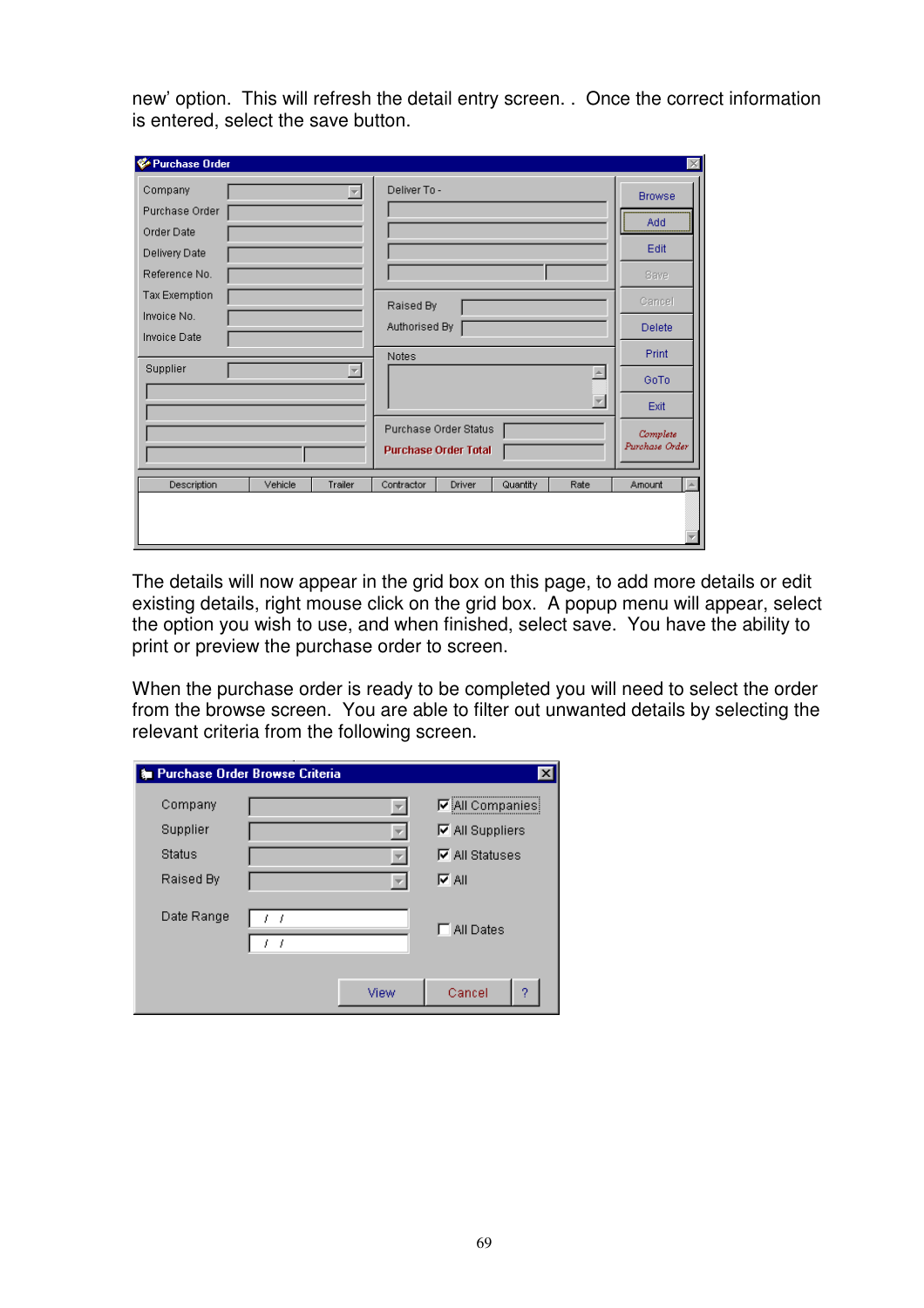| Purchase Order Browse |            |               |          |           |             | $\blacksquare\square$ |
|-----------------------|------------|---------------|----------|-----------|-------------|-----------------------|
| Company Order Number  | Order Date | Delivery Date | Supplier | Reference | Invoice No. | ∥▲                    |
|                       |            |               |          |           |             |                       |
|                       |            |               |          |           |             |                       |
|                       |            |               |          |           |             |                       |
|                       |            |               |          |           |             |                       |
|                       |            |               |          |           |             |                       |
|                       |            |               |          |           |             |                       |
|                       |            |               |          |           |             |                       |
|                       |            |               |          |           |             |                       |
|                       |            |               |          |           |             |                       |
|                       |            |               |          |           |             |                       |
|                       |            |               |          |           |             |                       |
|                       |            |               |          |           |             |                       |
|                       |            |               | Display  | Print All | Cancel      | ?                     |

The browse screen that will appear lists company, order number, order date, delivery date, supplier, reference, invoice number, invoice date, raised by and authorised by. You are able to sort by all of these fields by clicking on the heading of the grid box above the items you wish to sort. When you have identified the order you wish to complete, highlight it, then click display. The selected purchase order will be displayed. Select the 'complete purchase order' button. You will not be able to edit or alter a purchase order once it has been completed. If used in conjunction with the creditor accounts in the Accountmate module, all details of the purchase order will be transferred to the invoice when entered in the creditors.

### **Purchase Order Report**

| <b>Purchase Orders</b> |                                                 |         |                       |   |
|------------------------|-------------------------------------------------|---------|-----------------------|---|
| Company                | А                                               |         | □ All Companies       |   |
| Purchase Order         |                                                 |         | All Purchase Orders   |   |
| Supplier               |                                                 |         | All Suppliers         |   |
| Raised By              |                                                 | IT All  |                       |   |
| Status                 |                                                 |         | <b>F</b> All Statuses |   |
| Cost Code              |                                                 |         | All Cost Codes        |   |
| Department             |                                                 |         | □ All Departments     |   |
| Date Range             | $\prime$ $\prime$<br>$\prime$ $\prime$          |         | <b>All Dates</b>      |   |
| Group By -             | C General Ledger Code<br>C Department, Costcode |         | □ Consolidate Report  |   |
| Save As                | Print                                           | Preview | Cancel                | 2 |

This option allows you to report on purchase orders. All purchase orders that have been entered remain in the system for reporting. On selecting this option you will be asked to select a combination of company, purchase order number, supplier, raised by, status, cost code, department and date range for the purchase order report. This report can be grouped by general ledger code or department/cost code. You can also select a consolidated or detailed report.

The report lists company, order number, order date, supplier, reference, invoice number, invoice date, part number, department, costcode, general ledger code and amount. It subtotals by general ledger code. You have the ability to print preview to screen or save the information to an excel file.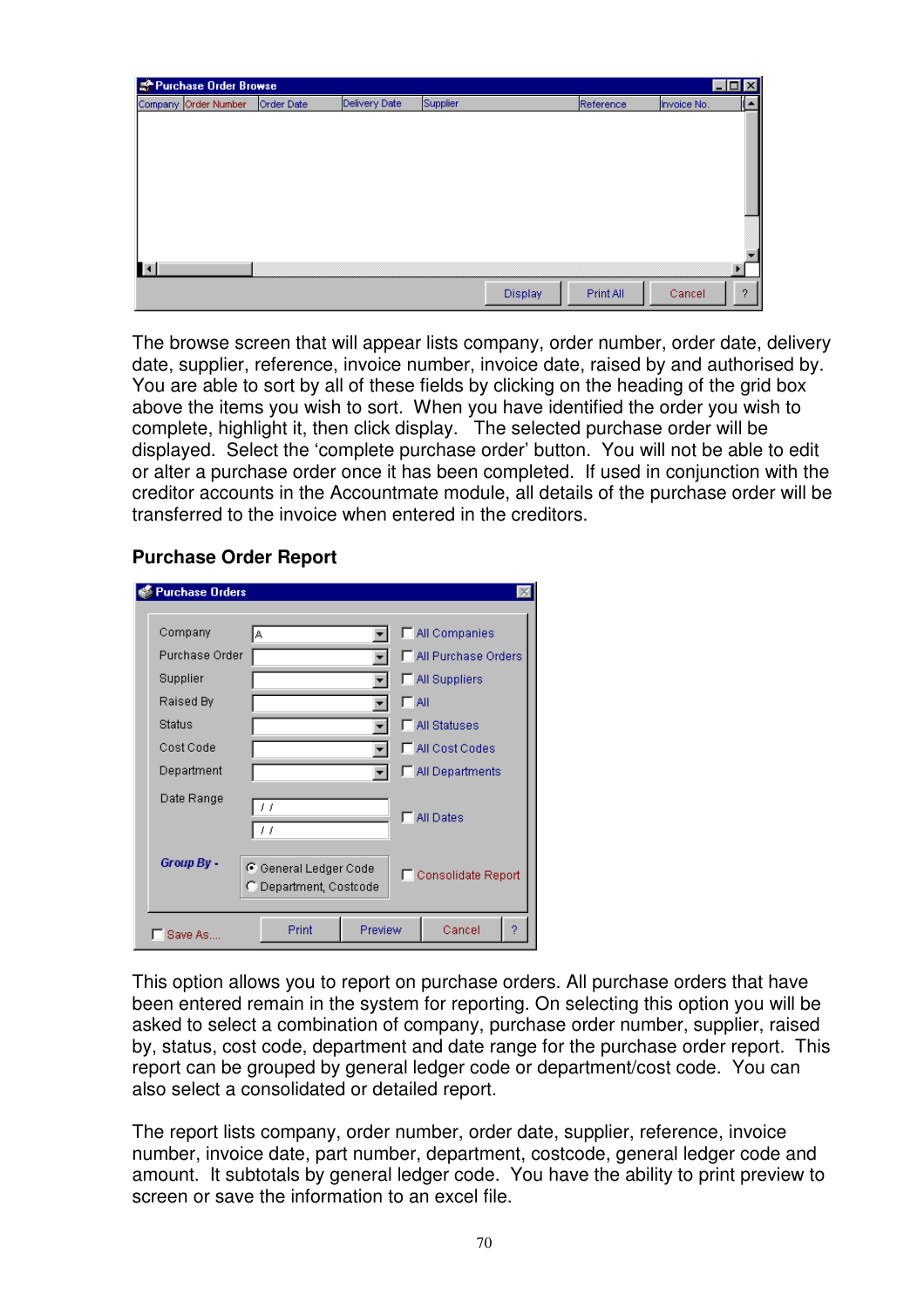# **REPORTING MENU**

#### **Vehicle Permits**  No Data Entry Required Print Preview Cancel Ÿ. □ Save As...

The "Vehicle Permits" report allows you to view all the information relevant to your permits. This report allows you to view the fleet number, make, model, registration number and the permit expiry. You can print, preview to screen or save the information to an excel file.

| <b>Finance Due - Vehicles &amp; Trailers</b> |       |                        |        |   |  |  |
|----------------------------------------------|-------|------------------------|--------|---|--|--|
| <b>S</b> Finance Due Off                     |       |                        |        |   |  |  |
|                                              |       | No Data Entry Required |        |   |  |  |
| Save As                                      | Print |                        | Cancel | o |  |  |

The "Finance Due" reports allow you to view all the information relevant to your finances. These reports allows you to view the fleet number, the finance company, term, payment, payment date, residual, purchase price and the due off date. You can print, preview to screen or save the information to an excel file.

# **Vehicle Registration Due**

| Wehicle Registration Renewals Due |       |                  |        |   |
|-----------------------------------|-------|------------------|--------|---|
|                                   |       |                  |        |   |
|                                   |       |                  |        |   |
|                                   |       |                  |        |   |
|                                   |       |                  |        |   |
| Sort By:                          |       | C Vehicle Number |        |   |
|                                   |       |                  |        |   |
|                                   | n.    | Due Date         |        |   |
|                                   |       |                  |        |   |
|                                   |       |                  |        |   |
|                                   |       |                  |        |   |
|                                   |       |                  |        |   |
|                                   |       |                  |        |   |
| Save As                           | Print | Preview          | Cancel | 2 |
|                                   |       |                  |        |   |

The "Vehicle Registration Renewals Due" report allows you to view the fleet number, make, type, registration, expiry date, fee and location of when your permit expires. You are able to sort the information by fleet number or by due date. You can print, preview to screen or save the information to an excel file.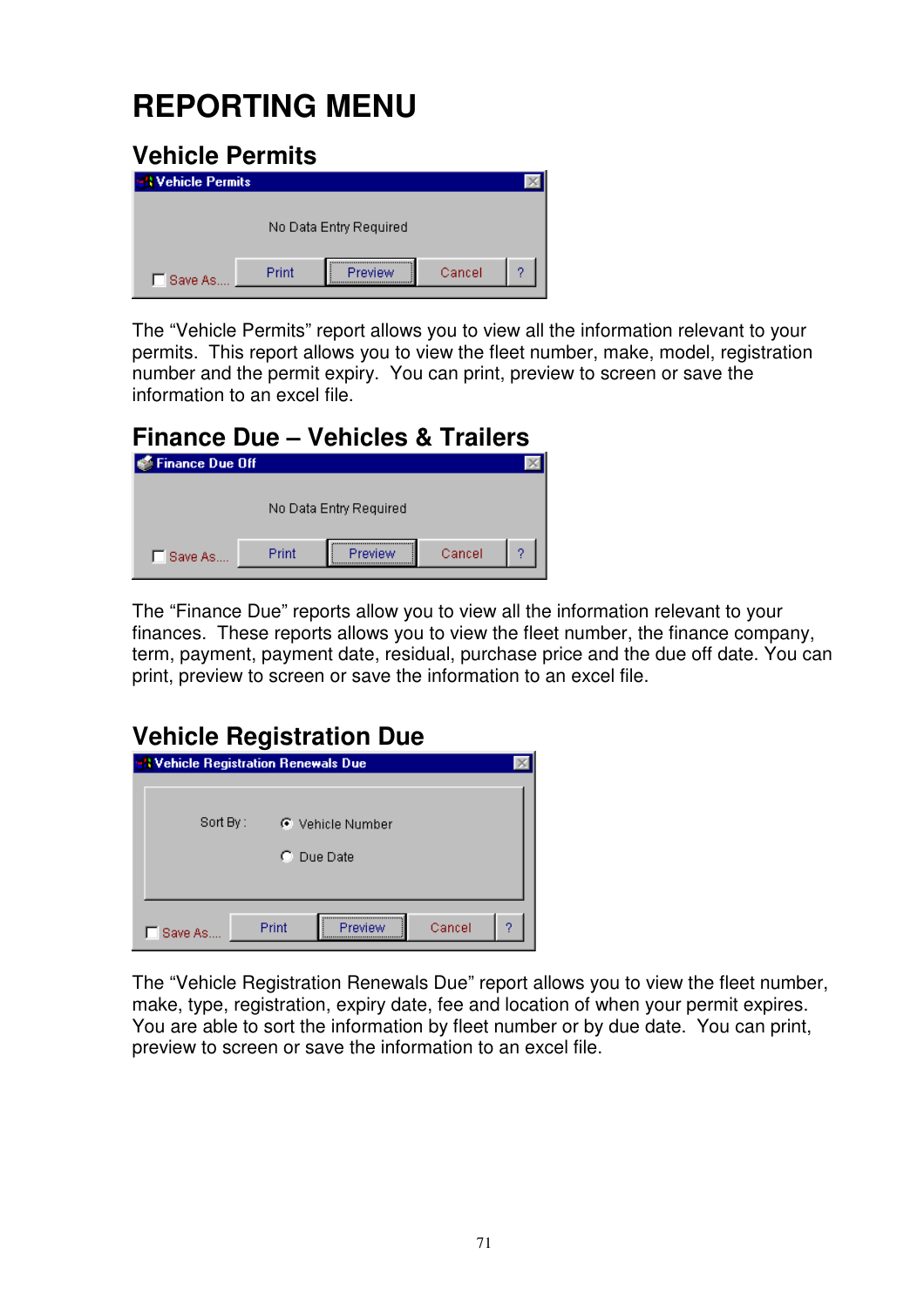# **Trailer Registration Due**

| <b>A Trailer Registration Renewals Due</b> |       |                                              |        |   |  |
|--------------------------------------------|-------|----------------------------------------------|--------|---|--|
|                                            |       | Sort By: C Trailer Number<br>$\cap$ Due Date |        |   |  |
| Save As                                    | Print | <br>Preview                                  | Cancel | o |  |

The "Trailer Registration Renewals Due" report allows you to view the fleet number, make, type, registration, expiry date, fee and location of when your permit expires. You are able to sort the information by trailer number or by due date. You can print, preview to screen or save the information to an excel file.

### **Insurance Due**

| <b>N</b> Insurance Renewals Due |       |                    |        |   |  |  |
|---------------------------------|-------|--------------------|--------|---|--|--|
|                                 | Month | <b>▽</b> All Year  |        |   |  |  |
| Save As                         | Print | <br><b>Preview</b> | Cancel | o |  |  |

The "Insurance Renewals Due" report allows you to view the fleet number, insurance company, premium, insured value and the expiry date of your insurance. You are prompted for a month or all months. You can print, preview to screen or save the information to an excel file.

## **Vehicle Inspection Date**

| <b>SA Vehicle Inspection Date</b> |       |         |        |   |  |  |  |  |
|-----------------------------------|-------|---------|--------|---|--|--|--|--|
| No Data Entry Required            |       |         |        |   |  |  |  |  |
| Save As.                          | Print | Preview | Cancel | o |  |  |  |  |

The "Vehicle Inspection Date" report allows you to view the fleet number, make, vehicle type, registration number and inspection date. You can print, preview to screen or save the information to an excel file.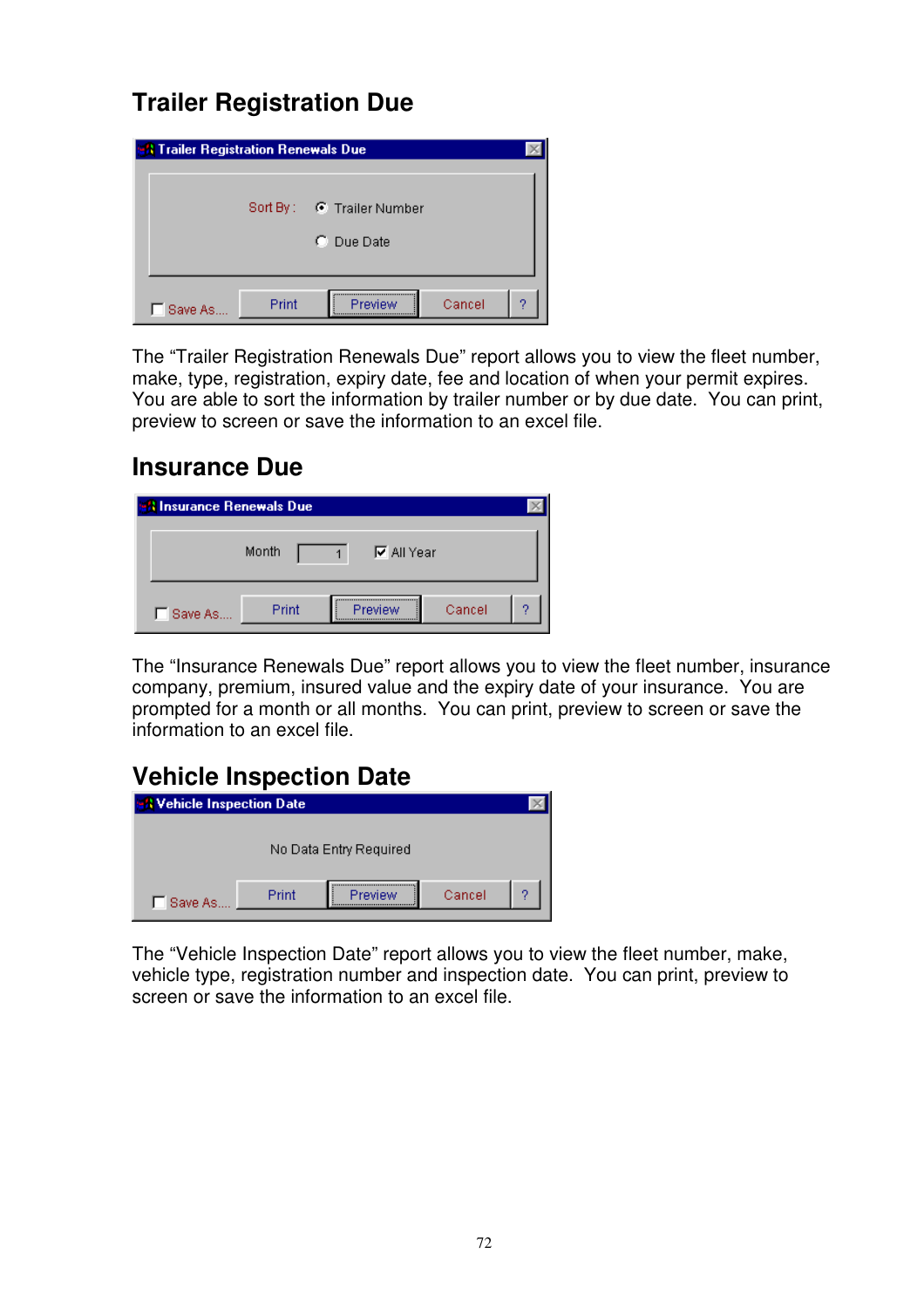# **Container CSC Expiry**

| Container CSC Expiry   |       |         |        |   |  |  |
|------------------------|-------|---------|--------|---|--|--|
| No Data Entry Required |       |         |        |   |  |  |
| Save As                | Print | Preview | Cancel | o |  |  |

The "Container CSC Expiry" report allows you to view the container number, description, container type, size and CSC date. You can print, preview to screen or save the information to an excel file.

## **Repair History by Repairer**

| <b>A Repair History By Repairer</b> |       |         |                   |   |
|-------------------------------------|-------|---------|-------------------|---|
| Mechanic<br>Date Range              |       |         | <b>FIAILDates</b> |   |
| Save As                             | Print | Preview | Cancel            | 9 |

The "Repair History by Repairer" report allows you to view all the history on your trucks. The report gives you the total cost, total labour and total parts. You are prompted for the mechanic or supplier, date range or all dates. You are able to print, preview to screen or save the information to an excel file.

## **Cost Category Analysis**

| <b>Cost Category Analysis</b> |                              |         |                    |
|-------------------------------|------------------------------|---------|--------------------|
| Costcode                      |                              |         | □ All Costcodes    |
| Vehicle                       |                              |         | MI Vehicles        |
| <b>Trailer</b>                |                              |         | MI Trailers        |
| Date Range                    | 11<br>$\left  \cdot \right $ |         | <b>T</b> All Dates |
| Save As                       | Print                        | Preview | Cancel<br>2        |

The "Cost Category Analysis" report allows you to view relevant information about your cost codes. You will be prompted for a costcode, vehicle or trailer number and the start and ending date that you wish to view. This report shows the date, fleet number, registration, mechanic, goods and services, odometer and the cost. The report subtotals by quantity and cost. You can print, preview to screen or save the information to an excel file.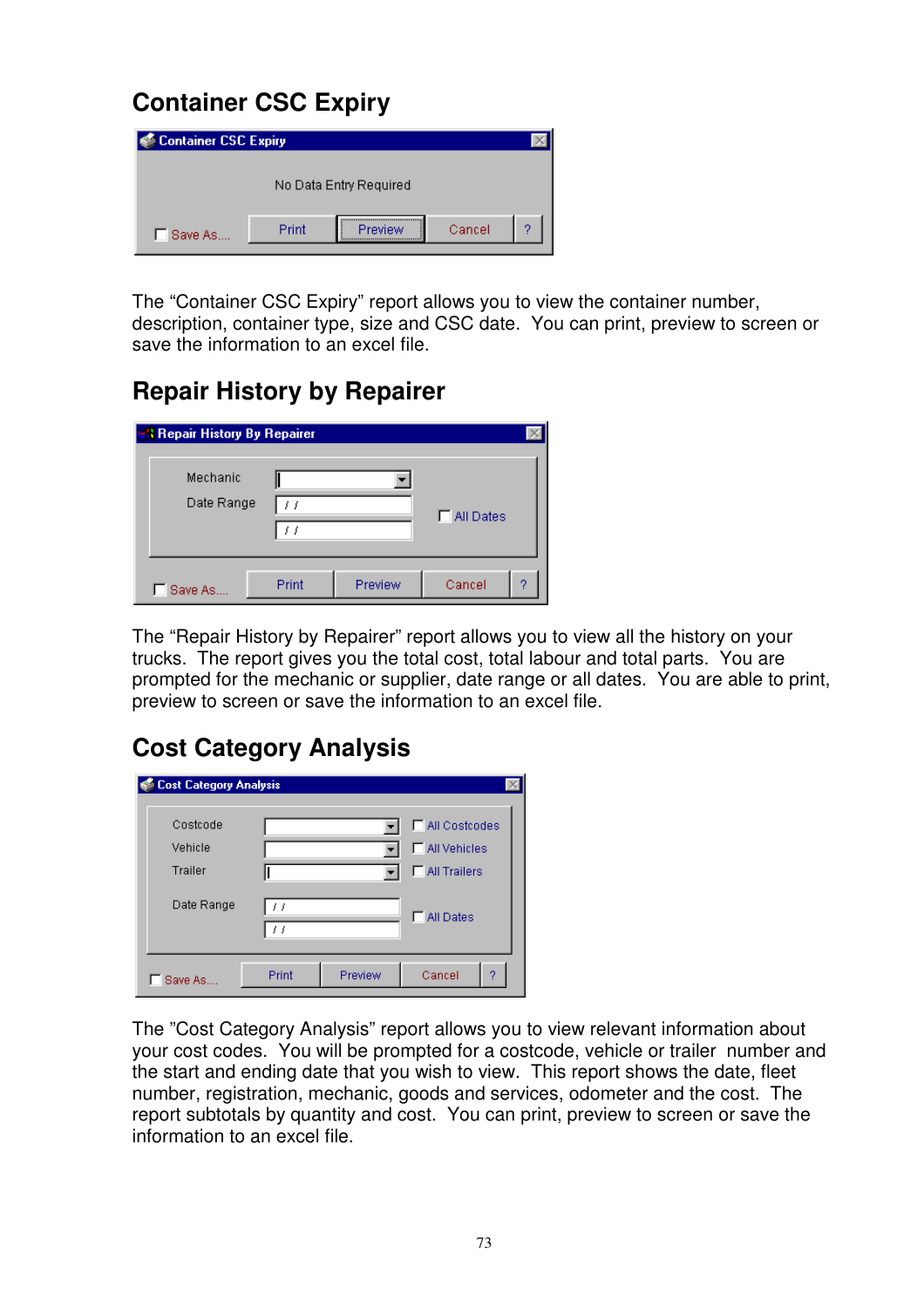# **Depot / Cost Code Analysis**

| <b>St. Depot Costcode Analysis</b> |          |         |                   |
|------------------------------------|----------|---------|-------------------|
| Depot                              |          |         | All Depots        |
| Costcode                           |          |         | MI Costcodes      |
| Date Range                         | 11<br>11 |         | <b>FIAILDates</b> |
| Save As.                           | Print    | Preview | 9<br>Cancel       |

The "Depot/Costcode Analysis" report allows you to view relevant information regarding your cost codes and depots. You will be prompted for a costcode, depot and date range. This report shows the date, fleet number, trailer number, cost code, description of goods and the cost. The report subtotals by vehicle. You can print, preview to screen or save the information to an excel file.

# **Fleet History Analysis**

| Fleet History Analysis |       |         |                    |
|------------------------|-------|---------|--------------------|
| Vehicle<br>Date Range  | 11    |         | <b>T</b> All Dates |
| Save As                | Print | Preview | Cancel<br>2        |

The "Fleet History Analysis" report allows you to view all you fleets history. You are prompted for the fleet number, starting date to list and the ending date. This report lists fleet number, vehicle ID, registration, make, type, depot, total kilometres, date, reference number, speedo reading, part number, description, cost code, cost and subtotals by cost code. You are able to print, preview to screen or save the information to an excel file.

### **Trailer History Analysis**

| Trailer History Analysis |       |         |                    |
|--------------------------|-------|---------|--------------------|
| Trailer<br>Date Range    | 11    |         | <b>FIAII</b> Dates |
| Save As                  | Print | Preview | ō<br>Cancel        |

The "Trailer History Analysis" report allows you to view all you trailer history. You are prompted for the trailer number, starting date to list and the ending date. This report lists trailer number, trailer ID, registration, make, type, depot, total kilometres, date, reference number, speedo reading, mechanic, description, cost code, cost and subtotals by cost code. You are able to print, preview to screen or save the information to an excel file.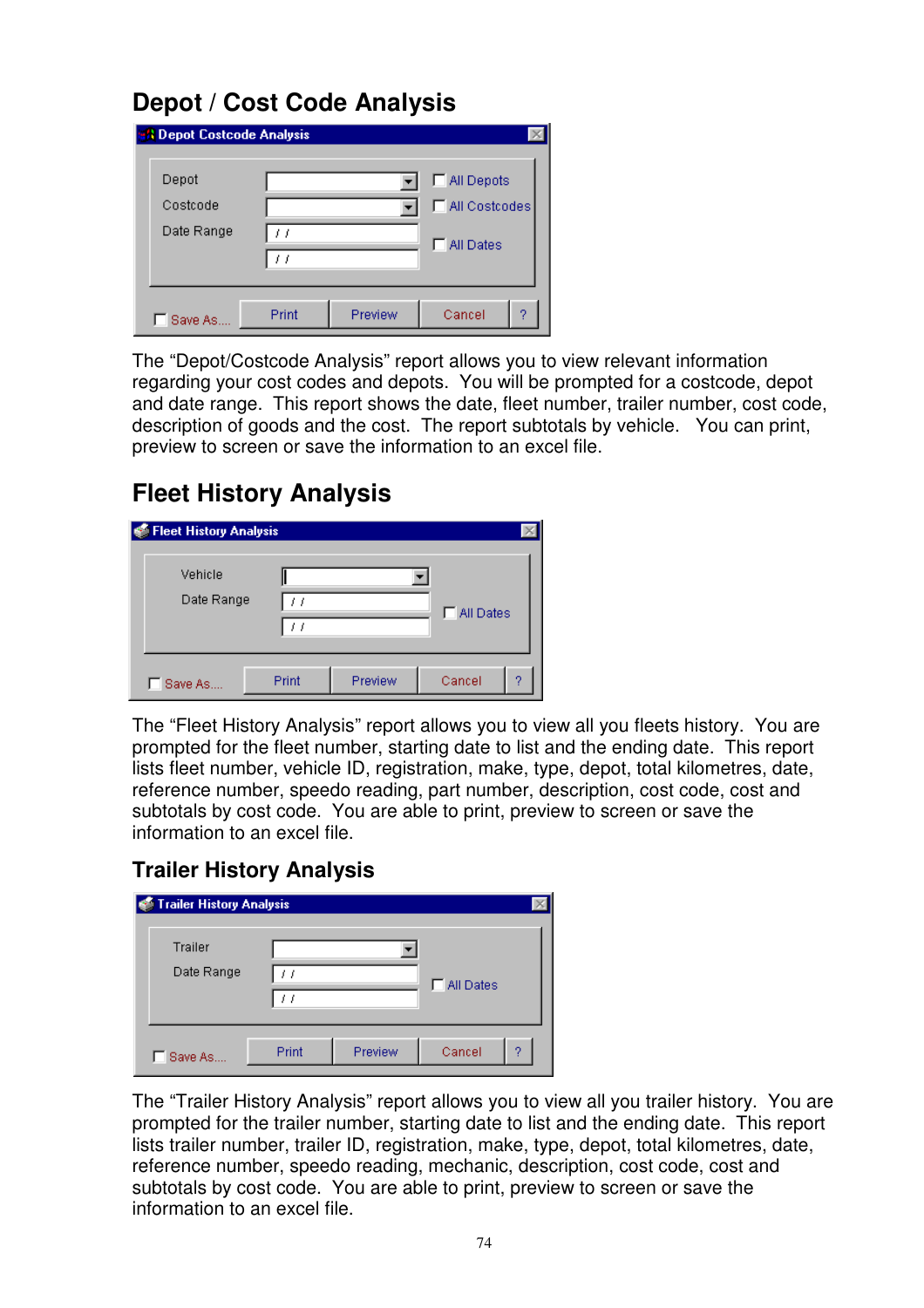### **Container History Analysis**

| <b>Container History Analysis</b> |       |         |          |   |
|-----------------------------------|-------|---------|----------|---|
| Container<br>Date Range           | ,,    |         | MI Dates |   |
| Save As                           | Print | Preview | Cancel   | 9 |

The "Container History Analysis" report allows you to view all you container history. You are prompted for the container number, starting date to list and the ending date. This report lists container number, container description, date, reference number, mechanic, product code, cost code, cost and subtotals by cost code. You are able to print, preview to screen or save the information to an excel file.

To search for a particular container number, click on the question mark box beside the container number field. The following screen will appear.

| <b>Cost Summary - Vehicles</b> |                                 |
|--------------------------------|---------------------------------|
| Vehicle                        | <b>F</b> All Vehicles           |
| Costcode                       | MI Costcodes                    |
| Depot                          | □ All Depots                    |
| Vehicle Type                   | □ All Vehicle Types             |
| Service Type                   | All Service Types               |
| Date Range                     | 11<br>$-$ All Dates<br>11       |
| Save As.                       | 2<br>Preview<br>Cancel<br>Print |

### **Cost Summary – Vehicle/Trailer/Container**

There are three separate options for the cost summary report. These are by vehicle, trailer and container. The cost summary report allows you to view the costs of each type of vehicle.

#### **Cost Summary – Vehicles**

You can select this report by vehicle, costcode, depot, vehicle type, service type and date range. This report lists by vehicle, make, registration, cost type and value of each cost type for the reporting period. It also subtotals all the costs of your vehicles. You are able to print, preview to screen or save the information to an excel file.

#### **Cost Summary – Trailers**

You can select this report by trailer, costcode, depot, trailer type, service type and date range. This report lists by trailer, make, registration, cost type and value of each cost type for the reporting period. It also subtotals all the costs of your trailers. You are able to print, preview to screen or save the information to an excel file.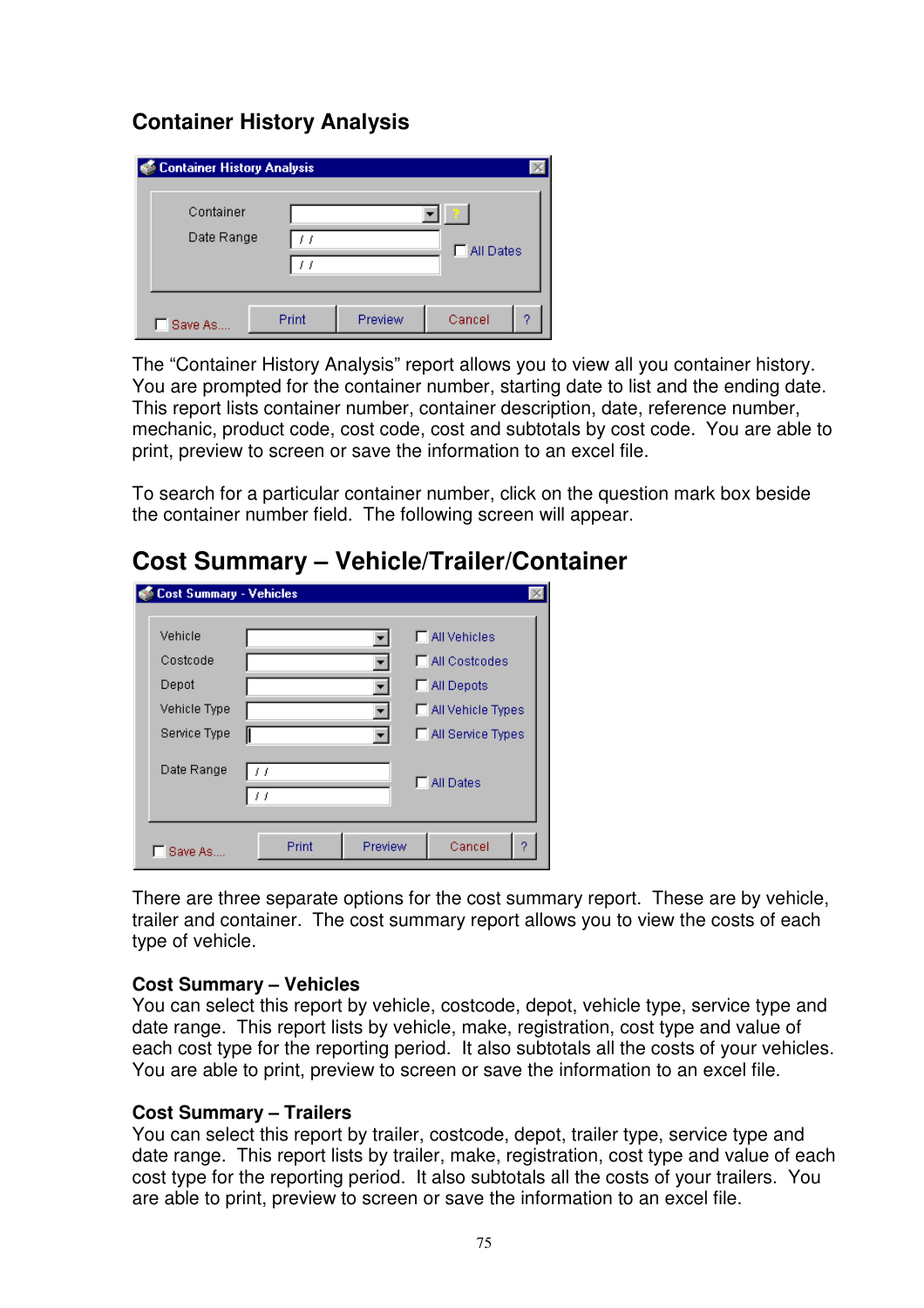#### **Cost Summary – Containers**

You can select this report by container, costcode, depot, service type and date range. This report lists by container, container type, container number, cost type and value of each cost type for the reporting period. It also subtotals all the costs of your containers. You are able to print, preview to screen or save the information to an excel file.

## **Fuel Usage Analysis**

| <b>1 Fuel Usage Analysis</b> |       |         |             |   |
|------------------------------|-------|---------|-------------|---|
| Fuel Type                    |       |         |             |   |
| Date Range                   |       |         | □ All Dates |   |
| Save As                      | Print | Preview | Cancel      | o |

The "Fuel Usage Analysis" report allows you to view all the information about the fuel usage. The report shows the fleet number, make, type, registration, kilometres, litres, cost, litres per 100klm and cost per 100klm. You are prompted for the fuel type, starting date and the ending date. Cost codes can be identified as fuel types by placing a tick in the appropriate box on the 'cost code master file' data entry screen. If this box is not ticked you will not be able to select as a fuel type. You can print, preview to screen or save the information to an excel file.

### **Vehicle Revenue**

There are two separate options for the vehicle revenue report. These are by vehicle and trailer. The vehicle revenue report allows you to view the revenue earned by each vehicle.

| Vehicle Revenue  |          |         |                              |
|------------------|----------|---------|------------------------------|
| Vehicle<br>Depot |          |         | □ All Vehicles<br>$\Box$ All |
| Date Range       | 11<br>11 |         | <b>FIAII</b> Dates           |
| Save As          | Print    | Preview | Cancel<br>2                  |

The vehicle revenue report allows you to view all the information regarding your trucks revenue. You are prompted to select by vehicle, depot and date range. Information in this report comes from the manifest generated in the Freightmate module or from "enter fleet costs" option in the Fleetmate module. This report shows how far the truck has travelled and how much money has been earned for that amount of time. It lists fleet number, make, registration number, kilometres, litres, cost, litres/100 kilometres and cost/100 kilometres. You can print, preview to screen or save the information to an excel file.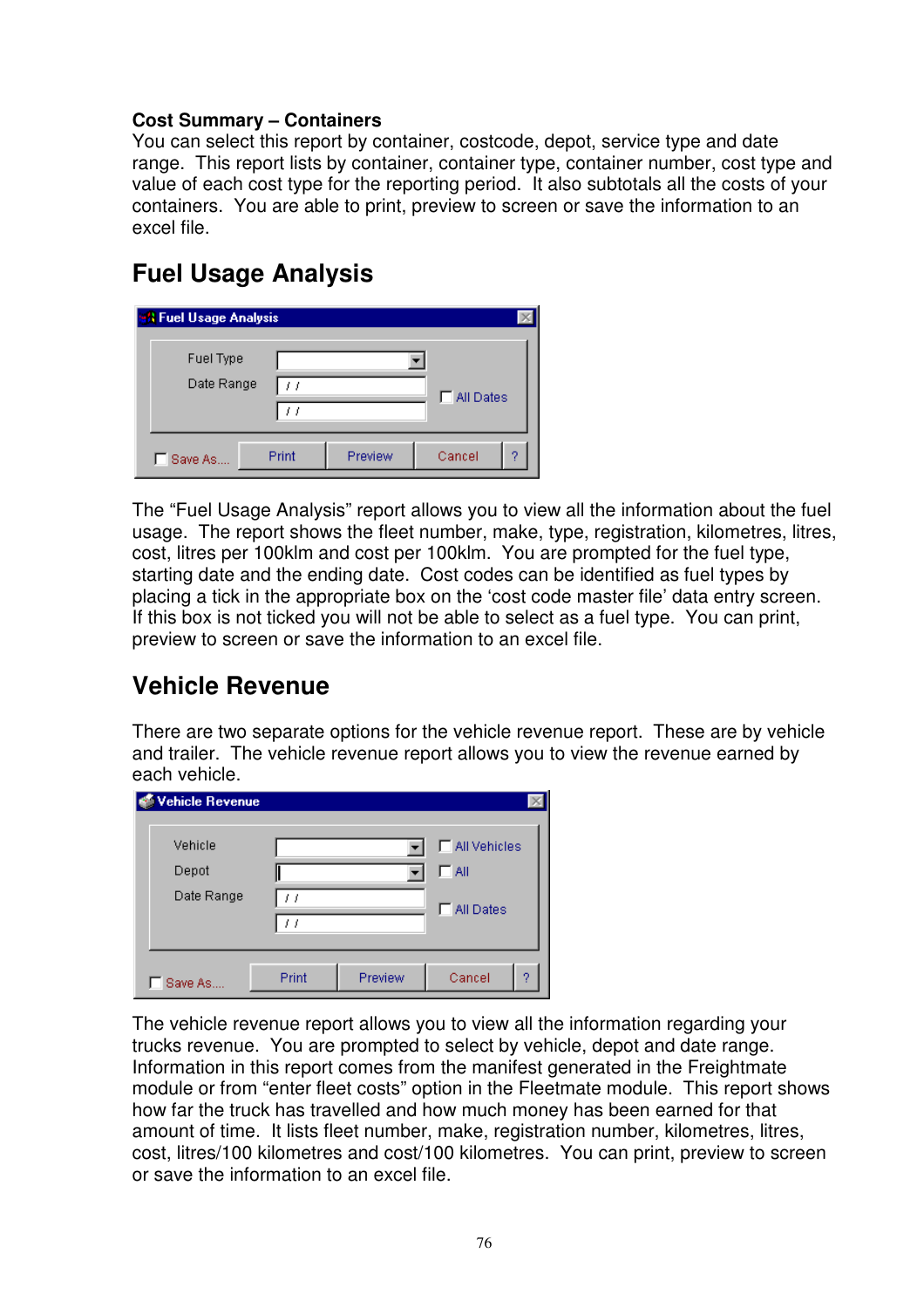# **Trailer Revenue**

| <b>Trailer Revenue</b> |       |         |                    |   |
|------------------------|-------|---------|--------------------|---|
| <b>Trailer</b>         |       |         | ΓA∥                |   |
| Depot                  |       |         | $\Box$ All         |   |
| Date Range             |       |         | <b>F</b> All Dates |   |
|                        |       |         |                    |   |
| Save As                | Print | Preview | Cancel             | 2 |

The trailer revenue report allows you to view all the information regarding your trailer revenue. You are prompted to select by trailer, depot and date range. Information in this report comes from the "enter fleet costs" option. The report lists trailer number, make and revenue amount. It subtotals by trailer number. You can print, preview to screen or save the information to an excel file.

### **Vehicle Profit & Loss**

| Nehicle Profit and Loss |       |         |                   |   |
|-------------------------|-------|---------|-------------------|---|
| Vehicle<br>Date Range   |       |         | □ All Vehicles    |   |
|                         |       |         | <b>FIAILDates</b> |   |
| Save As                 | Print | Preview | Cancel            | 9 |

The "Vehicle Profit and Loss" report shows the revenue and costs associated with a vehicle to give you the profitability of that vehicle. This report shows information entered into the miscellaneous costs and workshop menu and also interfaces with the Freightmate and Accountmate modules for collecting relevant information on your vehicles. You are prompted for a vehicle and date range. The report lists vehicle number, make, registration, kilometres, cost, hours, \$value, cents per kilometre, cents/hour and subtotals by vehicle. You can print, preview to screen or save the information to an excel file.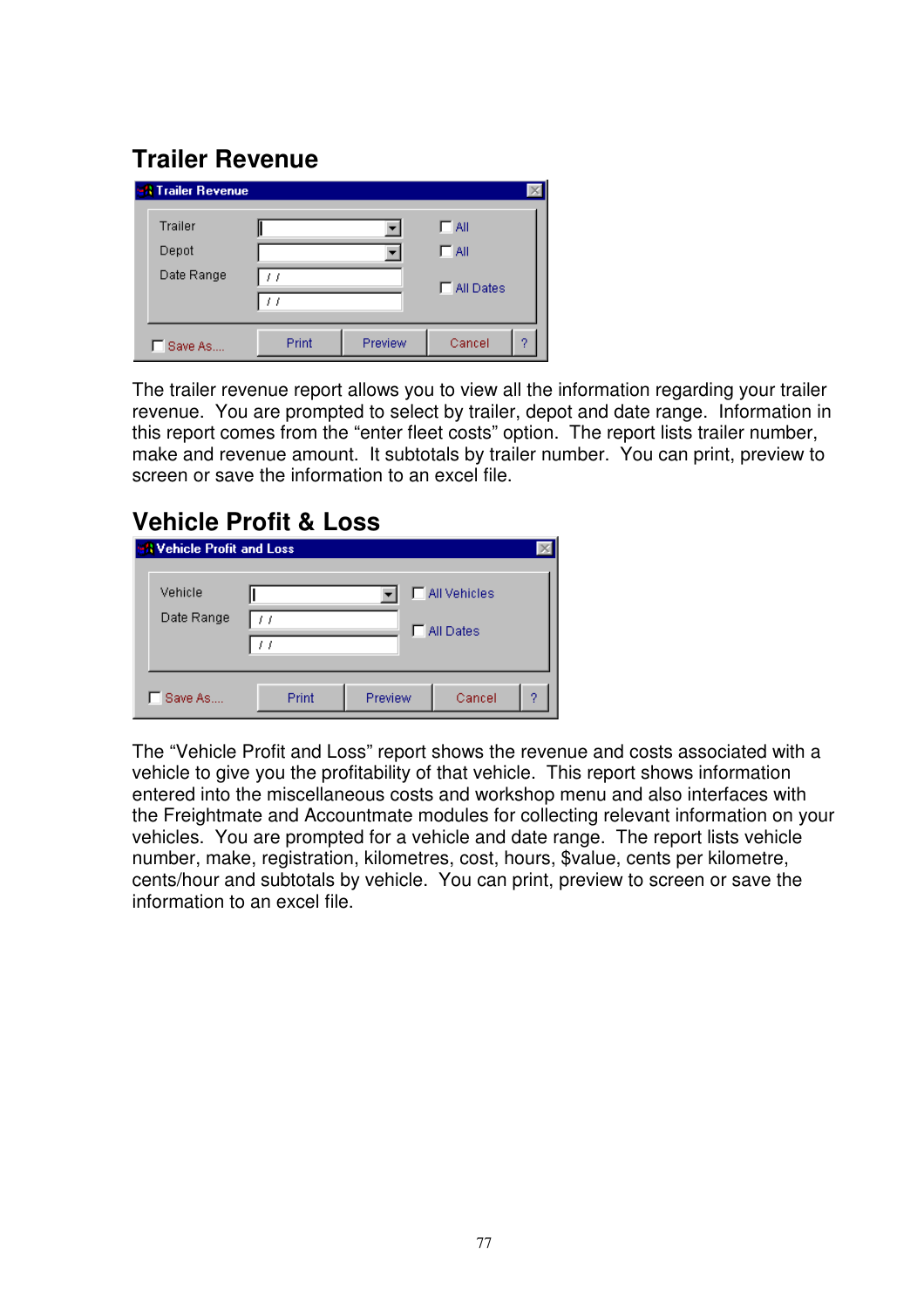# **Trailer Profit & Loss**

| <b>Trailer Profit and Loss</b> |       |         |              |  |
|--------------------------------|-------|---------|--------------|--|
| Trailer                        |       |         | All Trailers |  |
| Date Range                     |       |         | □ All Dates  |  |
| Save As                        | Print | Preview | Cancel<br>9  |  |

The "Trailer Profit and Loss" report shows the revenue and costs associated with a trailer to give you the profitability of that trailer. This report shows information entered into the miscellaneous costs and workshop menu and also interfaces with the Freightmate and Accountmate modules for collecting relevant information on your trailers. You are prompted for a trailer and date range. The report lists trailer number, make, registration, kilometres, cost, hours, \$value, cents per kilometre, cents/hour and subtotals by trailer. You can print, preview to screen or save the information to an excel file.

## **Vehicle Checklist Analysis**

| <b>A Vehicle Checklist Analysis</b> |       |         |                |
|-------------------------------------|-------|---------|----------------|
| Vehicle                             |       |         | □ All Vehicles |
| Date Range                          | / /   |         | □ All Dates    |
| Save As                             | Print | Preview | Cancel<br>2    |

The Vehicle Checklist Analysis report allows you to view all the information regarding you vehicle checklists. You are prompted to select by vehicle and date range. Information in the report comes from the roadworthiness checklist option. The report lists date, checklist number, vehicle, mechanic, checked by and odometer. You have the ability to print, preview to screen or save the information to an excel file.